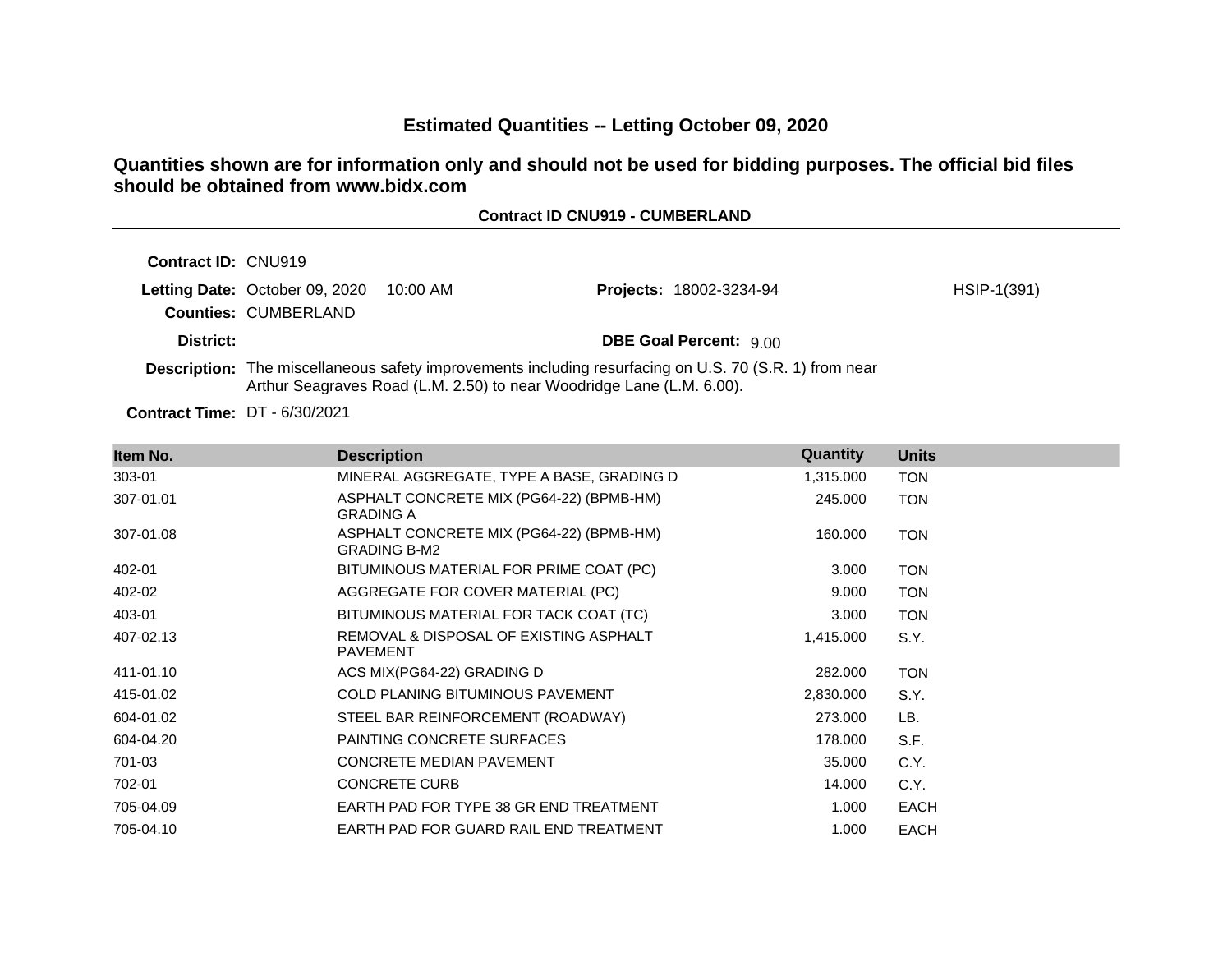| Item No.  | <b>Description</b>                                         | Quantity | <b>Units</b> |
|-----------|------------------------------------------------------------|----------|--------------|
| 705-04.21 | GUARDRAIL DELINEATION ENHANCEMENT                          | 640.000  | L.F.         |
| 705-06.01 | W BEAM GR (TYPE 2) MASH TL3                                | 504.000  | L.F.         |
| 705-06.11 | GR TERMINAL (IN-INLINE) MASH TL3                           | 1.000    | <b>EACH</b>  |
| 705-06.20 | TANGENT ENERGY ABSORBING TERM MASH TL-3                    | 1.000    | <b>EACH</b>  |
| 705-06.30 | GR TERMINAL (ENERGY ABSORBING) MASH TL2                    | 1.000    | <b>EACH</b>  |
| 706-06.03 | <b>RADIUS RAIL</b>                                         | 60.000   | L.F.         |
| 712-01    | <b>TRAFFIC CONTROL</b>                                     | (1)      | <b>LS</b>    |
| 713-02.21 | SIGN POST DELINEATION ENHANCEMENT                          | 78.000   | L.F.         |
| 713-11.01 | "U" SECTION STEEL POSTS                                    | 65.000   | LB.          |
| 713-11.02 | PERFORATED/KNOCKOUT SQUARE TUBE POST                       | 939.000  | LB.          |
| 713-11.21 | P POST SLIP BASE                                           | 4.000    | <b>EACH</b>  |
| 713-13.02 | FLAT SHEET ALUMINUM SIGNS (0.080" THICK)                   | 28.000   | S.F.         |
| 713-13.03 | FLAT SHEET ALUMINUM SIGNS (0.100" THICK)                   | 240.000  | S.F.         |
| 713-15.36 | REMOVE SIGN, SUPPORT & FOOTING                             | 27.000   | <b>EACH</b>  |
| 716-01.21 | SNOWPLOWABLE RAISED PAVEMENT MARKERS<br>(BI-DIR) (1 COLOR) | 340.000  | <b>EACH</b>  |
| 716-01.22 | SNOWPLOWABLE RAISED PAVMENT MARKERS<br>(MONO-DIR)(1 COLOR) | 111.000  | <b>EACH</b>  |
| 716-02.04 | PLASTIC PAVEMENT MARKING(CHANNELIZATION<br>STRIPING)       | 53.000   | S.Y.         |
| 716-02.05 | PLASTIC PAVEMENT MARKING (STOP LINE)                       | 166,000  | L.F.         |
| 716-02.06 | PLASTIC PAVEMENT MARKING (TURN LANE<br>ARROW)              | 11.000   | <b>EACH</b>  |
| 716-02.08 | PLASTIC PAVEMENT MARKING (8" DOTTED LINE)                  | 430.000  | L.F.         |
| 716-03.01 | PLASTIC WORD PAVEMENT MARKING (ONLY)                       | 2.000    | <b>EACH</b>  |
| 716-04.14 | PLASTIC PAVEMENT MARKING (LANE REDUCTION<br>ARROW)         | 4.000    | <b>EACH</b>  |
| 716-13.02 | SPRAY THERMO PVMT MRKNG (60 mil) (6IN LINE)                | 16.400   | L.M.         |
| 716-13.05 | SPRAY THERMO PVMT MRKNG (60 mil) (6IN DOTTED<br>LINE)      | 570.000  | L.F.         |
| 717-01    | <b>MOBILIZATION</b>                                        | (1)      | <b>LS</b>    |

# **Contract ID CNU919 - CUMBERLAND**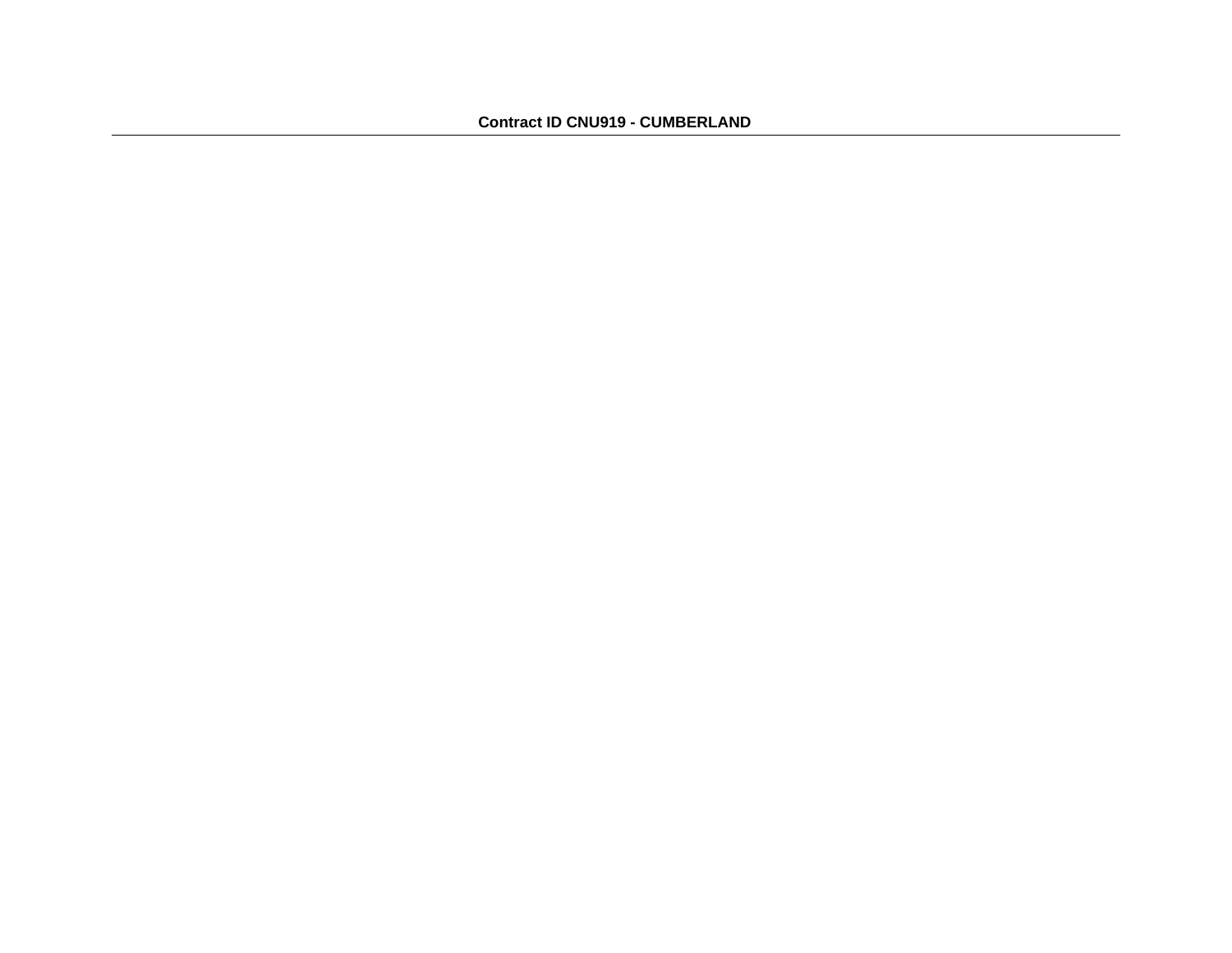| <b>Contract ID: CNU920</b>    |                                       |          |                                                                                                               |             |
|-------------------------------|---------------------------------------|----------|---------------------------------------------------------------------------------------------------------------|-------------|
|                               | <b>Letting Date: October 09, 2020</b> | 10:00 AM | <b>Projects: 20002-3241-94</b>                                                                                | HSIP-20(61) |
|                               | <b>Counties: DECATUR</b>              |          |                                                                                                               |             |
| District:                     |                                       |          | <b>DBE Goal Percent: 5.50</b>                                                                                 |             |
|                               | Avenue) (L.M. 3.59) in Parsons.       |          | <b>Description:</b> The installation of signals on U.S. 412 (S.R. 20, West Main Street) at S.R. 69 (Tennessee |             |
| <b>Contract Time: CD - 90</b> |                                       |          |                                                                                                               |             |

**Item No. Description Quantity Units** 105-01 CONSTRUCTION STAKES, LINES AND GRADES (1) LS 701-02.01 CONCRETE CURB RAMP (RETROFIT) 940.000 S.F. 712-01 TRAFFIC CONTROL (1) LS 712-04.01 FLEXIBLE DRUMS (CHANNELIZING) 20.000 EACH 712-05.03 WARNING LIGHTS (TYPE C) 20.000 EACH 712-06 SIGNS (CONSTRUCTION) 146.000 S.F. 712-08.03 ARROW BOARD (TYPE C) 2.000 EACH 713-14.21 STREET NAME SIGN (RIGID 0.100IN THICK 52.000 S.F. 713-15.07 SUSPENDED FLAT SHEET ALUMINUM SIGN (0.080" THICK) 4.000 EACH 714-08.32 REMOVAL OF LIGHT STANDARD & FOUNDATION 2.000 EACH 714-09.09 LUMINAIRES (DESCRIPTION) (DECORATIVE-TYPE LED STERNBERG LIGHTING) 4.000 EACH 716-01.22 SNOWPLOWABLE RAISED PAVMENT MARKERS (MONO-DIR)(1 COLOR) 6.000 EACH 716-02.03 PLASTIC PAVEMENT MARKING (CROSS-WALK) 562.000 L.F. 716-02.04 PLASTIC PAVEMENT MARKING(CHANNELIZATION STRIPING) 77.000 S.Y. 716-02.05 PLASTIC PAVEMENT MARKING (STOP LINE) 134.000 L.F. 716-02.06 PLASTIC PAVEMENT MARKING (TURN LANE ARROW) 9.000 EACH 716-03.01 PLASTIC WORD PAVEMENT MARKING (ONLY) 6.000 EACH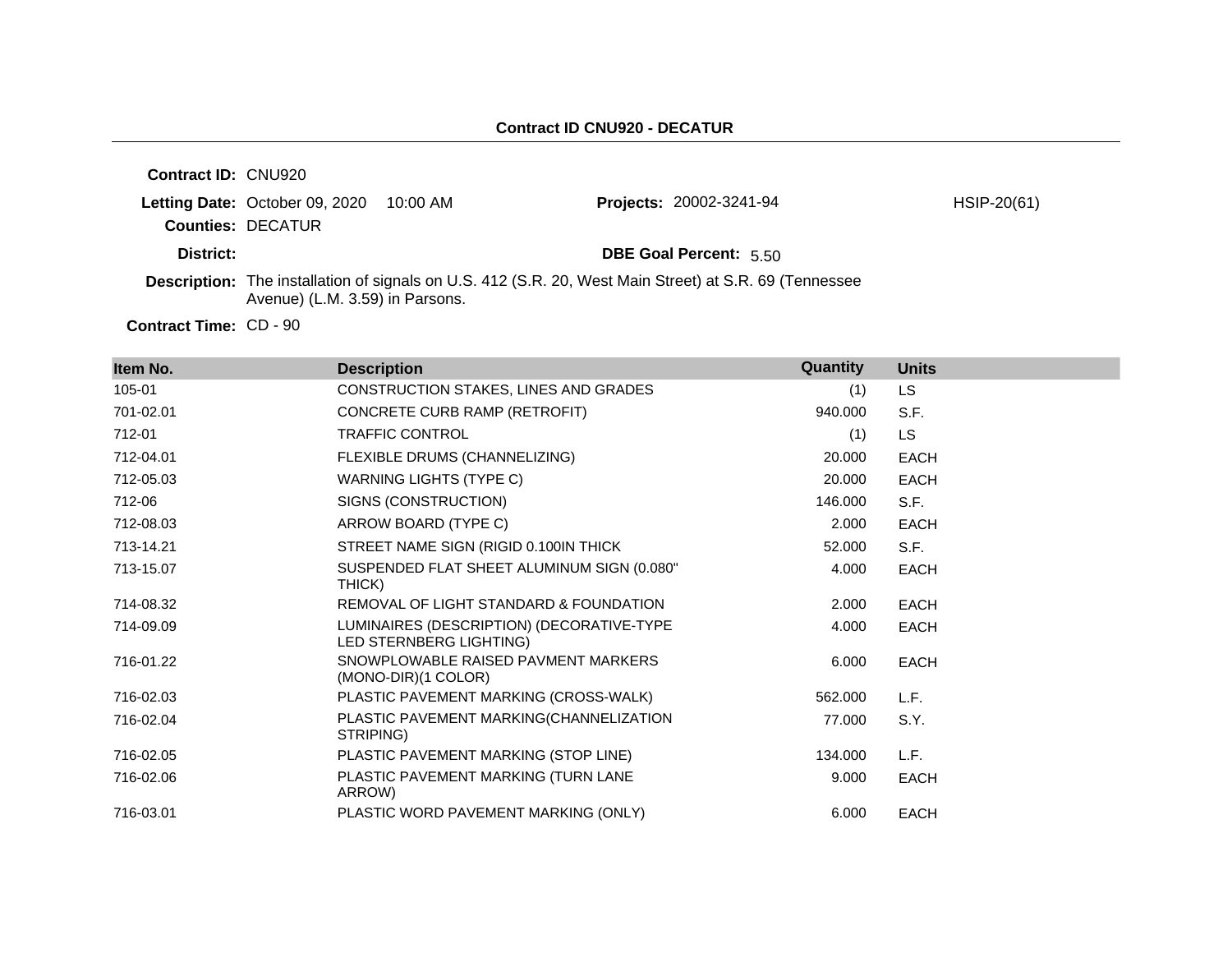| Item No.  | <b>Description</b>                                                    | Quantity  | <b>Units</b> |
|-----------|-----------------------------------------------------------------------|-----------|--------------|
| 716-04.01 | PLASTIC PAVEMENT MARKING (STRAIGHT-TURN<br>ARROW)                     | 4.000     | <b>EACH</b>  |
| 716-08.01 | REMOVAL OF PAVEMENT MARKING (LINE)                                    | 547.000   | L.F.         |
| 716-08.03 | REMOVAL OF PAVEMENT MARKING (CROSS-WALK)                              | 506.000   | L.F.         |
| 716-08.05 | REMOVAL OF PAVEMENT MARKING (STOP LINE)                               | 134.000   | L.F.         |
| 716-08.06 | REMOVAL OF PAVEMENT MARKING (TURN LANE<br>ARROW)                      | 9.000     | <b>EACH</b>  |
| 716-08.11 | REMOVAL OF WORD PAVEMENT MARKING<br>(DESCRIPTION) (ONLY)              | 6.000     | <b>EACH</b>  |
| 716-12.01 | ENHANCED FLATLINE THERMO PVMT MRKNG (4IN<br>LINE)                     | 0.103     | L.M.         |
| 717-01    | <b>MOBILIZATION</b>                                                   | (1)       | LS.          |
| 730-01.02 | REMOVAL OF SIGNAL EQUIPMENT                                           | 1.000     | <b>EACH</b>  |
| 730-02.09 | SIGNAL HEAD ASSEMBLY (130 WITH BACKPLATE)                             | 1.000     | <b>EACH</b>  |
| 730-02.17 | SIGNAL HEAD ASSEMBLY (150 A2H WITH<br>BACKPLATE)                      | 7.000     | <b>EACH</b>  |
| 730-03.21 | INSTALL PULL BOX (TYPE B)                                             | 5.000     | <b>EACH</b>  |
| 730-05.01 | ELECTRICAL SERVICE CONNECTION                                         | 1.000     | <b>EACH</b>  |
| 730-08.02 | SIGNAL CABLE - 5 CONDUCTOR                                            | 1,404.000 | L.F.         |
| 730-08.03 | SIGNAL CABLE - 7 CONDUCTOR                                            | 1,324.000 | L.F.         |
| 730-08.04 | SIGNAL CABLE - 9 CONDUCTOR                                            | 158.000   | L.F.         |
| 730-12.02 | CONDUIT 2" DIAMETER (PVC)                                             | 239.000   | L.F.         |
| 730-12.03 | CONDUIT 3" DIAMETER (PVC)                                             | 45.000    | L.F.         |
| 730-12.13 | CONDUIT 2" DIAMETER (JACK AND BORE)                                   | 721.000   | L.F.         |
| 730-13.02 | <b>VEHICLE DETECTOR (VIDEO)</b>                                       | 4.000     | <b>EACH</b>  |
| 730-15.32 | CABINET (EIGHT PHASE BASE MOUNTED)                                    | 1.000     | <b>EACH</b>  |
| 730-16.04 | <b>CONTROLLER (ATC)</b>                                               | 1.000     | <b>EACH</b>  |
| 730-23.36 | CANTILEVER SIGNAL SUPPORT (DESCRIPTION)<br>(DECORATIVE - 1 ARM @ 35') | 1.000     | <b>EACH</b>  |
| 730-23.37 | CANTILEVER SIGNAL SUPPORT (DESCRIPTION)<br>(DECORATIVE - 1 ARM @ 48') | 1.000     | <b>EACH</b>  |
| 730-23.38 | CANTILEVER SIGNAL SUPPORT (DESCRIPTION)<br>(DECORATIVE - 1 ARM @ 55') | 1.000     | <b>EACH</b>  |

# **Contract ID CNU920 - DECATUR**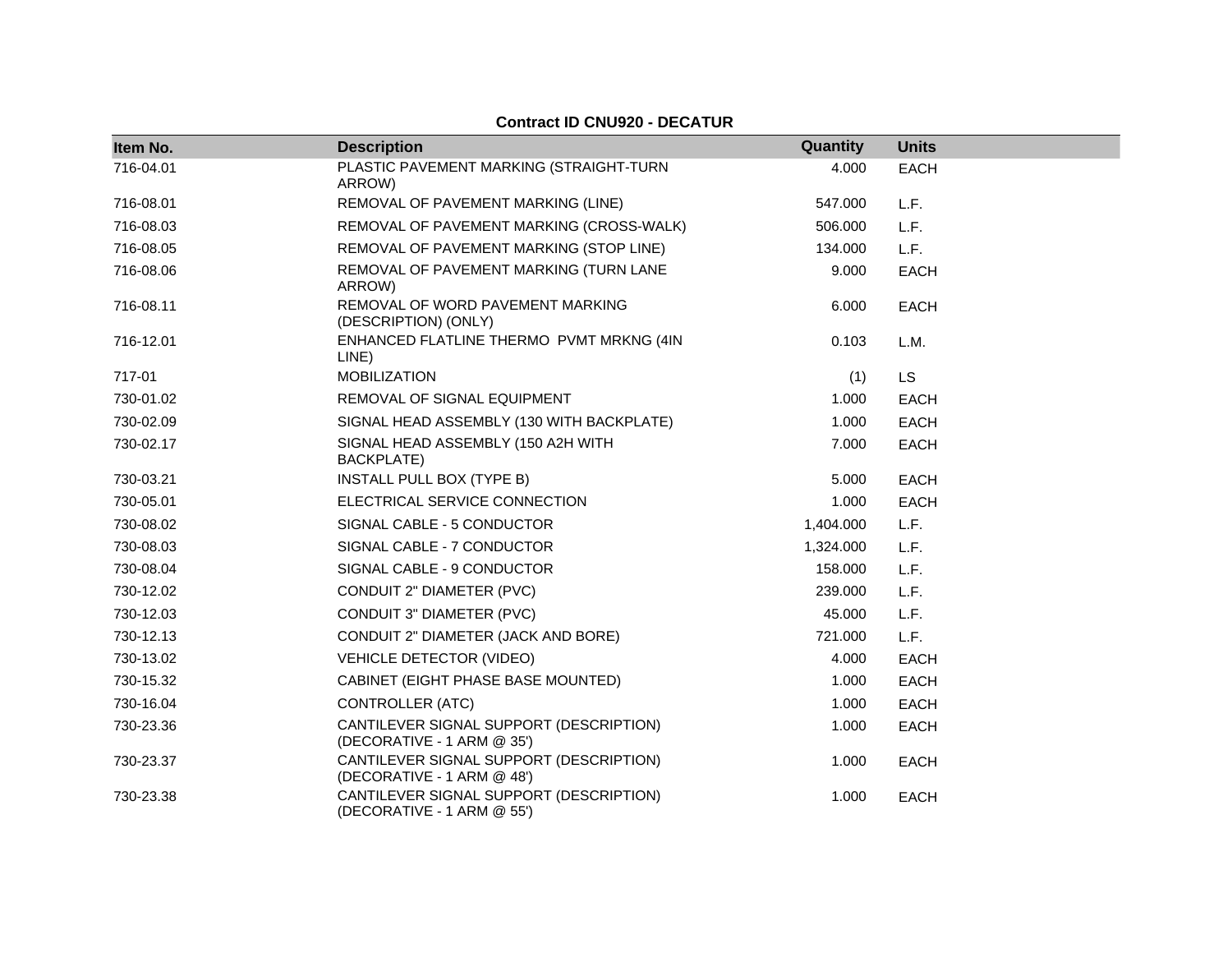# **Contract ID CNU920 - DECATUR**

| Item No.  | <b>Description</b>                                                      | Quantity | <b>Units</b> |
|-----------|-------------------------------------------------------------------------|----------|--------------|
| 730-23.39 | CANTILEVER SIGNAL SUPPORT (DESCRIPTION)<br>(DECORATIVE - 1 ARM $@$ 60') | 1.000    | EACH         |
| 730-26.11 | COUNTDOWN PED SGNL HEAD W/AUDIBLE PUSH<br>BUTTON & 15IN SIGN            | 8.000    | EACH         |
| 730-35.06 | BATTERY BACK-UP AND POWER CONDITIONER                                   | 1.000    | EACH         |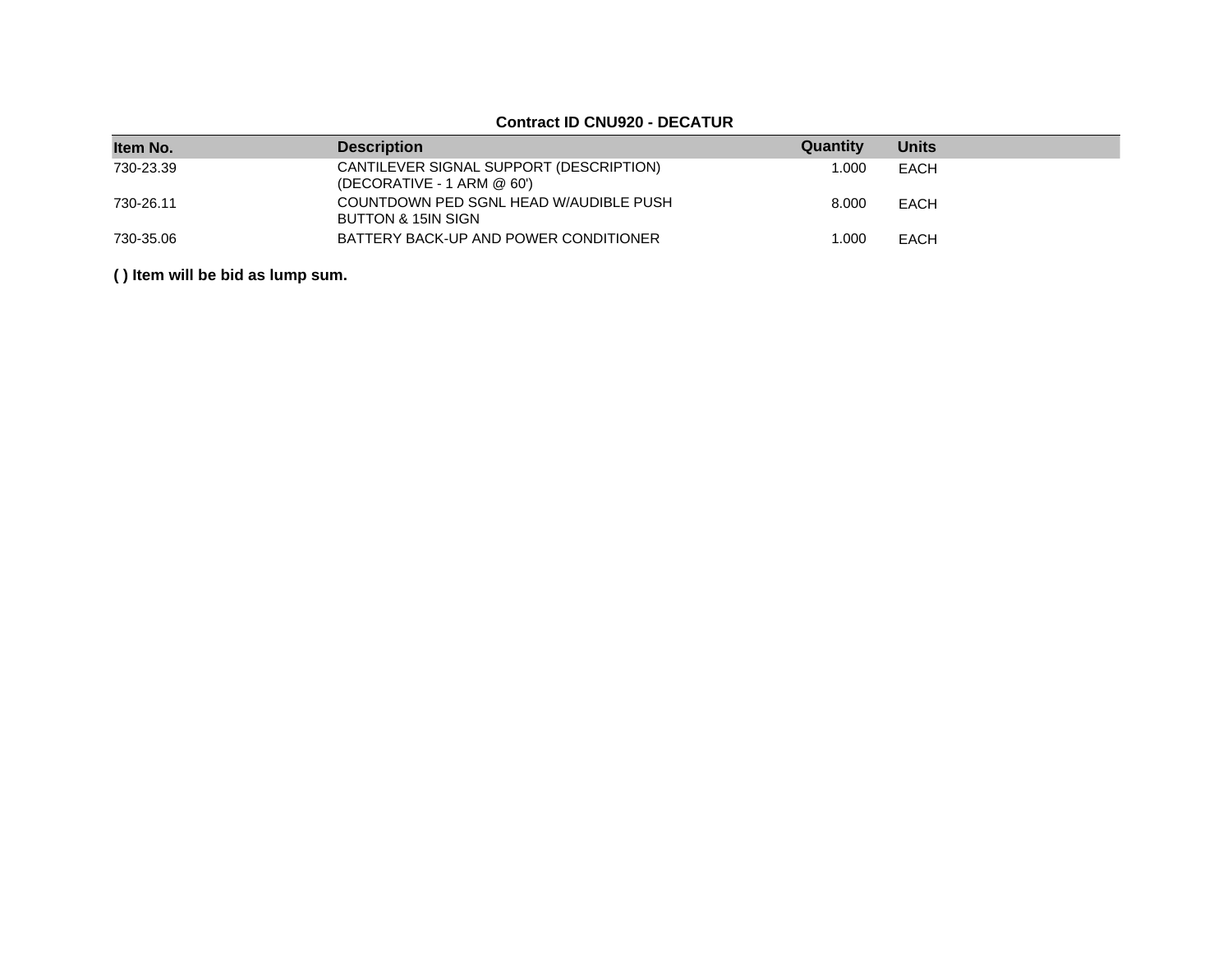**Contract ID:** CNU921 **Letting Date: October 09, 2020 10:00 AM Counties:** RUTHERFORD **District: District: DBE Goal Percent: Contract Time:** DT - 6/30/2021 **Description:** The installation of an overhead sign structure on I-24 EB at L.M. 17.86 (Exit 81A and 81B). **Projects: 75100-4119-04 MA** 

| Item No.  | <b>Description</b>                                  | Quantity | <b>Units</b> |
|-----------|-----------------------------------------------------|----------|--------------|
| 705-08.51 | PORTABLE IMPACT ATTENUATOR NCHRP350 TL-3            | 2.000    | <b>EACH</b>  |
| 712-01    | <b>TRAFFIC CONTROL</b>                              | (1)      | LS.          |
| 712-01.03 | LANE CLOSURE(NIGHT WORK)                            | 10.000   | EACH         |
| 712-02.02 | INTERCONNECTED PORTABLE BARRIER RAIL                | 780.000  | L.F.         |
| 712-04.01 | FLEXIBLE DRUMS (CHANNELIZING)                       | 180,000  | <b>EACH</b>  |
| 712-04.50 | <b>BARRIER RAIL DELINEATOR</b>                      | 25,000   | EACH         |
| 712-08.10 | MOBILE MESSAGE SIGN UNIT W/ATTENUATOR               | 100.000  | <b>HOUR</b>  |
| 713-09.20 | STEEL OVERHEAD SIGN STRUCTURE (SPAN )<br>$(92 + -)$ | 1.000    | <b>EACH</b>  |
| 713-14    | EXTRUDED ALUMINUM PANEL SIGNS                       | 461.000  | S.F.         |
| 713-15.36 | REMOVE SIGN, SUPPORT & FOOTING                      | 1.000    | <b>EACH</b>  |
| 713-16.01 | CHANGEABLE MESSAGE SIGN UNIT                        | 2.000    | <b>EACH</b>  |
| 717-01    | <b>MOBILIZATION</b>                                 | (1)      | LS           |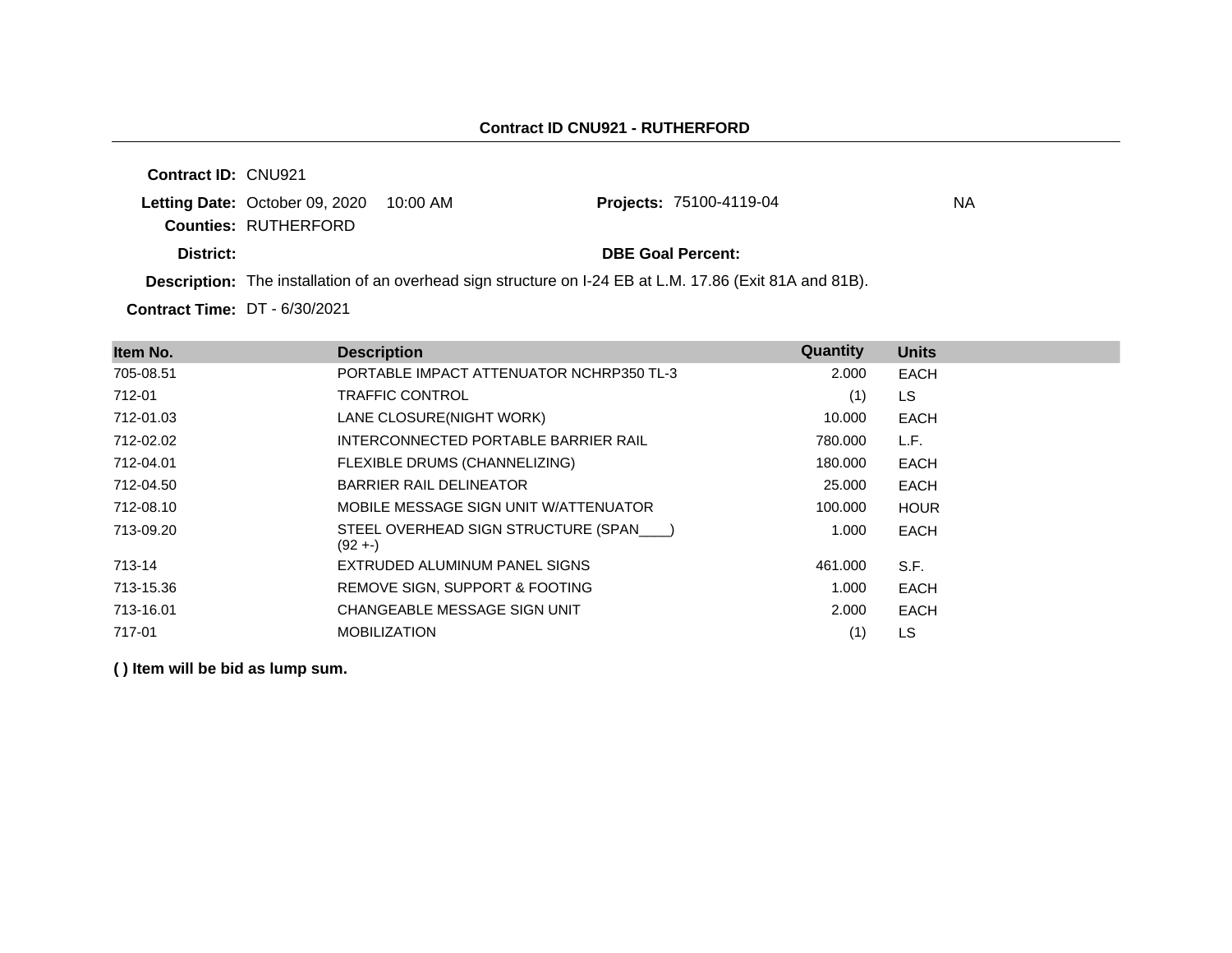| Contract ID: CNU327                              |                       |                                                                                           |                          |           |
|--------------------------------------------------|-----------------------|-------------------------------------------------------------------------------------------|--------------------------|-----------|
| <b>Letting Date:</b> October 09, 2020 $10:00$ AM |                       |                                                                                           | Projects: 98100-4168-04  | ΝA        |
|                                                  |                       |                                                                                           | 98100-4169-04            | <b>NA</b> |
|                                                  | MONROE, ROANE, SEVIER | <b>Counties: ANDERSON, BLOUNT, CAMPBELL, COCKE,</b><br>GRAINGER, JEFFERSON, KNOX, LOUDON, |                          |           |
| District:                                        |                       |                                                                                           | <b>DBE Goal Percent:</b> |           |
|                                                  |                       |                                                                                           |                          |           |

**Description:** The sweeping and drain cleaning on various Interstate and State Routes.

**Contract Time:** DT - 2/28/2022

| Item No.  | <b>Description</b>            | Quantity   | <b>Units</b> |
|-----------|-------------------------------|------------|--------------|
| 611-07.11 | CLEAN DRAIN(WITH GRATE)       | 1,527.000  | EACH         |
| 611-07.12 | CLEAN DRAIN(WALL DRAIN)       | 141.000    | EACH         |
| 611-07.13 | PIPE CLEANING (<18IN DIA.)    | 1,500.000  | L.F.         |
| 611-07.14 | PIPE CLEANING (>OR=18IN DIA.) | 500,000    | L.F.         |
| 712-01.02 | LANE CLOSURE                  | 60,000     | <b>EACH</b>  |
| 719-01    | <b>SWEEPING</b>               | 16.001.000 | L.M.         |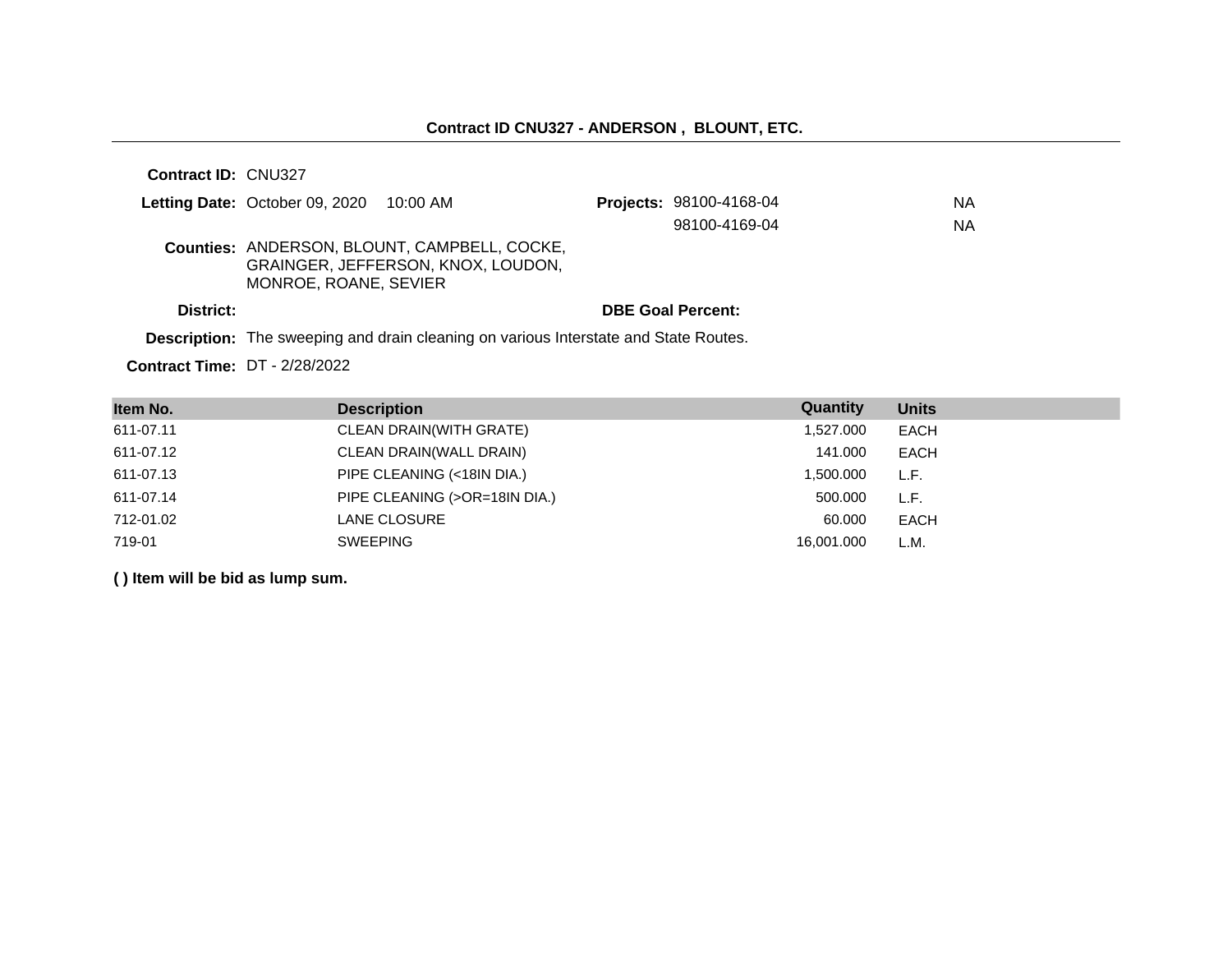**Contract ID:** CNU330

|           | <b>Letting Date:</b> October 09, 2020 $10:00$ AM |                                                                                                                                                            | Projects: 98400-4152-04  | NA.       |
|-----------|--------------------------------------------------|------------------------------------------------------------------------------------------------------------------------------------------------------------|--------------------------|-----------|
|           |                                                  |                                                                                                                                                            | 98400-4153-04            | <b>NA</b> |
|           | <b>WEAKLEY</b>                                   | Counties: BENTON, CARROLL, CHESTER, CROCKETT,<br>DECATUR, DYER, FAYETTE, GIBSON,<br>HARDIN, HAYWOOD, HENDERSON, HENRY.<br>MADISON, MCNAIRY, OBION, SHELBY, |                          |           |
| District: |                                                  |                                                                                                                                                            | <b>DBE Goal Percent:</b> |           |

**Description:** The sweeping and drain cleaning on various Interstate and State Routes.

**Contract Time:** DT - 2/28/2022

| Item No.  | <b>Description</b>             | Quantity   | <b>Units</b> |
|-----------|--------------------------------|------------|--------------|
| 611-07.11 | <b>CLEAN DRAIN(WITH GRATE)</b> | 3,302.000  | <b>EACH</b>  |
| 611-07.12 | CLEAN DRAIN(WALL DRAIN)        | 1,057.000  | EACH         |
| 611-07.13 | PIPE CLEANING (<18IN DIA.)     | 2,200.000  | L.F.         |
| 611-07.14 | PIPE CLEANING (>OR=18IN DIA.)  | 1,000.000  | L.F.         |
| 712-01.02 | LANE CLOSURE                   | 80.000     | EACH         |
| 719-01.02 | ROADWAY SWEEPING               | 1.849.000  | L.M.         |
| 719-01.11 | <b>SWEEPING</b>                | 15,308.000 | L.M.         |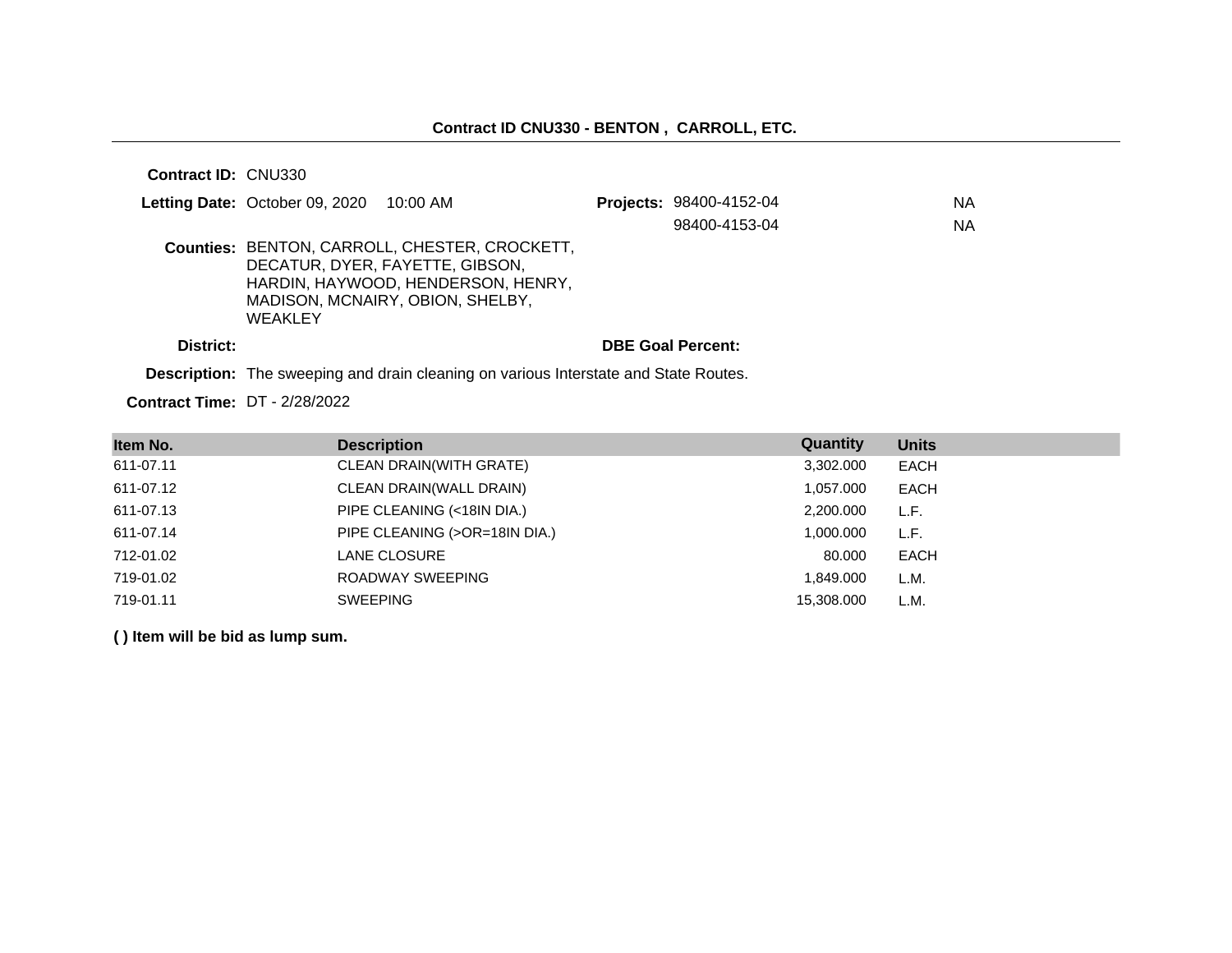| Contract ID: CNU317     |                                         |                                     |                                                                                                          |                |
|-------------------------|-----------------------------------------|-------------------------------------|----------------------------------------------------------------------------------------------------------|----------------|
|                         | Letting Date: October 09, 2020 10:00 AM |                                     | <b>Projects: 05001-3289-94</b>                                                                           | R-HSIP-33(118) |
| <b>Counties: BLOUNT</b> |                                         |                                     |                                                                                                          |                |
| District:               |                                         |                                     | <b>DBE Goal Percent: 13.50</b>                                                                           |                |
|                         |                                         | Drive/Montgomery Lane (L.M. 10.21). | Description: The grading, drainage, signals and paving on U.S. 129 (U.S. 411, S.R. 33) at Foothills Mall |                |

**Contract Time:** DT - 6/30/2022

| Item No.  | <b>Description</b>                                  | Quantity  | <b>Units</b> |
|-----------|-----------------------------------------------------|-----------|--------------|
| 105-01    | CONSTRUCTION STAKES, LINES AND GRADES               | (1)       | <b>LS</b>    |
| 109-10.01 | <b>TRAINEE</b>                                      | 1,180.000 | <b>HOUR</b>  |
| 201-01    | <b>CLEARING AND GRUBBING</b>                        | (1)       | <b>LS</b>    |
| 202-06.01 | REMOVAL OF BUILDINGS (TRACT NO.) (TRACT NO.<br>8)   | (1)       | <b>LS</b>    |
| 202-06.02 | REMOVAL OF BUILDINGS (TRACT NO.) (TRACT NO.<br>25)  | (1)       | <b>LS</b>    |
| 202-06.03 | REMOVAL OF BUILDINGS (TRACT NO.) (TRACT NO.<br>26)  | (1)       | <b>LS</b>    |
| 202-06.04 | REMOVAL OF BUILDINGS (TRACT NO.) (TRACT NO.<br>(27) | (1)       | LS.          |
| 202-06.05 | REMOVAL OF BUILDINGS (TRACT NO.) (TRACT NO.<br>28)  | (1)       | LS.          |
| 202-06.06 | REMOVAL OF BUILDINGS (TRACT NO.) (TRACT NO.<br>30)  | (1)       | <b>LS</b>    |
| 202-06.07 | REMOVAL OF BUILDINGS (TRACT NO.) (TRACT NO.<br>31)  | (1)       | LS.          |
| 202-06.08 | REMOVAL OF BUILDINGS (TRACT NO.) (TRACT NO.<br>33)  | (1)       | LS.          |
| 202-06.09 | REMOVAL OF BUILDINGS (TRACT NO.) (TRACT NO.<br>34)  | (1)       | LS.          |
| 202-06.10 | REMOVAL OF BUILDINGS (TRACT NO.) (TRACT NO.<br>35)  | (1)       | <b>LS</b>    |
| 202-06.11 | REMOVAL OF BUILDINGS (TRACT NO.) (TRACT NO.<br>36)  | (1)       | <b>LS</b>    |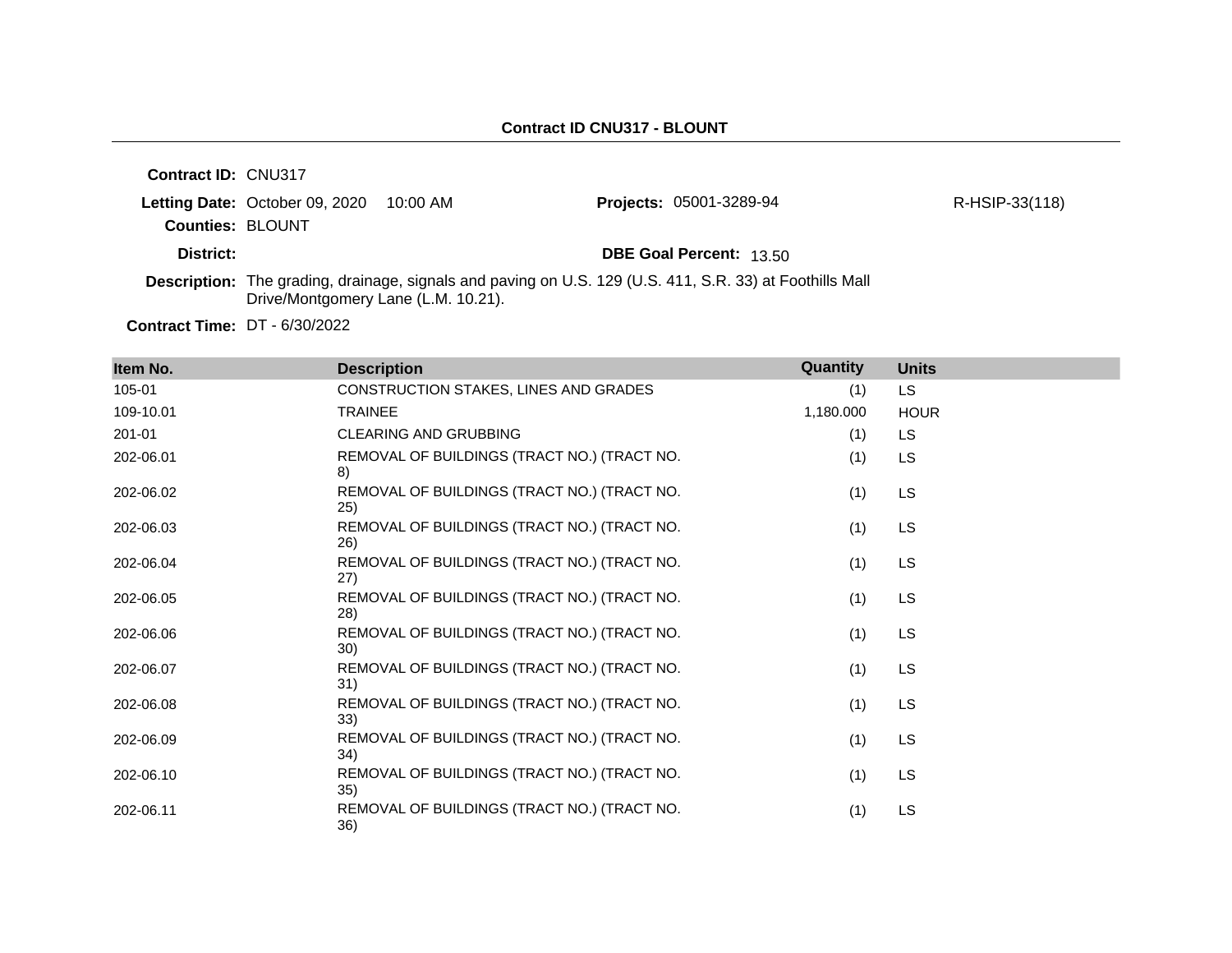| Item No.  | <b>Description</b>                                              | Quantity   | <b>Units</b> |
|-----------|-----------------------------------------------------------------|------------|--------------|
| 203-01    | ROAD & DRAINAGE EXCAVATION (UNCLASSIFIED)                       | 21,173.000 | C.Y.         |
| 203-06    | <b>WATER</b>                                                    | 80.000     | M.G.         |
| 209-02.05 | 12" TEMPORARY SLOPE DRAIN                                       | 121.000    | L.F.         |
| 209-03.23 | FILTER SOCK (24 INCH)                                           | 103.000    | L.F.         |
| 209-05    | SEDIMENT REMOVAL                                                | 60.000     | C.Y.         |
| 209-08.02 | TEMPORARY SILT FENCE (WITH BACKING)                             | 3,257.000  | L.F.         |
| 209-08.03 | TEMPORARY SILT FENCE (WITHOUT BACKING)                          | 3,927.000  | L.F.         |
| 209-08.08 | ENHANCED ROCK CHECK DAM                                         | 6.000      | <b>EACH</b>  |
| 209-08.09 | FILTER SOCK CHECK DAM                                           | 76.000     | <b>EACH</b>  |
| 209-09.43 | <b>CURB INLET PROTECTION (TYPE 4)</b>                           | 38.000     | <b>EACH</b>  |
| 209-40.30 | CATCH BASIN PROTECTION (TYPE A)                                 | 7.000      | <b>EACH</b>  |
| 209-40.33 | CATCH BASIN PROTECTION (TYPE D)                                 | 9.000      | <b>EACH</b>  |
| 209-40.45 | CATCH BASIN FILTER ASSEMBLY(TYPE 5)                             | 1.000      | <b>EACH</b>  |
| 209-40.48 | CATCH BASIN FILTER ASSEMBLY(TYPE 8)                             | 1.000      | <b>EACH</b>  |
| 303-01    | MINERAL AGGREGATE, TYPE A BASE, GRADING D                       | 5,023.000  | <b>TON</b>   |
| 303-10.01 | MINERAL AGGREGATE (SIZE 57)                                     | 13.000     | <b>TON</b>   |
| 307-01.01 | ASPHALT CONCRETE MIX (PG64-22) (BPMB-HM)<br><b>GRADING A</b>    | 136.000    | <b>TON</b>   |
| 307-01.08 | ASPHALT CONCRETE MIX (PG64-22) (BPMB-HM)<br><b>GRADING B-M2</b> | 89.000     | <b>TON</b>   |
| 307-01.21 | ASP. CONC. MIX(PG70-22) (BPMB-HM) GR. A-S                       | 712.000    | <b>TON</b>   |
| 307-02.01 | ASPHALT CONCRETE MIX (PG70-22) (BPMB-HM)<br><b>GRADING A</b>    | 1,613.000  | <b>TON</b>   |
| 307-02.08 | ASPHALT CONCRETE MIX (PG70-22) (BPMB-HM)<br><b>GRADING B-M2</b> | 818.000    | <b>TON</b>   |
| 402-01    | BITUMINOUS MATERIAL FOR PRIME COAT (PC)                         | 16.000     | <b>TON</b>   |
| 403-01    | BITUMINOUS MATERIAL FOR TACK COAT (TC)                          | 24.000     | <b>TON</b>   |
| 411-01.07 | ACS MIX (PG64-22) GRADING E SHOULDER                            | 475.000    | <b>TON</b>   |
| 411-01.10 | ACS MIX(PG64-22) GRADING D                                      | 133.000    | <b>TON</b>   |
| 411-02.10 | ACS MIX(PG70-22) GRADING D                                      | 2,349.000  | <b>TON</b>   |
| 415-01.01 | <b>COLD PLANING BITUMINOUS PAVEMENT</b>                         | 2,057.000  | <b>TON</b>   |
| 607-03.02 | 18" CONCRETE PIPE CULVERT (CLASS III)                           | 1,083.000  | L.F.         |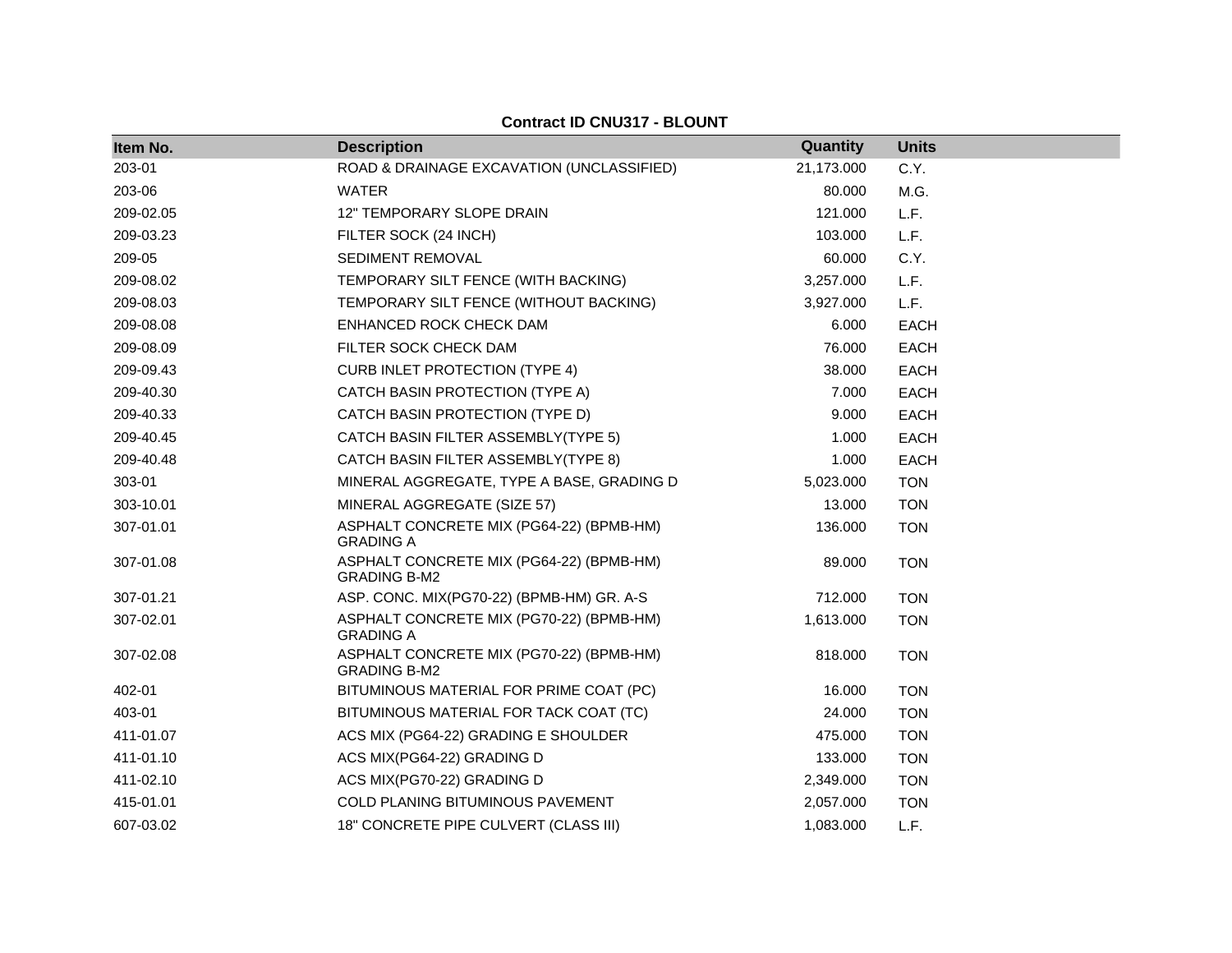| Item No.  | <b>Description</b>                         | Quantity  | <b>Units</b> |
|-----------|--------------------------------------------|-----------|--------------|
| 607-05.02 | 24" CONCRETE PIPE CULVERT (CLASS III)      | 329.000   | L.F.         |
| 607-05.30 | 24" PIPE CULVERT                           | 23.000    | L.F.         |
| 607-06.02 | 30" CONCRETE PIPE CULVERT (CLASS III)      | 432.000   | L.F.         |
| 607-07.02 | 36" CONCRETE PIPE CULVERT (CLASS III)      | 1,052.000 | L.F.         |
| 607-10.02 | 54" CONCRETE PIPE CULVERT (CLASS III)      | 18.000    | L.F.         |
| 607-11.03 | 60" CONCRETE PIPE CULVERT (CLASS III)      | 474.000   | L.F.         |
| 607-13.30 | 72" PIPE CULVERT                           | 11.000    | L.F.         |
| 611-01.02 | MANHOLES, $> 4' - 8'$ DEPTH                | 1.000     | <b>EACH</b>  |
| 611-01.03 | MANHOLES, > 8' - 12' DEPTH                 | 2.000     | <b>EACH</b>  |
| 611-01.04 | MANHOLES, $> 12'$ - 16' DEPTH              | 5.000     | <b>EACH</b>  |
| 611-01.05 | MANHOLES, > 16' - 20' DEPTH                | 1.000     | <b>EACH</b>  |
| 611-01.07 | $MANHOLES, > 24' - 28' DEPTH$              | 1.000     | <b>EACH</b>  |
| 611-07.01 | CLASS A CONCRETE (PIPE ENDWALLS)           | 30.000    | C.Y.         |
| 611-07.02 | STEEL BAR REINFORCEMENT (PIPE ENDWALLS)    | 515.000   | LB.          |
| 611-07.34 | 36IN ENDWALL (SIDE DRAIN)                  | 1.000     | <b>EACH</b>  |
| 611-12.01 | CATCH BASINS, TYPE 12, 0' - 4' DEPTH       | 5.000     | <b>EACH</b>  |
| 611-12.02 | CATCH BASINS, TYPE 12, > 4' - 8' DEPTH     | 6.000     | <b>EACH</b>  |
| 611-12.03 | CATCH BASINS, TYPE 12, > 8' - 12' DEPTH    | 4.000     | <b>EACH</b>  |
| 611-13.01 | CATCH BASINS, TYPE 13, 0' - 4' DEPTH       | 1.000     | <b>EACH</b>  |
| 611-13.02 | CATCH BASINS, TYPE 13, > 4' - 8' DEPTH     | 1.000     | <b>EACH</b>  |
| 611-14.01 | CATCH BASINS, TYPE 14, 0' - 4' DEPTH       | 2.000     | <b>EACH</b>  |
| 611-14.02 | CATCH BASINS, TYPE 14, > 4' - 8' DEPTH     | 3.000     | <b>EACH</b>  |
| 611-42.01 | CATCH BASINS, TYPE 42, 0' - 4' DEPTH       | 1.000     | <b>EACH</b>  |
| 611-42.02 | CATCH BASINS, TYPE 42, > 4' - 8' DEPTH     | 1.000     | <b>EACH</b>  |
| 611-43.02 | CATCH BASINS, TYPE 43, > 4' - 8' DEPTH     | 2.000     | <b>EACH</b>  |
| 611-44.02 | CATCH BASINS, TYPE 44, > 4' - 8' DEPTH     | 1.000     | <b>EACH</b>  |
| 621-03.02 | 18" TEMPORARY DRAINAGE PIPE                | 40.000    | L.F.         |
| 701-03    | <b>CONCRETE MEDIAN PAVEMENT</b>            | 174.000   | C.Y.         |
| 702-01    | <b>CONCRETE CURB</b>                       | 60.000    | C.Y.         |
| 702-03    | <b>CONCRETE COMBINED CURB &amp; GUTTER</b> | 197.000   | C.Y.         |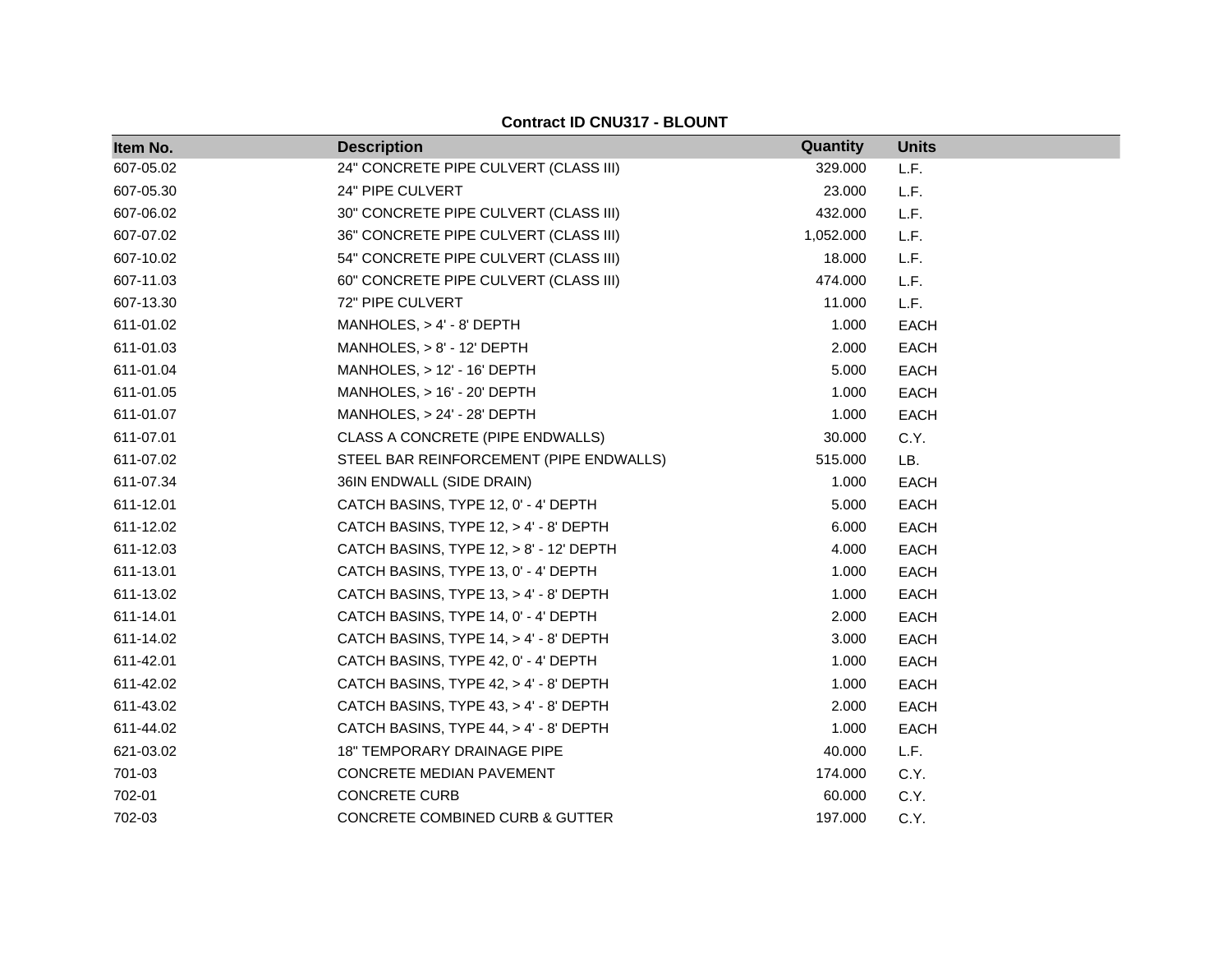| Item No.  | <b>Description</b>                                         | Quantity  | <b>Units</b> |
|-----------|------------------------------------------------------------|-----------|--------------|
| 705-02.02 | SINGLE GUARDRAIL (TYPE 2)                                  | 2,482.000 | L.F.         |
| 705-06.10 | GR TERMINALTRAILING END (TYPE 13) MASH TL3                 | 3.000     | <b>EACH</b>  |
| 705-06.20 | TANGENT ENERGY ABSORBING TERM MASH TL-3                    | 1.000     | <b>EACH</b>  |
| 705-07.02 | CONC BARRIER CRASH CUSHION(NCHRP 350-TL3)                  | 1.000     | <b>EACH</b>  |
| 705-08.51 | PORTABLE IMPACT ATTENUATOR NCHRP350 TL-3                   | 2.000     | <b>EACH</b>  |
| 709-05.05 | MACHINED RIP-RAP (CLASS A-3)                               | 450.000   | <b>TON</b>   |
| 709-05.06 | MACHINED RIP-RAP (CLASS A-1)                               | 77.000    | <b>TON</b>   |
| 709-05.08 | MACHINED RIP-RAP (CLASS B)                                 | 553.000   | <b>TON</b>   |
| 710-02    | AGGREGATE UNDERDRAINS (WITH PIPE)                          | 3,144.000 | L.F.         |
| 710-05    | LATERAL UNDERDRAIN                                         | 200.000   | L.F.         |
| 710-06.11 | LATERAL UNDERDRAIN ENDWALL (2:1)                           | 4.000     | <b>EACH</b>  |
| 710-06.12 | LATERAL UNDERDRAIN ENDWALL (3:1)                           | 1.000     | <b>EACH</b>  |
| 710-06.14 | LATERAL UNDERDRAIN ENDWALL (5:1)                           | 2.000     | <b>EACH</b>  |
| 710-06.15 | LATERAL UNDERDRAIN ENDWALL (6:1)                           | 1.000     | <b>EACH</b>  |
| 711-05.78 | <b>GRADE SEPARATED SINGE SLOPE MEDIAN WALL</b>             | 248.000   | L.F.         |
| 712-01    | <b>TRAFFIC CONTROL</b>                                     | (1)       | <b>LS</b>    |
| 712-04.01 | FLEXIBLE DRUMS (CHANNELIZING)                              | 1,430.000 | <b>EACH</b>  |
| 712-04.50 | <b>BARRIER RAIL DELINEATOR</b>                             | 50.000    | <b>EACH</b>  |
| 712-05.01 | <b>WARNING LIGHTS (TYPE A)</b>                             | 140.000   | <b>EACH</b>  |
| 712-06    | SIGNS (CONSTRUCTION)                                       | 25.000    | S.F.         |
| 712-08.03 | ARROW BOARD (TYPE C)                                       | 4.000     | <b>EACH</b>  |
| 713-01.01 | CLASS A CONCRETE (FOUNDATION FOR SIGN<br>SUPPORTS)         | 4.000     | C.Y.         |
| 713-01.02 | STEEL BAR REINFORCEMENT(FOUNDATION FOR<br>SIGN SUPPORTS)   | 1,481.000 | LB.          |
| 713-06    | STEEL I-BEAMS & WF-BEAMS(BREAKAWAY) SIGN<br><b>SUPPORT</b> | 2,460.000 | LB.          |
| 713-09.01 | STEEL OVERHEAD SIGN STRUCTURE (SPAN___)<br>(SPAN 108'-3")  | 1.000     | <b>EACH</b>  |
| 713-09.02 | STEEL OVERHEAD SIGN STRUCTURE (SPAN___)<br>(SPAN 64'-0")   | 1.000     | <b>EACH</b>  |
| 713-14    | EXTRUDED ALUMINUM PANEL SIGNS                              | 537.000   | S.F.         |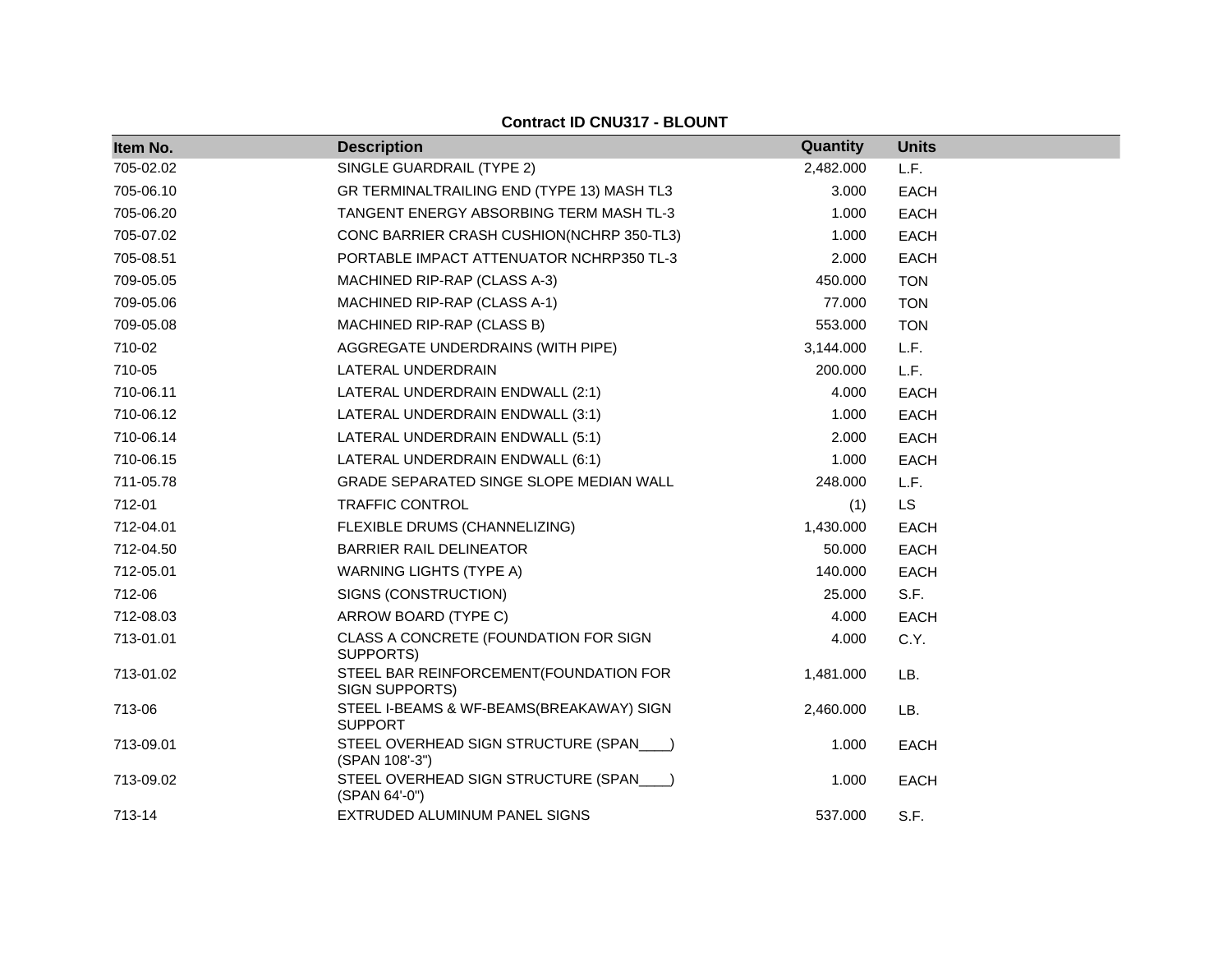| Item No.  | <b>Description</b>                                        | Quantity | <b>Units</b> |
|-----------|-----------------------------------------------------------|----------|--------------|
| 713-14.21 | STREET NAME SIGN (RIGID 0.100IN THICK                     | 118.000  | S.F.         |
| 713-15    | REMOVAL OF SIGNS, POSTS AND FOOTINGS                      | (1)      | LS           |
| 713-15.07 | SUSPENDED FLAT SHEET ALUMINUM SIGN (0.080"<br>THICK)      | 6.000    | EACH         |
| 716-01.06 | TEMPORARY RAISED PAVEMENT MARKER, WHITE                   | 189.000  | EACH         |
| 716-01.14 | RAISED PAVEMENT MARKER REMOVAL                            | 189.000  | <b>EACH</b>  |
| 716-01.23 | SNOWPLOWABLE RAISED PAVEMENT MARKERS<br>(BI-DIR)(2 COLOR) | 245.000  | <b>EACH</b>  |
| 716-01.30 | REMOVAL OF SNOWPLOWABLE REFLECTIVE<br><b>MARKER</b>       | 75.000   | <b>EACH</b>  |
| 716-02.04 | PLASTIC PAVEMENT MARKING(CHANNELIZATION<br>STRIPING)      | 19.000   | S.Y.         |
| 716-02.05 | PLASTIC PAVEMENT MARKING (STOP LINE)                      | 328,000  | L.F.         |
| 716-02.06 | PLASTIC PAVEMENT MARKING (TURN LANE<br>ARROW)             | 28.000   | <b>EACH</b>  |
| 716-02.07 | PLASTIC PAVEMENT MARKING (24" BARRIER LINE)               | 589.000  | L.F.         |
| 716-02.08 | PLASTIC PAVEMENT MARKING (8" DOTTED LINE)                 | 260.000  | L.F.         |
| 716-03.01 | PLASTIC WORD PAVEMENT MARKING (ONLY)                      | 4.000    | <b>EACH</b>  |
| 716-04.01 | PLASTIC PAVEMENT MARKING (STRAIGHT-TURN<br>ARROW)         | 2.000    | <b>EACH</b>  |
| 716-04.04 | PLASTIC PAVEMENT MARKING (TRANSVERSE<br>SHOULDER)         | 121.000  | L.F.         |
| 716-04.05 | PLASTIC PAVEMENT MARKING (STRAIGHT ARROW)                 | 8.000    | EACH         |
| 716-04.07 | PLASTIC PAVEMENT MARKING (EXIT ONLY ARROW)                | 2.000    | EACH         |
| 716-04.08 | PLASTIC PAVEMENT MARKING (OPTION LANE<br>ARROW)           | 2.000    | <b>EACH</b>  |
| 716-04.14 | PLASTIC PAVEMENT MARKING (LANE REDUCTION<br>ARROW)        | 2.000    | EACH         |
| 716-05.01 | PAINTED PAVEMENT MARKING (4" LINE)                        | 1.000    | L.M.         |
| 716-05.05 | PAINTED PAVEMENT MARKING (STOP LINE)                      | 328.000  | L.F.         |
| 716-05.06 | PAINTED PAVEMENT MARKING (TURN LANE<br>ARROW)             | 28.000   | <b>EACH</b>  |
| 716-05.09 | PAINTED PAVEMENT MARKING(STRAIGHT-TURN<br>ARROW)          | 2.000    | <b>EACH</b>  |
| 716-05.11 | PAINTED PAVEMENT MARKING(STRAIGHT ARROW)                  | 8.000    | <b>EACH</b>  |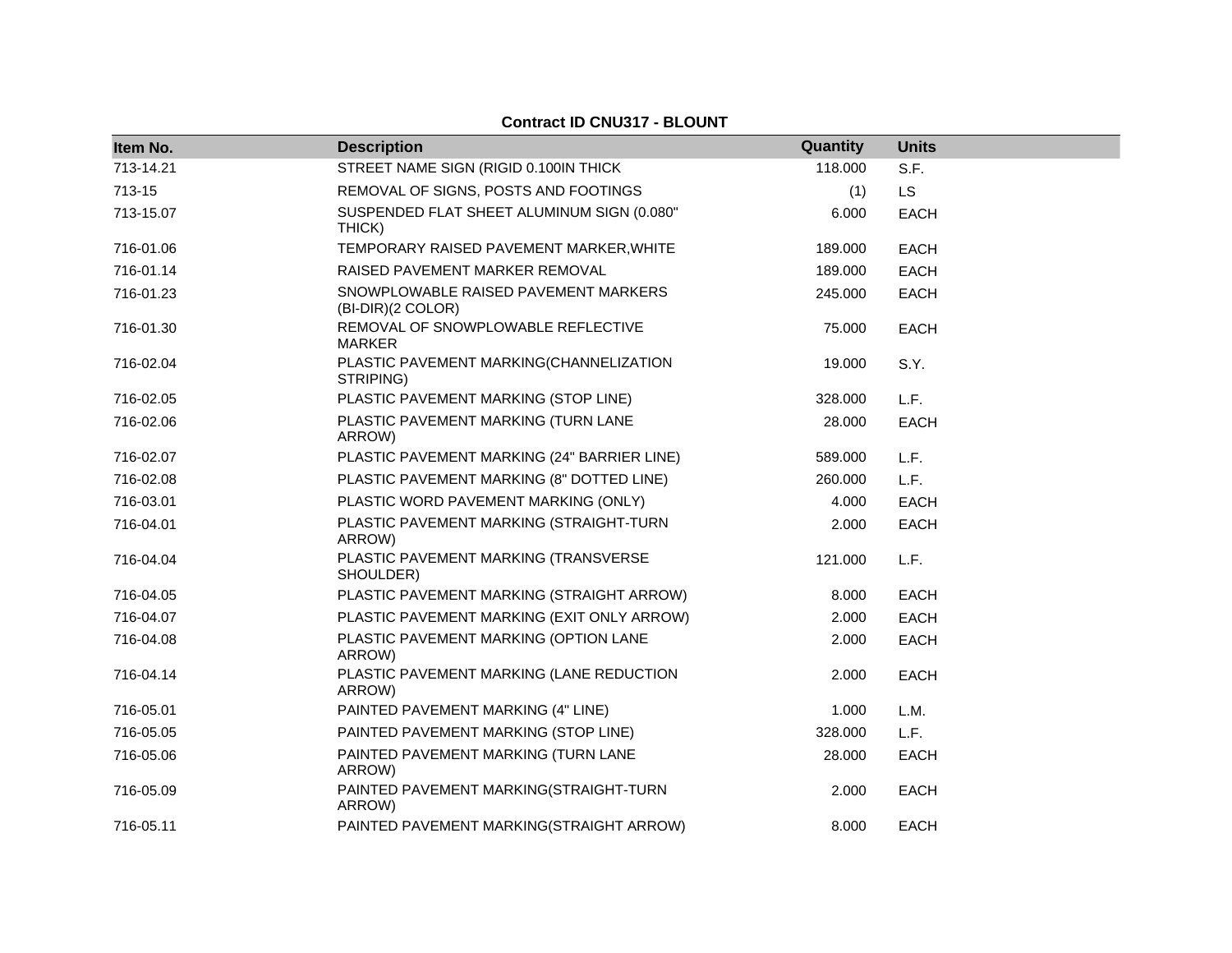| Item No.  | <b>Description</b>                                                     | Quantity | <b>Units</b> |
|-----------|------------------------------------------------------------------------|----------|--------------|
| 716-05.20 | PAINTED PAVEMENT MARKING (6" LINE)                                     | 4.000    | L.M.         |
| 716-05.21 | PAINTED PAVEMENT MARKING(4"DOTTED LINE)                                | 621.000  | L.F.         |
| 716-06.01 | PAINTED WORD PVMT MARK (<br>$\rightarrow$                              | 4.000    | <b>EACH</b>  |
| 716-08.20 | REMOVAL OF PAVEMENT MARKING (LINE)                                     | 5.000    | L.M.         |
| 716-12.01 | ENHANCED FLATLINE THERMO PVMT MRKNG (4IN<br>LINE)                      | 0.100    | L.M.         |
| 716-12.02 | ENHANCED FLATLINE THERMO PVMT MRKNG (6IN<br>LINE)                      | 4.000    | L.M.         |
| 716-12.03 | ENHANCED FLATLINE THERMO PVMT MRKNG (8IN<br><b>BARRIER LINE)</b>       | 927.000  | L.F.         |
| 716-12.04 | ENHANCED FLATLINE THERMO PVMT MRKNG (4IN<br>DOTTED LINE)               | 120.000  | L.F.         |
| 716-12.05 | ENHANCED FLATLINE THERMO PVMT MRKNG (6IN<br>DOTTED LINE)               | 495.000  | L.F.         |
| 716-13.01 | SPRAY THERMO PVMT MRKNG (60 mil) (4IN LINE)                            | 0.400    | L.M.         |
| 717-01    | <b>MOBILIZATION</b>                                                    | (1)      | <b>LS</b>    |
| 730-01.02 | REMOVAL OF SIGNAL EQUIPMENT                                            | 1.000    | <b>EACH</b>  |
| 730-02.09 | SIGNAL HEAD ASSEMBLY (130 WITH BACKPLATE)                              | 5.000    | <b>EACH</b>  |
| 730-02.17 | SIGNAL HEAD ASSEMBLY (150 A2H WITH<br>BACKPLATE)                       | 3.000    | <b>EACH</b>  |
| 730-02.30 | SIGNAL HEAD ASSEMBLY (DESCRIPTION) (130 A3<br><b>WITH BACKPLATE)</b>   | 6.000    | <b>EACH</b>  |
| 730-03.12 | AERIAL SPLICE ENCLOSURE                                                | 2.000    | <b>EACH</b>  |
| 730-03.21 | INSTALL PULL BOX (TYPE B)                                              | 4.000    | <b>EACH</b>  |
| 730-03.23 | INSTALL PULL BOX (FIBER OPTIC-TYPE A)                                  | 2.000    | <b>EACH</b>  |
| 730-03.24 | INSTALL PULL BOX (FIBER OPTIC-TYPE B)                                  | 2.000    | EACH         |
| 730-03.32 | FIBER OPTIC DROP CABLE                                                 | 101.000  | L.F.         |
| 730-03.33 | FIBER OPTIC SPLICE FUSION                                              | 2.000    | EACH         |
| 730-05.01 | ELECTRICAL SERVICE CONNECTION                                          | 1.000    | <b>EACH</b>  |
| 730-08.02 | SIGNAL CABLE - 5 CONDUCTOR                                             | 999.000  | L.F.         |
| 730-08.03 | SIGNAL CABLE - 7 CONDUCTOR                                             | 929.000  | L.F.         |
| 730-08.40 | INTERCONNECT CABLE - FIBER OPTIC<br>(DESCRIPTION) (48 STRAND-SM CABLE) | 372.000  | L.F.         |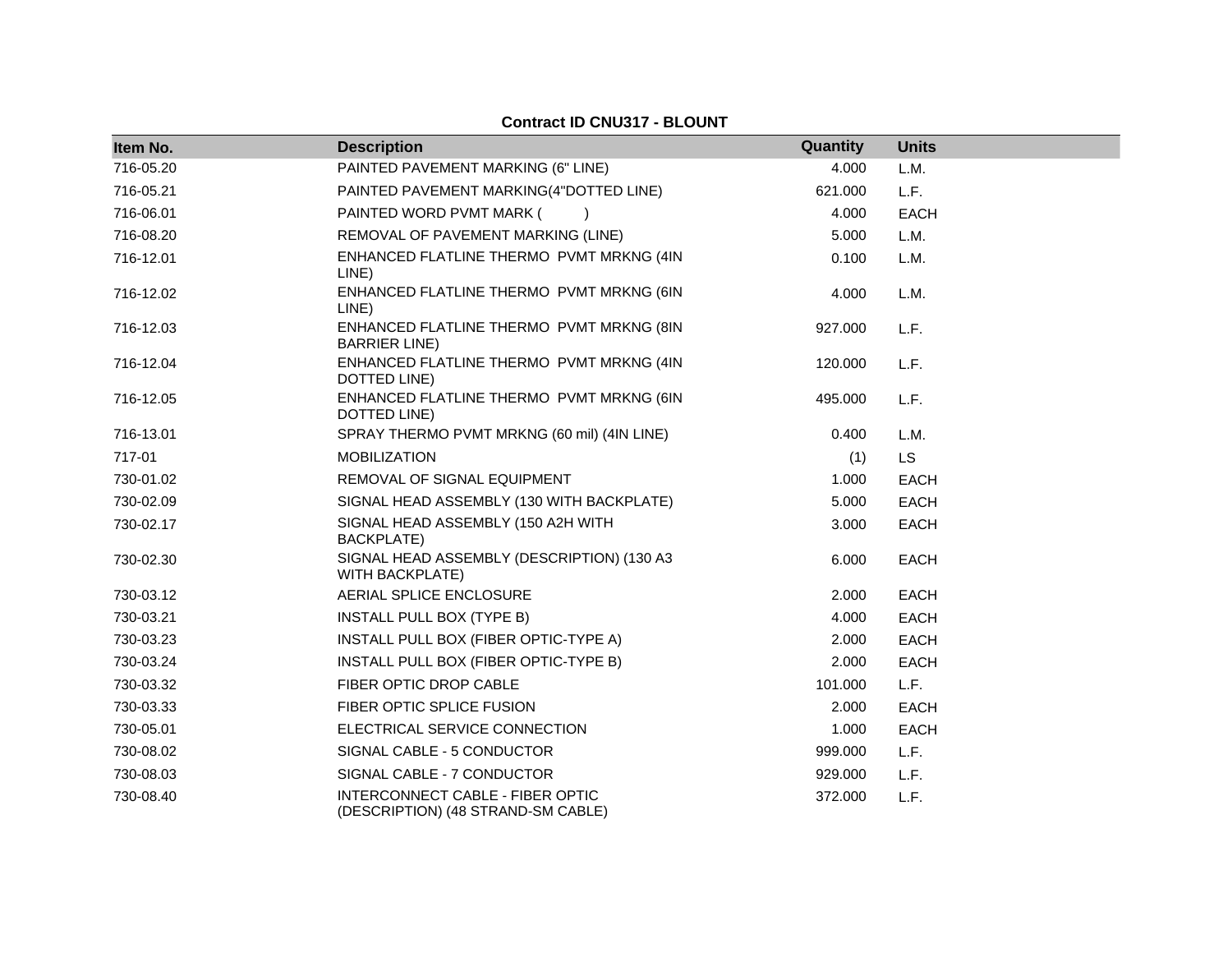| Item No.  | <b>Description</b>                                              | Quantity   | <b>Units</b> |
|-----------|-----------------------------------------------------------------|------------|--------------|
| 730-11.01 | STEEL CONDUIT RISER ASSEMBLY                                    | 2.000      | <b>EACH</b>  |
| 730-12.02 | CONDUIT 2" DIAMETER (PVC)                                       | 411.000    | L.F.         |
| 730-12.13 | CONDUIT 2" DIAMETER (JACK AND BORE)                             | 1,256.000  | L.F.         |
| 730-13.02 | <b>VEHICLE DETECTOR (VIDEO)</b>                                 | 2.000      | <b>EACH</b>  |
| 730-13.08 | VEHICLE DETECTOR (DESCRIPTION) (CCTV<br>CAMERA)                 | 1.000      | <b>EACH</b>  |
| 730-15.07 | CABINET (DESCRIPTION) (BACKUP POWER<br>CABINET)                 | 1.000      | <b>EACH</b>  |
| 730-15.32 | CABINET (EIGHT PHASE BASE MOUNTED)                              | 1.000      | <b>EACH</b>  |
| 730-16.04 | CONTROLLER (ATC)                                                | 1.000      | <b>EACH</b>  |
| 730-23.36 | CANTILEVER SIGNAL SUPPORT (DESCRIPTION) (1<br>MAST ARM $@68'$ ) | 1.000      | <b>EACH</b>  |
| 730-23.37 | CANTILEVER SIGNAL SUPPORT (DESCRIPTION) (1<br>MAST ARM $@$ 75') | 2.000      | <b>EACH</b>  |
| 730-23.38 | CANTILEVER SIGNAL SUPPORT (DESCRIPTION) (1<br>MAST ARM @ 80')   | 1.000      | <b>EACH</b>  |
| 730-35.06 | BATTERY BACK-UP AND POWER CONDITIONER                           | 1.000      | <b>EACH</b>  |
| 730-40    | TEMPORARY TRAFFIC SIGNAL SYSTEM                                 | 1.000      | <b>EACH</b>  |
| 740-10.03 | GEOTEXTILE (TYPE III) (EROSION CONTROL)                         | 933.000    | S.Y.         |
| 740-11.02 | TEMPORARY SEDIMENT TUBE 12IN                                    | 1,599.000  | L.F.         |
| 801-01.07 | TEMPORARY SEEDING (WITH MULCH)                                  | 58.000     | <b>UNIT</b>  |
| 801-03    | WATER (SEEDING & SODDING)                                       | 17.000     | M.G.         |
| 803-01    | SODDING (NEW SOD)                                               | 12,876.000 | S.Y.         |
| 795-01.05 | 8IN DIP RESTRAINED JOINT WATER LINE                             | 1,150.000  | L.F.         |
| 795-06.05 | <b>CONNECT TO 8IN WATER LINE</b>                                | 5.000      | <b>EACH</b>  |
| 795-08.04 | 6IN GATE VALVE ASSEMBLY                                         | 1.000      | <b>EACH</b>  |
| 795-08.05 | 8IN GATE VALVE ASSEMBLY                                         | 8.000      | <b>EACH</b>  |
| 795-09.09 | RELOCATE/RECONNECT SERVICE ASSEMBLY                             | 1.000      | <b>EACH</b>  |
| 795-09.22 | 2IN PVC SERVICE PIPE                                            | 15.000     | L.F.         |
| 795-11.02 | FIRE HYDRANT ASSEMBLY                                           | 2.000      | <b>EACH</b>  |
| 795-12.01 | REMOVE FIRE HYDRANT                                             | 2.000      | <b>EACH</b>  |
| 795-12.02 | REMOVAL OF EXISTING LINE                                        | (1)        | <b>LS</b>    |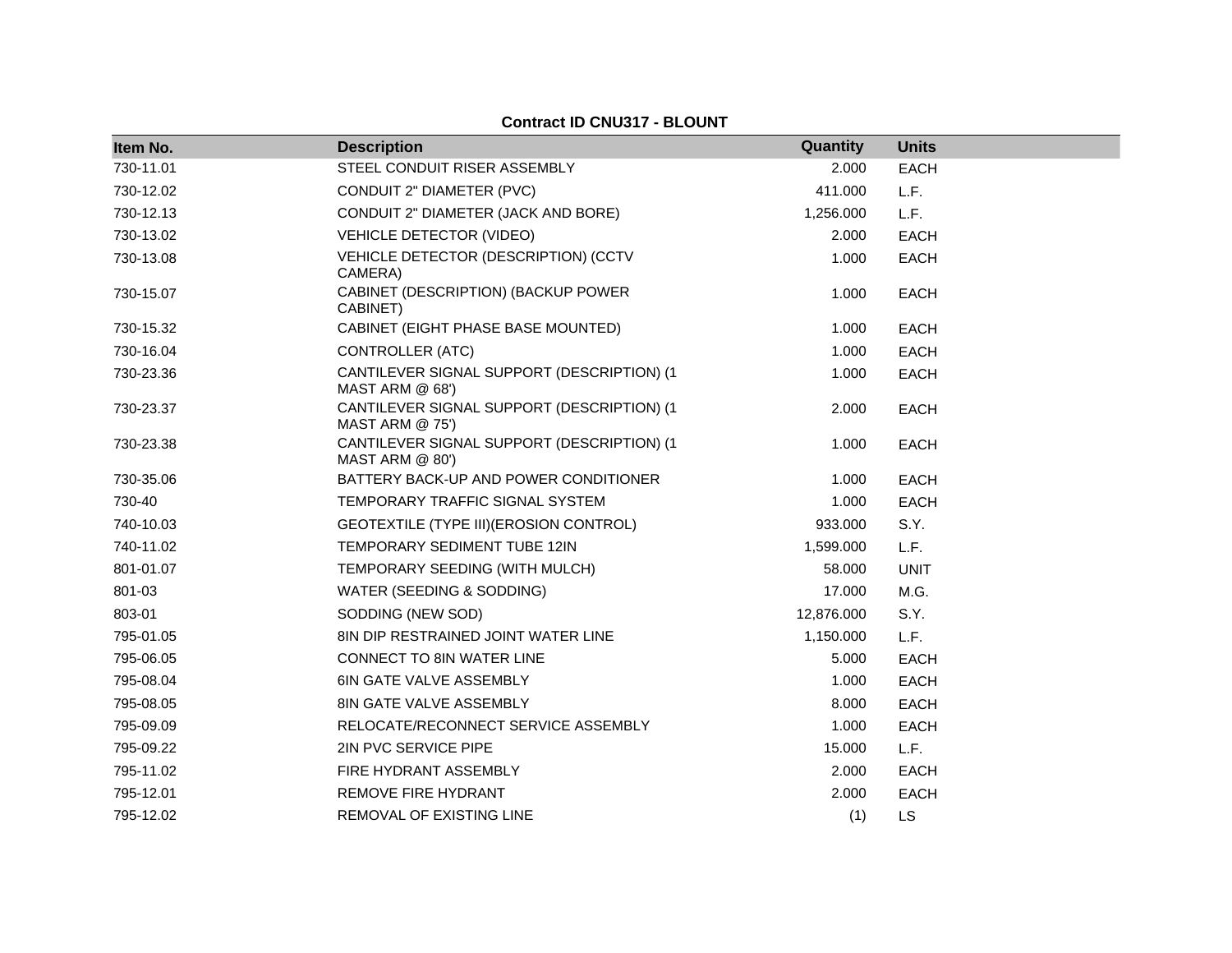| Item No.  | <b>Description</b>                      | Quantity  | <b>Units</b> |
|-----------|-----------------------------------------|-----------|--------------|
| 795-13.01 | DI FITTINGS                             | 2,400.000 | LB.          |
| 797-05.52 | 8IN PVC GRAVITY SEWER 6FT-12FT DEPTH    | 182.000   | L.F.         |
| 797-06.64 | BORE/JACK 16IN STEEL CASING PIPE-UNCON. | 94.000    | L.F.         |
| 797-07.04 | 48IN MANHOLE 8FT-10FT DEPTH             | 1.000     | <b>EACH</b>  |
| 797-07.05 | 48IN MANHOLE 10FT-12FT DEPTH            | 1.000     | EACH         |
| 797-11.35 | REMOVE EXISTING SEWER 8IN-14IN          | 150.000   | L.F.         |
| 797-11.38 | <b>BY-PASS PUMPING</b>                  |           | LS           |
|           |                                         |           |              |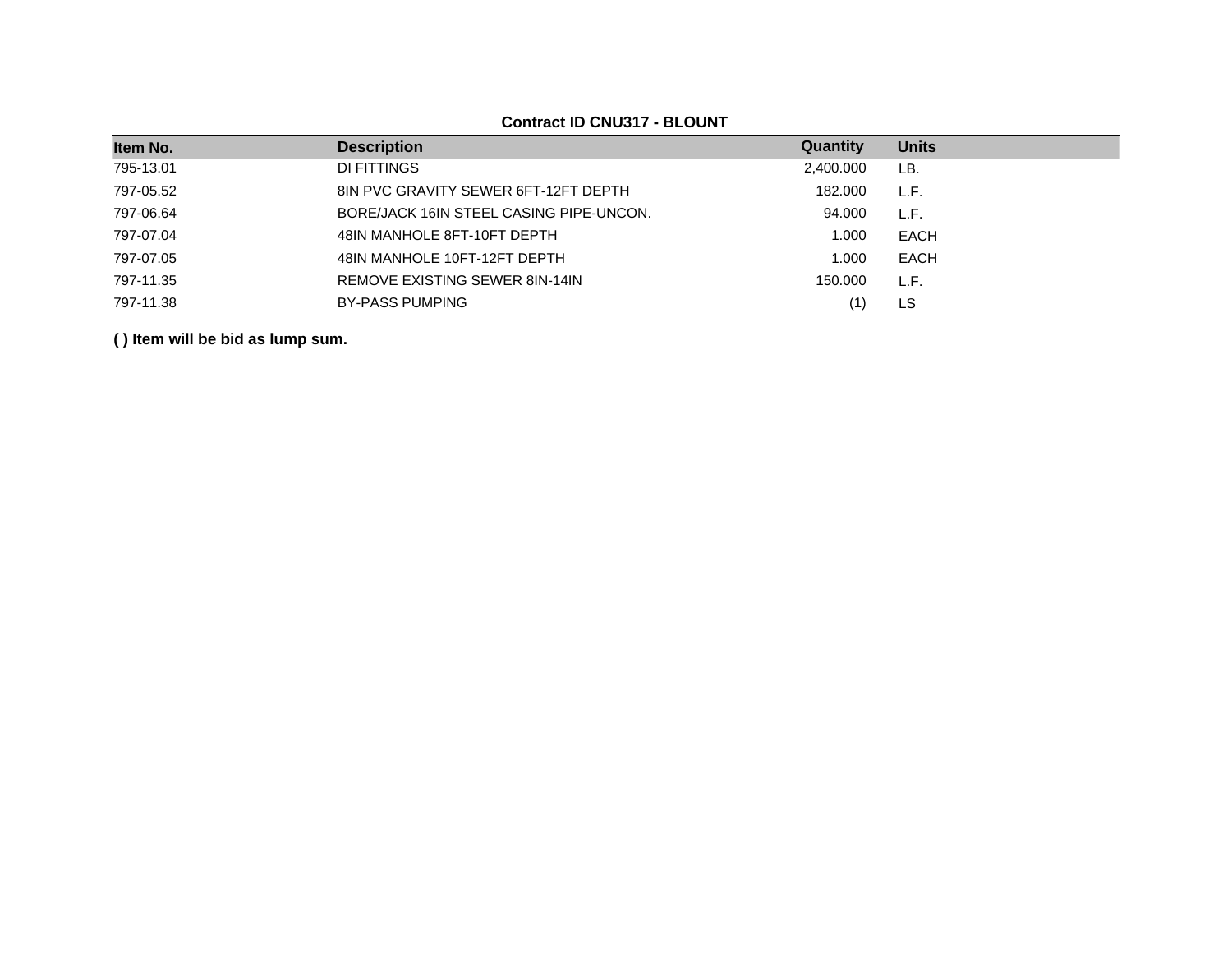| <b>Contract ID: CNU328</b> |                                         |                                                                                             |                                |    |
|----------------------------|-----------------------------------------|---------------------------------------------------------------------------------------------|--------------------------------|----|
|                            | Letting Date: October 09, 2020 10:00 AM |                                                                                             | <b>Projects: 98200-4149-04</b> | ΝA |
|                            |                                         |                                                                                             | 98200-4150-04                  | ΝA |
|                            | PUTNAM, SEQUATCHIE, WHITE               | <b>Counties: BRADLEY, GRUNDY, HAMILTON, MARION,</b>                                         |                                |    |
| District:                  |                                         |                                                                                             | <b>DBE Goal Percent:</b>       |    |
|                            |                                         | <b>Description:</b> The sweeping and drain cleaning on various Interstate and State Routes. |                                |    |

**Contract Time:** DT - 2/28/2022

| Item No.  | <b>Description</b>             | Quantity   | <b>Units</b> |
|-----------|--------------------------------|------------|--------------|
| 611-07.10 | CLEAN DRAIN (TRENCH DRAIN)     | 15,000.000 | L.F.         |
| 611-07.11 | <b>CLEAN DRAIN(WITH GRATE)</b> | 1,000.000  | EACH         |
| 611-07.12 | CLEAN DRAIN(WALL DRAIN)        | 250,000    | EACH         |
| 611-07.13 | PIPE CLEANING (<18IN DIA.)     | 12,000.000 | L.F.         |
| 611-07.14 | PIPE CLEANING (>OR=18IN DIA.)  | 1,500.000  | L.F.         |
| 712-01.02 | <b>LANE CLOSURE</b>            | 125,000    | EACH         |
| 719-01    | <b>SWEEPING</b>                | 7.644.000  | L.M.         |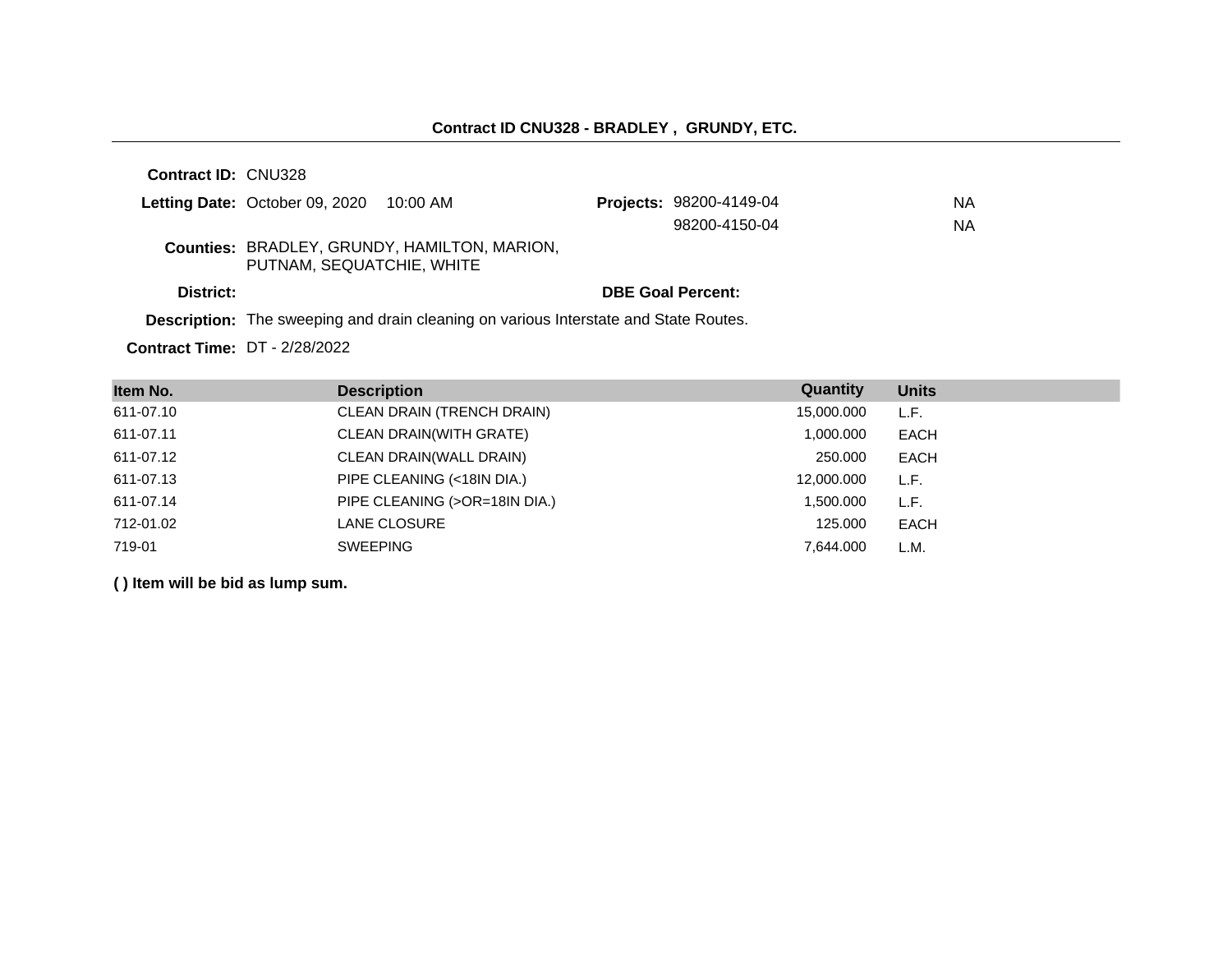| <b>Contract ID: CNU311</b> |                                |          |                                                                                                               |              |
|----------------------------|--------------------------------|----------|---------------------------------------------------------------------------------------------------------------|--------------|
| <b>Counties: CANNON</b>    | Letting Date: October 09, 2020 | 10:00 AM | <b>Projects: 08945-3462-94</b>                                                                                | HSIP-800(35) |
| District:                  |                                |          | <b>DBE Goal Percent: 5.00</b>                                                                                 |              |
|                            | various local roads.           |          | <b>Description:</b> The miscellaneous safety improvements including high friction surface treatment (HFST) on |              |
|                            |                                |          |                                                                                                               |              |

**Contract Time:** DT - 7/31/2021

| Item No.  | <b>Description</b>                                         | Quantity  | <b>Units</b> |
|-----------|------------------------------------------------------------|-----------|--------------|
| 705-02.02 | SINGLE GUARDRAIL (TYPE 2)                                  | 1,450.000 | L.F.         |
| 705-04.09 | EARTH PAD FOR TYPE 38 GR END TREATMENT                     | 40.000    | <b>EACH</b>  |
| 705-04.21 | <b>GUARDRAIL DELINEATION ENHANCEMENT</b>                   | 4,240.000 | L.F.         |
| 705-06.20 | TANGENT ENERGY ABSORBING TERM MASH TL-3                    | 40.000    | <b>EACH</b>  |
| 711-04.21 | CONCRETE BARRIER DELINEATION ENHANCEMENT                   | 220.000   | L.F.         |
| 712-01    | <b>TRAFFIC CONTROL</b>                                     | (1)       | LS.          |
| 713-02.11 | REMOVAL OF EXISTING DELINEATORS                            | 2.000     | <b>EACH</b>  |
| 713-02.20 | ROADSIDE OBSTACLE DELINEATION                              | 109.000   | S.F.         |
| 713-02.21 | SIGN POST DELINEATION ENHANCEMENT                          | 618,000   | L.F.         |
| 713-11.01 | "U" SECTION STEEL POSTS                                    | 5,564.000 | LB.          |
| 713-11.02 | PERFORATED/KNOCKOUT SQUARE TUBE POST                       | 2,701.000 | LB.          |
| 713-13.02 | FLAT SHEET ALUMINUM SIGNS (0.080" THICK)                   | 252.000   | S.F.         |
| 713-13.03 | FLAT SHEET ALUMINUM SIGNS (0.100" THICK)                   | 1,194.500 | S.F.         |
| 713-15.36 | REMOVE SIGN, SUPPORT & FOOTING                             | 60.000    | <b>EACH</b>  |
| 716-01.21 | SNOWPLOWABLE RAISED PAVEMENT MARKERS<br>(BI-DIR) (1 COLOR) | 891.000   | <b>EACH</b>  |
| 716-02.04 | PLASTIC PAVEMENT MARKING(CHANNELIZATION<br>STRIPING)       | 229.000   | S.Y.         |
| 716-02.05 | PLASTIC PAVEMENT MARKING (STOP LINE)                       | 474.000   | L.F.         |
| 716-13.01 | SPRAY THERMO PVMT MRKNG (60 mil) (4IN LINE)                | 59.000    | L.M.         |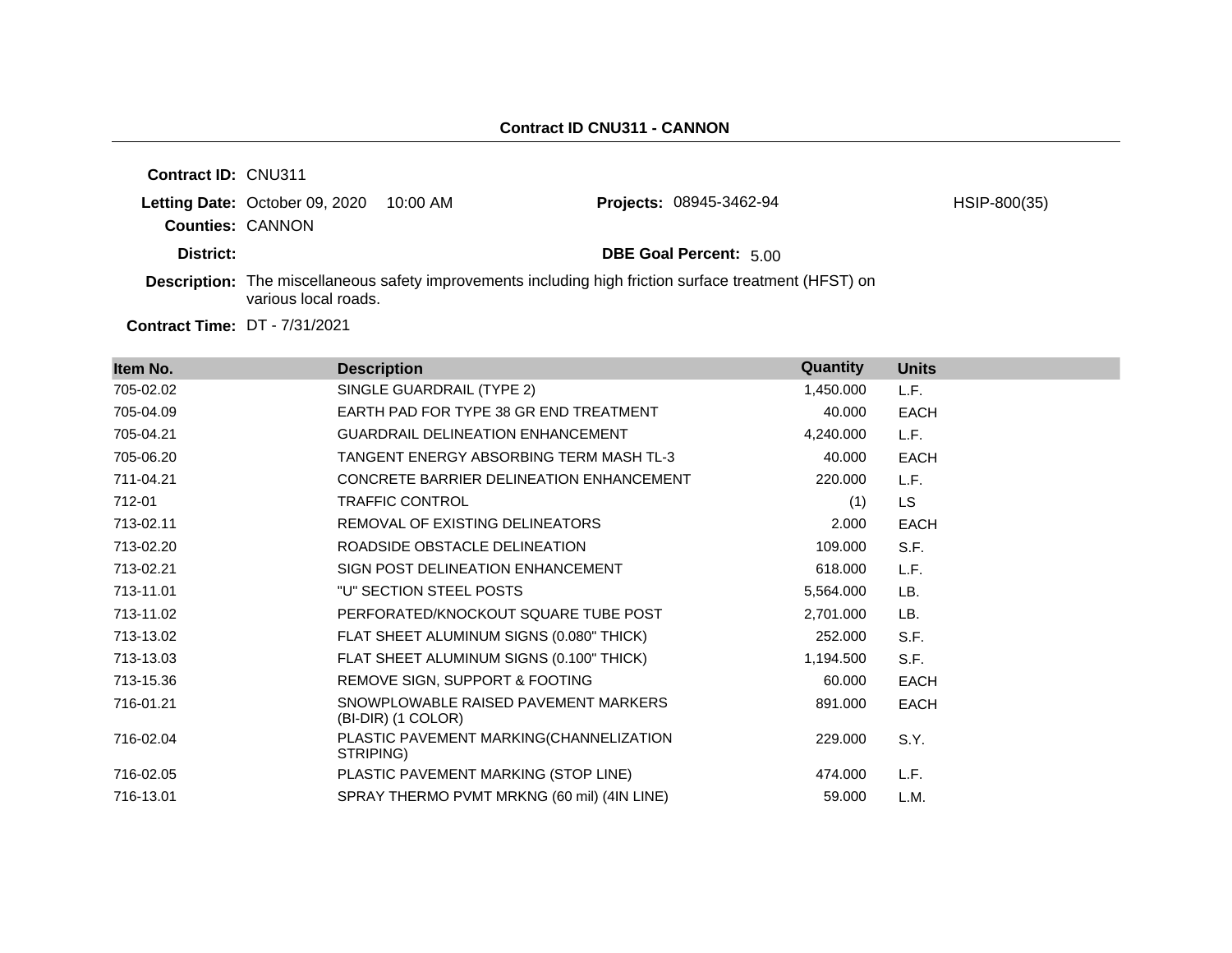# **Contract ID CNU311 - CANNON**

| Item No.  | <b>Description</b>                                    | Quantity  | <b>Units</b> |
|-----------|-------------------------------------------------------|-----------|--------------|
| 716-13.04 | SPRAY THERMO PVMT MRKNG (60 mil) (4IN DOTTED<br>LINE) | 1.320.000 | L.F.         |
| 717-01    | <b>MOBILIZATION</b>                                   | (1)       | LS           |
| 406-04.02 | <b>HIGH FRICTION SURFACE TREATMENT</b>                | 1.140.000 | S.Y.         |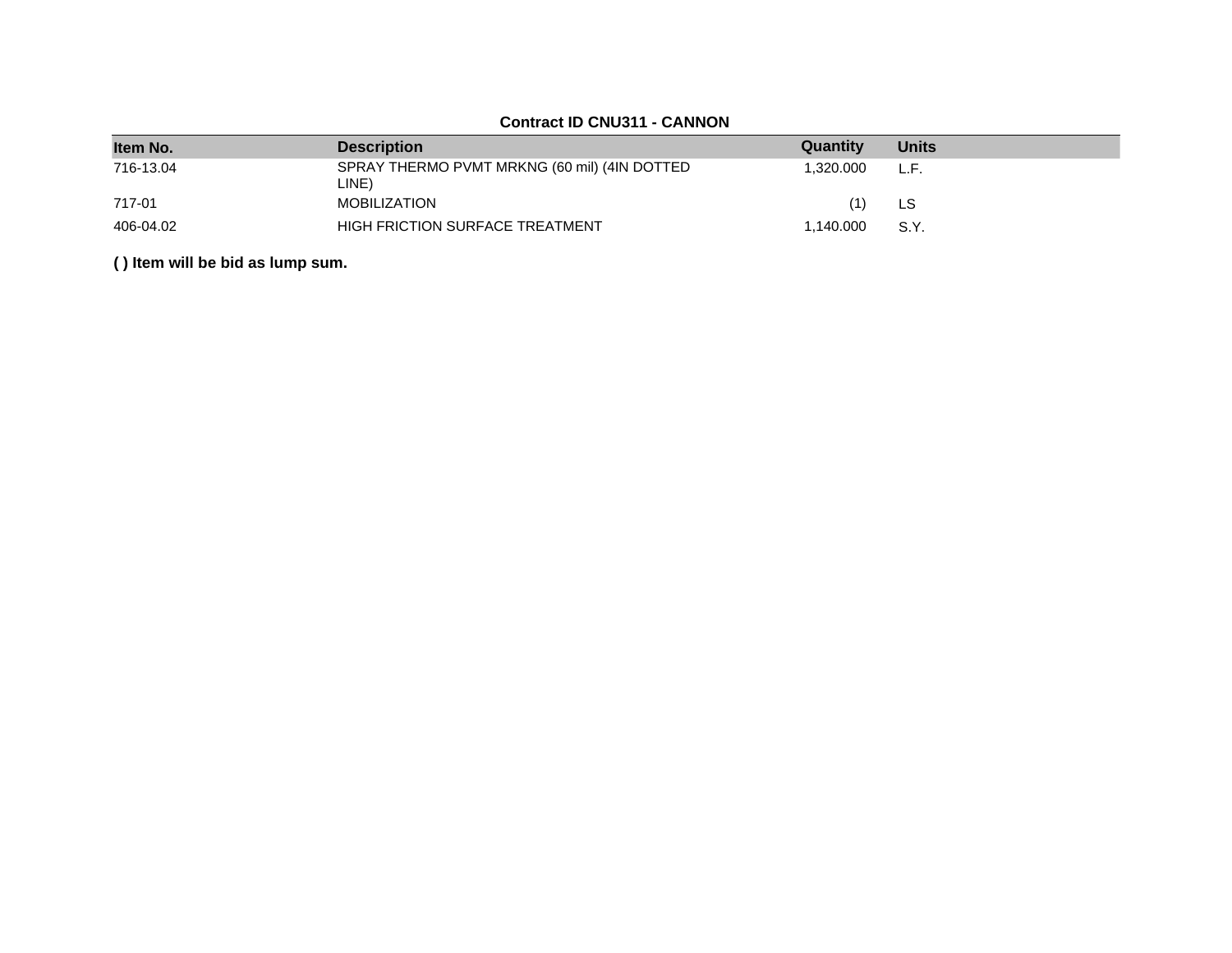# **Contract ID CNU326 - CARTER , GREENE, ETC.**

| ltem No.                             | <b>Description</b>                                                                                                          |                                | Quantity | <b>Units</b> |
|--------------------------------------|-----------------------------------------------------------------------------------------------------------------------------|--------------------------------|----------|--------------|
| <b>Contract Time: DT - 2/28/2022</b> |                                                                                                                             |                                |          |              |
|                                      | <b>Description:</b> The sweeping on various Interstate and State Routes.                                                    |                                |          |              |
| District:                            |                                                                                                                             | <b>DBE Goal Percent:</b>       |          |              |
|                                      | <b>Letting Date:</b> October 09, 2020 $10:00$ AM<br><b>Counties: CARTER, GREENE, SULLIVAN, UNICOI,</b><br><b>WASHINGTON</b> | <b>Projects: 98100-4167-04</b> |          | NA.          |
| <b>Contract ID: CNU326</b>           |                                                                                                                             |                                |          |              |

| item No. | -----------------     | Quantity | UNITS |
|----------|-----------------------|----------|-------|
| 719-01   | EEPING<br><b>SWF'</b> | .815.000 | L.M.  |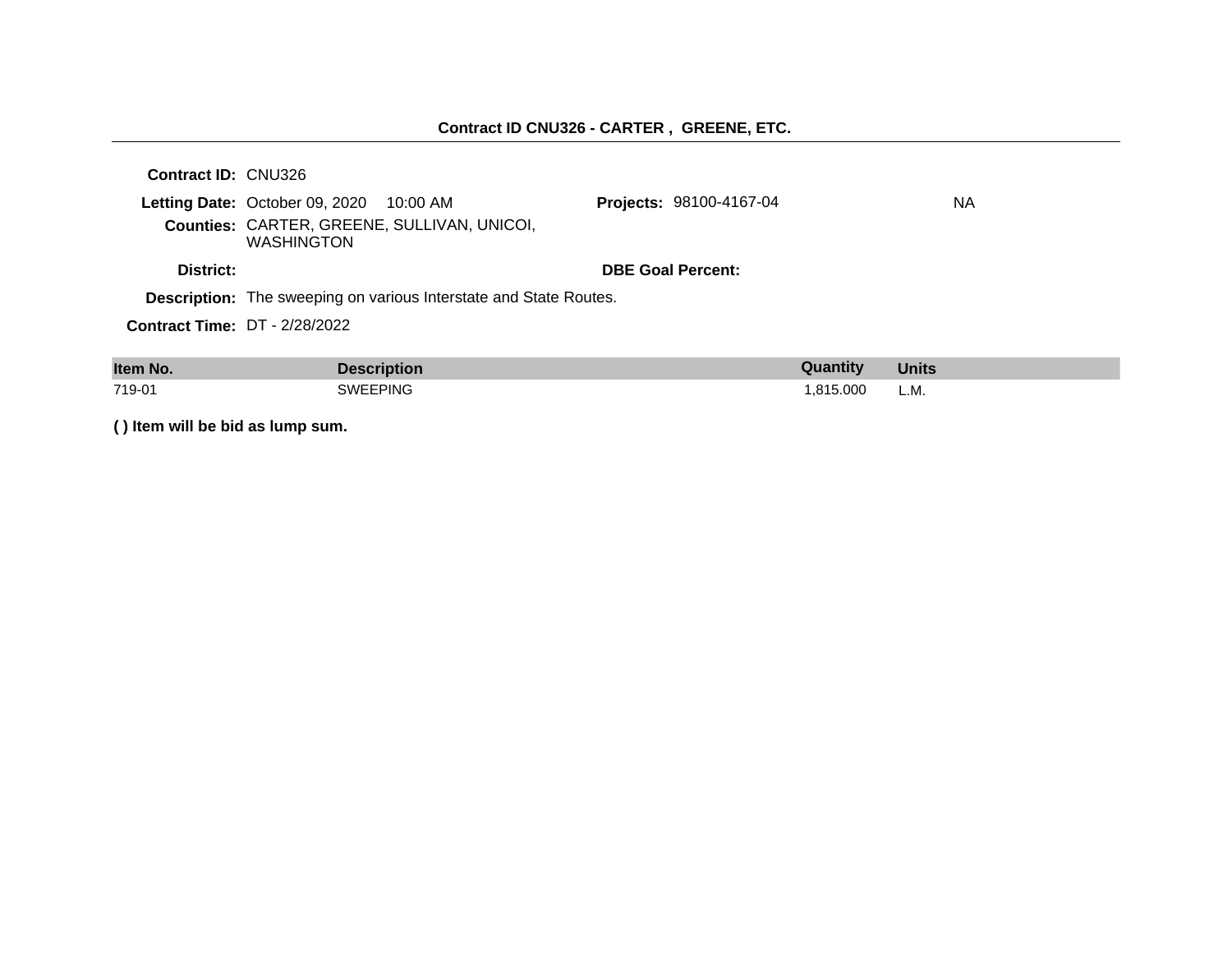| <b>Contract ID: CNU316</b> |                                         |                                                                                                                                                                                                 |               |
|----------------------------|-----------------------------------------|-------------------------------------------------------------------------------------------------------------------------------------------------------------------------------------------------|---------------|
|                            | Letting Date: October 09, 2020 10:00 AM | <b>Projects: 16009-3241-94</b>                                                                                                                                                                  | NH-SIP-55(18) |
| <b>Counties: COFFEE</b>    |                                         |                                                                                                                                                                                                 |               |
| District:                  |                                         | <b>DBE Goal Percent: 7.50</b>                                                                                                                                                                   |               |
|                            |                                         | <b>Description:</b> The miscellaneous safety improvements on S.R. 55 from Belmont Road (L.M. 9.98) to<br>Bowling Alley Road (L.M. 10.24) in Manchester, including grading, drainage and paving. |               |

**Contract Time:** DT - 5/31/2021

| Item No.  | <b>Description</b>                                              | Quantity  | <b>Units</b> |
|-----------|-----------------------------------------------------------------|-----------|--------------|
| 105-01    | CONSTRUCTION STAKES, LINES AND GRADES                           | (1)       | <b>LS</b>    |
| 201-01    | <b>CLEARING AND GRUBBING</b>                                    | (1)       | <b>LS</b>    |
| 202-02.01 | REMOVAL OF PIPE (SIZE, STA.) (SIZE, STA.15+90)                  | 30.000    | L.F.         |
| 202-02.02 | REMOVAL OF PIPE (SIZE, STA.) (SIZE, STA.29+87)                  | 32.000    | L.F.         |
| 203-01    | ROAD & DRAINAGE EXCAVATION (UNCLASSIFIED)                       | 1,338.000 | C.Y.         |
| 203-06    | <b>WATER</b>                                                    | 1.000     | M.G.         |
| 209-08.08 | ENHANCED ROCK CHECK DAM                                         | 2.000     | <b>EACH</b>  |
| 303-01    | MINERAL AGGREGATE, TYPE A BASE, GRADING D                       | 1,866.000 | <b>TON</b>   |
| 307-01.21 | ASP. CONC. MIX(PG70-22) (BPMB-HM) GR. A-S                       | 292.000   | <b>TON</b>   |
| 307-02.01 | ASPHALT CONCRETE MIX (PG70-22) (BPMB-HM)<br><b>GRADING A</b>    | 450.000   | <b>TON</b>   |
| 307-02.08 | ASPHALT CONCRETE MIX (PG70-22) (BPMB-HM)<br><b>GRADING B-M2</b> | 248.000   | <b>TON</b>   |
| 402-01    | BITUMINOUS MATERIAL FOR PRIME COAT (PC)                         | 4.000     | <b>TON</b>   |
| 402-02    | AGGREGATE FOR COVER MATERIAL (PC)                               | 15.000    | <b>TON</b>   |
| 403-01    | BITUMINOUS MATERIAL FOR TACK COAT (TC)                          | 2.100     | <b>TON</b>   |
| 411-02.10 | ACS MIX(PG70-22) GRADING D                                      | 140.000   | <b>TON</b>   |
| 411-12.01 | SCORING SHOULDERS (CONTINUOUS) (16IN<br>WIDTH)                  | 0.322     | L.M.         |
| 712-01    | TRAFFIC CONTROL                                                 | (1)       | LS.          |
| 712-04.01 | FLEXIBLE DRUMS (CHANNELIZING)                                   | 122,000   | <b>EACH</b>  |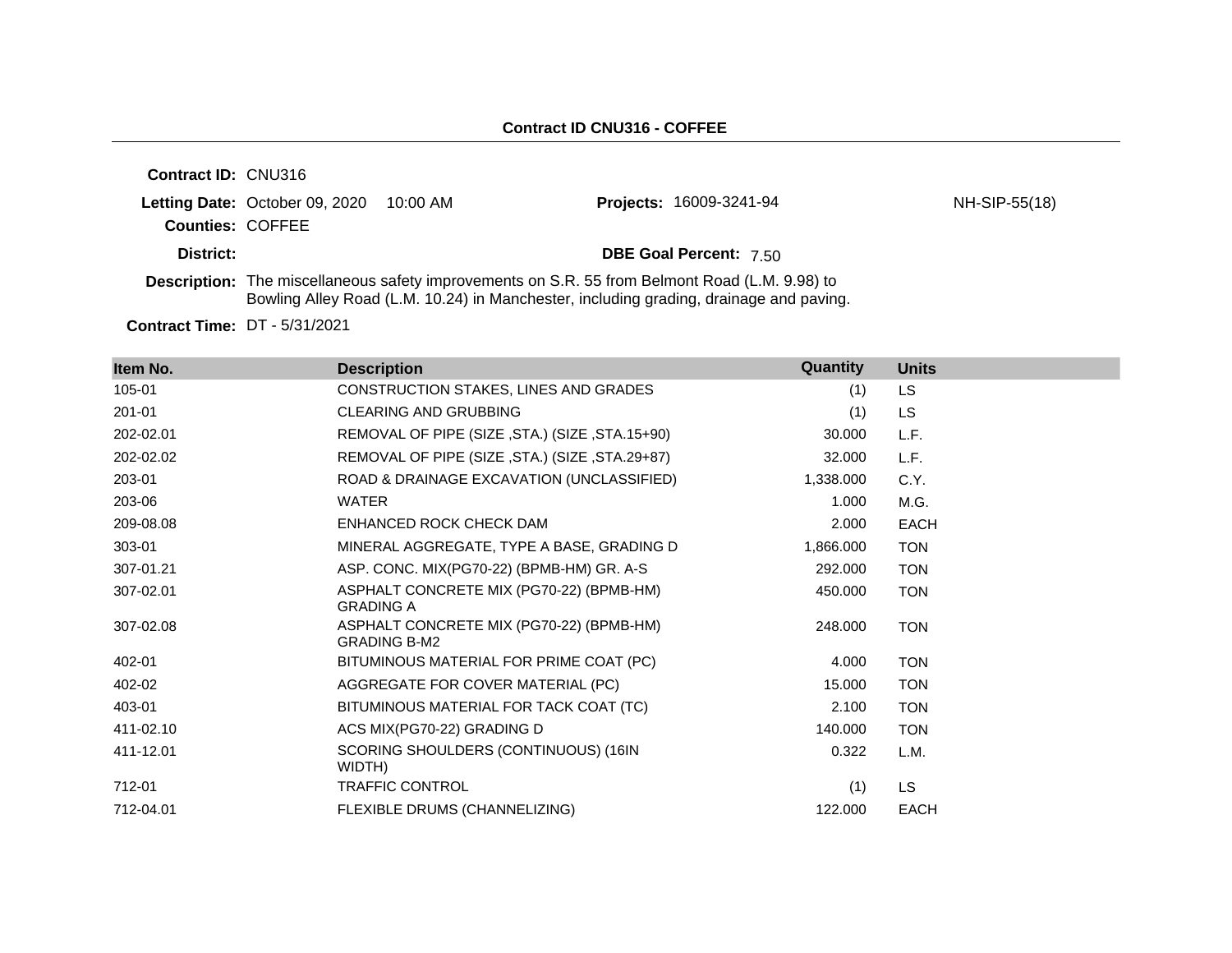# **Contract ID CNU316 - COFFEE**

| Item No.  | <b>Description</b>                                               | Quantity  | <b>Units</b> |
|-----------|------------------------------------------------------------------|-----------|--------------|
| 712-06    | SIGNS (CONSTRUCTION)                                             | 286.000   | S.F.         |
| 712-08.03 | ARROW BOARD (TYPE C)                                             | 2.000     | <b>EACH</b>  |
| 713-11.02 | PERFORATED/KNOCKOUT SQUARE TUBE POST                             | 1,734.000 | LB.          |
| 713-13.02 | FLAT SHEET ALUMINUM SIGNS (0.080" THICK)                         | 66.000    | S.F.         |
| 713-13.03 | FLAT SHEET ALUMINUM SIGNS (0.100" THICK)                         | 263.500   | S.F.         |
| 713-15    | REMOVAL OF SIGNS, POSTS AND FOOTINGS                             | (1)       | LS.          |
| 713-16.01 | CHANGEABLE MESSAGE SIGN UNIT                                     | 2.000     | <b>EACH</b>  |
| 713-16.05 | RAILROAD CROSS-BUCK SIGN & SUPPORT                               | 2.000     | <b>EACH</b>  |
| 713-16.09 | RAILROAD ADVANCE WARNING SIGN AND<br><b>SUPPORT</b>              | 2.000     | <b>EACH</b>  |
| 716-01.23 | SNOWPLOWABLE RAISED PAVEMENT MARKERS<br>(BI-DIR)(2 COLOR)        | 17.000    | <b>EACH</b>  |
| 716-02.05 | PLASTIC PAVEMENT MARKING (STOP LINE)                             | 74.000    | L.F.         |
| 716-02.06 | PLASTIC PAVEMENT MARKING (TURN LANE<br>ARROW)                    | 4.000     | <b>EACH</b>  |
| 716-02.08 | PLASTIC PAVEMENT MARKING (8" DOTTED LINE)                        | 607.000   | L.F.         |
| 716-03.02 | PLASTIC WORD PAVEMENT MARKING (RXR)                              | 2.000     | <b>EACH</b>  |
| 716-05.20 | PAINTED PAVEMENT MARKING (6" LINE)                               | 0.970     | L.M.         |
| 716-12.02 | ENHANCED FLATLINE THERMO PVMT MRKNG (6IN<br>LINE)                | 0.970     | L.M.         |
| 716-12.03 | ENHANCED FLATLINE THERMO PVMT MRKNG (8IN<br><b>BARRIER LINE)</b> | 0.060     | L.F.         |
| 717-01    | <b>MOBILIZATION</b>                                              | (1)       | <b>LS</b>    |
| 740-11.04 | TEMPORARY SEDIMENT TUBE 20IN                                     | 1,000.000 | L.F.         |
| 803-01    | SODDING (NEW SOD)                                                | 600.000   | S.Y.         |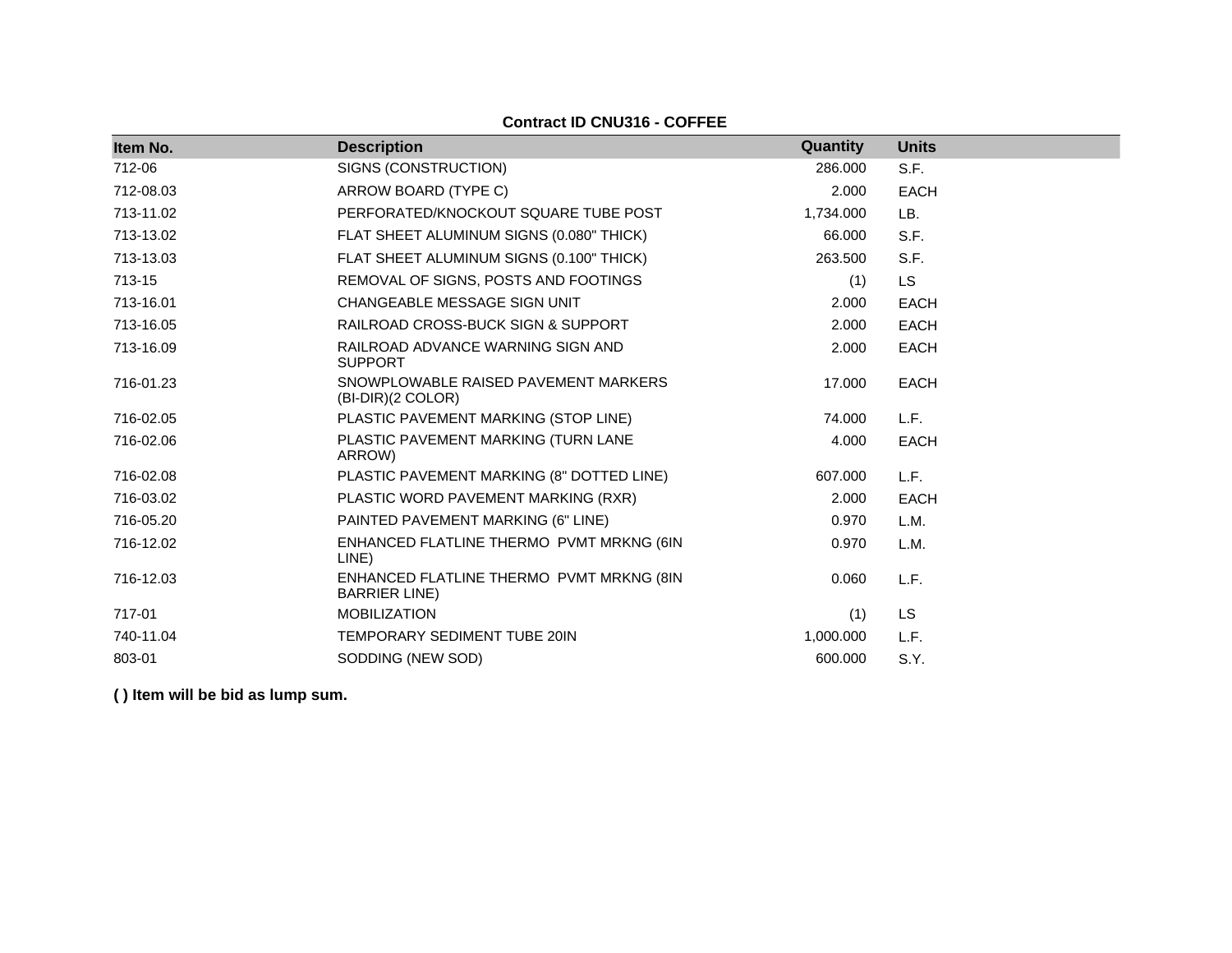**Contract ID:** CNU145

**Letting Date: October 09, 2020 10:00 AM Counties:** CUMBERLAND

Projects: 18100-3160-04 NA

**District: DBE Goal Percent:**

**Description:** The repair of the bridges on I-40 over U.S. 70 (S.R. 1) (L.M. 24.15).

**Contract Time:** DT - 7/31/2021

| Item No.  | <b>Description</b>                                              | Quantity   | <b>Units</b> |
|-----------|-----------------------------------------------------------------|------------|--------------|
| 201-07.01 | REMOVAL AND DISPOSAL OF BRUSH & TREES                           | (1)        | LS.          |
| 209-05    | <b>SEDIMENT REMOVAL</b>                                         | 10.000     | C.Y.         |
| 307-01.08 | ASPHALT CONCRETE MIX (PG64-22) (BPMB-HM)<br><b>GRADING B-M2</b> | 1,100.000  | <b>TON</b>   |
| 411-03.23 | ACS MIX (PG76-22) OGFC                                          | 965,000    | <b>TON</b>   |
| 411-12.03 | SCORING FOR RUMBLE STRIPE (NON-<br>CONTINUOUS) (8IN WIDTH)      | 1.600      | L.M.         |
| 415-01.02 | <b>COLD PLANING BITUMINOUS PAVEMENT</b>                         | 17,550.000 | S.Y.         |
| 604-03.01 | <b>CLASS A CONCRETE (BRIDGES)</b>                               | 19.000     | C.Y.         |
| 604-04.02 | APPLIED TEXTURE FINISH (EXISTING<br>STRUCTURES)                 | 1,840.000  | S.Y.         |
| 604-10.05 | <b>CONCRETE</b>                                                 | 75.000     | S.F.         |
| 604-10.14 | REMOVE EXISTING WEARING SURFACE                                 | (1)        | <b>LS</b>    |
| 604-10.30 | BRIDGE DECK REPAIRS (FULL DEPTH OF SLAB)                        | 145.000    | S.Y.         |
| 604-10.50 | BRIDGE DECK REPAIRS (PARTIAL DEPTH OF SLAB)                     | 120.000    | S.Y.         |
| 604-10.54 | <b>CONCRETE REPAIRS</b>                                         | 54.000     | S.F.         |
| 604-10.69 | PRESTRESSING STRAND SPLICE                                      | 5.000      | <b>EACH</b>  |
| 617-01    | <b>BRIDGE DECK SEALANT</b>                                      | 1,368.000  | S.Y.         |
| 705-20.25 | TEMPORARY CRASH CUSHION (MASH TL-3)                             | 8.000      | <b>EACH</b>  |
| 712-01    | TRAFFIC CONTROL                                                 | (1)        | <b>LS</b>    |
| 712-02.02 | INTERCONNECTED PORTABLE BARRIER RAIL                            | 3,140.000  | L.F.         |
| 712-04.01 | FLEXIBLE DRUMS (CHANNELIZING)                                   | 365.000    | <b>EACH</b>  |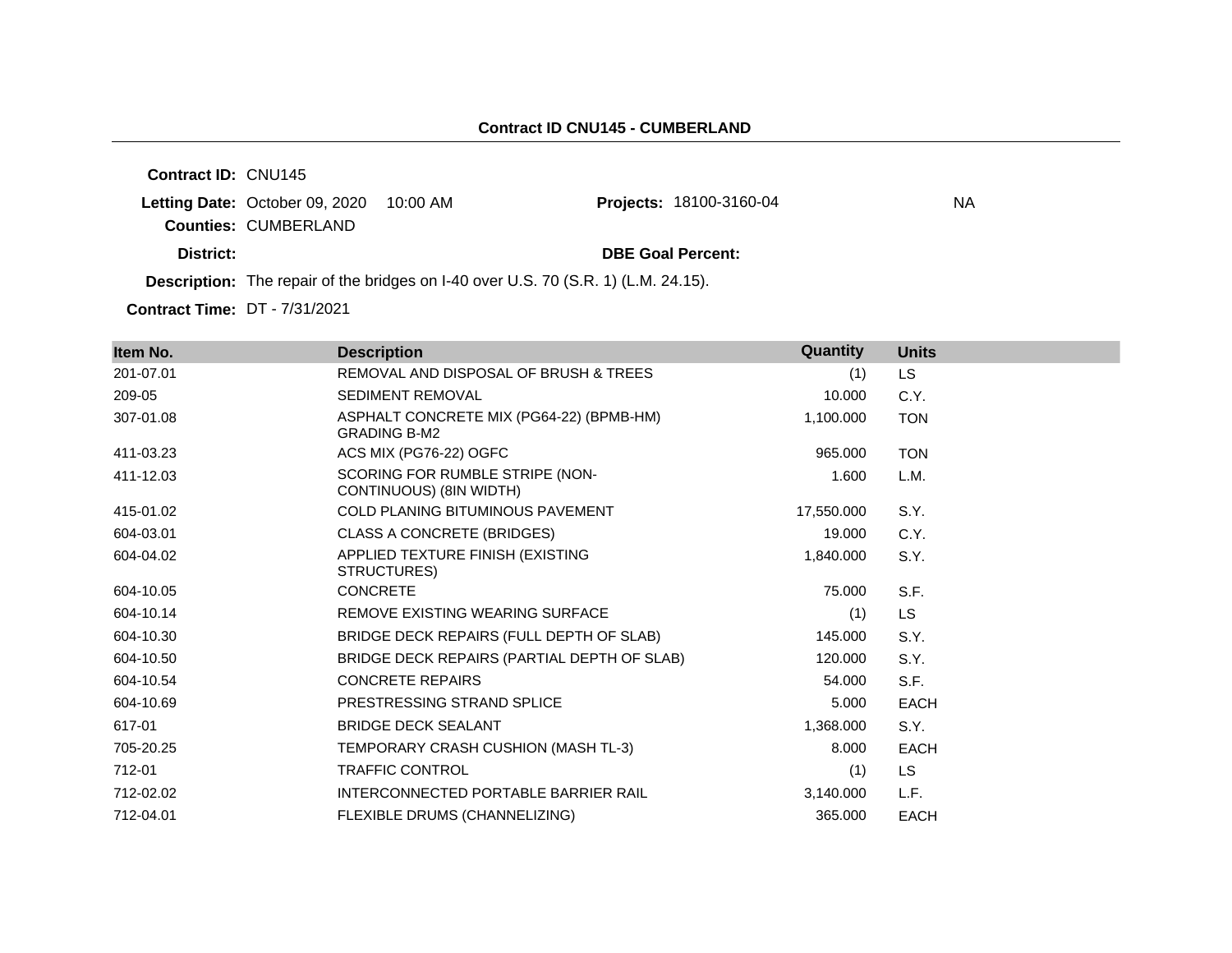# **Contract ID CNU145 - CUMBERLAND**

| Item No.  | <b>Description</b>                                          | Quantity   | <b>Units</b> |
|-----------|-------------------------------------------------------------|------------|--------------|
| 712-04.50 | <b>BARRIER RAIL DELINEATOR</b>                              | 157.000    | <b>EACH</b>  |
|           |                                                             |            |              |
| 712-06    | SIGNS (CONSTRUCTION)                                        | 1,084.000  | S.F.         |
| 712-08.10 | MOBILE MESSAGE SIGN UNIT W/ATTENUATOR                       | 40.000     | <b>HOUR</b>  |
| 712-09.02 | REMOVABLE PAVEMENT MARKING (8" BARRIER<br>LINE)             | 33,490.000 | L.F.         |
| 712-09.04 | REMOVABLE PAVEMENT MARKING (STOP LINE)                      | 24.000     | L.F.         |
| 716-01.23 | SNOWPLOWABLE RAISED PAVEMENT MARKERS<br>$(BI-DIR)(2 COLOR)$ | 10.000     | <b>EACH</b>  |
| 716-01.30 | REMOVAL OF SNOWPLOWABLE REFLECTIVE<br>MARKER                | 10.000     | <b>EACH</b>  |
| 716-05.02 | PAINTED PAVEMENT MARKING (8" BARRIER LINE)                  | 1,200.000  | L.F.         |
| 716-12.02 | ENHANCED FLATLINE THERMO PVMT MRKNG (6IN<br>LINE)           | 1.500      | L.M.         |
| 717-01    | <b>MOBILIZATION</b>                                         | (1)        | <b>LS</b>    |
| 725-21.07 | PORTABLE SMART WORK ZONE SYSTEM                             | 40.000     | <b>DAY</b>   |
| 730-40.02 | TEMPORARY TRAFFIC SIGNAL SYSTEM                             | (1)        | LS           |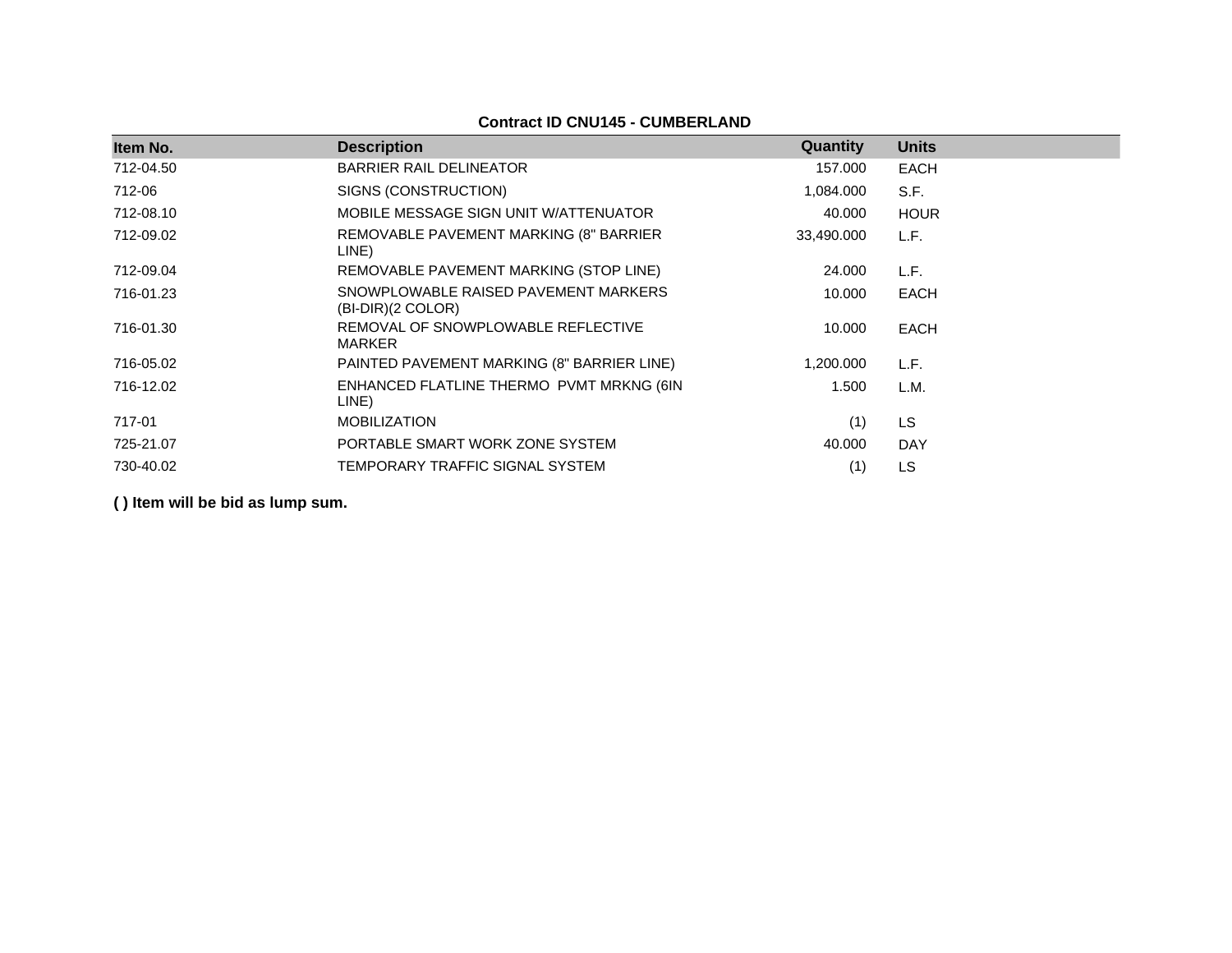| <b>Contract ID: CNU329</b> |                                         |                                                                                     |                                |    |
|----------------------------|-----------------------------------------|-------------------------------------------------------------------------------------|--------------------------------|----|
|                            | Letting Date: October 09, 2020 10:00 AM |                                                                                     | <b>Projects: 98303-4186-04</b> | ΝA |
|                            |                                         |                                                                                     | 98303-4187-04                  | ΝA |
|                            | WILLIAMSON, WILSON                      | <b>Counties: DAVIDSON, HUMPHREYS, MONTGOMERY,</b><br>ROBERTSON, RUTHERFORD, SUMNER, |                                |    |
| District:                  |                                         |                                                                                     | <b>DBE Goal Percent:</b>       |    |

**Description:** The sweeping and drain cleaning on various Interstate and State Routes.

**Contract Time:** DT - 2/28/2022

| Item No.  | <b>Description</b>                                                                  | Quantity   | <b>Units</b> |
|-----------|-------------------------------------------------------------------------------------|------------|--------------|
| 603-05.40 | CONTAINMENT & DISPOSAL OF WASTE(LOCATION &<br>DESCRP) (DAVIDSON CO BRIDGE CLEANING) | 14,000.000 | GAL.         |
| 611-07.10 | CLEAN DRAIN (TRENCH DRAIN)                                                          | 5,006.000  | L.F.         |
| 611-07.11 | CLEAN DRAIN(WITH GRATE)                                                             | 10,774.000 | <b>EACH</b>  |
| 611-07.12 | CLEAN DRAIN(WALL DRAIN)                                                             | 1,852.000  | <b>EACH</b>  |
| 611-07.13 | PIPE CLEANING (<18IN DIA.)                                                          | 3,400.000  | L.F.         |
| 611-07.16 | PIPE CLEANING (18IN TO 24IN)                                                        | 2,000.000  | L.F.         |
| 611-07.17 | PIPE CLEANING (>24IN TO 36IN)                                                       | 1,000.000  | L.F.         |
| 611-07.18 | PIPE CLEANING (>36IN TO 42IN)                                                       | 100.000    | L.F.         |
| 611-07.19 | PIPE CLEANING (>42IN TO 60IN)                                                       | 50.000     | L.F.         |
| 712-01.02 | LANE CLOSURE                                                                        | 70.000     | <b>EACH</b>  |
| 712-01.56 | ) (BRIDGE<br>MAINTENANCE OF TRAFFIC (<br>CLEANING)                                  | 8.000      | <b>EACH</b>  |
| 719-01    | <b>SWEEPING</b>                                                                     | 21,990.000 | L.M.         |
| 719-01.21 | STRUCTURE AND SITE CLEANING(LOCATION) (I-<br>40@CHARLOTTE AVE)                      | (1)        | LS.          |
| 719-01.22 | STRUCTURE AND SITE CLEANING(LOCATION) (I-<br>40@FAIRFIELD AVENUE)                   | (1)        | LS.          |
| 719-01.23 | STRUCTURE AND SITE CLEANING(LOCATION) (I-<br>40@40TH STREET)                        | (1)        | <b>LS</b>    |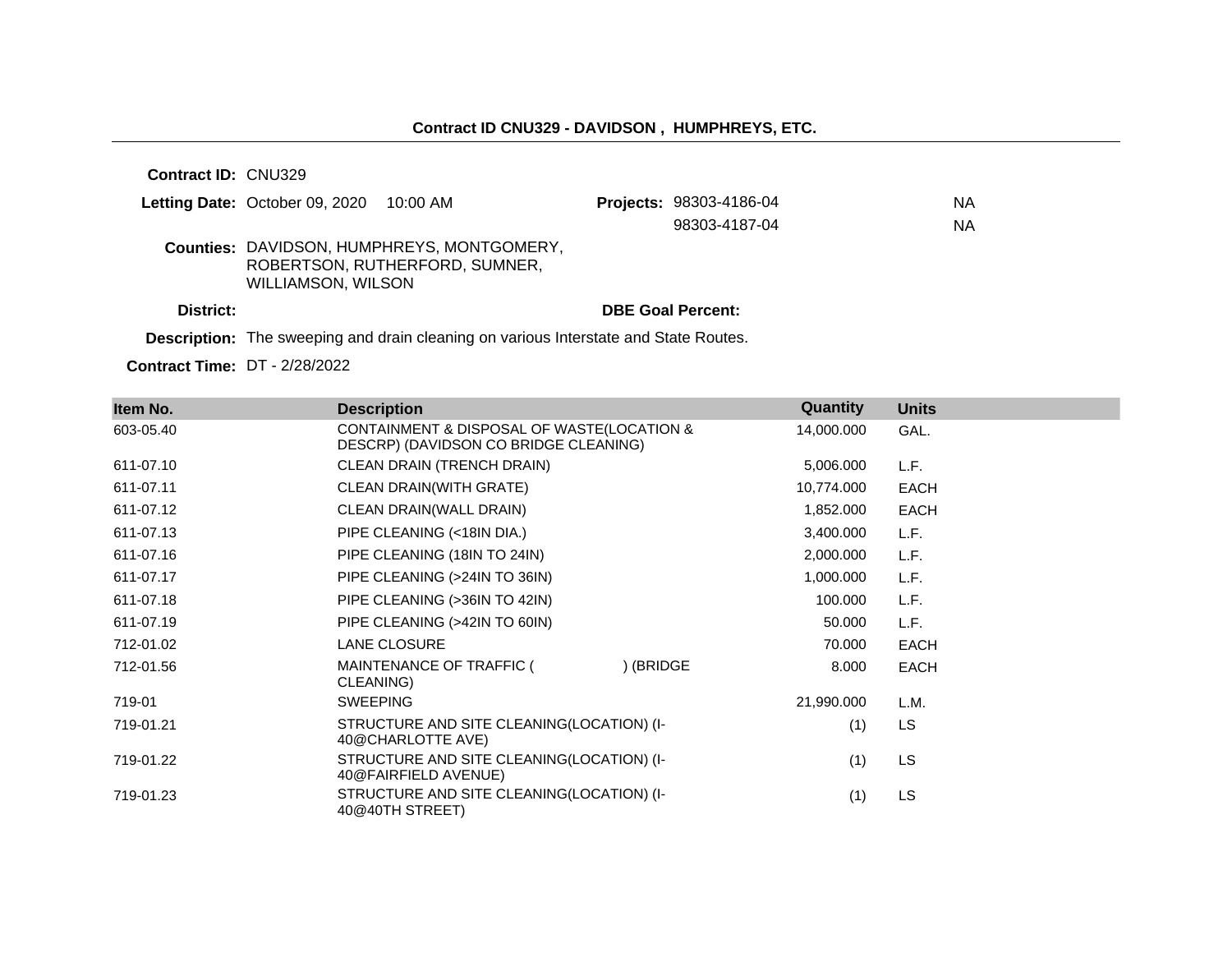| Contract ID CNU329 - DAVIDSON, HUMPHREYS, ETC. |  |  |  |
|------------------------------------------------|--|--|--|
|------------------------------------------------|--|--|--|

| Item No.  | <b>Description</b>                                                 | Quantity | <b>Units</b> |
|-----------|--------------------------------------------------------------------|----------|--------------|
| 719-01.24 | STRUCTURE AND SITE CLEANING(LOCATION) (I-<br>40@BATAVIA STREET)    |          | LS           |
| 719-01.25 | STRUCTURE AND SITE CLEANING(LOCATION) (I-<br>40@CLIFTON STREET)    |          | LS           |
| 719-01.26 | STRUCTURE AND SITE CLEANING(LOCATION) (I-<br>40@CLIFTON STREET #2) |          | LS           |
| 719-01.27 | STRUCTURE AND SITE CLEANING(LOCATION) (I-<br>40@28TH AVENUE)       |          | LS           |
| 719-01.28 | STRUCTURE AND SITE CLEANING(LOCATION) (I-<br>40@21ST AVENUE)       |          | LS           |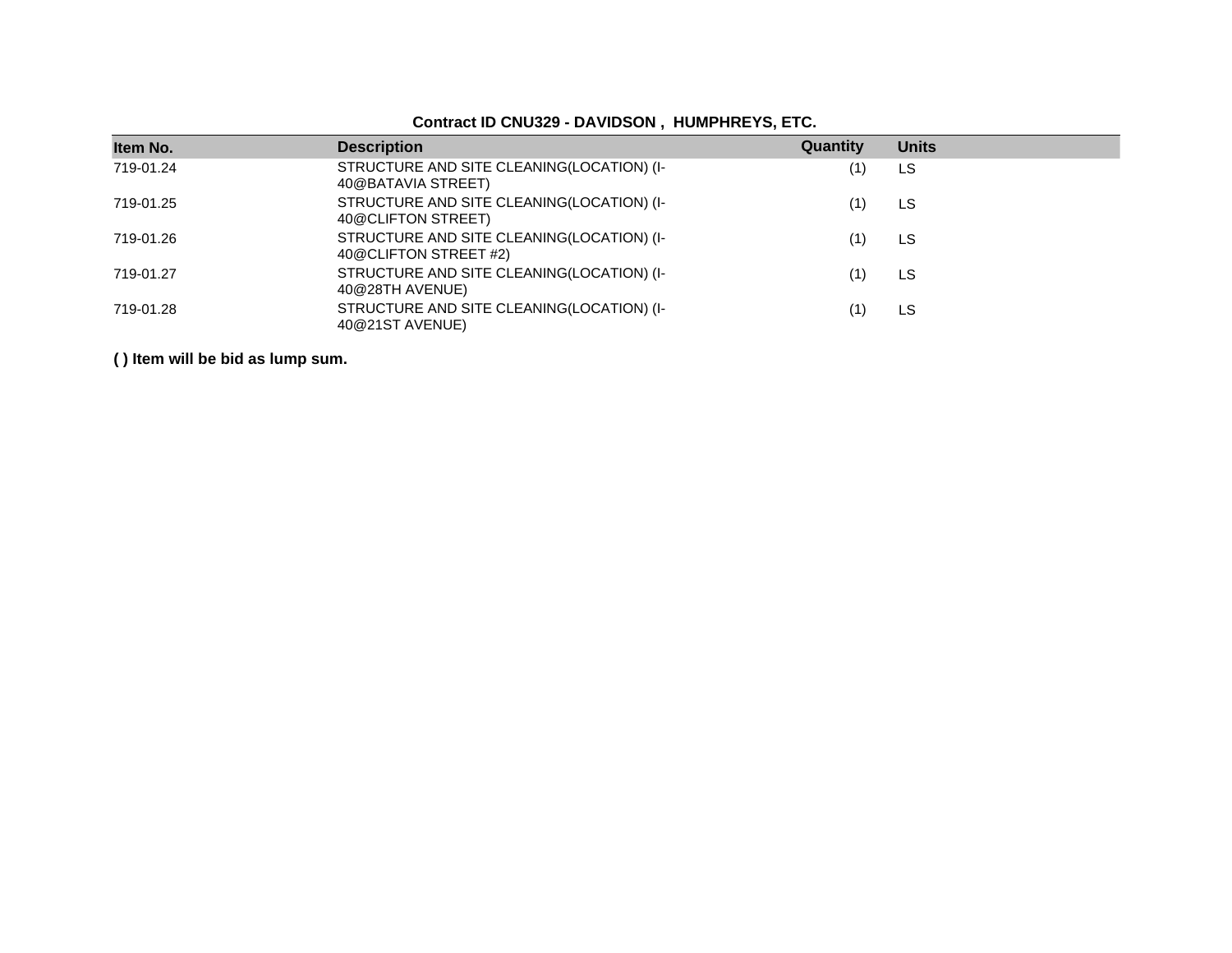| <b>Contract ID: CNU313</b> |                                        |          |                                                                                                                   |                      |
|----------------------------|----------------------------------------|----------|-------------------------------------------------------------------------------------------------------------------|----------------------|
|                            | Letting Date: October 09, 2020         | 10:00 AM | <b>Projects: 26002-3242-94</b>                                                                                    | PHSIP/NH-SIP-15(185) |
|                            | <b>Counties: FRANKLIN</b>              |          |                                                                                                                   |                      |
| District:                  |                                        |          | <b>DBE Goal Percent: 13.50</b>                                                                                    |                      |
|                            | 15) at University Avenue (L.M. 27.88). |          | <b>Description:</b> The grading, drainage, construction of a retaining wall, signals and paving on U.S. 41A (S.R. |                      |

**Contract Time:** DT - 9/30/2021

| Item No.  | <b>Description</b>                                              | <b>Quantity</b> | <b>Units</b> |
|-----------|-----------------------------------------------------------------|-----------------|--------------|
| 105-01    | CONSTRUCTION STAKES, LINES AND GRADES                           | (1)             | LS.          |
| 201-01    | <b>CLEARING AND GRUBBING</b>                                    | (1)             | LS.          |
| 202-01.56 | REMOVAL OF STRUCTURES & OBSTRUCTIONS<br>(DESCRIPTION) (CB & MH) | (1)             | <b>LS</b>    |
| 202-01.57 | REMOVAL OF STRUCTURES & OBSTRUCTIONS<br>(DESCRIPTION) (PIPES)   | (1)             | <b>LS</b>    |
| 202-03.01 | REMOVAL OF ASPHALT PAVEMENT                                     | 258.000         | S.Y.         |
| 203-01    | ROAD & DRAINAGE EXCAVATION (UNCLASSIFIED)                       | 3,521.000       | C.Y.         |
| 203-03    | BORROW EXCAVATION (UNCLASSIFIED)                                | 2,830.000       | C.Y.         |
| 203-04    | PLACING AND SPREADING TOPSOIL                                   | 720.000         | C.Y.         |
| 203-06    | <b>WATER</b>                                                    | 15.000          | M.G.         |
| 204-08.01 | BACKFILL MATERIAL (FLOWABLE FILL)                               | 18.000          | C.Y.         |
| 209-03.20 | FILTER SOCK (8 INCH)                                            | 80,000          | L.F.         |
| 209-05    | <b>SEDIMENT REMOVAL</b>                                         | 90.000          | C.Y.         |
| 209-08.02 | TEMPORARY SILT FENCE (WITH BACKING)                             | 3,176.000       | L.F.         |
| 209-08.03 | TEMPORARY SILT FENCE (WITHOUT BACKING)                          | 10,733.000      | L.F.         |
| 209-09.01 | <b>SANDBAGS</b>                                                 | 50.000          | <b>BAG</b>   |
| 209-09.04 | SEDIMENT FILTER BAG(15' X 10')                                  | 1.000           | <b>EACH</b>  |
| 209-09.41 | <b>CURB INLET PROTECTION (TYPE 2)</b>                           | 12.000          | <b>EACH</b>  |
| 209-40.41 | CATCH BASIN FILTER ASSEMBLY(TYPE 1)                             | 2.000           | <b>EACH</b>  |
| 209-40.46 | CATCH BASIN FILTER ASSEMBLY(TYPE 6)                             | 21,000          | <b>EACH</b>  |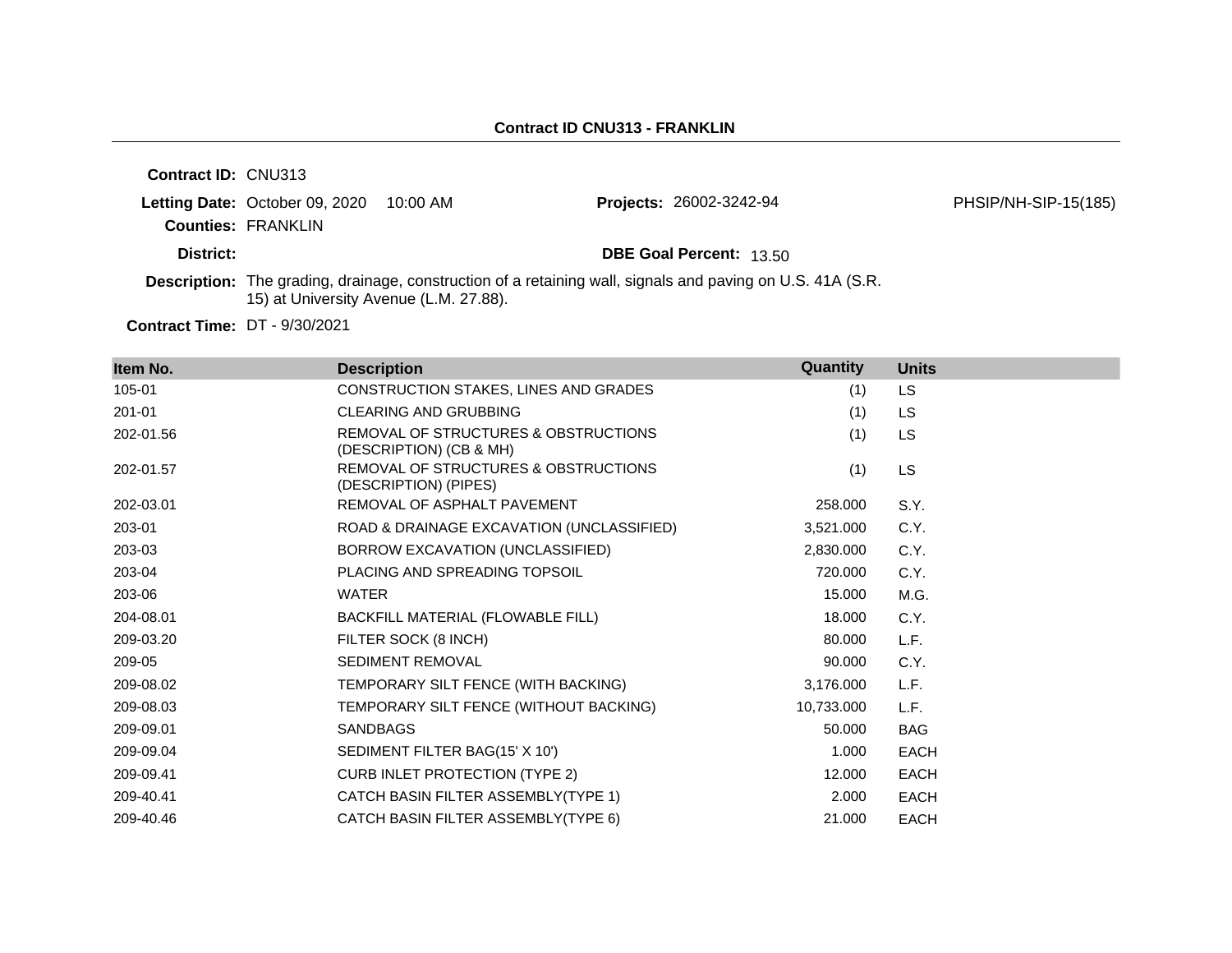#### **Item No. Description Quantity Units** 209-40.47 CATCH BASIN FILTER ASSEMBLY(TYPE 7) 3.000 EACH 303-01 MINERAL AGGREGATE, TYPE A BASE, GRADING D 515.000 TON 303-10.01 MINERAL AGGREGATE (SIZE 57) 51.000 TON 307-02.01 ASPHALT CONCRETE MIX (PG70-22) (BPMB-HM) GRADING A 30.000 TON 307-02.08 ASPHALT CONCRETE MIX (PG70-22) (BPMB-HM) GRADING B-M2 31.000 TON 402-01 BITUMINOUS MATERIAL FOR PRIME COAT (PC) 0.500 TON 403-01 BITUMINOUS MATERIAL FOR TACK COAT (TC) 6.000 TON 407-02.14 ASPHALT PAVEMENT REPAIR 25.000 S.Y. 407-20.05 SAW CUTTING ASPHALT PAVEMENT 90.000 L.F. 411-01.07 ACS MIX (PG64-22) GRADING E SHOULDER 156.000 TON 411-02.10 ACS MIX(PG70-22) GRADING D 775.000 TON 411-12.03 SCORING FOR RUMBLE STRIPE (NON-CONTINUOUS) (8IN WIDTH) 0.400 L.M. 411-12.04 SCORING FOR RUMBLE STRIPE (NON-CONTINUOUS) (4IN WIDTH) 0.100 L.M. 415-01.02 COLD PLANING BITUMINOUS PAVEMENT 13,423.000 S.Y. 604-01.20 BOX TUBE SAFETY RAIL 496.000 L.F. 604-07.01 RETAINING WALL (DESCRIPTION) (STA. 108+40.00 TO 109+37.69 LT) 289.000 S.F. 607-03.30 18" PIPE CULVERT 2,060.000 L.F. 607-05.30 24" PIPE CULVERT 162.000 L.F. 607-39.02 18" PIPE CULVERT (SIDE DRAIN) 34.000 L.F. 611-02.10 JUNCTION BOX, TYPE 1 1.000 EACH 611-05.01 TRENCH DRAINS 96.000 L.F. 611-07.01 CLASS A CONCRETE (PIPE ENDWALLS) 2.000 C.Y. 611-07.02 STEEL BAR REINFORCEMENT (PIPE ENDWALLS) 90.000 LB. 611-09.03 CAPPING EXISTING CATCHBASIN 1.000 EACH 611-12.02 CATCH BASINS, TYPE 12, > 4' - 8' DEPTH 21.000 EACH 611-14.01 CATCH BASINS, TYPE 14, 0' - 4' DEPTH 2.000 EACH 611-14.02 CATCH BASINS, TYPE 14, > 4' - 8' DEPTH 1.000 EACH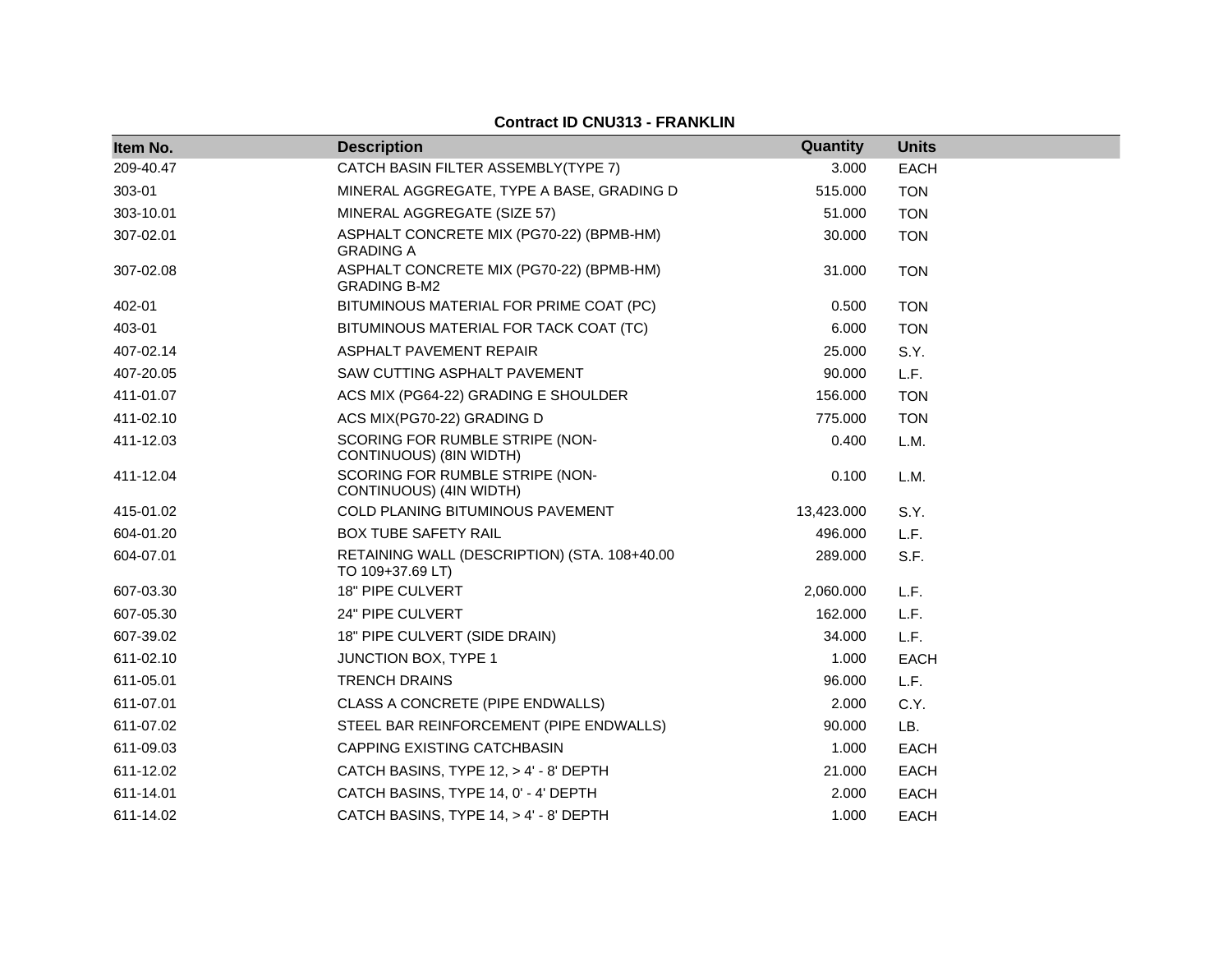| Item No.  | <b>Description</b>                        | Quantity   | <b>Units</b> |  |
|-----------|-------------------------------------------|------------|--------------|--|
| 611-42.01 | CATCH BASINS, TYPE 42, 0' - 4' DEPTH      | 1.000      | EACH         |  |
| 611-42.02 | CATCH BASINS, TYPE 42, > 4' - 8' DEPTH    | 1.000      | EACH         |  |
| 701-01.01 | <b>CONCRETE SIDEWALK (4 ")</b>            | 22,896.000 | S.F.         |  |
| 701-02    | <b>CONCRETE DRIVEWAY</b>                  | 443.000    | S.F.         |  |
| 701-02.03 | <b>CONCRETE CURB RAMP</b>                 | 2,335.000  | S.F.         |  |
| 702-03    | CONCRETE COMBINED CURB & GUTTER           | 279.000    | C.Y.         |  |
| 707-08.11 | <b>HIGH-VISIBILITY CONSTRUCTION FENCE</b> | 1,109.000  | L.F.         |  |
| 707-11.01 | PEDESTRIAN CONSTRUCTION BARRIER FENCE     | 6,072.000  | L.F.         |  |
| 708-02.01 | MARKERS (CONCRETE R.O.W. POSTS)           | 19.000     | <b>EACH</b>  |  |
| 709-02.01 | RUBBLE STONE RIP-RAP (GROUTED)            | 25.000     | C.Y.         |  |
| 709-05.05 | MACHINED RIP-RAP (CLASS A-3)              | 210.000    | <b>TON</b>   |  |
| 709-05.06 | MACHINED RIP-RAP (CLASS A-1)              | 104.000    | <b>TON</b>   |  |
| 712-01    | TRAFFIC CONTROL                           | (1)        | <b>LS</b>    |  |
| 712-04.01 | FLEXIBLE DRUMS (CHANNELIZING)             | 86.000     | EACH         |  |
| 712-05.01 | <b>WARNING LIGHTS (TYPE A)</b>            | 8.000      | EACH         |  |
| 712-05.03 | <b>WARNING LIGHTS (TYPE C)</b>            | 15.000     | EACH         |  |
| 712-06    | SIGNS (CONSTRUCTION)                      | 226.000    | S.F.         |  |
| 712-07.03 | TEMPORARY BARRICADES (TYPE III)           | 58.000     | L.F.         |  |
| 712-08.03 | ARROW BOARD (TYPE C)                      | 2.000      | <b>EACH</b>  |  |
| 712-08.07 | PORTABLE SPEED MONITOR UNIT               | 2.000      | EACH         |  |
| 713-02.04 | DELINEATOR (MILE MARKER) & STEEL POST     | 2.000      | EACH         |  |
| 713-11.02 | PERFORATED/KNOCKOUT SQUARE TUBE POST      | 8,195.000  | LB.          |  |
| 713-13.02 | FLAT SHEET ALUMINUM SIGNS (0.080" THICK)  | 154.000    | S.F.         |  |
| 713-13.03 | FLAT SHEET ALUMINUM SIGNS (0.100" THICK)  | 40.000     | S.F.         |  |
| 713-14.21 | STREET NAME SIGN (RIGID 0.100IN THICK     | 50.000     | S.F.         |  |
| 713-15    | REMOVAL OF SIGNS, POSTS AND FOOTINGS      | (1)        | <b>LS</b>    |  |
| 713-15.35 | METAL BARRICADE (TYPE III)                | 2.000      | EACH         |  |
| 713-16.01 | CHANGEABLE MESSAGE SIGN UNIT              | 2.000      | <b>EACH</b>  |  |
| 716-01.07 | TEMPORARY RAISED PAVEMENT MARKER, YELLOW  | 148.000    | EACH         |  |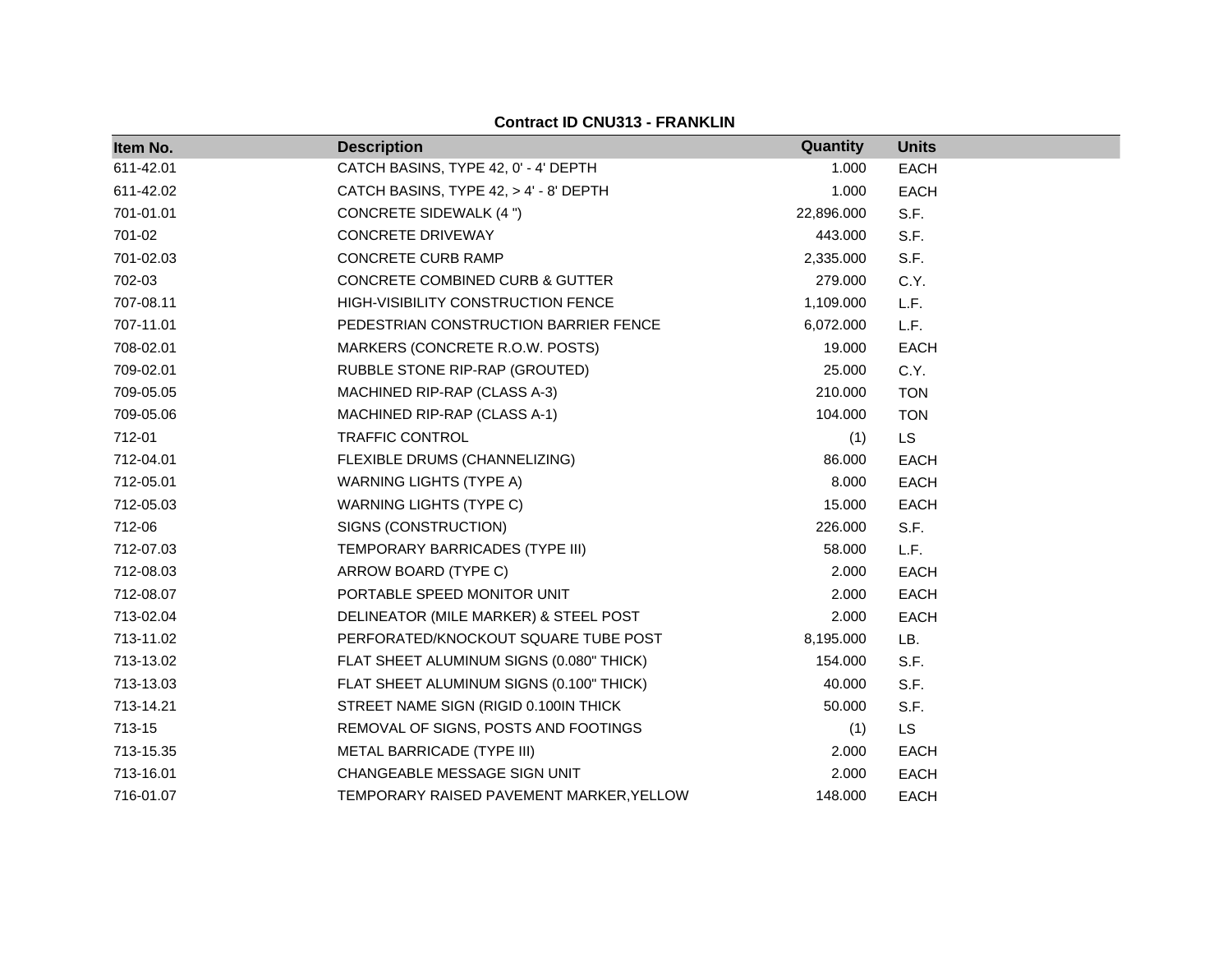| Item No.  | <b>Description</b>                                         | Quantity  | <b>Units</b> |
|-----------|------------------------------------------------------------|-----------|--------------|
| 716-01.21 | SNOWPLOWABLE RAISED PAVEMENT MARKERS<br>(BI-DIR) (1 COLOR) | 46.000    | <b>EACH</b>  |
| 716-01.22 | SNOWPLOWABLE RAISED PAVMENT MARKERS<br>(MONO-DIR)(1 COLOR) | 22.000    | EACH         |
| 716-01.30 | REMOVAL OF SNOWPLOWABLE REFLECTIVE<br><b>MARKER</b>        | 160.000   | <b>EACH</b>  |
| 716-02.03 | PLASTIC PAVEMENT MARKING (CROSS-WALK)                      | 376.000   | L.F.         |
| 716-02.04 | PLASTIC PAVEMENT MARKING(CHANNELIZATION<br>STRIPING)       | 41.000    | S.Y.         |
| 716-02.05 | PLASTIC PAVEMENT MARKING (STOP LINE)                       | 163.000   | L.F.         |
| 716-02.06 | PLASTIC PAVEMENT MARKING (TURN LANE<br>ARROW)              | 5.000     | <b>EACH</b>  |
| 716-04.01 | PLASTIC PAVEMENT MARKING (STRAIGHT-TURN<br>ARROW)          | 2.000     | <b>EACH</b>  |
| 716-04.04 | PLASTIC PAVEMENT MARKING (TRANSVERSE<br>SHOULDER)          | 11.000    | L.F.         |
| 716-04.12 | PLASTIC PAVEMENT MARKING (YIELD LINE)                      | 160.000   | S.F.         |
| 716-05.02 | PAINTED PAVEMENT MARKING (8" BARRIER LINE)                 | 6,680.000 | L.F.         |
| 716-05.05 | PAINTED PAVEMENT MARKING (STOP LINE)                       | 202.000   | L.F.         |
| 716-05.20 | PAINTED PAVEMENT MARKING (6" LINE)                         | 2.600     | L.M.         |
| 716-08.01 | REMOVAL OF PAVEMENT MARKING (LINE)                         | 7,043.000 | L.F.         |
| 716-08.02 | REMOVAL OF PAVEMENT MARKING (8" BARRIER<br>LINE)           | 3,375.000 | L.F.         |
| 716-08.04 | REMOVAL OF PAVEMENT MARKING<br>(CHANNELIZATION STRIPING)   | 631.000   | S.Y.         |
| 716-12.02 | ENHANCED FLATLINE THERMO PVMT MRKNG (6IN<br>LINE)          | 2.800     | L.M.         |
| 716-12.05 | ENHANCED FLATLINE THERMO PVMT MRKNG (6IN<br>DOTTED LINE)   | 358.000   | L.F.         |
| 717-01    | <b>MOBILIZATION</b>                                        | (1)       | <b>LS</b>    |
| 725-20.42 | PULL BOX (TYPE B)                                          | 4.000     | <b>EACH</b>  |
| 730-02.01 | SIGNAL HEAD ASSEMBLY (110)                                 | 4.000     | EACH         |
| 730-05.01 | ELECTRICAL SERVICE CONNECTION                              | 1.000     | <b>EACH</b>  |
| 730-08.02 | SIGNAL CABLE - 5 CONDUCTOR                                 | 1,000.000 | L.F.         |
| 730-12.01 | CONDUIT 1" DIAMETER (PVC)                                  | 60.000    | L.F.         |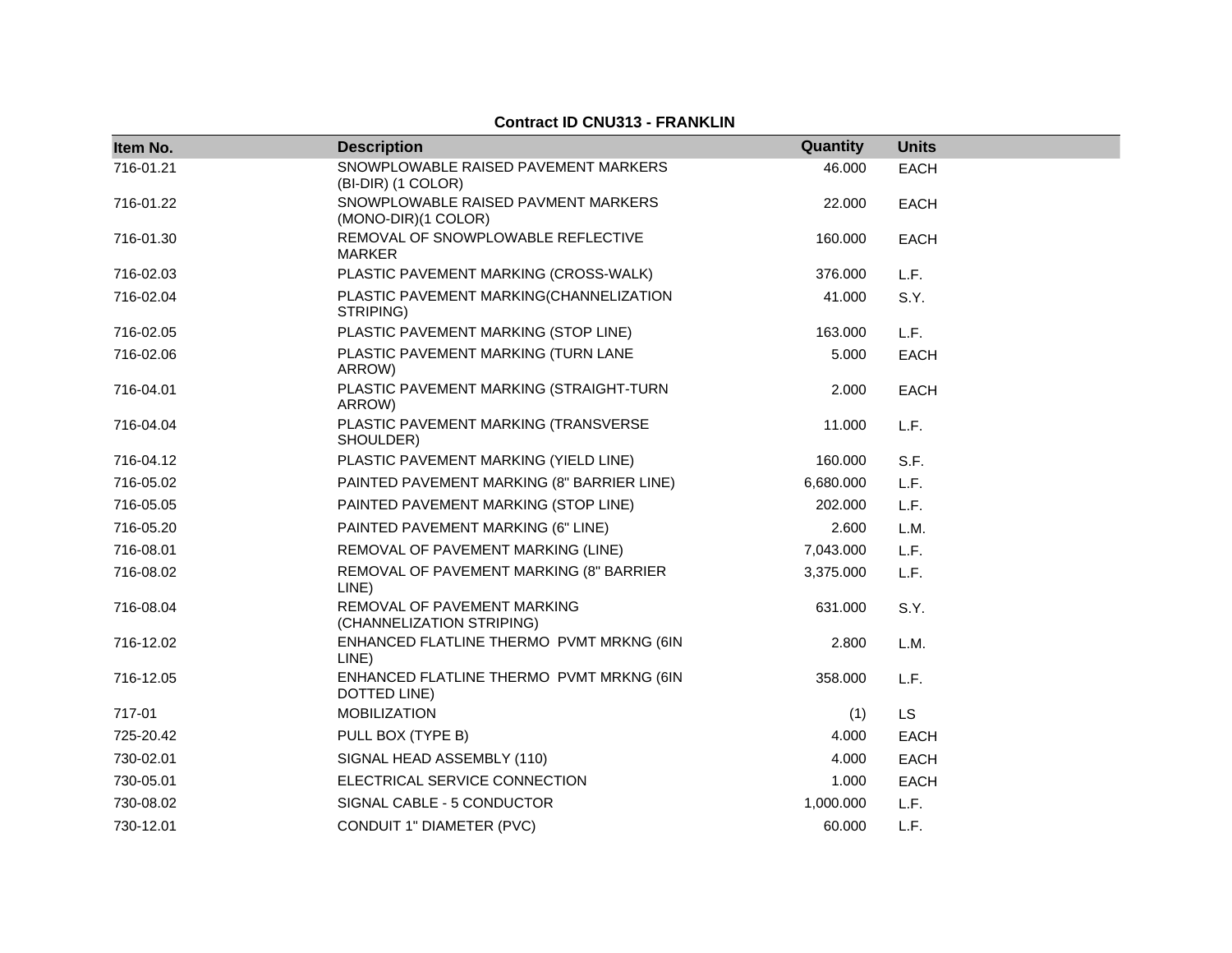| Item No.  | <b>Description</b>                                              | Quantity  | <b>Units</b> |
|-----------|-----------------------------------------------------------------|-----------|--------------|
| 730-12.08 | <b>CONDUIT 2" DIAMETER (RGS)</b>                                | 250.000   | L.F.         |
| 730-15.30 | CABINET (FOUR PHASE POLE MOUNTED)                               | 1.000     | <b>EACH</b>  |
| 730-16.14 | CONTROLLER (DESCRIPTION) (PEDESTRIAN<br><b>FLASHING BEACON)</b> | 1.000     | <b>EACH</b>  |
| 730-23.88 | CANTILEVER SIGNAL SUPPORT (1 ARM @ 45')                         | 2.000     | <b>EACH</b>  |
| 730-24.01 | FOUNDATION (SIGNAL SUPPORT)                                     | 2.000     | <b>EACH</b>  |
| 730-24.07 | FOUNDATION (PEDESTRIAN POLE,<br>(PEDESTRIAN POLE, 5')           | 1.000     | <b>EACH</b>  |
| 730-26.02 | PEDESTRIAN PUSHBUTTON WITH 12" SIGN                             | 2.000     | <b>EACH</b>  |
| 730-26.06 | PEDESTRIAN PUSHBUTTON POST                                      | 1.000     | <b>EACH</b>  |
| 740-10.03 | GEOTEXTILE (TYPE III) (EROSION CONTROL)                         | 651.000   | S.Y.         |
| 801-03    | WATER (SEEDING & SODDING)                                       | 86.000    | M.G.         |
| 803-01    | SODDING (NEW SOD)                                               | 7,851.000 | S.Y.         |
| 795-03.05 | <b>6IN PVC WATER LINE</b>                                       | 213.000   | L.F.         |
| 795-05.65 | BORE/JACK 16IN STEEL CASING PIPE-UNCON.                         | 131.000   | L.F.         |
| 795-06.04 | CONNECT TO 6IN WATER LINE                                       | 3.000     | <b>EACH</b>  |
| 795-06.33 | CUT AND CAP 6IN WATER LINE                                      | 6.000     | <b>EACH</b>  |
| 795-07.03 | 6IN X 6IN TAPPING SLEEVE AND VALVE                              | 1.000     | <b>EACH</b>  |
| 795-09.10 | <b>SAMPLE TAP</b>                                               | 2.000     | <b>EACH</b>  |
| 795-11.12 | RETIRE IN PLACE EXISTING WATER MAIN                             | 195.000   | L.F.         |
| 797-05.52 | 8IN PVC GRAVITY SEWER 6FT-12FT DEPTH                            | 64.000    | L.F.         |
| 797-05.53 | 8IN PVC GRAVITY SEWER 12FT-18FT DEPTH                           | 40.000    | L.F.         |
| 797-05.56 | 10IN PVC GRAVITY SEWER 6FT-12FT DEPTH                           | 114.000   | L.F.         |
| 797-05.57 | 10IN PVC GRAVITY SEWER 12FT-18FT DEPTH                          | 241.000   | L.F.         |
| 797-06.66 | BORE/JACK 20IN STEEL CASING PIPE-UNCON.                         | 52.000    | L.F.         |
| 797-07.03 | 48IN MANHOLE 6FT-8FT DEPTH                                      | 1.000     | <b>EACH</b>  |
| 797-07.05 | 48IN MANHOLE 10FT-12FT DEPTH                                    | 1.000     | <b>EACH</b>  |
| 797-07.06 | 48IN MANHOLE 12FT-14FT DEPTH                                    | 1.000     | <b>EACH</b>  |
| 797-07.07 | 48IN MANHOLE 14FT-16FT DEPTH                                    | 1.000     | <b>EACH</b>  |
| 797-07.62 | MANHOLE MODIFICATION                                            | 1.000     | <b>EACH</b>  |
| 797-07.80 | REMOVE SEWER MANHOLE                                            | 2.000     | <b>EACH</b>  |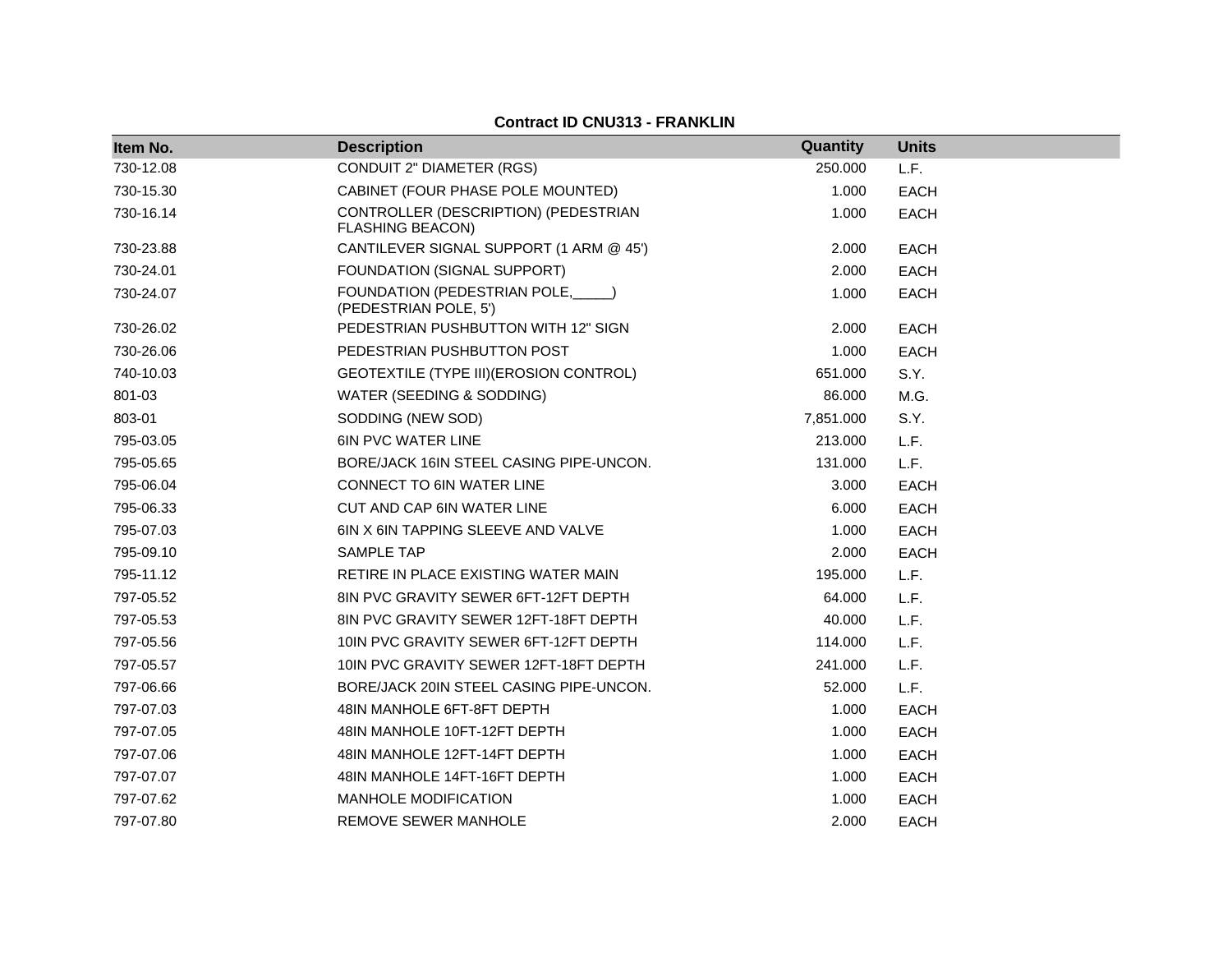| Item No.  | <b>Description</b>                            | Quantity | <b>Units</b> |
|-----------|-----------------------------------------------|----------|--------------|
| 797-08.04 | 4IN PVC PIPE FOR SERVICE LATERAL              | 40.000   | L.F.         |
| 797-08.05 | <b>6IN PVC PIPE FOR SERVICE LATERAL</b>       | 40.000   | L.F.         |
| 797-08.07 | 4IN CLEAN OUT ASSEMBLY                        | 1.000    | <b>EACH</b>  |
| 797-08.08 | <b>6IN CLEAN OUT ASSEMBLY</b>                 | 1.000    | EACH         |
| 797-10.03 | CONNECT 10-18IN SEWER TO EXIST. MANHOLE       | 1.000    | <b>EACH</b>  |
| 797-10.05 | CONNECT 4IN LATERAL TO SEWER LINE             | 1.000    | EACH         |
| 797-10.06 | <b>CONNECT 6IN LATERAL TO SEWER LINE</b>      | 1.000    | <b>EACH</b>  |
| 797-10.09 | CONNECT EX. 8IN SEWER TO NEW MANHOLE          | 2.000    | EACH         |
| 797-11.31 | <b>RETIREIN PLACE EXISTING SEWER 8IN-14IN</b> | 415,000  | L.F.         |

**Contract ID CNU313 - FRANKLIN**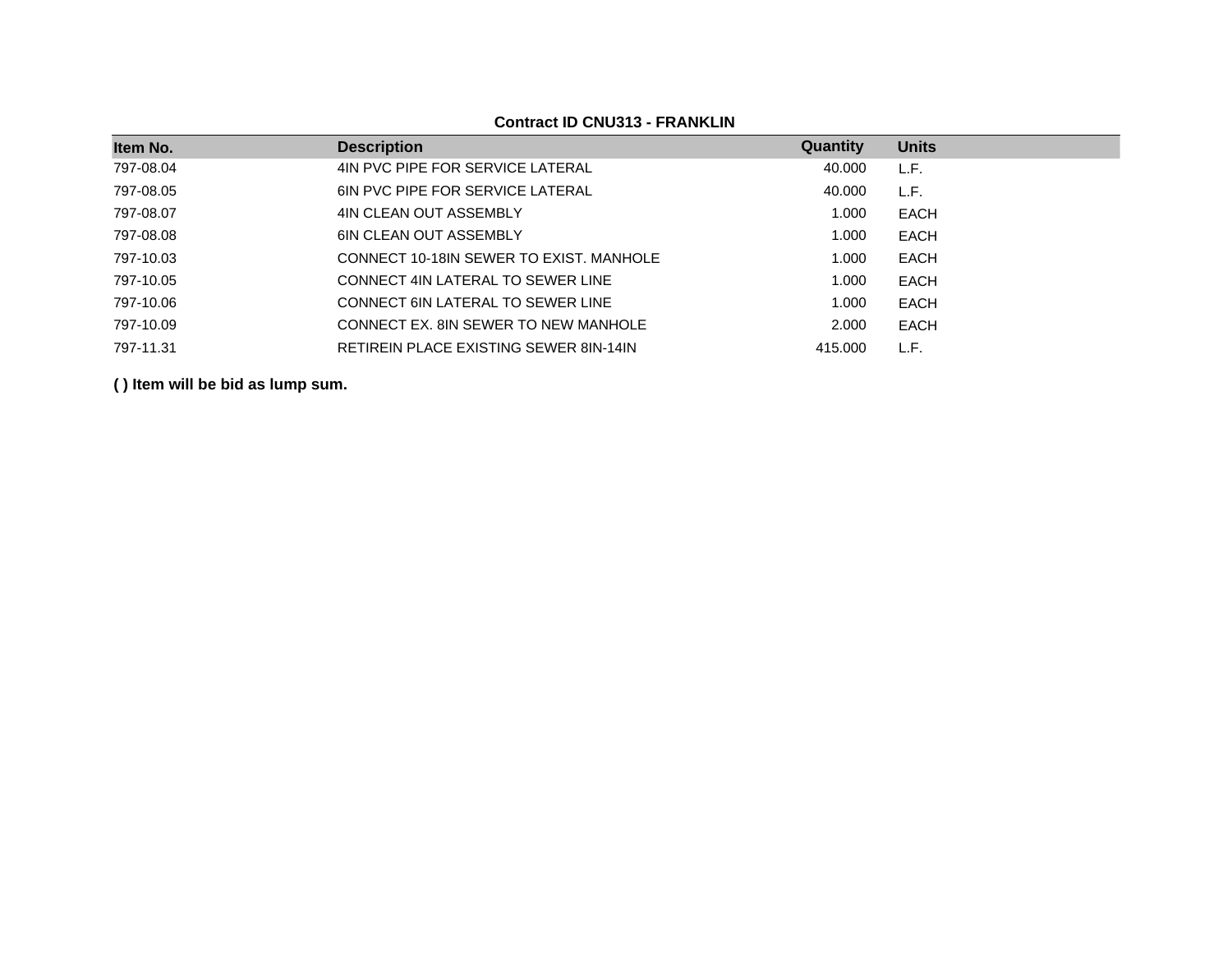**Contract ID:** CNU310 **Letting Date: October 09, 2020 10:00 AM Counties:** HANCOCK **District: District: DBE Goal Percent: Description:** The miscellaneous safety improvements on various local roads. **Projects:** 34945-3432-94 HSIP-3400(11)

**Contract Time:** DT - 6/30/2021

| Item No.  | <b>Description</b>                                    | Quantity  | <b>Units</b> |
|-----------|-------------------------------------------------------|-----------|--------------|
| 712-01    | <b>TRAFFIC CONTROL</b>                                | (1)       | LS.          |
| 713-02.20 | ROADSIDE OBSTACLE DELINEATION                         | 18.000    | S.F.         |
| 713-02.21 | SIGN POST DELINEATION ENHANCEMENT                     | 690.000   | L.F.         |
| 713-11.01 | "U" SECTION STEEL POSTS                               | 2,048.000 | LB.          |
| 713-11.02 | PERFORATED/KNOCKOUT SQUARE TUBE POST                  | 4,502.000 | LB.          |
| 713-13.02 | FLAT SHEET ALUMINUM SIGNS (0.080" THICK)              | 622.000   | S.F.         |
| 713-13.03 | FLAT SHEET ALUMINUM SIGNS (0.100" THICK)              | 729.000   | S.F.         |
| 713-15.36 | REMOVE SIGN, SUPPORT & FOOTING                        | 42,000    | <b>EACH</b>  |
| 716-02.05 | PLASTIC PAVEMENT MARKING (STOP LINE)                  | 430.000   | L.F.         |
| 716-13.01 | SPRAY THERMO PVMT MRKNG (60 mil) (4IN LINE)           | 81.500    | L.M.         |
| 716-13.04 | SPRAY THERMO PVMT MRKNG (60 mil) (4IN DOTTED<br>LINE) | 840.000   | L.F.         |
| 716-13.05 | SPRAY THERMO PVMT MRKNG (60 mil) (6IN DOTTED<br>LINE) | 710.000   | L.F.         |
| 717-01    | <b>MOBILIZATION</b>                                   | (1)       | LS           |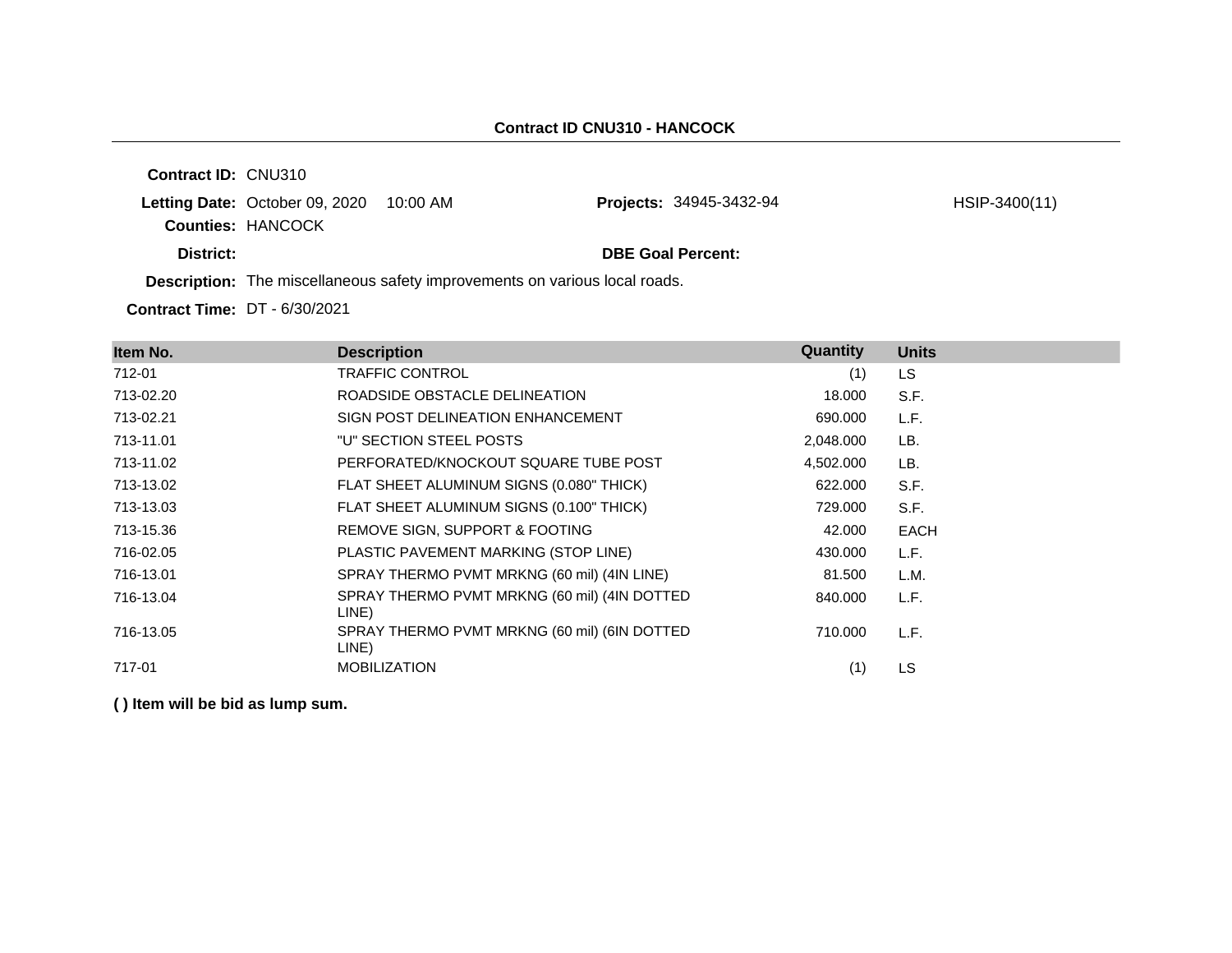| <b>Contract ID: CNU314</b> |                                         |                                               |                                                                                                      |             |
|----------------------------|-----------------------------------------|-----------------------------------------------|------------------------------------------------------------------------------------------------------|-------------|
|                            | Letting Date: October 09, 2020 10:00 AM |                                               | Projects: 36010-3223-14                                                                              | STP-128(13) |
| <b>Counties: HARDIN</b>    |                                         |                                               |                                                                                                      |             |
| District:                  |                                         |                                               | <b>DBE Goal Percent: 7.00</b>                                                                        |             |
|                            |                                         | north of S.R. 226 (Airport Road) (L.M. 6.54). | Description: The grading, drainage and paving on S.R. 128 from south of Pyburns Drive (L.M. 3.11) to |             |

**Contract Time:** DT - 5/31/2022

| Item No.  | <b>Description</b>                        | Quantity   | <b>Units</b> |
|-----------|-------------------------------------------|------------|--------------|
| 105-01    | CONSTRUCTION STAKES, LINES AND GRADES     | (1)        | <b>LS</b>    |
| 109-10.01 | <b>TRAINEE</b>                            | 1,180.000  | <b>HOUR</b>  |
| 201-01    | <b>CLEARING AND GRUBBING</b>              | (1)        | LS.          |
| 202-01    | REMOVAL OF STRUCTURES AND OBSTRUCTIONS    | (1)        | LS.          |
| 202-03.01 | REMOVAL OF ASPHALT PAVEMENT               | 3,000.000  | S.Y.         |
| 203-01    | ROAD & DRAINAGE EXCAVATION (UNCLASSIFIED) | 61,459.000 | C.Y.         |
| 203-02.01 | BORROW EXCAVATION (GRADED SOLID ROCK)     | 6,125.000  | <b>TON</b>   |
| 203-03    | BORROW EXCAVATION (UNCLASSIFIED)          | 6,675.000  | C.Y.         |
| 203-04    | PLACING AND SPREADING TOPSOIL             | 185,000    | C.Y.         |
| 203-06    | <b>WATER</b>                              | 53.000     | M.G.         |
| 204-08    | <b>FOUNDATION FILL MATERIAL</b>           | 46.000     | C.Y.         |
| 209-02.05 | <b>12" TEMPORARY SLOPE DRAIN</b>          | 52,000     | L.F.         |
| 209-02.07 | <b>18" TEMPORARY SLOPE DRAIN</b>          | 60.000     | L.F.         |
| 209-03.22 | FILTER SOCK (18 INCH)                     | 250,000    | L.F.         |
| 209-05    | SEDIMENT REMOVAL                          | 1,000.000  | C.Y.         |
| 209-08.02 | TEMPORARY SILT FENCE (WITH BACKING)       | 2,050.000  | L.F.         |
| 209-08.03 | TEMPORARY SILT FENCE (WITHOUT BACKING)    | 2,800.000  | L.F.         |
| 209-08.07 | ROCK CHECK DAM PER                        | 85,000     | <b>EACH</b>  |
| 209-08.08 | ENHANCED ROCK CHECK DAM                   | 21.000     | <b>EACH</b>  |
| 209-09.01 | <b>SANDBAGS</b>                           | 1,100.000  | <b>BAG</b>   |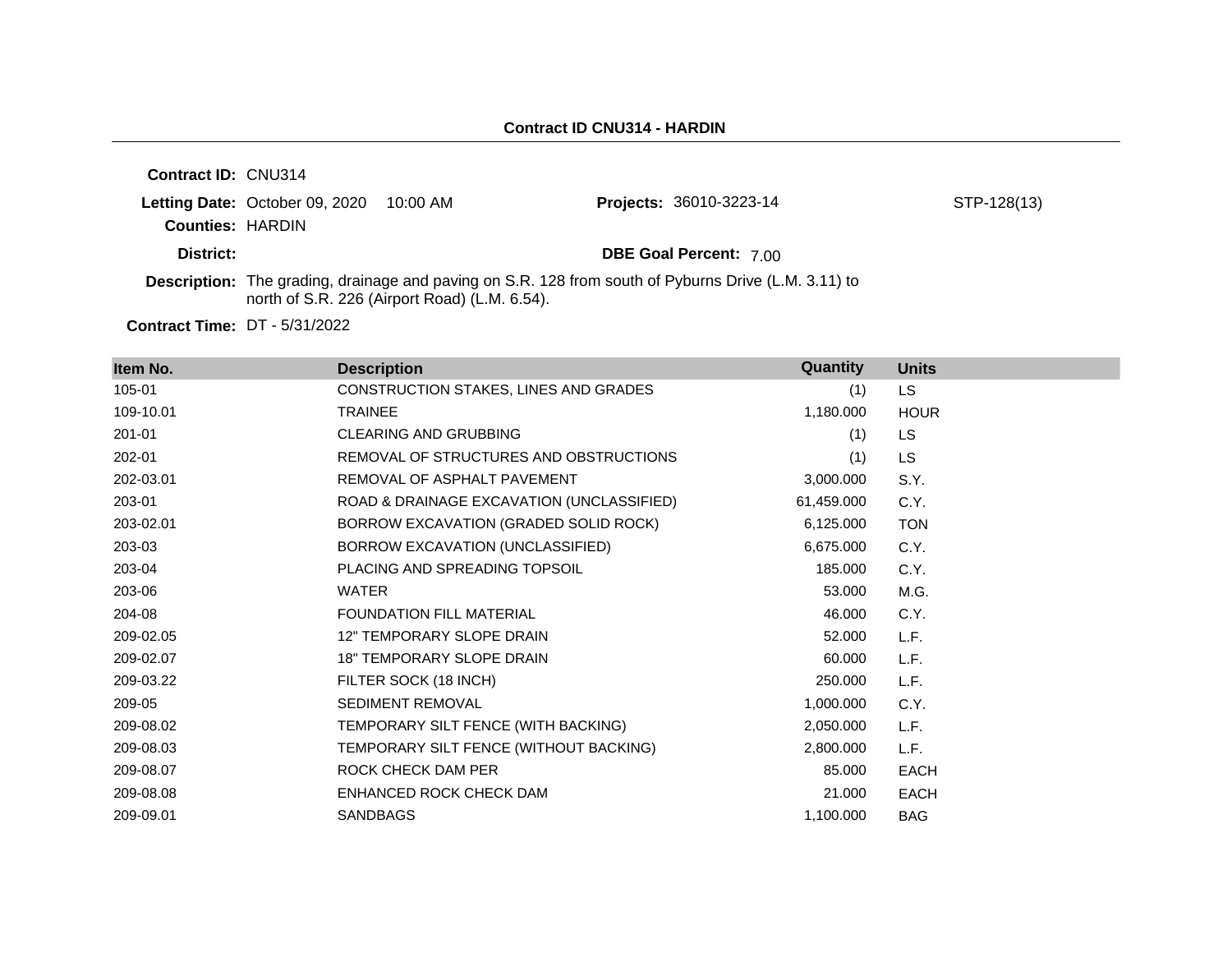| Item No.  | <b>Description</b>                                                   | Quantity   | <b>Units</b> |
|-----------|----------------------------------------------------------------------|------------|--------------|
| 209-09.03 | SEDIMENT FILTER BAG (15' X 15')                                      | 3.000      | <b>EACH</b>  |
| 209-20.03 | POLYETHYLENE SHEETING (6 MIL. MINIMUM)                               | 500.000    | S.Y.         |
| 209-40.42 | CATCH BASIN FILTER ASSEMBLY(TYPE 2)                                  | 4.000      | <b>EACH</b>  |
| 303-01    | MINERAL AGGREGATE, TYPE A BASE, GRADING D                            | 14,902.000 | <b>TON</b>   |
| 303-01.01 | <b>GRANULAR BACKFILL (ROADWAY)</b>                                   | 1,476.000  | <b>TON</b>   |
| 303-02    | MINERAL AGGREGATE, TYPE B BASE, GRADING<br>(DESCRIPTION) (GRADING D) | 1,571.000  | <b>TON</b>   |
| 303-10.01 | MINERAL AGGREGATE (SIZE 57)                                          | 450.000    | <b>TON</b>   |
| 307-01.21 | ASP. CONC. MIX(PG70-22) (BPMB-HM) GR. A-S                            | 1,073.000  | <b>TON</b>   |
| 307-02.01 | ASPHALT CONCRETE MIX (PG70-22) (BPMB-HM)<br><b>GRADING A</b>         | 1,369.000  | <b>TON</b>   |
| 307-02.08 | ASPHALT CONCRETE MIX (PG70-22) (BPMB-HM)<br><b>GRADING B-M2</b>      | 3,704.000  | <b>TON</b>   |
| 402-01    | BITUMINOUS MATERIAL FOR PRIME COAT (PC)                              | 28.000     | <b>TON</b>   |
| 402-02    | AGGREGATE FOR COVER MATERIAL (PC)                                    | 111.000    | <b>TON</b>   |
| 403-01    | BITUMINOUS MATERIAL FOR TACK COAT (TC)                               | 45.000     | <b>TON</b>   |
| 407-20.05 | SAW CUTTING ASPHALT PAVEMENT                                         | 10,500.000 | L.F.         |
| 411-02.10 | ACS MIX(PG70-22) GRADING D                                           | 2,296.000  | <b>TON</b>   |
| 411-12.02 | SCORING SHOULDERS (NON-CONTINUOUS) (16IN<br>WIDTH)                   | 0.400      | L.M.         |
| 411-12.03 | SCORING FOR RUMBLE STRIPE (NON-<br>CONTINUOUS) (8IN WIDTH)           | 1.500      | L.M.         |
| 415-01.02 | COLD PLANING BITUMINOUS PAVEMENT                                     | 17,078.000 | S.Y.         |
| 604-01.01 | CLASS A CONCRETE (ROADWAY)                                           | 119.000    | C.Y.         |
| 604-01.02 | STEEL BAR REINFORCEMENT (ROADWAY)                                    | 24,215.000 | LB.          |
| 607-03.02 | 18" CONCRETE PIPE CULVERT (CLASS III)                                | 26.000     | L.F.         |
| 607-05.02 | 24" CONCRETE PIPE CULVERT (CLASS III)                                | 36.000     | L.F.         |
| 607-39.02 | 18" PIPE CULVERT (SIDE DRAIN)                                        | 374.000    | L.F.         |
| 607-40.02 | CORRUGATED METAL PIPE ARCH (SIZE EQUIV. 18"<br>ROUND)                | 200.000    | L.F.         |
| 611-02.11 | JUNCTION BOX, TYPE 2                                                 | 2.000      | <b>EACH</b>  |
| 611-07.31 | 18IN ENDWALL (SIDE DRAIN)                                            | 16.000     | <b>EACH</b>  |
| 611-07.56 | 18IN ENDWALL (CROSS DRAIN) 6:1                                       | 1.000      | <b>EACH</b>  |

#### **Contract ID CNU314 - HARDIN**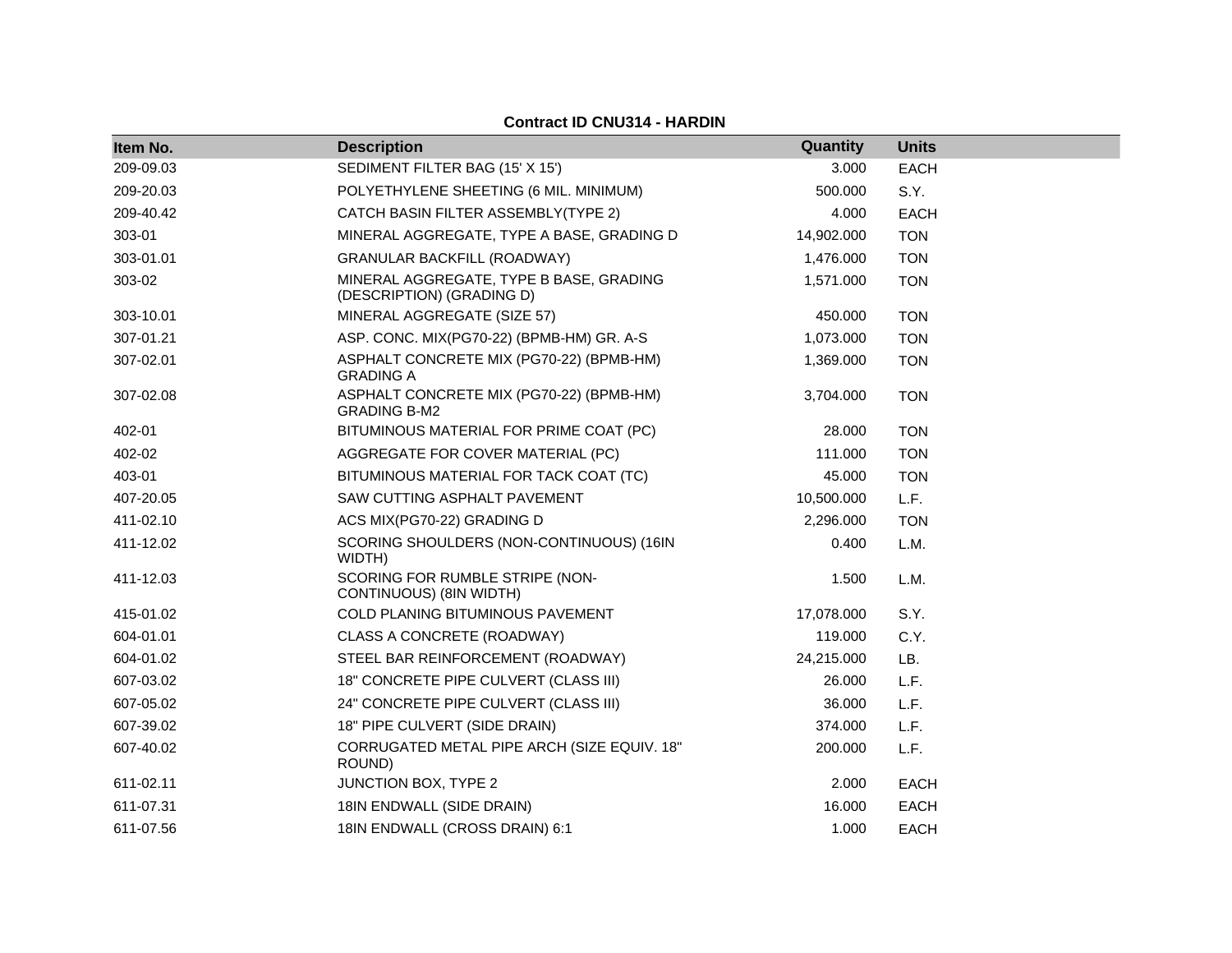| Item No.  | <b>Description</b>                                      | Quantity  | <b>Units</b> |  |
|-----------|---------------------------------------------------------|-----------|--------------|--|
| 611-07.64 | 36IN ENDWALL (CROSS DRAIN) 4:1                          | 1.000     | <b>EACH</b>  |  |
| 611-39.01 | CATCH BASINS, TYPE 39, 0' - 4' DEPTH                    | 1.000     | <b>EACH</b>  |  |
| 611-39.04 | CATCH BASINS, TYPE 39, > 12' - 16' DEPTH                | 1.000     | <b>EACH</b>  |  |
| 621-03.02 | <b>18" TEMPORARY DRAINAGE PIPE</b>                      | 200,000   | L.F.         |  |
| 621-03.03 | 24" TEMPORARY DRAINAGE PIPE                             | 450.000   | L.F.         |  |
| 705-02.10 | <b>GUARDRAIL TRANSITION 27IN TO 31IN</b>                | 1.000     | <b>EACH</b>  |  |
| 705-04.50 | PORTABLE BARRIER RAIL DELINEATOR                        | 340.000   | <b>EACH</b>  |  |
| 705-06.01 | W BEAM GR (TYPE 2) MASH TL3                             | 1,219.000 | L.F.         |  |
| 705-06.11 | GR TERMINAL (IN-INLINE) MASH TL3                        | 6.000     | EACH         |  |
| 705-06.20 | TANGENT ENERGY ABSORBING TERM MASH TL-3                 | 5.000     | <b>EACH</b>  |  |
| 705-08.11 | PORTABLE IMPACT ATTENUATOR NCHRP350 TL-3                | 18.000    | <b>EACH</b>  |  |
| 706-01    | <b>GUARDRAIL REMOVED</b>                                | 2,265.000 | L.F.         |  |
| 706-10.26 | ROUNDED END ELEMENT                                     | 6.000     | <b>EACH</b>  |  |
| 707-08.11 | HIGH-VISIBILITY CONSTRUCTION FENCE                      | 660.000   | L.F.         |  |
| 708-02.02 | MARKERS (DESCRIPTION) (CONC. R.O.W. POSTS)              | 44.000    | <b>EACH</b>  |  |
| 709-05.05 | MACHINED RIP-RAP (CLASS A-3)                            | 600.000   | <b>TON</b>   |  |
| 709-05.06 | MACHINED RIP-RAP (CLASS A-1)                            | 400.000   | <b>TON</b>   |  |
| 709-05.09 | MACHINED RIP-RAP (CLASS C)                              | 625.000   | <b>TON</b>   |  |
| 710-02    | AGGREGATE UNDERDRAINS (WITH PIPE)                       | 7,000.000 | L.F.         |  |
| 710-05    | LATERAL UNDERDRAIN                                      | 1,050.000 | L.F.         |  |
| 710-06.12 | LATERAL UNDERDRAIN ENDWALL (3:1)                        | 5.000     | <b>EACH</b>  |  |
| 710-06.13 | LATERAL UNDERDRAIN ENDWALL (4:1)                        | 30.000    | <b>EACH</b>  |  |
| 710-09.01 | 6" PERFORATED PIPE WITH VERTICAL DRAIN<br><b>SYSTEM</b> | 70.000    | L.F.         |  |
| 712-01    | <b>TRAFFIC CONTROL</b>                                  | (1)       | <b>LS</b>    |  |
| 712-02.02 | INTERCONNECTED PORTABLE BARRIER RAIL                    | 6,800.000 | L.F.         |  |
| 712-04.01 | FLEXIBLE DRUMS (CHANNELIZING)                           | 310.000   | <b>EACH</b>  |  |
| 712-05.01 | <b>WARNING LIGHTS (TYPE A)</b>                          | 25.000    | EACH         |  |
| 712-06    | SIGNS (CONSTRUCTION)                                    | 812,000   | S.F.         |  |
| 712-07.03 | TEMPORARY BARRICADES (TYPE III)                         | 80.000    | L.F.         |  |

#### **Contract ID CNU314 - HARDIN**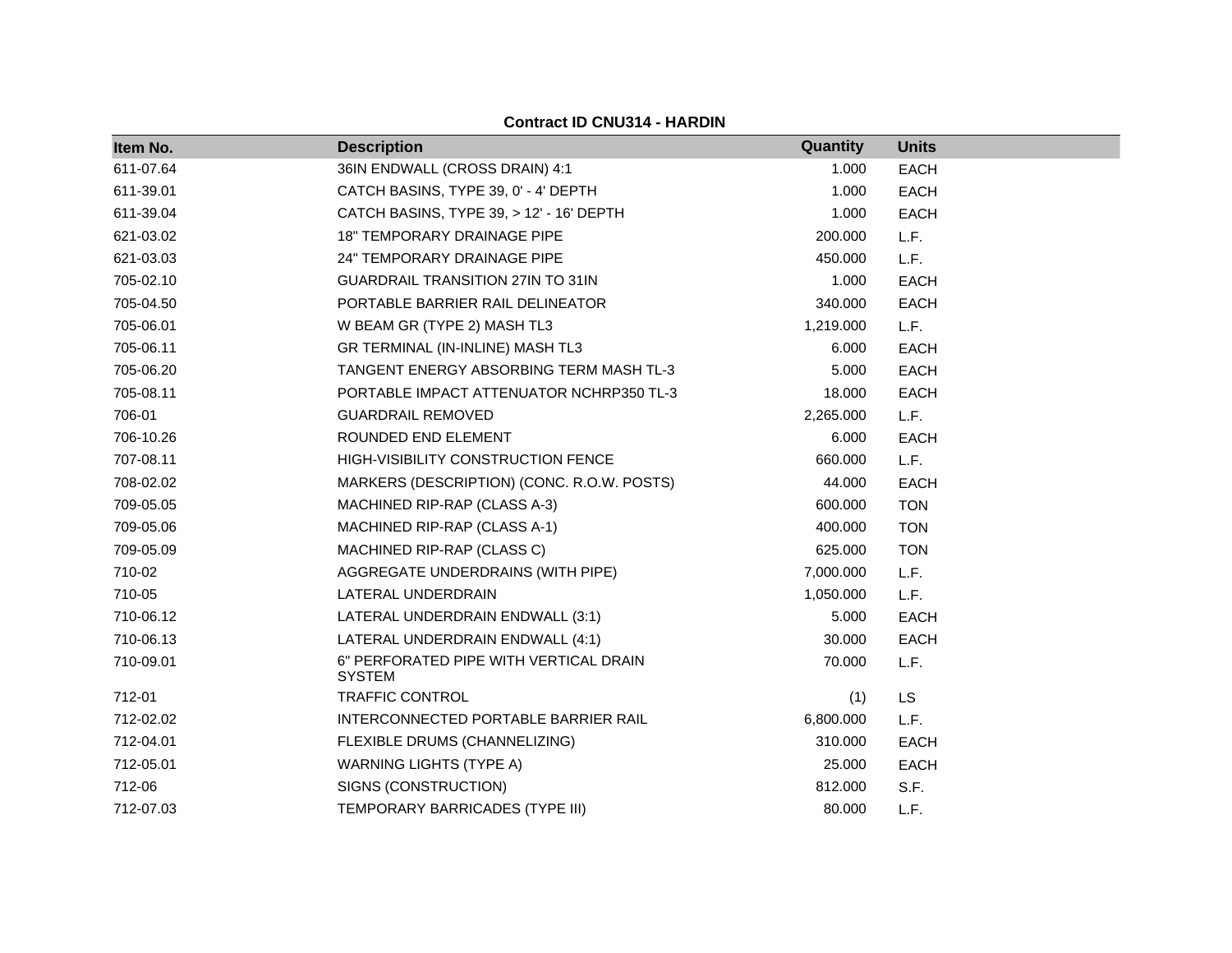| Item No.  | <b>Description</b>                                         | Quantity   | <b>Units</b> |
|-----------|------------------------------------------------------------|------------|--------------|
| 712-08.03 | ARROW BOARD (TYPE C)                                       | 7.000      | <b>EACH</b>  |
| 712-09.02 | REMOVABLE PAVEMENT MARKING (8" BARRIER<br>LINE)            | 2,600.000  | L.F.         |
| 712-09.04 | REMOVABLE PAVEMENT MARKING (STOP LINE)                     | 44.000     | L.F.         |
| 712-09.08 | REMOVABLE PAVEMENT MARKING (6" line)                       | 17,000.000 | L.F.         |
| 713-11.01 | "U" SECTION STEEL POSTS                                    | 114.000    | LB.          |
| 713-11.02 | PERFORATED/KNOCKOUT SQUARE TUBE POST                       | 274.000    | LB.          |
| 713-13.02 | FLAT SHEET ALUMINUM SIGNS (0.080" THICK)                   | 62.000     | S.F.         |
| 713-13.03 | FLAT SHEET ALUMINUM SIGNS (0.100" THICK)                   | 58.000     | S.F.         |
| 713-15.02 | REMOVAL & RELOCATION OF SIGN & SUPPORT                     | 21.000     | <b>EACH</b>  |
| 713-16.01 | CHANGEABLE MESSAGE SIGN UNIT                               | 7.000      | <b>EACH</b>  |
| 716-01.21 | SNOWPLOWABLE RAISED PAVEMENT MARKERS<br>(BI-DIR) (1 COLOR) | 319.000    | <b>EACH</b>  |
| 716-01.22 | SNOWPLOWABLE RAISED PAVMENT MARKERS<br>(MONO-DIR)(1 COLOR) | 60.000     | <b>EACH</b>  |
| 716-01.30 | REMOVAL OF SNOWPLOWABLE REFLECTIVE<br><b>MARKER</b>        | 65.000     | <b>EACH</b>  |
| 716-02.04 | PLASTIC PAVEMENT MARKING(CHANNELIZATION<br>STRIPING)       | 1,370.000  | S.Y.         |
| 716-02.06 | PLASTIC PAVEMENT MARKING (TURN LANE<br>ARROW)              | 9.000      | <b>EACH</b>  |
| 716-04.14 | PLASTIC PAVEMENT MARKING (LANE REDUCTION<br>ARROW)         | 2.000      | <b>EACH</b>  |
| 716-05.20 | PAINTED PAVEMENT MARKING (6" LINE)                         | 13.500     | L.M.         |
| 716-08.01 | REMOVAL OF PAVEMENT MARKING (LINE)                         | 16,000.000 | L.F.         |
| 716-12.02 | ENHANCED FLATLINE THERMO PVMT MRKNG (6IN<br>LINE)          | 5.800      | L.M.         |
| 716-13.02 | SPRAY THERMO PVMT MRKNG (60 mil) (6IN LINE)                | 0.400      | L.M.         |
| 717-01    | <b>MOBILIZATION</b>                                        | (1)        | LS           |
| 730-40    | TEMPORARY TRAFFIC SIGNAL SYSTEM                            | 4.000      | <b>EACH</b>  |
| 740-10.03 | GEOTEXTILE (TYPE III) (EROSION CONTROL)                    | 3,300.000  | S.Y.         |
| 740-10.04 | GEOTEXTILE (TYPE IV) (STABILIZATION)                       | 6,350.000  | S.Y.         |
| 740-11.03 | TEMPORARY SEDIMENT TUBE 18IN                               | 7,200.000  | L.F.         |

**Contract ID CNU314 - HARDIN**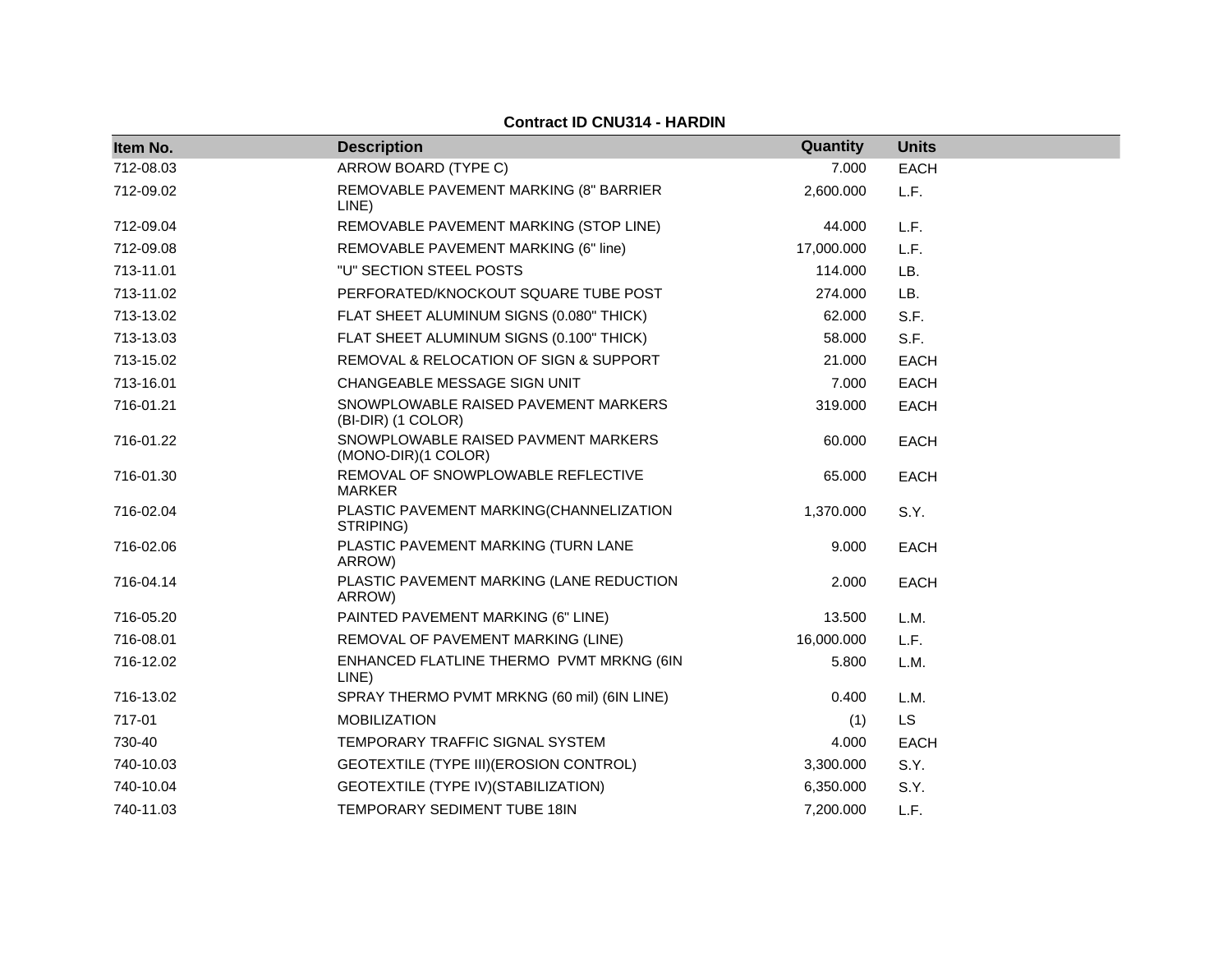#### **Contract ID CNU314 - HARDIN**

| Item No.  | <b>Description</b>                                 | Quantity   | <b>Units</b> |
|-----------|----------------------------------------------------|------------|--------------|
| 801-01    | SEEDING (WITH MULCH)                               | 10.000     | <b>UNIT</b>  |
| 801-01.07 | TEMPORARY SEEDING (WITH MULCH)                     | 935.000    | <b>UNIT</b>  |
| 801-03    | WATER (SEEDING & SODDING)                          | 440.000    | M.G.         |
| 802-12.02 | ACER RUBRUM (RED MAPLE SEEDLNG B.R.)               | 30.000     | <b>EACH</b>  |
| 802-12.07 | BETULA NIGRA (RIVER BIRCH SEEDLNG B.R.)            | 30.000     | <b>EACH</b>  |
| 802-12.18 | LIQUIDAMBER STYRACIFLUA (SWEETGUM<br>SEEDLNG B.R.) | 30.000     | <b>EACH</b>  |
| 802-12.26 | PLATANUS OCCIDENTALIS (SYCAMORE SEEDLNG<br>B.R.    | 30.000     | <b>EACH</b>  |
| 803-01    | SODDING (NEW SOD)                                  | 34,500.000 | S.Y.         |
| 805-12.01 | EROSION CONTROL BLANKET (TYPE I)                   | 4,610.000  | S.Y.         |
| 806-02.03 | PROJECT MOWING                                     | 6.000      | <b>CYCL</b>  |
| 790-02.04 | POLE 35FT CLASS 5 WOOD                             | 2.000      | <b>EACH</b>  |
| 790-03.03 | POLE 40FT CLASS 4 WOOD                             | 2.000      | <b>EACH</b>  |
| 790-04.03 | POLE 45FT CLASS 3 WOOD                             | 4.000      | <b>EACH</b>  |
| 790-05.02 | POLE 50FT CLASS 2 WOOD                             | 2.000      | <b>EACH</b>  |
| 790-21.08 | 1PH DEADEND 15KV                                   | 2.000      | <b>EACH</b>  |
| 790-21.10 | 1PH VERTICAL DDE 15KV                              | 1.000      | <b>EACH</b>  |
| 790-25.08 | 3PH CROSSARM SGL LRG COND 15KV                     | 4.000      | <b>EACH</b>  |
| 790-25.21 | 3PH CROSSARM DEADEND SGL 15KV                      | 1.000      | <b>EACH</b>  |
| 790-25.23 | 3PH CROSSARM DDE 15KV                              | 5.000      | <b>EACH</b>  |
| 790-30.06 | SECONDARY CONDUCTOR 6 AL DUPLEX                    | 144.000    | L.F.         |
| 790-31.02 | SERVICE ASSEMBLY-POLE TYPE                         | 4.000      | <b>EACH</b>  |
| 790-31.11 | SERVICE CONDUCTOR 2 AL TRIPLEX                     | 235.000    | L.F.         |
| 790-32.01 | DOWN GUY - THROUGH BOLT TYPE                       | 16.000     | <b>EACH</b>  |
| 790-32.07 | OH GUY - THROUGH BOLT TYPE                         | 1.000      | <b>EACH</b>  |
| 790-32.23 | <b>GUY GUARD</b>                                   | 16.000     | <b>EACH</b>  |
| 790-33.01 | EXPANDING TYPE ANCHOR 6,000LB-8,000LB              | 16.000     | <b>EACH</b>  |
| 790-40.01 | OH COND 4 7/1 ACSR SWANATE                         | 2,818.000  | L.F.         |
| 790-40.03 | OH COND 1/0 6/1 ACSR RAVEN                         | 1,350.000  | L.F.         |
| 790-40.05 | OH COND 3/0 6/1 ACSR PIGEON                        | 4,050.000  | L.F.         |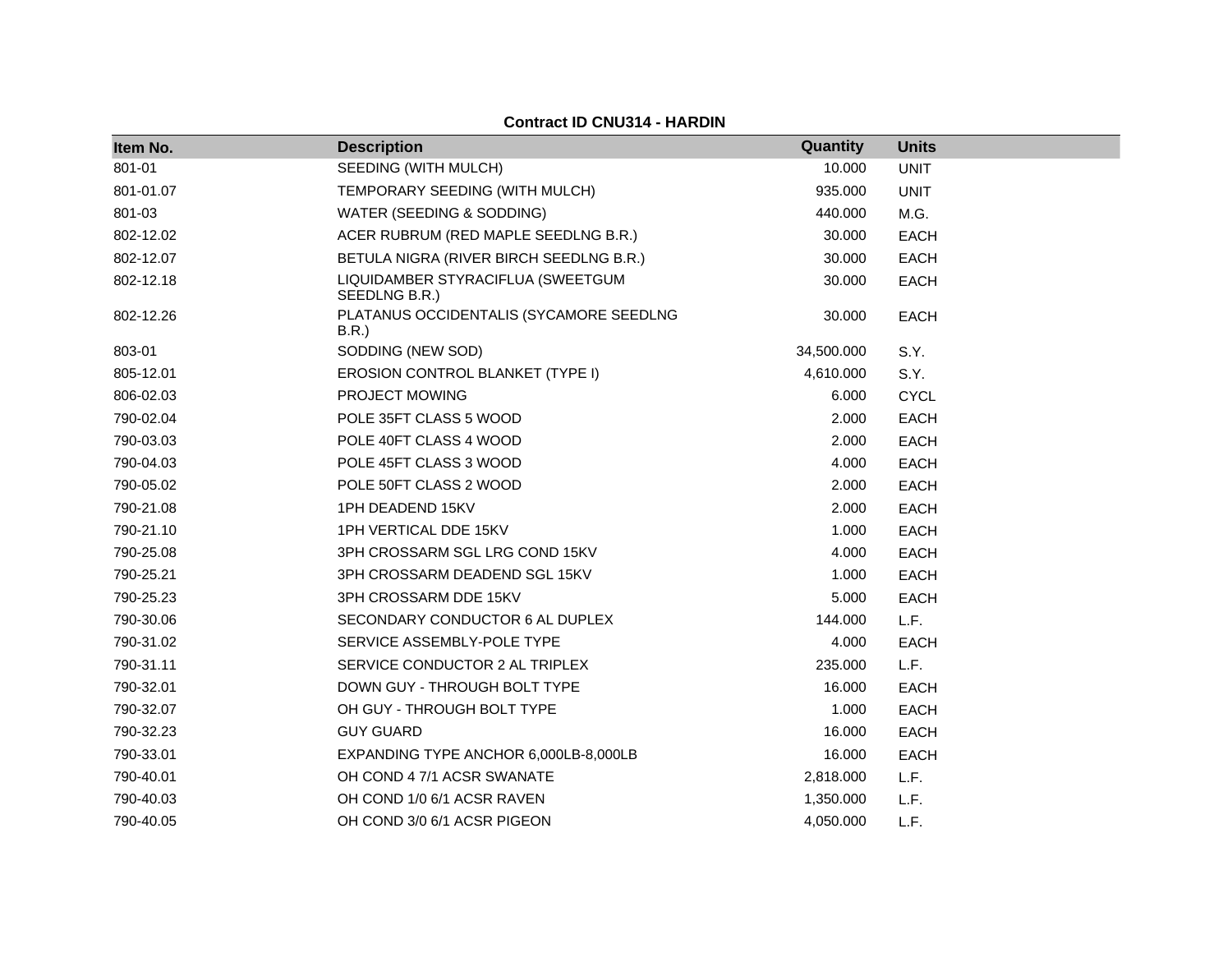| Item No.  | <b>Description</b>                           | Quantity  | <b>Units</b> |  |
|-----------|----------------------------------------------|-----------|--------------|--|
| 790-46.02 | 1PH TRANSFORMER CONV W/POLE MTD FUSE & LA    | 4.000     | <b>EACH</b>  |  |
| 790-49.10 | RECTIFIER AND POLE RECONNECT                 | 1.000     | <b>EACH</b>  |  |
| 790-60.01 | 1PH FUSE CUTOUT XARM MOUNT 15KV              | 3.000     | EACH         |  |
| 790-68.01 | POLE GROUND ROD TYPE                         | 10.000    | <b>EACH</b>  |  |
| 790-98.01 | <b>REMOVE WIRE</b>                           | 9,175.000 | L.F.         |  |
| 790-98.02 | <b>REMOVE POLES</b>                          | 10.000    | <b>EACH</b>  |  |
| 790-98.03 | REMOVE FRAMING/ASSOCIATED APPARATUS          | 22.000    | <b>EACH</b>  |  |
| 791-01.05 | <b>6IN STEEL GAS MAIN</b>                    | 1,380.000 | L.F.         |  |
| 791-03.02 | 2IN HDPE GAS MAIN                            | 410.000   | L.F.         |  |
| 791-03.04 | 4IN HDPE GAS MAIN                            | 115.000   | L.F.         |  |
| 791-03.05 | <b>6IN HDPE GAS MAIN</b>                     | 4,380.000 | L.F.         |  |
| 791-04.02 | HDD 2IN PE PIPE - UNCONSOLIDATED             | 110.000   | L.F.         |  |
| 791-04.04 | HDD 4IN PE PIPE - UNCONSOLIDATED             | 50.000    | L.F.         |  |
| 791-04.05 | HDD 6IN PE PIPE - UNCONSOLIDATED             | 60.000    | L.F.         |  |
| 791-04.23 | HDD 6IN STEEL PIPE - UNCONSOLIDATED          | 230.000   | L.F.         |  |
| 791-06.02 | CONNECT TO 2IN EX. PE MAIN                   | 2.000     | <b>EACH</b>  |  |
| 791-06.03 | CONNECT TO 4IN EX. PE MAIN                   | 1.000     | <b>EACH</b>  |  |
| 791-06.09 | CONNECT TO __ IN EX. PE MAIN (1)             | 1.000     | <b>EACH</b>  |  |
| 791-06.31 | CONNECT TO 2IN EX. STL MAIN W/ STOPPLE       | 1.000     | <b>EACH</b>  |  |
| 791-06.38 | CONNECT TO __ IN EX. STL MAIN W/ STOPPLE (3) | 3.000     | <b>EACH</b>  |  |
| 791-06.43 | CONNECT TO 3IN EX PE MAIN                    | 1.000     | <b>EACH</b>  |  |
| 791-07.01 | 2IN PE GAS VALVE ASSEMBLY                    | 3.000     | <b>EACH</b>  |  |
| 791-07.02 | 4IN PE GAS VALVE ASSEMBLY                    | 1.000     | <b>EACH</b>  |  |
| 791-07.03 | 6IN PE GAS VALVE ASSEMBLY                    | 1.000     | <b>EACH</b>  |  |
| 791-07.11 | 6IN STEEL GAS VALVE ASSEMBLY                 | 2.000     | <b>EACH</b>  |  |
| 791-08.02 | 3/4IN SERVICE ASSEMBLY                       | 10.000    | <b>EACH</b>  |  |
| 791-08.07 | 3/4IN PE SERVICE PIPE                        | 1,378.000 | L.F.         |  |
| 791-08.17 | HDD 3/4IN PE SERVICE PIPE                    | 135.000   | L.F.         |  |
| 791-09.02 | 3-WIRE CATHODIC PROTECTION STATION           | 3.000     | <b>EACH</b>  |  |
| 791-10.02 | RETIRE IN PLACE 1IN SERV CUT & PLUG          | 1.000     | <b>EACH</b>  |  |

**Contract ID CNU314 - HARDIN**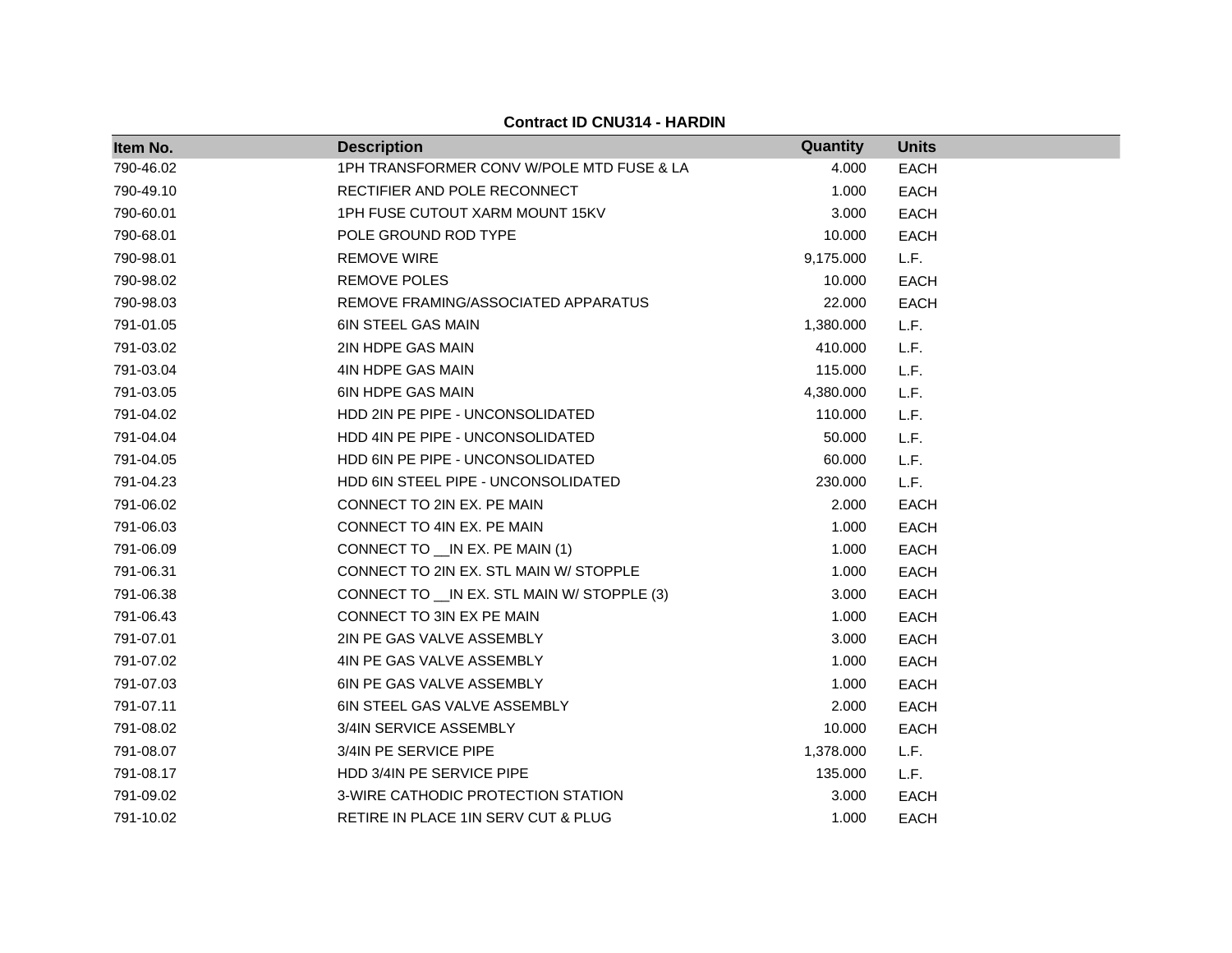**Item No. Description Quantity Units** 791-10.04 RETIRE IN PLACE 2IN SERV CUT & PLUG 3.000 SACH 791-10.05 RETIRE IN PLACE 4IN SERV CUT & PLUG 1.000 EACH 791-10.11 RETIRE IN PLACE 3IN SERV CUT & PLUG 2.000 EACH The state of the state of the state of the state of the state of the state of the state of the state of the state of the state of the state of the state of the state of the state of the state of the state of the state of t 793-01.41 ANCHOR 1IN 3.000 EACH 793-13.07 4IN SCHEDULE 40 PVC 40.000 L.F. 793-13.12 1 DUCT FORMATION @ 36IN DEPTH 40.000 L.F. 793-14.12 1 1/4IN INNERDUCT 173.000 L.F. 793-14.19 4IN SCH 80 ORANGE FLEXPIPE 1,553.000 L.F. 793-16.02 DIRECTIONAL BORE 2IN/FLEX SLEEVE 173.000 L.F. 793-16.04 DIRECTIONAL BORE 4IN/FLEX SLEEVE 1,553.000 L.F. 793-98.04 REMOVE POLES ALL SIZES 2.000 EACH 795-01.05 8IN DIP RESTRAINED JOINT WATER LINE 70.000 L.F. 795-03.06 8IN PVC WATER LINE 1,897.000 L.F. 795-05.02 HDD 4IN HDPE CASING PIPE-UNCON 375.000 L.F. 795-05.65 BORE/JACK 16IN STEEL CASING PIPE-UNCON. 50.000 L.F. 795-07.03 6IN X 6IN TAPPING SLEEVE AND VALVE 3.000 EACH 795-07.31 INSERTION VALVE (6IN) 3.000 EACH 795-08.01 2IN GATE VALVE ASSEMBLY 7.000 EACH 795-08.05 8IN GATE VALVE ASSEMBLY 1.000 EACH 795-09.09 RELOCATE/RECONNECT SERVICE ASSEMBLY 9.000 EACH 795-09.15 1IN HDPE SERVICE PIPE 30.000 L.F. 795-09.17 2IN HDPE SERVICE PIPE 1,300.000 L.F. 795-11.02 FIRE HYDRANT ASSEMBLY 1.000 EACH 795-12.01 REMOVE FIRE HYDRANT 1.000 EACH 795-13.01 DI FITTINGS 3,000.000 LB.

**Contract ID CNU314 - HARDIN**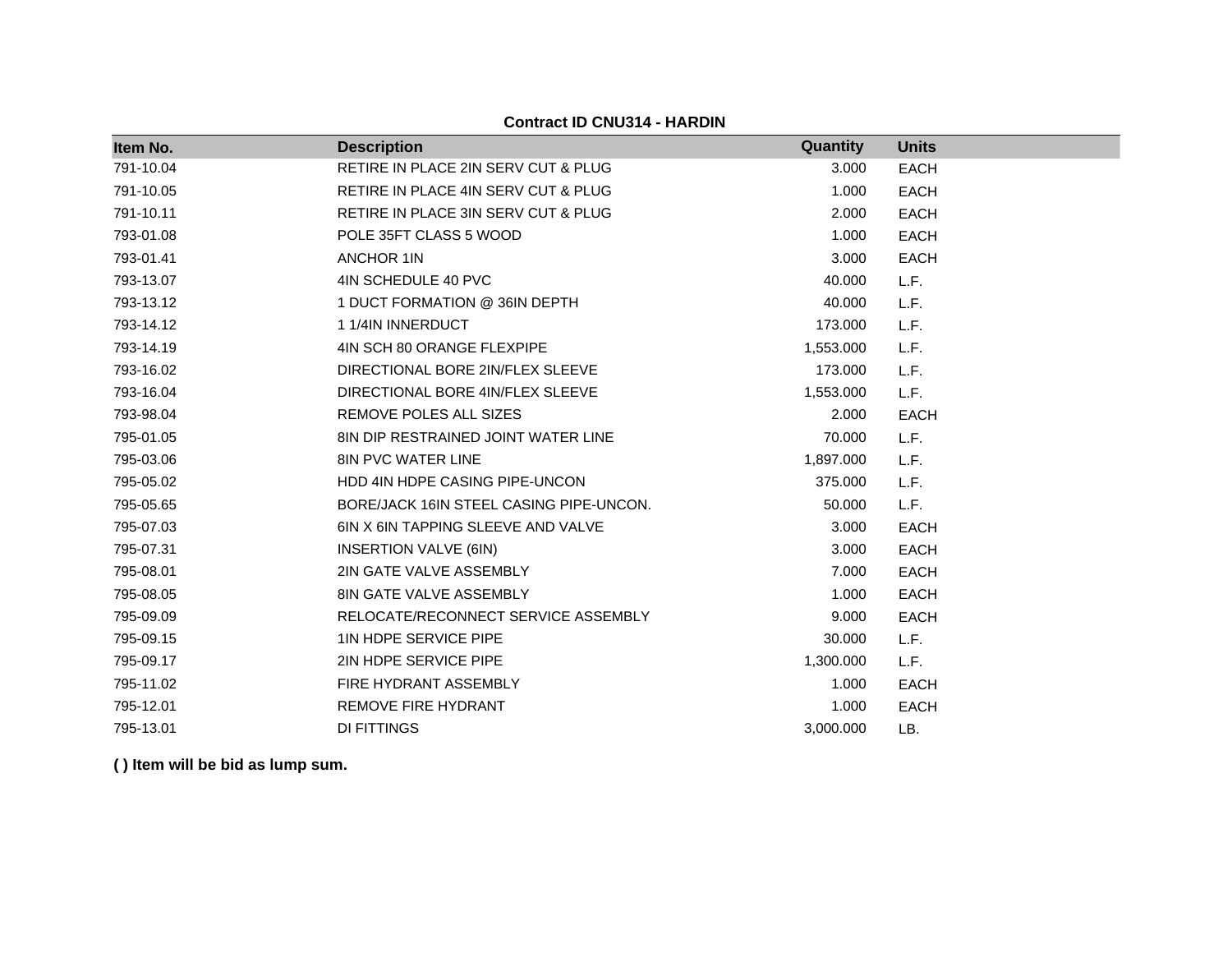**Contract ID:** CNU001

| Letting Date: October 09, 2020 | 10:00 AM | <b>Projects: 37070-3234-94</b> | HSIP-1(394)   |
|--------------------------------|----------|--------------------------------|---------------|
|                                |          | 37952-3547-94                  | HSIP-1341(10) |
|                                |          | 37952-3548-54                  | STP-M-3949(6) |

**Counties:** HAWKINS

**District: District: DBE Goal Percent:** 8.00

**Description:** The miscellaneous safety improvements on U.S. 11W (S.R. 1) and various local routes.

**Contract Time:** DT - 8/31/2021

| Item No.  | <b>Description</b>                                           | <b>Quantity</b> | <b>Units</b> |
|-----------|--------------------------------------------------------------|-----------------|--------------|
| 705-02.10 | <b>GUARDRAIL TRANSITION 27IN TO 31IN</b>                     | 4.000           | <b>EACH</b>  |
| 705-04.09 | EARTH PAD FOR TYPE 38 GR END TREATMENT                       | 2.000           | <b>EACH</b>  |
| 705-04.10 | EARTH PAD FOR GUARD RAIL END TREATMENT                       | 14.000          | <b>EACH</b>  |
| 705-04.21 | <b>GUARDRAIL DELINEATION ENHANCEMENT</b>                     | 1,450.000       | L.F.         |
| 705-04.24 | <b>GUARDRAIL END TERMINAL DELINEATION</b><br><b>SHEETING</b> | 4.000           | S.F.         |
| 705-06.01 | W BEAM GR (TYPE 2) MASH TL3                                  | 375.000         | L.F.         |
| 705-06.20 | TANGENT ENERGY ABSORBING TERM MASH TL-3                      | 2.000           | <b>EACH</b>  |
| 705-06.30 | GR TERMINAL (ENERGY ABSORBING) MASH TL2                      | 14.000          | EACH         |
| 706-01    | <b>GUARDRAIL REMOVED</b>                                     | 650.000         | L.F.         |
| 706-10.26 | ROUNDED END ELEMENT                                          | 2.000           | <b>EACH</b>  |
| 712-01    | <b>TRAFFIC CONTROL</b>                                       | (1)             | <b>LS</b>    |
| 713-02.14 | FLEXIBLE DELINEATOR (WHITE)                                  | 30.000          | <b>EACH</b>  |
| 713-02.20 | ROADSIDE OBSTACLE DELINEATION                                | 103.000         | S.F.         |
| 713-02.21 | SIGN POST DELINEATION ENHANCEMENT                            | 486.000         | L.F.         |
| 713-11.01 | "U" SECTION STEEL POSTS                                      | 949.000         | LB.          |
| 713-11.02 | PERFORATED/KNOCKOUT SQUARE TUBE POST                         | 3,944.000       | LB.          |
| 713-11.21 | P POST SLIP BASE                                             | 1.000           | <b>EACH</b>  |
| 713-13.02 | FLAT SHEET ALUMINUM SIGNS (0.080" THICK)                     | 246.000         | S.F.         |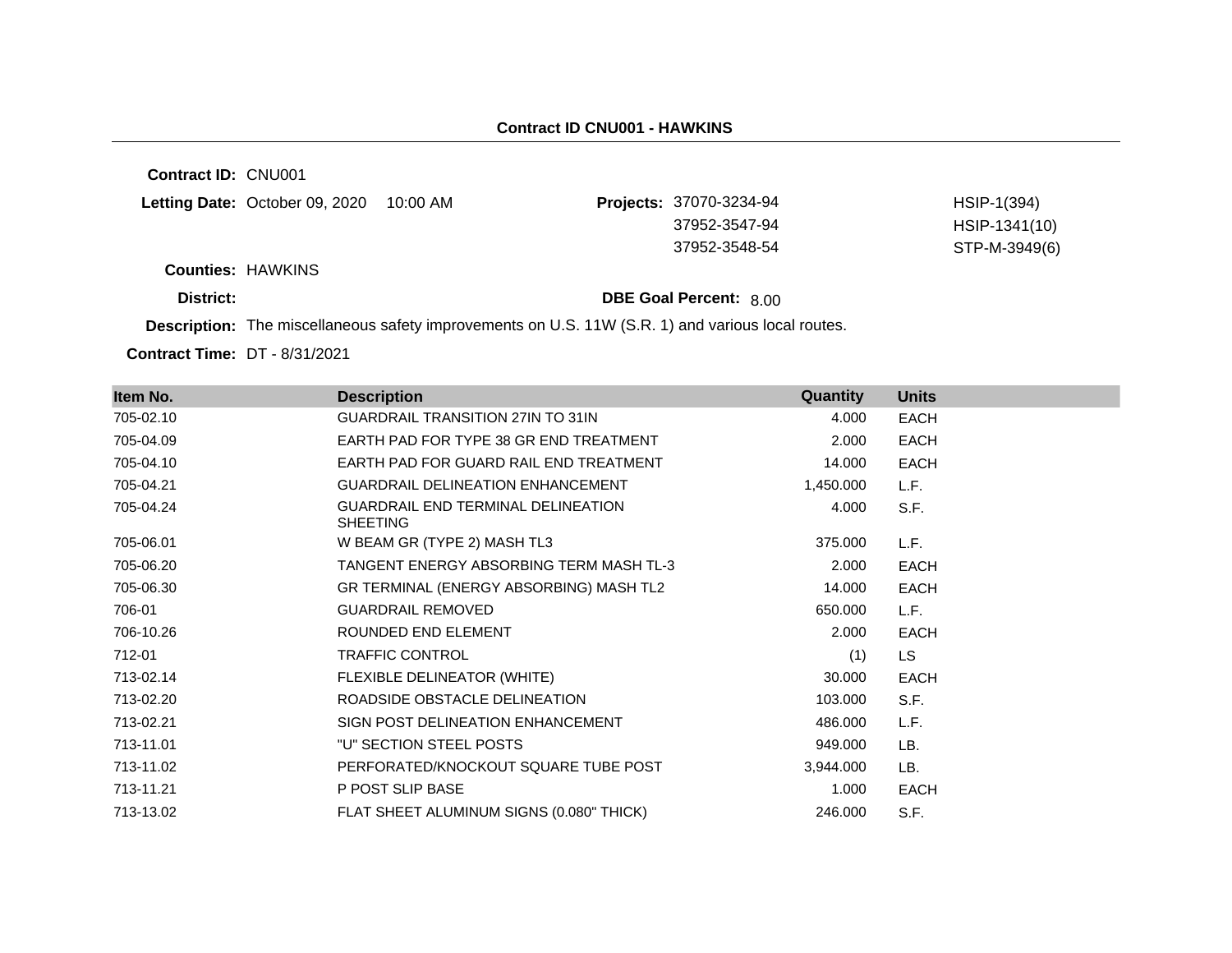| Item No.  | <b>Description</b>                                                         | Quantity  | <b>Units</b> |
|-----------|----------------------------------------------------------------------------|-----------|--------------|
| 713-13.03 | FLAT SHEET ALUMINUM SIGNS (0.100" THICK)                                   | 834.000   | S.F.         |
| 713-15.36 | REMOVE SIGN, SUPPORT & FOOTING                                             | 112,000   | <b>EACH</b>  |
| 713-16.09 | RAILROAD ADVANCE WARNING SIGN AND<br><b>SUPPORT</b>                        | 2.000     | <b>EACH</b>  |
| 716-01.21 | SNOWPLOWABLE RAISED PAVEMENT MARKERS<br>(BI-DIR) (1 COLOR)                 | 981.000   | <b>EACH</b>  |
| 716-02.03 | PLASTIC PAVEMENT MARKING (CROSS-WALK)                                      | 60.000    | L.F.         |
| 716-02.05 | PLASTIC PAVEMENT MARKING (STOP LINE)                                       | 1,071.000 | L.F.         |
| 716-02.06 | PLASTIC PAVEMENT MARKING (TURN LANE<br>ARROW)                              | 1.000     | <b>EACH</b>  |
| 716-03.02 | PLASTIC WORD PAVEMENT MARKING (RXR)                                        | 2.000     | <b>EACH</b>  |
| 716-04.01 | PLASTIC PAVEMENT MARKING (STRAIGHT-TURN<br>ARROW)                          | 3.000     | <b>EACH</b>  |
| 716-04.12 | PLASTIC PAVEMENT MARKING (YIELD LINE)                                      | 23,000    | S.F.         |
| 716-08.05 | REMOVAL OF PAVEMENT MARKING (STOP LINE)                                    | 20.000    | L.F.         |
| 716-13.01 | SPRAY THERMO PVMT MRKNG (60 mil) (4IN LINE)                                | 19.500    | L.M.         |
| 716-13.04 | SPRAY THERMO PVMT MRKNG (60 mil) (4IN DOTTED<br>LINE)                      | 515.000   | L.F.         |
| 716-13.05 | SPRAY THERMO PVMT MRKNG (60 mil) (6IN DOTTED<br>LINE)                      | 515,000   | L.F.         |
| 717-01    | <b>MOBILIZATION</b>                                                        | (1)       | <b>LS</b>    |
| 730-02.41 | SIGNAL HEAD MODIFICATION (DESCRIPTION)<br>(BACKPLATE W/ REFLECTIVE BORDER) | 9.000     | <b>EACH</b>  |

### **Contract ID CNU001 - HAWKINS**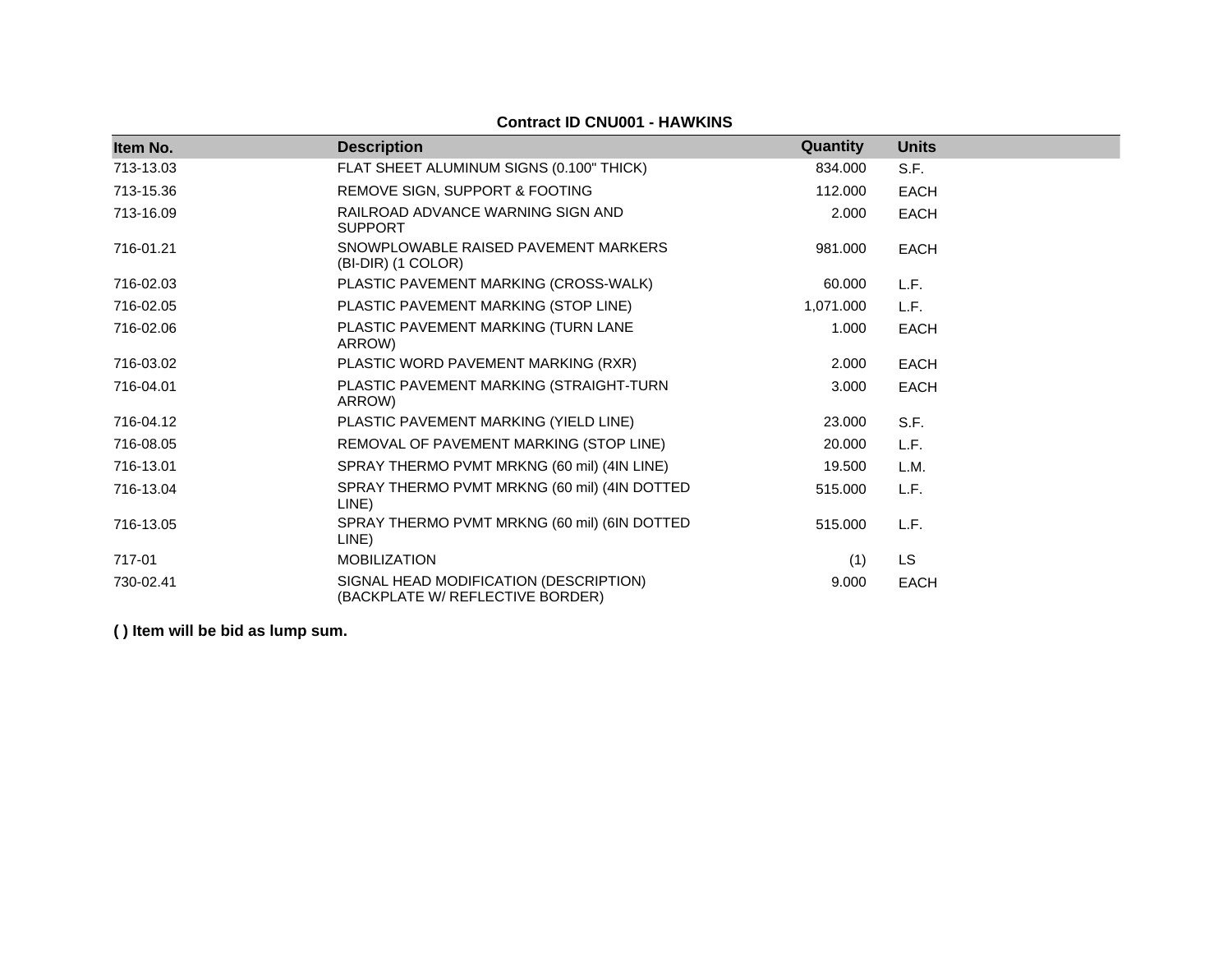| <b>Contract ID: CNU334</b> |                                         |                                                                   |                                                                                                   |              |
|----------------------------|-----------------------------------------|-------------------------------------------------------------------|---------------------------------------------------------------------------------------------------|--------------|
|                            | Letting Date: October 09, 2020 10:00 AM |                                                                   | <b>Projects: 47954-3685-14</b>                                                                    | NH-098-1(21) |
| <b>Counties: KNOX</b>      |                                         |                                                                   |                                                                                                   |              |
| District:                  |                                         |                                                                   | <b>DBE Goal Percent:</b>                                                                          |              |
|                            |                                         | System equipment, including the Transportation Management Center. | Description: The annual preventative and unscheduled maintenance on the Knoxville Smartway I.T.S. |              |

**Contract Time:** DT - 12/1/2023

| Item No.  | <b>Description</b>                                     | Quantity      | <b>Units</b> |
|-----------|--------------------------------------------------------|---------------|--------------|
| 725-10.75 | TDOT SMARTWAY ITS SYSTEM MAINTENANCE (3)<br>YEARS)     | (1)           | LS           |
| 725-10.76 | REPAIR MAINTENANCE LABOR                               | 5.000.000     | <b>HOUR</b>  |
| 725-10.77 | SPARE PARTS AND EQUIPMENT REPLACEMENT                  | 1,000,000.000 | <b>DOLL</b>  |
| 725-10.78 | ONE CALL SERVICE                                       | 4.500.000     | <b>HOUR</b>  |
| 725-10.79 | SOFTWARE AND NETWORK MAINTENANCE AND<br><b>SUPPORT</b> | 250,000,000   | <b>DOLL</b>  |
| 725-10.80 | SPECIAL MAINTENANCE REPAIR                             | 4.000.000.000 | <b>DOLL</b>  |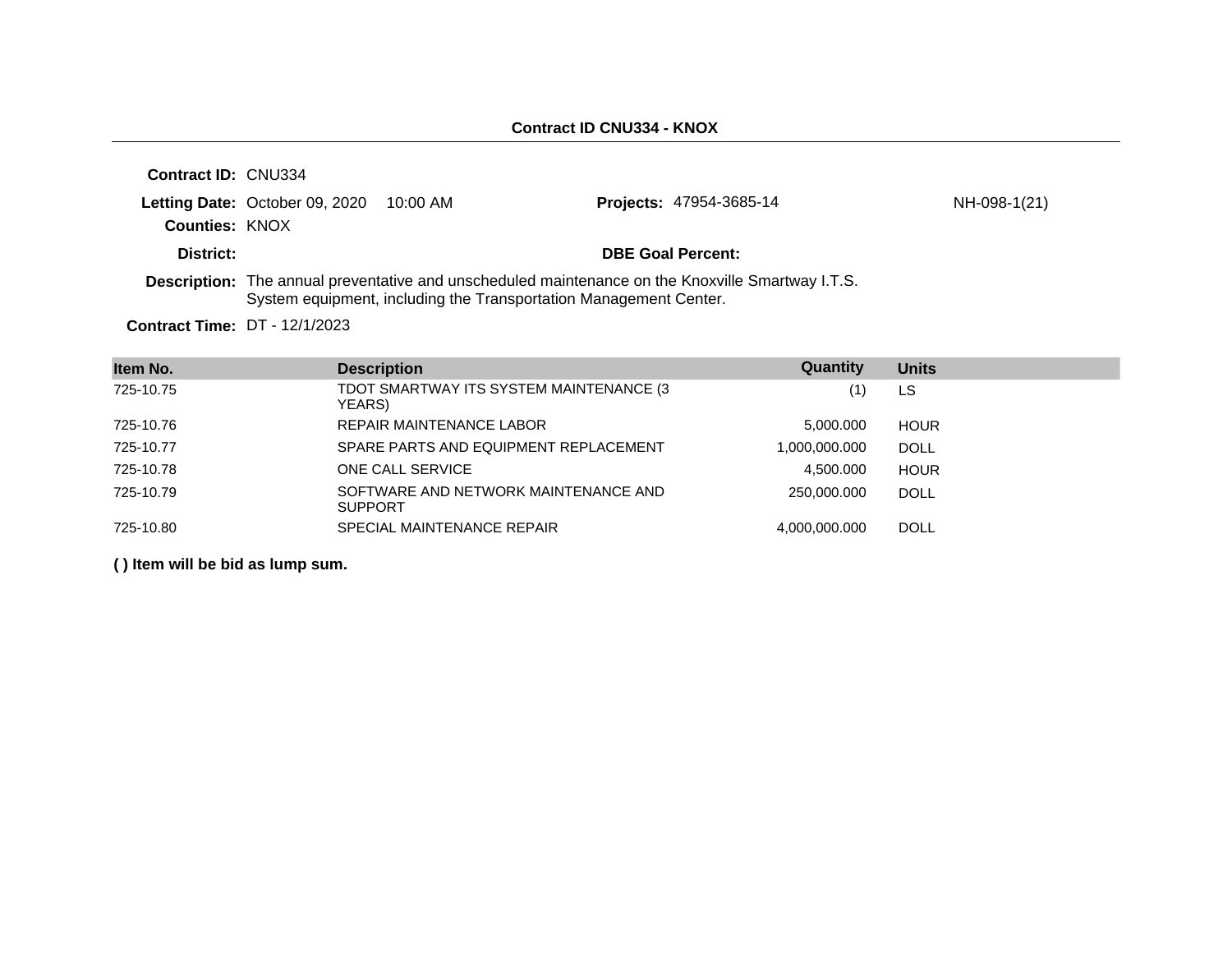| <b>Contract ID: CNU260</b> |                                |          |                                                                                                                   |    |
|----------------------------|--------------------------------|----------|-------------------------------------------------------------------------------------------------------------------|----|
|                            | Letting Date: October 09, 2020 | 10:00 AM | <b>Projects: 47100-4118-04</b>                                                                                    | ΝA |
| <b>Counties: KNOX</b>      |                                |          |                                                                                                                   |    |
| District:                  |                                |          | <b>DBE Goal Percent:</b>                                                                                          |    |
|                            | information message boards.    |          | <b>Description:</b> The installation of TDOT Smartway Intelligent Transportation System (ITS) I-40/I-640 traveler |    |

**Contract Time:** DT - 10/31/2021

| Item No.  | <b>Description</b>                                         | <b>Quantity</b> | <b>Units</b> |
|-----------|------------------------------------------------------------|-----------------|--------------|
| 104-04.30 | ADDITIONAL WORK ( ) (ELECTRICAL DESIGN)                    | (1)             | <b>LS</b>    |
| 105-01    | CONSTRUCTION STAKES, LINES AND GRADES                      | (1)             | <b>LS</b>    |
| 201-01    | <b>CLEARING AND GRUBBING</b>                               | (1)             | <b>LS</b>    |
| 712-01    | TRAFFIC CONTROL                                            | (1)             | <b>LS</b>    |
| 712-02.02 | INTERCONNECTED PORTABLE BARRIER RAIL                       | 800.000         | L.F.         |
| 712-04.01 | FLEXIBLE DRUMS (CHANNELIZING)                              | 34.000          | <b>EACH</b>  |
| 712-04.50 | <b>BARRIER RAIL DELINEATOR</b>                             | 40.000          | <b>EACH</b>  |
| 712-06    | SIGNS (CONSTRUCTION)                                       | 306.000         | S.F.         |
| 712-08.03 | ARROW BOARD (TYPE C)                                       | 2.000           | <b>EACH</b>  |
| 712-09.02 | REMOVABLE PAVEMENT MARKING (8" BARRIER<br>LINE)            | 522.000         | L.F.         |
| 713-01.01 | CLASS A CONCRETE (FOUNDATION FOR SIGN<br>SUPPORTS)         | 2.000           | C.Y.         |
| 713-01.02 | STEEL BAR REINFORCEMENT (FOUNDATION FOR<br>SIGN SUPPORTS)  | 417.000         | LB.          |
| 713-06    | STEEL I-BEAMS & WF-BEAMS(BREAKAWAY) SIGN<br><b>SUPPORT</b> | 2,304.000       | LB.          |
| 713-14    | EXTRUDED ALUMINUM PANEL SIGNS                              | 476.000         | S.F.         |
| 717-01    | <b>MOBILIZATION</b>                                        | (1)             | LS           |
| 725-20.43 | PULL BOX (TYPE C)                                          | 5.000           | <b>EACH</b>  |
| 725-20.44 | PULL BOX (TYPE D)                                          | 5.000           | <b>EACH</b>  |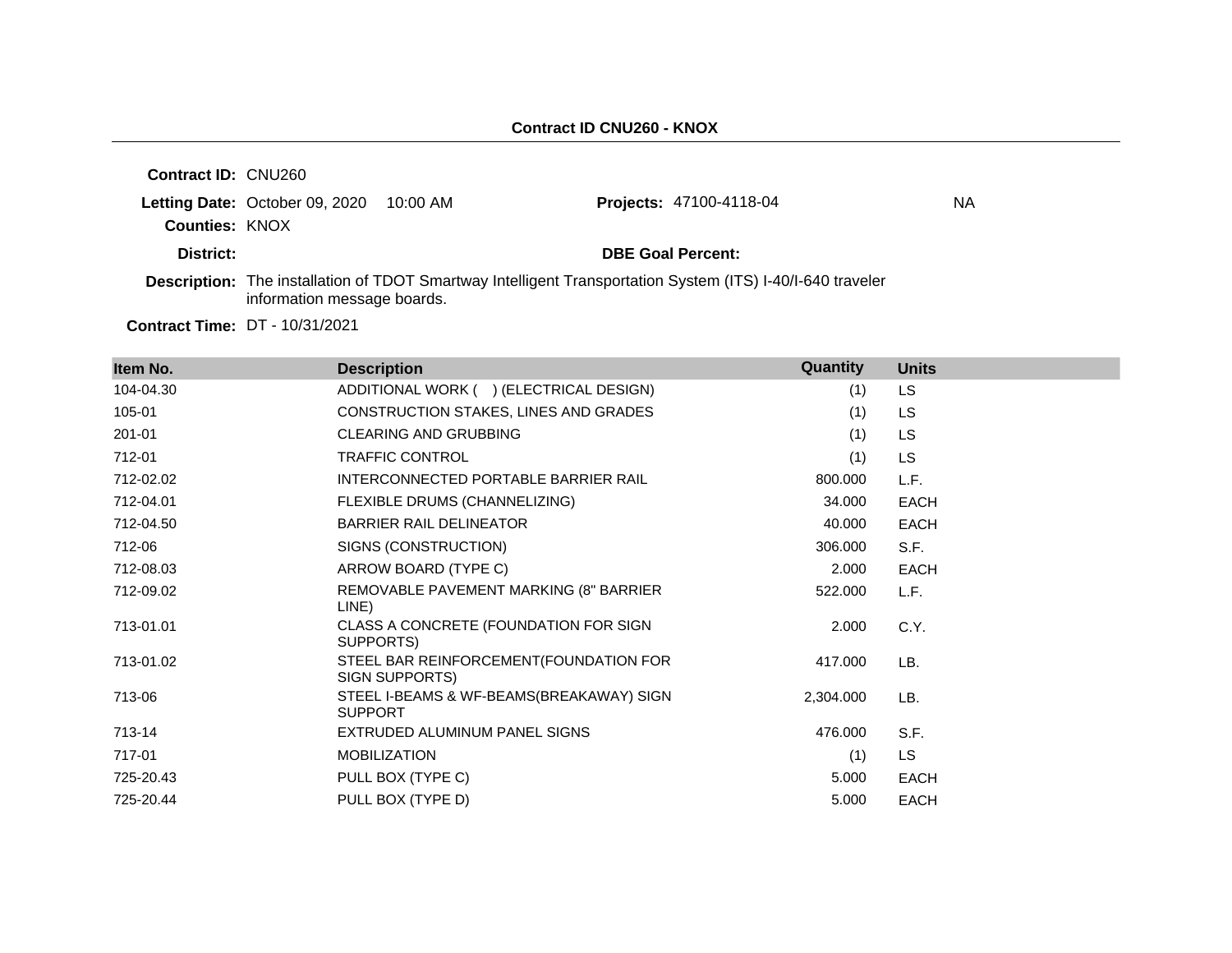| Item No.  | <b>Description</b>                                         | Quantity | <b>Units</b> |
|-----------|------------------------------------------------------------|----------|--------------|
| 725-21.03 | DYNAMIC MESSAGE SIGN (DESCRIPTION) (TRAVEL<br>TIME PANELS) | 4.000    | <b>EACH</b>  |
| 725-21.11 | NETWORK SWITCH (TYPE A)                                    | 1.000    | <b>EACH</b>  |
| 725-21.32 | CAT 6 CABLE                                                | 200,000  | L.F.         |
| 725-21.49 | MODIFY ELECTRICAL DEMARCATION POINT                        | 1.000    | <b>EACH</b>  |
| 725-22.22 | <b>CONDUIT BANK (TYPE 2)</b>                               | 375.000  | L.F.         |
| 725-22.32 | <b>CONDUIT BANK BORED (TYPE 2)</b>                         | 250.000  | L.F.         |
| 725-22.50 | <b>DMS CONDUIT BANK</b>                                    | 200.000  | L.F.         |
| 725-22.71 | 2IN CONDUIT                                                | 50.000   | L.F.         |
| 725-22.74 | 2IN CONDUIT W/BANK                                         | 200.000  | L.F.         |
| 725-22.75 | 2IN CONDUIT BORED W/BANK                                   | 250.000  | L.F.         |
| 725-23.01 | <b>ITS CABLE MARKER</b>                                    | 2.000    | <b>EACH</b>  |
| 725-23.21 | FIBER OPTIC DROP CABLE (12 F)                              | 475.000  | L.F.         |
| 725-24.02 | CABINET (TYPE B)                                           | 2.000    | <b>EACH</b>  |
| 725-24.41 | <b>BURN-IN PERIOD</b>                                      | (1)      | LS.          |
| 725-24.51 | <b>SYSTEM INTEGRATION</b>                                  | (1)      | <b>LS</b>    |
| 725-24.55 | <b>AS-BUILT PLANS</b>                                      | (1)      | <b>LS</b>    |
| 740-11.02 | <b>TEMPORARY SEDIMENT TUBE 12IN</b>                        | 792.000  | L.F.         |
| 801-01    | SEEDING (WITH MULCH)                                       | 5.000    | <b>UNIT</b>  |
| 801-03    | WATER (SEEDING & SODDING)                                  | 2.000    | M.G.         |

**Contract ID CNU260 - KNOX**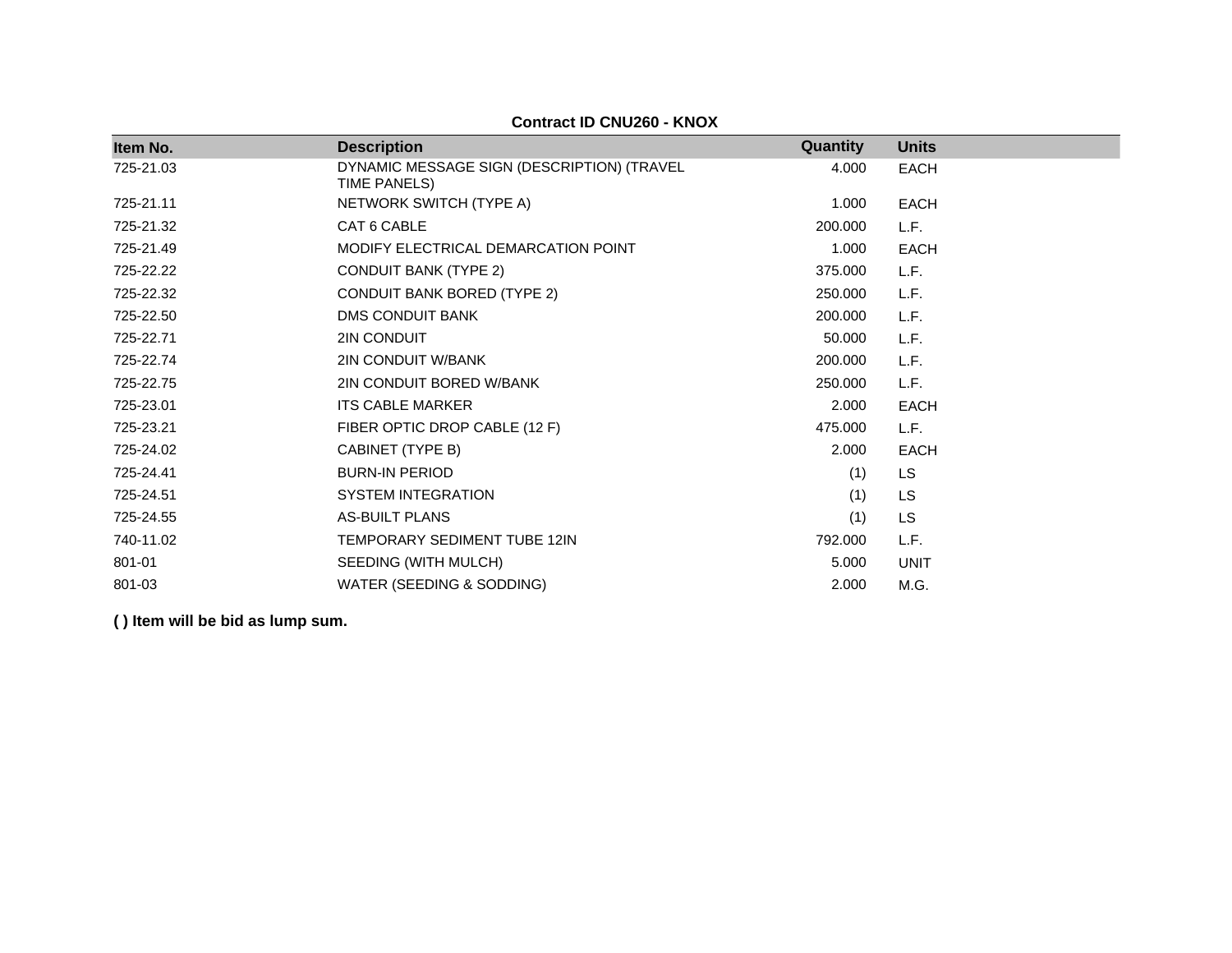**Contract ID:** CNU322 **Letting Date:** October 09, 2020 10:00 AM **Projects: Counties:** LOUDON **District: District: DBE Goal Percent:**  $4.50$ **Description:** The interchange lighting on I-75 at the junction with U.S. 321 (S.R. 73) (Exit 81, L.M. 14.98). STP-M-I-75-2(42)

**Contract Time:** DT - 9/30/2021

| Item No.  | <b>Description</b>                              | Quantity   | <b>Units</b> |
|-----------|-------------------------------------------------|------------|--------------|
| 105-01    | CONSTRUCTION STAKES, LINES AND GRADES           | (1)        | LS.          |
| 201-01    | <b>CLEARING AND GRUBBING</b>                    | (1)        | LS.          |
| 209-08.03 | TEMPORARY SILT FENCE (WITHOUT BACKING)          | 800.000    | L.F.         |
| 705-04.50 | PORTABLE BARRIER RAIL DELINEATOR                | 25,000     | <b>EACH</b>  |
| 706-02.01 | GUARDRAIL REMOVED AND RESET                     | 800.000    | L.F.         |
| 712-01    | <b>TRAFFIC CONTROL</b>                          | (1)        | <b>LS</b>    |
| 712-02.02 | INTERCONNECTED PORTABLE BARRIER RAIL            | 500.000    | L.F.         |
| 712-02.36 | REMOVE AND RELOCATE PORTABLE BARRIER RAIL       | 1,000.000  | L.F.         |
| 712-04.01 | FLEXIBLE DRUMS (CHANNELIZING)                   | 100.000    | EACH         |
| 712-05.01 | WARNING LIGHTS (TYPE A)                         | 10.000     | <b>EACH</b>  |
| 712-05.03 | <b>WARNING LIGHTS (TYPE C)</b>                  | 10.000     | <b>EACH</b>  |
| 712-06    | SIGNS (CONSTRUCTION)                            | 517.000    | S.F.         |
| 712-08.03 | ARROW BOARD (TYPE C)                            | 2.000      | EACH         |
| 712-09.02 | REMOVABLE PAVEMENT MARKING (8" BARRIER<br>LINE) | 740.000    | L.F.         |
| 714-03    | JACKED OR BORED CONDUIT                         | 320.000    | L.F.         |
| 714-03.01 | DIRECT BURIAL CONDUIT (2" PVC, SCHEDULE 40)     | 6,900.000  | L.F.         |
| 714-04.02 | CONDUIT (STRUCTURES - 2" RGS)                   | 205.000    | L.F.         |
| 714-05.04 | PULL BOXES (TYPE C)                             | 25,000     | <b>EACH</b>  |
| 714-06.05 | CABLE $(1/C \# 6 \text{ AWG})$                  | 15,105.000 | L.F.         |
| 714-06.06 | CABLE (1/C # 4 AWG)                             | 18,565.000 | L.F.         |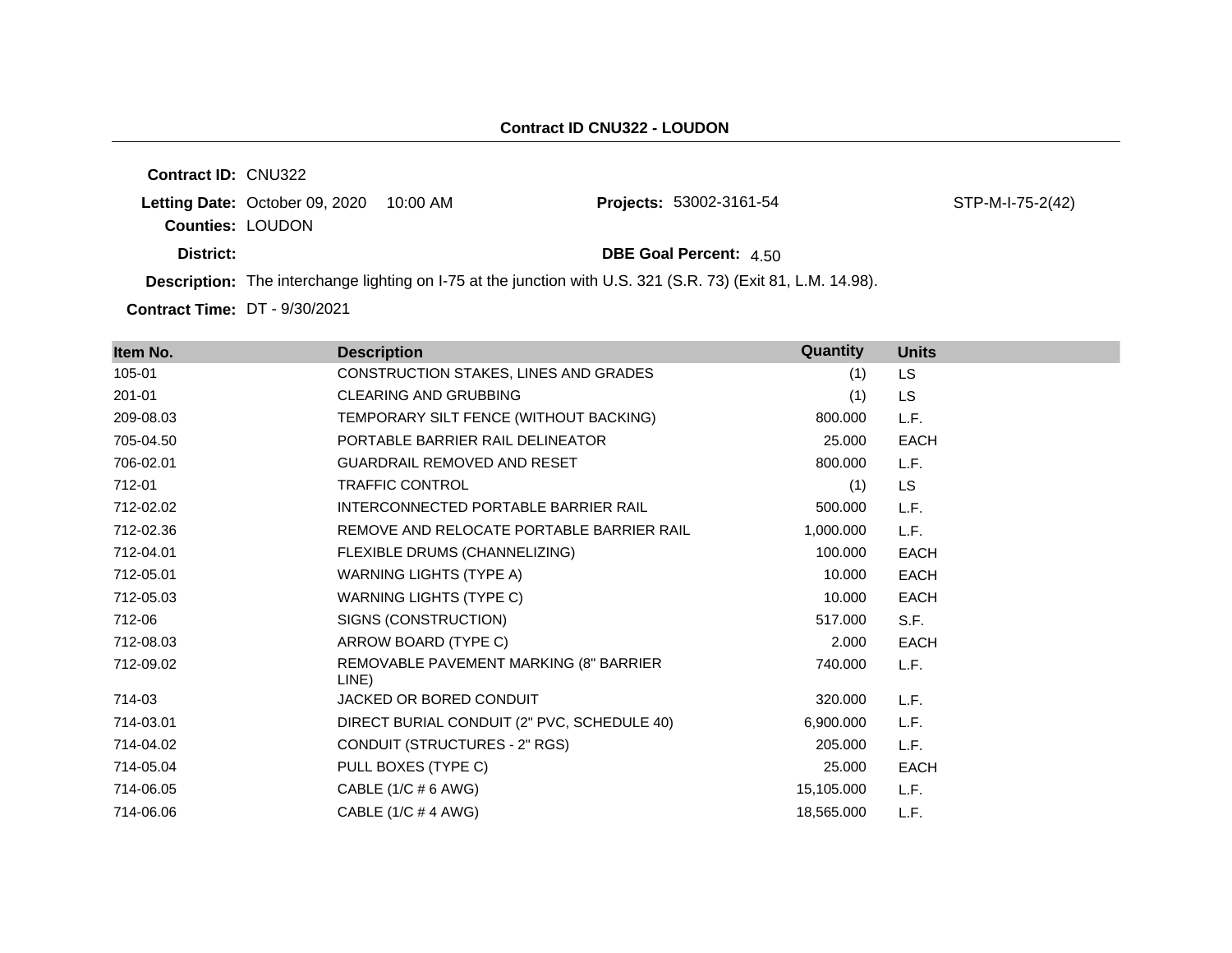| Item No.  | <b>Description</b>                                       | Quantity  | <b>Units</b> |
|-----------|----------------------------------------------------------|-----------|--------------|
| 714-06.07 | CABLE (1/C # 2 AWG)                                      | 200.000   | L.F.         |
| 714-06.08 | CABLE (DESCRIPTION) (# 6 SOLID COPPER SOFT<br>DRAWN)     | 355.000   | L.F.         |
| 714-06.09 | CABLE (DESCRIPTION) (# 6 COPPER SOFT DRAWN<br>BARE)      | 7,590.000 | L.F.         |
| 714-08.09 | LIGHT STANDARDS (DESCRIPTION) (40' M.H.)                 | 15.000    | <b>EACH</b>  |
| 714-08.10 | LIGHT STANDARDS (DESCRIPTION) (120' M.H.)                | 5.000     | <b>EACH</b>  |
| 714-08.23 | FOUNDATION (ONLY) FOR LIGHT STANDARDS                    | 15.000    | <b>EACH</b>  |
| 714-08.32 | REMOVAL OF LIGHT STANDARD & FOUNDATION                   | 24.000    | <b>EACH</b>  |
| 714-08.33 | REMOVAL OF EXISTING COBRA HEAD LUMINAIRE                 | 2.000     | <b>EACH</b>  |
| 714-08.34 | REMOVAL OF LIGHT STANDARD                                | 3.000     | <b>EACH</b>  |
| 714-08.46 | FOUNDATION (ONLY) FOR HIGH MAST LIGHT<br><b>STANDARD</b> | 4.000     | <b>EACH</b>  |
| 714-08.47 | FOUNDATION (ONLY) FOR HIGH MAST LIGHT<br><b>STANDARD</b> | 1.000     | <b>EACH</b>  |
| 714-09.09 | LUMINAIRES (DESCRIPTION) (191 WATT - LED)                | 15.000    | <b>EACH</b>  |
| 714-09.10 | LUMINAIRES (DESCRIPTION) (210 WATT - LED)                | 15.000    | <b>EACH</b>  |
| 714-09.11 | LUMINAIRES (DESCRIPTION) (475 WATT - LED HIGH<br>MAST)   | 22.000    | <b>EACH</b>  |
| 714-09.12 | LUMINAIRES (DESCRIPTION) (477 WATT - LED HIGH<br>MAST)   | 22.000    | <b>EACH</b>  |
| 714-12.01 | CONTROL CENTER (NO. 1)                                   | (1)       | LS           |
| 714-12.02 | CONTROL CENTER (NO. 2)                                   | (1)       | LS           |
| 714-12.09 | CONTROL CENTER (_____) (REMOVE)                          | (1)       | <b>LS</b>    |
| 714-25    | ELECTRICAL CONNECTION                                    | 2.000     | <b>EACH</b>  |
| 717-01    | <b>MOBILIZATION</b>                                      | (1)       | <b>LS</b>    |
| 801-01    | SEEDING (WITH MULCH)                                     | 6.000     | <b>UNIT</b>  |
| 801-03    | WATER (SEEDING & SODDING)                                | 1.000     | M.G.         |

### **Contract ID CNU322 - LOUDON**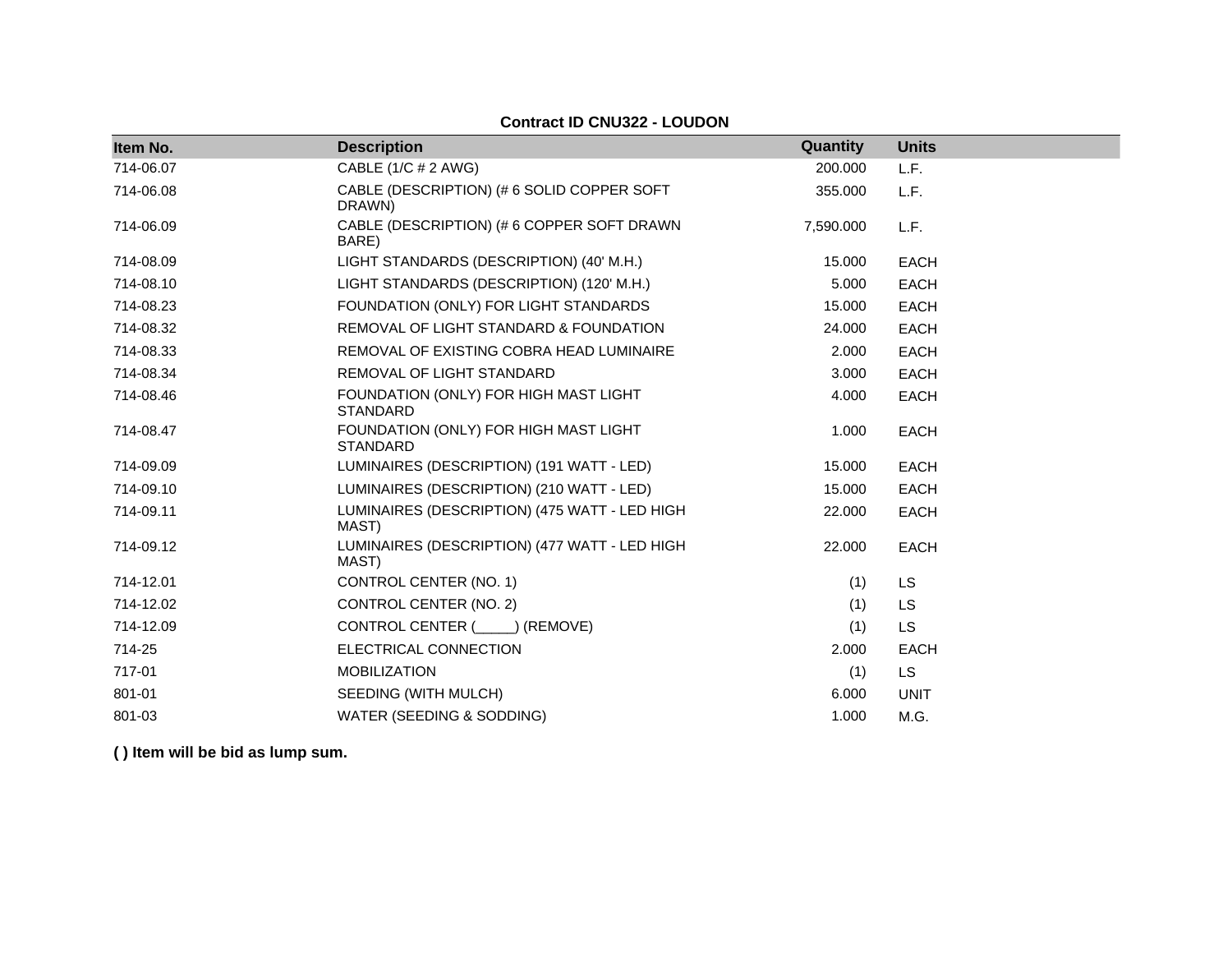| <b>Contract ID: CNU312</b> |                                |                                                    |                                                                                                             |                |
|----------------------------|--------------------------------|----------------------------------------------------|-------------------------------------------------------------------------------------------------------------|----------------|
|                            | Letting Date: October 09, 2020 | 10:00 AM                                           | <b>Projects: 53004-3247-94</b>                                                                              | STP-SIP-2(253) |
| <b>Counties: LOUDON</b>    |                                |                                                    |                                                                                                             |                |
| District:                  |                                |                                                    | <b>DBE Goal Percent: 9.00</b>                                                                               |                |
|                            |                                | (L.M. 5.13) to north of Carter Street (L.M. 5.35). | <b>Description:</b> The grading, drainage and paving on U.S. 11 (S.R. 2) from south of Loudon Middle School |                |

**Contract Time:** DT - 5/31/2021

| Item No.  | <b>Description</b>                                              | Quantity  | <b>Units</b> |
|-----------|-----------------------------------------------------------------|-----------|--------------|
| 105-01    | CONSTRUCTION STAKES, LINES AND GRADES                           | (1)       | LS.          |
| 201-01    | <b>CLEARING AND GRUBBING</b>                                    | (1)       | <b>LS</b>    |
| 203-01    | ROAD & DRAINAGE EXCAVATION (UNCLASSIFIED)                       | 629.000   | C.Y.         |
| 203-03    | BORROW EXCAVATION (UNCLASSIFIED)                                | 53,000    | C.Y.         |
| 203-06    | <b>WATER</b>                                                    | 2.000     | M.G.         |
| 208-01.05 | BROOMING & DEGRASSING SHOULDERS                                 | 0.200     | L.M.         |
| 209-03.21 | FILTER SOCK (12 INCH)                                           | 1,056.000 | L.F.         |
| 209-05    | <b>SEDIMENT REMOVAL</b>                                         | 16.000    | C.Y.         |
| 209-08.03 | TEMPORARY SILT FENCE (WITHOUT BACKING)                          | 1,504.000 | L.F.         |
| 209-08.08 | ENHANCED ROCK CHECK DAM                                         | 2.000     | <b>EACH</b>  |
| 209-09.43 | <b>CURB INLET PROTECTION (TYPE 4)</b>                           | 2.000     | <b>EACH</b>  |
| 209-40.33 | CATCH BASIN PROTECTION (TYPE D)                                 | 8.000     | <b>EACH</b>  |
| 303-01    | MINERAL AGGREGATE, TYPE A BASE, GRADING D                       | 685.000   | <b>TON</b>   |
| 307-01.21 | ASP. CONC. MIX(PG70-22) (BPMB-HM) GR. A-S                       | 160.000   | <b>TON</b>   |
| 307-02.01 | ASPHALT CONCRETE MIX (PG70-22) (BPMB-HM)<br><b>GRADING A</b>    | 195.000   | <b>TON</b>   |
| 307-02.08 | ASPHALT CONCRETE MIX (PG70-22) (BPMB-HM)<br><b>GRADING B-M2</b> | 166.000   | <b>TON</b>   |
| 402-01    | BITUMINOUS MATERIAL FOR PRIME COAT (PC)                         | 2.100     | <b>TON</b>   |
| 403-01    | BITUMINOUS MATERIAL FOR TACK COAT (TC)                          | 3.000     | <b>TON</b>   |
| 407-20.05 | SAW CUTTING ASPHALT PAVEMENT                                    | 800.000   | L.F.         |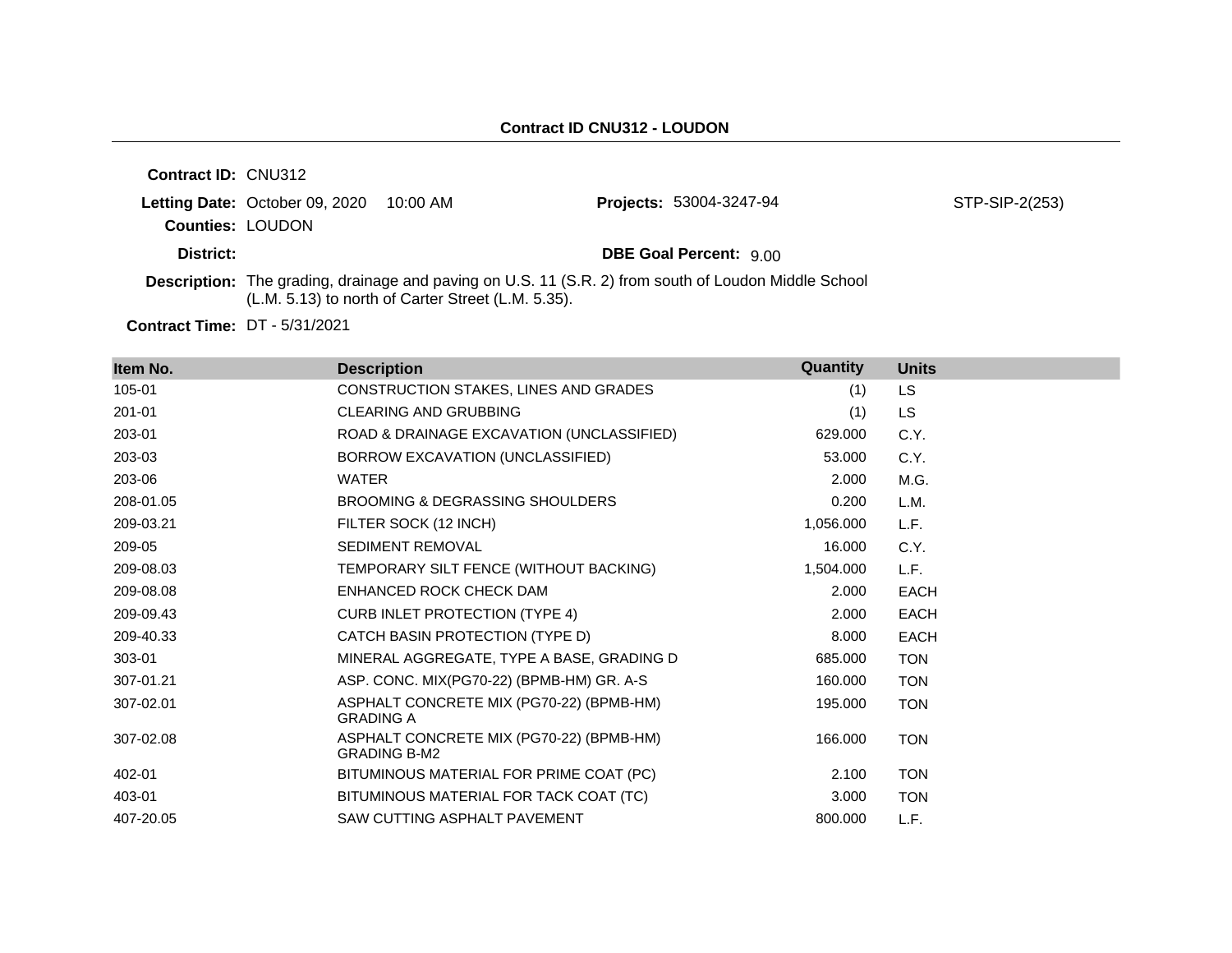| Item No.  | <b>Description</b>                                         | <b>Quantity</b> | <b>Units</b> |
|-----------|------------------------------------------------------------|-----------------|--------------|
| 411-02.10 | ACS MIX(PG70-22) GRADING D                                 | 413.000         | <b>TON</b>   |
| 415-01.02 | COLD PLANING BITUMINOUS PAVEMENT                           | 5,028.000       | S.Y.         |
| 607-03.02 | 18" CONCRETE PIPE CULVERT (CLASS III)                      | 65.000          | L.F.         |
| 607-37.01 | 15" CORRUGATED METAL PIPE CULVERT                          | 3.000           | L.F.         |
| 611-07.52 | 15IN ENDWALL (CROSS DRAIN) 4:1                             | 1.000           | <b>EACH</b>  |
| 611-07.54 | 18IN ENDWALL (CROSS DRAIN) 3:1                             | 1.000           | <b>EACH</b>  |
| 611-09.03 | CAPPING EXISTING CATCHBASIN                                | 1.000           | <b>EACH</b>  |
| 611-12.02 | CATCH BASINS, TYPE 12, > 4' - 8' DEPTH                     | 1.000           | <b>EACH</b>  |
| 611-39.03 | CATCH BASINS, TYPE 39, > 8' - 12' DEPTH                    | 1.000           | <b>EACH</b>  |
| 701-01.01 | CONCRETE SIDEWALK (4 ")                                    | 140.000         | S.F.         |
| 701-02.03 | CONCRETE CURB RAMP                                         | 50.000          | S.F.         |
| 702-03    | CONCRETE COMBINED CURB & GUTTER                            | 5.000           | C.Y.         |
| 708-02.01 | MARKERS (CONCRETE R.O.W. POSTS)                            | 10.000          | <b>EACH</b>  |
| 709-05.05 | MACHINED RIP-RAP (CLASS A-3)                               | 100.000         | <b>TON</b>   |
| 709-05.08 | MACHINED RIP-RAP (CLASS B)                                 | 11.800          | <b>TON</b>   |
| 710-02    | AGGREGATE UNDERDRAINS (WITH PIPE)                          | 800.000         | L.F.         |
| 710-05    | LATERAL UNDERDRAIN                                         | 85.000          | L.F.         |
| 710-06.13 | LATERAL UNDERDRAIN ENDWALL (4:1)                           | 4.000           | <b>EACH</b>  |
| 712-01    | <b>TRAFFIC CONTROL</b>                                     | (1)             | <b>LS</b>    |
| 712-04.01 | FLEXIBLE DRUMS (CHANNELIZING)                              | 75.000          | <b>EACH</b>  |
| 712-06    | SIGNS (CONSTRUCTION)                                       | 414.000         | S.F.         |
| 712-08.03 | ARROW BOARD (TYPE C)                                       | 2.000           | <b>EACH</b>  |
| 712-12.10 | TEMPORARY CURB W/FLEXIBLE DELINEATOR                       | 1,120.000       | L.F.         |
| 713-15    | REMOVAL OF SIGNS, POSTS AND FOOTINGS                       | (1)             | <b>LS</b>    |
| 713-16.20 | SIGNS (DESCRIPTION) (STOP)                                 | 1.000           | <b>EACH</b>  |
| 713-16.21 | SIGNS (DESCRIPTION) (MEMORIAL HIGHWAY)                     | 1.000           | <b>EACH</b>  |
| 716-01.05 | TEMPORARY RAISED PAVEMENT MARKER                           | 38.000          | <b>EACH</b>  |
| 716-01.21 | SNOWPLOWABLE RAISED PAVEMENT MARKERS<br>(BI-DIR) (1 COLOR) | 43.000          | <b>EACH</b>  |
| 716-01.22 | SNOWPLOWABLE RAISED PAVMENT MARKERS<br>(MONO-DIR)(1 COLOR) | 23.000          | <b>EACH</b>  |

# **Contract ID CNU312 - LOUDON**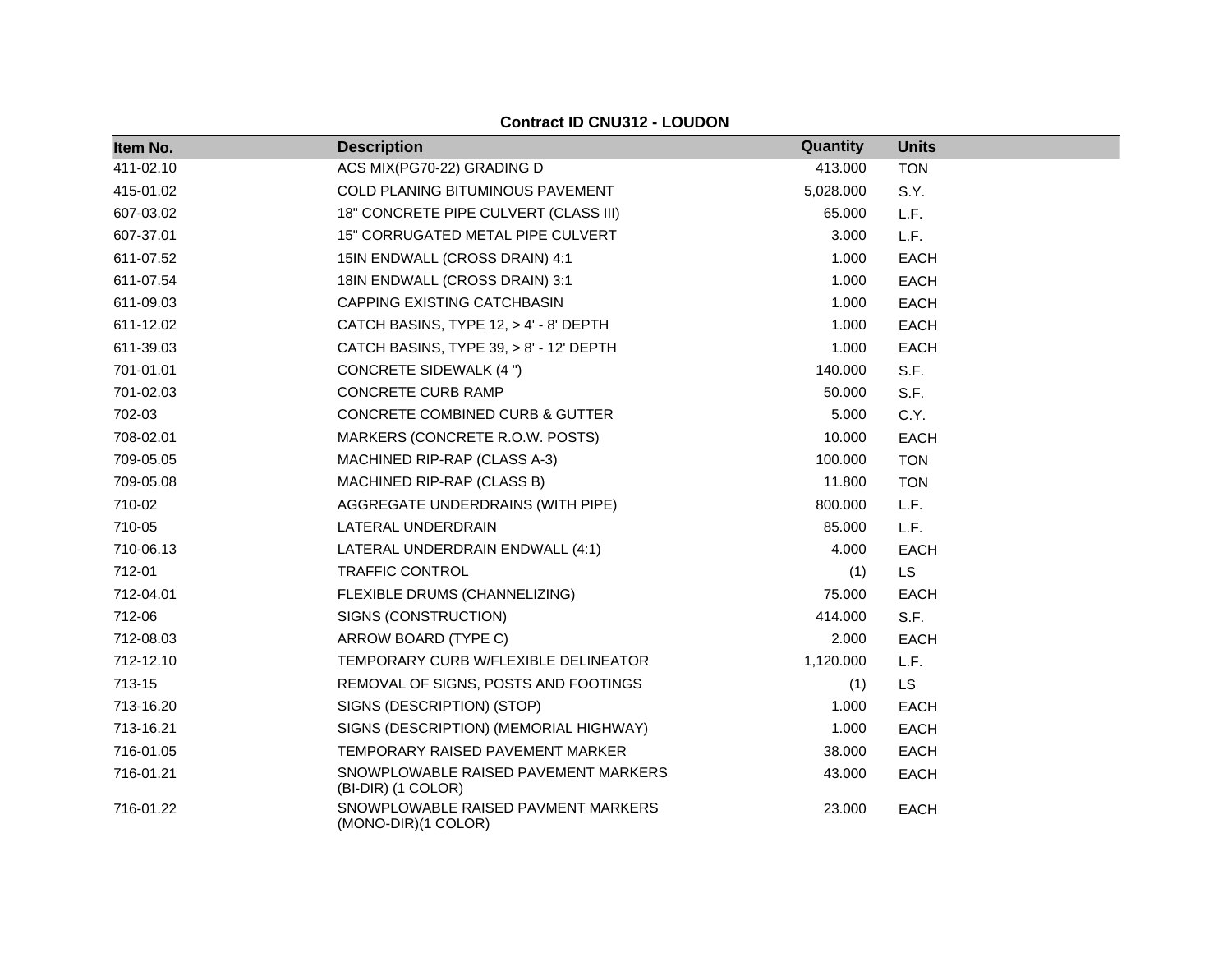#### **Ifem No. Description Description CONS** 716-01.30 REMOVAL OF SNOWPLOWABLE REFLECTIVE MARKER 30.000 EACH 716-02.06 PLASTIC PAVEMENT MARKING (TURN LANE ARROW) 12.000 EACH 716-05.01 PAINTED PAVEMENT MARKING (4" LINE) 2.400 L.M. 716-05.02 PAINTED PAVEMENT MARKING (8" BARRIER LINE) 5,400.000 L.F. 716-08.01 REMOVAL OF PAVEMENT MARKING (LINE) 5,400.000 L.F. 716-12.02 ENHANCED FLATLINE THERMO PVMT MRKNG (6IN LINE) 1.200 L.M. 717-01 MOBILIZATION (1) LS 740-10.03 GEOTEXTILE (TYPE III)(EROSION CONTROL) 172.000 S.Y. 801-01.07 TEMPORARY SEEDING (WITH MULCH) 14.000 UNIT 801-03 WATER (SEEDING & SODDING) 32.000 M.G. 803-01 SODDING (NEW SOD) 3,000.000 S.Y.

**( ) Item will be bid as lump sum.**

#### **Contract ID CNU312 - LOUDON**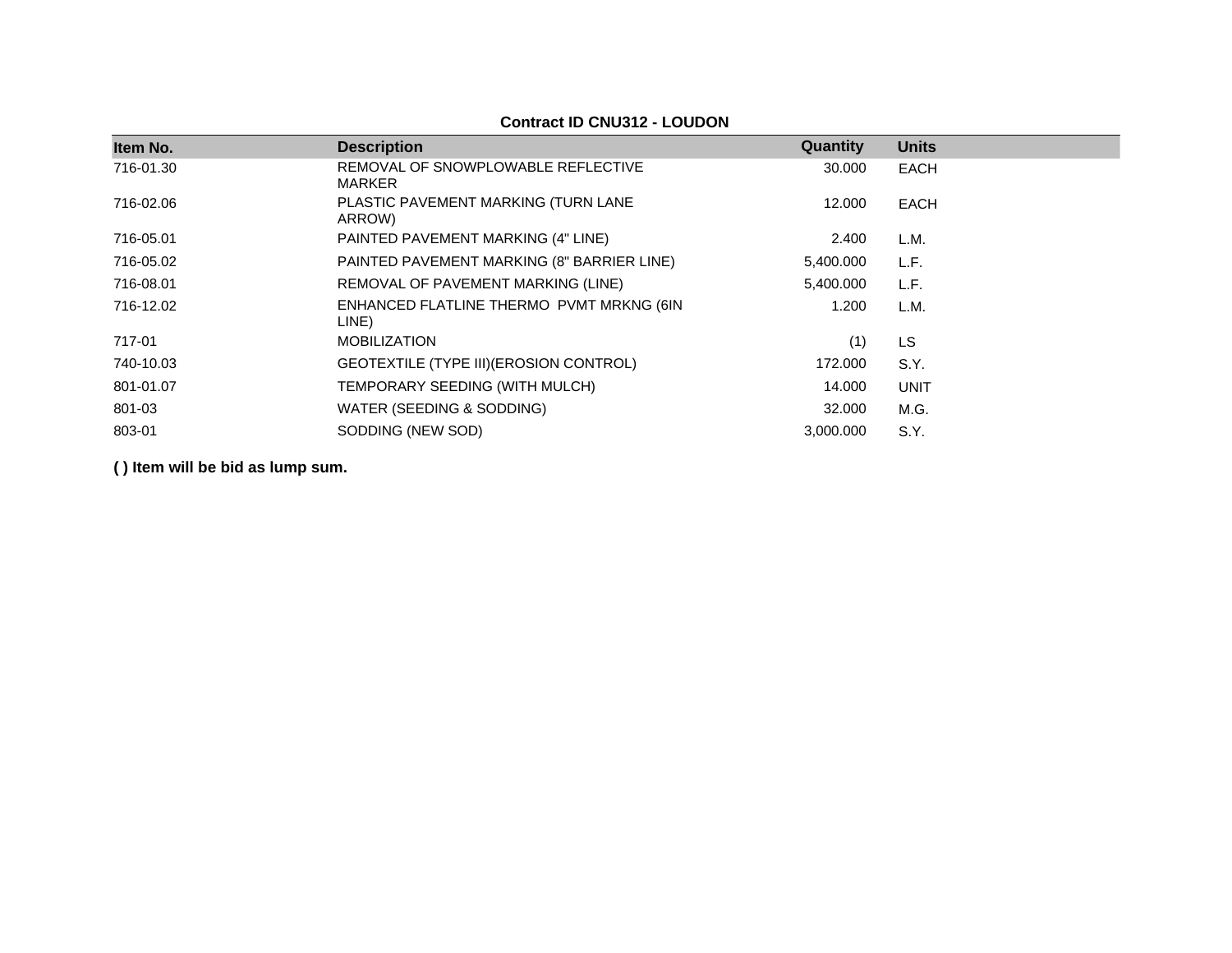| <b>Contract ID: CNU315</b> |                                                                     |                                                                                                                                                                                                                  |                |
|----------------------------|---------------------------------------------------------------------|------------------------------------------------------------------------------------------------------------------------------------------------------------------------------------------------------------------|----------------|
|                            | Letting Date: October 09, 2020 10:00 AM<br><b>Counties: MADISON</b> | <b>Projects: 57201-3153-44</b>                                                                                                                                                                                   | NH-I-40-2(337) |
| District:                  |                                                                     | <b>DBE Goal Percent: 10.00</b>                                                                                                                                                                                   |                |
|                            | Intelligent Transportation System.                                  | <b>Description:</b> The widening on I-40 from east of U.S. 45 (S.R. 5) (L.M. 15.09) to east of U.S. 70 (S.R. 1)<br>(L.M. 20.60) in Jackson, including bridges, retaining walls and installation of TDOT Smartway |                |

**Contract Time:** CD - 1460 Days

| Item No.  | <b>Description</b>                                                             | Quantity    | <b>Units</b> |
|-----------|--------------------------------------------------------------------------------|-------------|--------------|
| 105-01    | CONSTRUCTION STAKES, LINES AND GRADES                                          | (1)         | LS.          |
| 109-10.01 | <b>TRAINEE</b>                                                                 | 7,180.000   | <b>HOUR</b>  |
| 201-01    | <b>CLEARING AND GRUBBING</b>                                                   | (1)         | <b>LS</b>    |
| 202-01    | REMOVAL OF STRUCTURES AND OBSTRUCTIONS                                         | (1)         | <b>LS</b>    |
| 202-03    | REMOVAL OF RIGID PAVEMENT, SIDEWALK, ETC.                                      | 26,415.000  | S.Y.         |
| 202-03.01 | REMOVAL OF ASPHALT PAVEMENT                                                    | 112,320.000 | S.Y.         |
| 202-04.50 | REMOVAL OF STRUCTURES (DESCRIPTION, STA.)<br>(2@ 8'X8' RCBC)                   | (1)         | LS.          |
| 202-08.28 | REMOVAL OF MEDIAN BARRIER (DESCRIPTION)<br>(CONCRETE BARRIER UNDER OH BRIDGES) | 563.000     | L.F.         |
| 203-01    | ROAD & DRAINAGE EXCAVATION (UNCLASSIFIED)                                      | 283,024.000 | C.Y.         |
| 203-03    | BORROW EXCAVATION (UNCLASSIFIED)                                               | 23,749.000  | C.Y.         |
| 203-03.01 | BORROW EXCAVATION (SELECT MATERIAL)                                            | 5,007.000   | C.Y.         |
| 203-04    | PLACING AND SPREADING TOPSOIL                                                  | 90,171.000  | C.Y.         |
| 203-06    | <b>WATER</b>                                                                   | 2,577.000   | M.G.         |
| 203-50    | CONSTRUCTION OF HAUL ROAD                                                      | (1)         | LS.          |
| 204-08    | <b>FOUNDATION FILL MATERIAL</b>                                                | 46.950      | C.Y.         |
| 204-08.01 | BACKFILL MATERIAL (FLOWABLE FILL)                                              | 70.000      | C.Y.         |
| 208-01.05 | BROOMING & DEGRASSING SHOULDERS                                                | 20.800      | L.M.         |
| 209-02.07 | <b>18" TEMPORARY SLOPE DRAIN</b>                                               | 400.000     | L.F.         |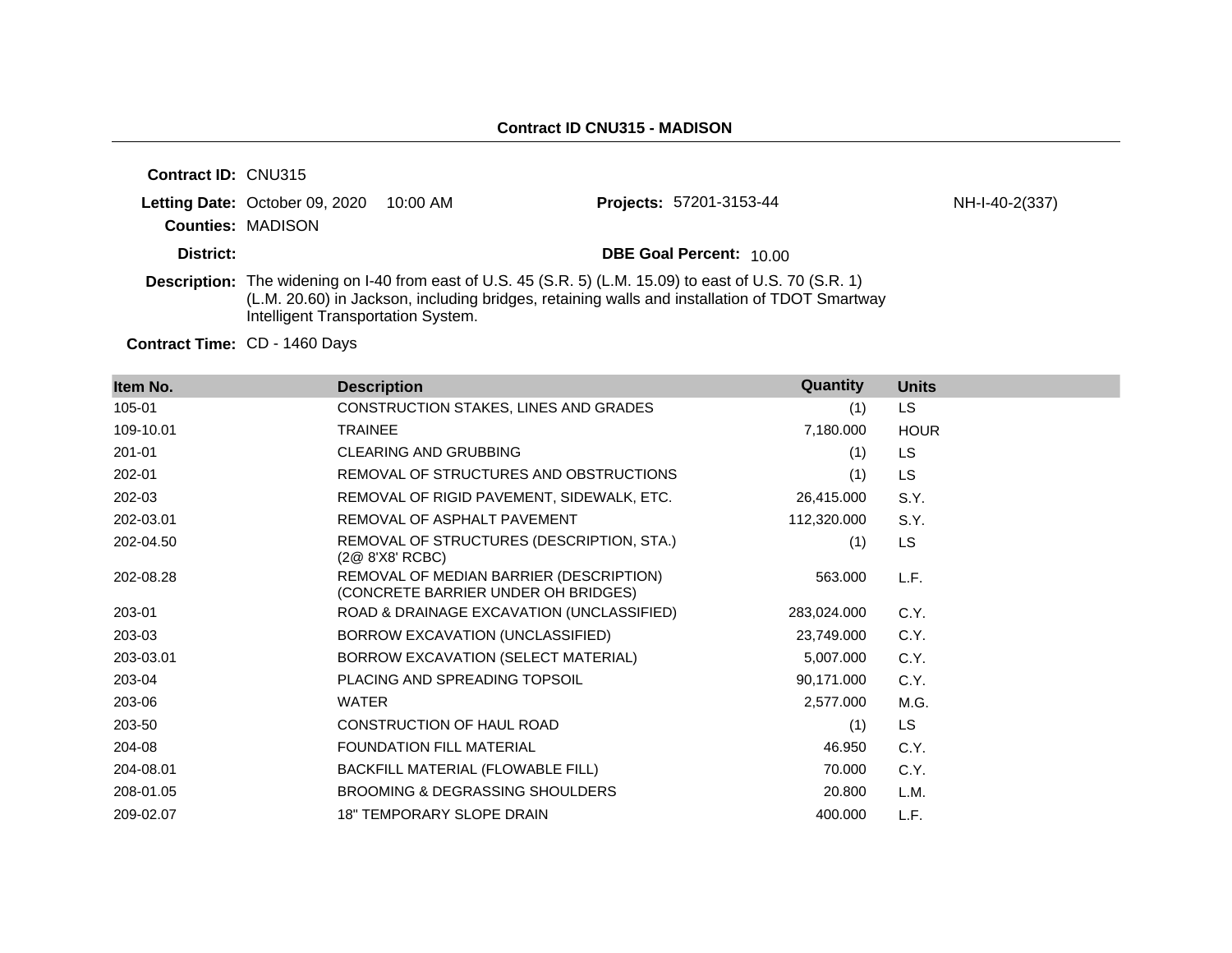| Item No.  | <b>Description</b>                                              | Quantity    | <b>Units</b> |
|-----------|-----------------------------------------------------------------|-------------|--------------|
| 209-05    | SEDIMENT REMOVAL                                                | 4,800.000   | C.Y.         |
| 209-08.02 | TEMPORARY SILT FENCE (WITH BACKING)                             | 17,000.000  | L.F.         |
| 209-08.03 | TEMPORARY SILT FENCE (WITHOUT BACKING)                          | 15,000.000  | L.F.         |
| 209-08.07 | ROCK CHECK DAM PER                                              | 350.000     | <b>EACH</b>  |
| 209-08.08 | ENHANCED ROCK CHECK DAM                                         | 60.000      | <b>EACH</b>  |
| 209-08.09 | FILTER SOCK CHECK DAM                                           | 55.000      | <b>EACH</b>  |
| 209-09.01 | <b>SANDBAGS</b>                                                 | 6,024.000   | <b>BAG</b>   |
| 209-09.03 | SEDIMENT FILTER BAG (15' X 15')                                 | 4.000       | <b>EACH</b>  |
| 209-09.42 | <b>CURB INLET PROTECTION (TYPE 3)</b>                           | 4.000       | <b>EACH</b>  |
| 209-09.43 | <b>CURB INLET PROTECTION (TYPE 4)</b>                           | 8.000       | <b>EACH</b>  |
| 209-20.03 | POLYETHYLENE SHEETING (6 MIL. MINIMUM)                          | 2,475.000   | S.Y.         |
| 209-40.30 | CATCH BASIN PROTECTION (TYPE A)                                 | 37.000      | <b>EACH</b>  |
| 209-40.33 | CATCH BASIN PROTECTION (TYPE D)                                 | 14.000      | <b>EACH</b>  |
| 209-40.43 | CATCH BASIN FILTER ASSEMBLY(TYPE 3)                             | 1.000       | <b>EACH</b>  |
| 209-40.44 | CATCH BASIN FILTER ASSEMBLY(TYPE 4)                             | 203.000     | <b>EACH</b>  |
| 209-40.45 | CATCH BASIN FILTER ASSEMBLY(TYPE 5)                             | 38.000      | <b>EACH</b>  |
| 209-65.04 | TEMPORARY IN STREAM DIVERSION                                   | 200.000     | L.F.         |
| 303-01    | MINERAL AGGREGATE, TYPE A BASE, GRADING D                       | 6,330.630   | <b>TON</b>   |
| 303-01.01 | <b>GRANULAR BACKFILL (ROADWAY)</b>                              | 829.380     | <b>TON</b>   |
| 303-01.09 | MINERAL AGGREGATE, TYPE A BASE, GRADING D<br><b>LIMESTONE</b>   | 323,736.138 | <b>TON</b>   |
| 303-02    | MINERAL AGGREGATE, TYPE B BASE, GRADING<br>(DESCRIPTION) (D)    | 5,000.000   | <b>TON</b>   |
| 303-10.01 | MINERAL AGGREGATE (SIZE 57)                                     | 950.000     | <b>TON</b>   |
| 307-01.21 | ASP. CONC. MIX(PG70-22) (BPMB-HM) GR. A-S                       | 334.662     | <b>TON</b>   |
| 307-01.22 | ASP. CONC. MIX(PG76-22) (BPMB-HM) GR. A-S                       | 29,119.696  | <b>TON</b>   |
| 307-02.01 | ASPHALT CONCRETE MIX (PG70-22) (BPMB-HM)<br><b>GRADING A</b>    | 1,200.132   | <b>TON</b>   |
| 307-02.08 | ASPHALT CONCRETE MIX (PG70-22) (BPMB-HM)<br><b>GRADING B-M2</b> | 738.990     | <b>TON</b>   |
| 307-03.01 | ASPHALT CONCRETE MIX (PG76-22) (BPMB-HM)<br><b>GRADING A</b>    | 119,910.262 | <b>TON</b>   |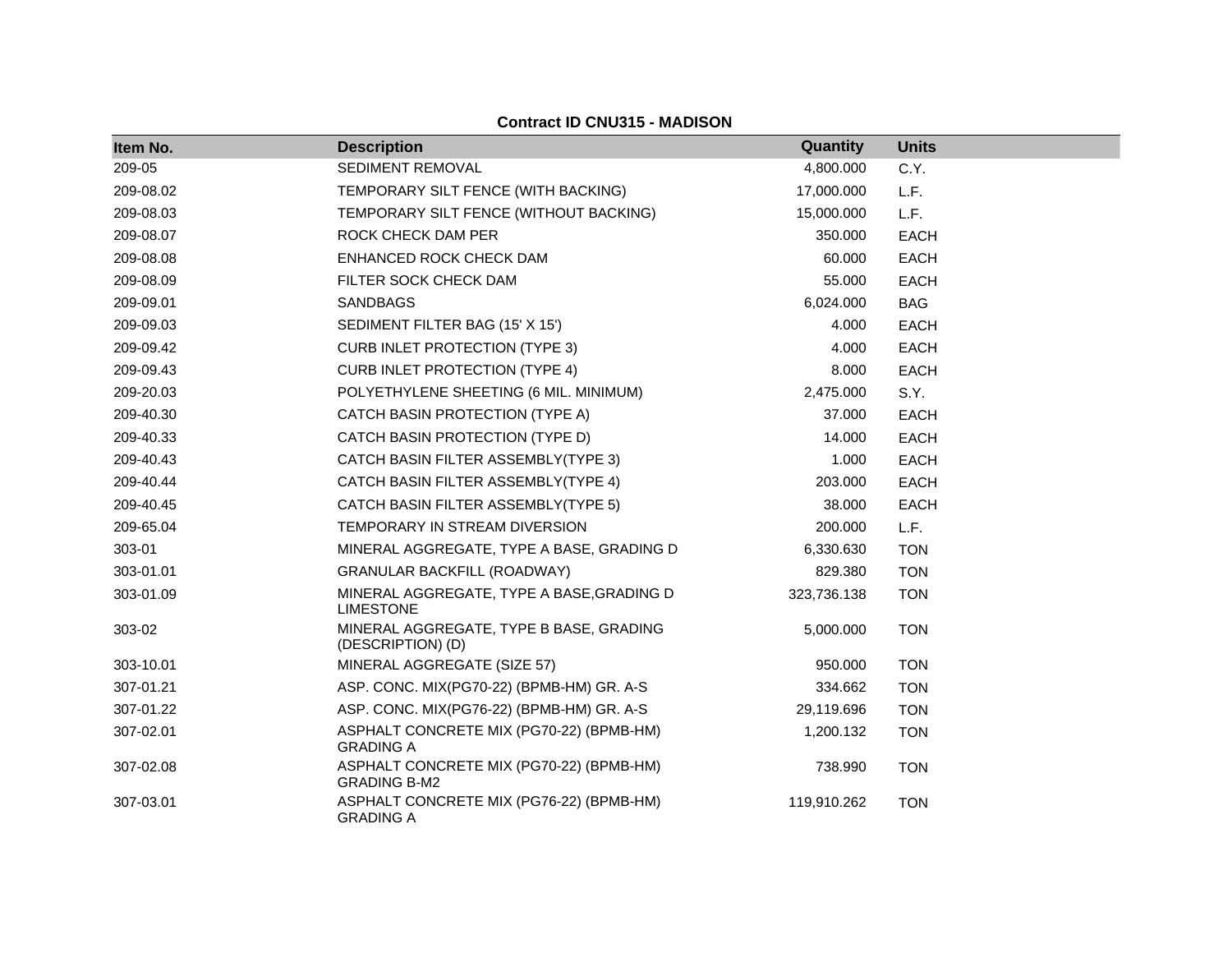| Item No.  | <b>Description</b>                                              | Quantity    | <b>Units</b> |
|-----------|-----------------------------------------------------------------|-------------|--------------|
| 307-03.08 | ASPHALT CONCRETE MIX (PG76-22) (BPMB-HM)<br><b>GRADING B-M2</b> | 58,179.676  | <b>TON</b>   |
| 402-01    | BITUMINOUS MATERIAL FOR PRIME COAT (PC)                         | 456.952     | <b>TON</b>   |
| 402-02    | AGGREGATE FOR COVER MATERIAL (PC)                               | 1,624.268   | <b>TON</b>   |
| 403-01    | BITUMINOUS MATERIAL FOR TACK COAT (TC)                          | 573.935     | <b>TON</b>   |
| 406-04.03 | HIGH FRICTION SURFACE TREATMENT (SINGLE<br>LIFT)                | 2,292.000   | S.Y.         |
| 407-20.05 | SAW CUTTING ASPHALT PAVEMENT                                    | 105,000.000 | L.F.         |
| 411-02.10 | ACS MIX(PG70-22) GRADING D                                      | 445.536     | <b>TON</b>   |
| 411-03.10 | ACS MIX(PG76-22) GRADING D                                      | 2,715.138   | <b>TON</b>   |
| 411-03.14 | ACS MIX(PG76-22) THIN LIFT D ASPHALT                            | 18,799.388  | <b>TON</b>   |
| 411-03.23 | ACS MIX (PG76-22) OGFC                                          | 24,242.964  | <b>TON</b>   |
| 411-12.01 | SCORING SHOULDERS (CONTINUOUS) (16IN<br>WIDTH)                  | 18.800      | L.M.         |
| 415-01.01 | COLD PLANING BITUMINOUS PAVEMENT                                | 40,574.000  | <b>TON</b>   |
| 502-04.01 | SAWING CONCRETE PAVEMENT (FULL DEPTH)                           | 225.000     | L.F.         |
| 602-01    | STRUCTURAL STEEL                                                | 7,622.000   | LB.          |
| 604-01.01 | CLASS A CONCRETE (ROADWAY)                                      | 227.630     | C.Y.         |
| 604-01.02 | STEEL BAR REINFORCEMENT (ROADWAY)                               | 22,193.000  | LB.          |
| 604-07.01 | RETAINING WALL (DESCRIPTION) (NO. 1)                            | 3,365.000   | S.F.         |
| 604-07.02 | RETAINING WALL (DESCRIPTION) (NO. 2)                            | 4,685.000   | S.F.         |
| 604-07.03 | RETAINING WALL (DESCRIPTION) (NO. 4)                            | 7,340.000   | S.F.         |
| 604-07.04 | RETAINING WALL (DESCRIPTION) (NO. 5)                            | 3,205.000   | S.F.         |
| 604-07.05 | RETAINING WALL (DESCRIPTION) (NO. 6)                            | 4,475.000   | S.F.         |
| 604-07.06 | RETAINING WALL (DESCRIPTION) (NO. 7)                            | 7,170.000   | S.F.         |
| 604-07.07 | RETAINING WALL (DESCRIPTION) (NO. 8)                            | 2,800.000   | S.F.         |
| 604-07.08 | RETAINING WALL (DESCRIPTION) (NO. 9)                            | 6,790.000   | S.F.         |
| 606-24.12 | TEMPORARY SHEET PILES                                           | 110,000.000 | S.F.         |
| 607-02.04 | 15" CONCRETE PIPE CULVERT(CLASS V)                              | 18.000      | L.F.         |
| 607-03.02 | 18" CONCRETE PIPE CULVERT (CLASS III)                           | 18,032.001  | L.F.         |
| 607-03.05 | 18" CONCRETE PIPE CULVERT(CLASS IV)JACKED-<br><b>IN-PLACE</b>   | 902.000     | L.F.         |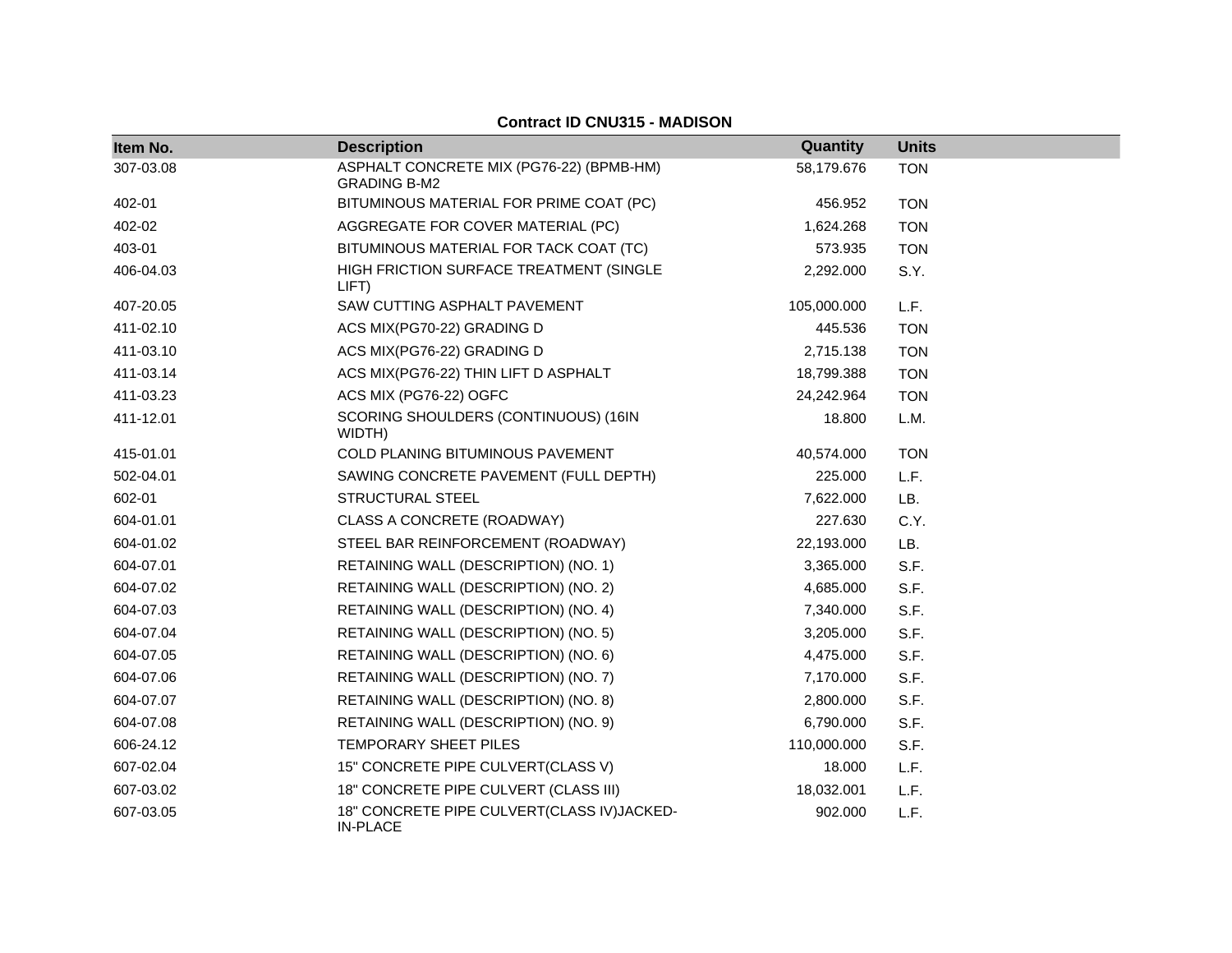| Item No.  | <b>Description</b>                                            | Quantity  | <b>Units</b> |
|-----------|---------------------------------------------------------------|-----------|--------------|
| 607-05.02 | 24" CONCRETE PIPE CULVERT (CLASS III)                         | 2,430.658 | L.F.         |
| 607-05.05 | 24" CONCRETE PIPE CULVERT(CLASS IV)JACKED-<br><b>IN-PLACE</b> | 210.000   | L.F.         |
| 607-06.02 | 30" CONCRETE PIPE CULVERT (CLASS III)                         | 203.000   | L.F.         |
| 607-06.05 | 30" CONCRETE PIPE CULVERT(CLASS IV)JACKED-<br><b>IN-PLACE</b> | 83.000    | L.F.         |
| 607-08.02 | 42" CONCRETE PIPE CULVERT (CLASS III)                         | 41.000    | L.F.         |
| 607-09.02 | 48" CONCRETE PIPE CULVERT (CLASS III)                         | 38.000    | L.F.         |
| 607-25.01 | SAPL TYPE 1 GROUT (PIPE/CULVERT REPAIR)                       | 200.000   | C.F.         |
| 607-25.02 | SPRAY APPLIED PIPE LINER (SAPL)                               | 1,333.000 | C.F.         |
| 607-39.02 | 18" PIPE CULVERT (SIDE DRAIN)                                 | 23.000    | L.F.         |
| 610-07.03 | 18" PIPE DRAIN (BRIDGE DRAIN)                                 | 289.000   | L.F.         |
| 611-02.11 | <b>JUNCTION BOX, TYPE 2</b>                                   | 1.000     | <b>EACH</b>  |
| 611-02.12 | JUNCTION BOX, TYPE 3                                          | 9.000     | EACH         |
| 611-07.01 | CLASS A CONCRETE (PIPE ENDWALLS)                              | 60.640    | C.Y.         |
| 611-07.02 | STEEL BAR REINFORCEMENT (PIPE ENDWALLS)                       | 432.000   | LB.          |
| 611-07.52 | 15IN ENDWALL (CROSS DRAIN) 4:1                                | 1.000     | <b>EACH</b>  |
| 611-07.54 | 18IN ENDWALL (CROSS DRAIN) 3:1                                | 4.000     | EACH         |
| 611-07.55 | 18IN ENDWALL (CROSS DRAIN) 4:1                                | 1.000     | EACH         |
| 611-07.57 | 24IN ENDWALL (CROSS DRAIN) 3:1                                | 4.000     | EACH         |
| 611-07.60 | 30IN ENDWALL (CROSS DRAIN) 3:1                                | 6.000     | EACH         |
| 611-07.73 | 18IN ENDWALL (MEDIAN DRAIN)                                   | 5.000     | <b>EACH</b>  |
| 611-31.02 | CATCH BASINS, TYPE 31, > 4' - 8' DEPTH                        | 97.000    | <b>EACH</b>  |
| 611-31.03 | CATCH BASINS, TYPE 31, > 8' - 12' DEPTH                       | 1.000     | EACH         |
| 611-31.04 | CATCH BASINS, TYPE 31, > 12' - 16' DEPTH                      | 2.000     | EACH         |
| 611-31.05 | CATCH BASINS, TYPE 31, > 16' - 20' DEPTH                      | 1.000     | EACH         |
| 611-38.01 | CATCH BASINS, TYPE 38, 0' - 4' DEPTH                          | 2.000     | EACH         |
| 611-38.02 | CATCH BASINS, TYPE 38, > 4' - 8' DEPTH                        | 1.000     | EACH         |
| 611-46.02 | CATCH BASINS, TYPE 46, > 4' - 8' DEPTH                        | 14.000    | EACH         |
| 611-46.03 | CATCH BASINS, TYPE 46, > 8' - 12' DEPTH                       | 4.000     | EACH         |
| 611-46.04 | CATCH BASINS, TYPE 46, > 12' - 16' DEPTH                      | 1.000     | <b>EACH</b>  |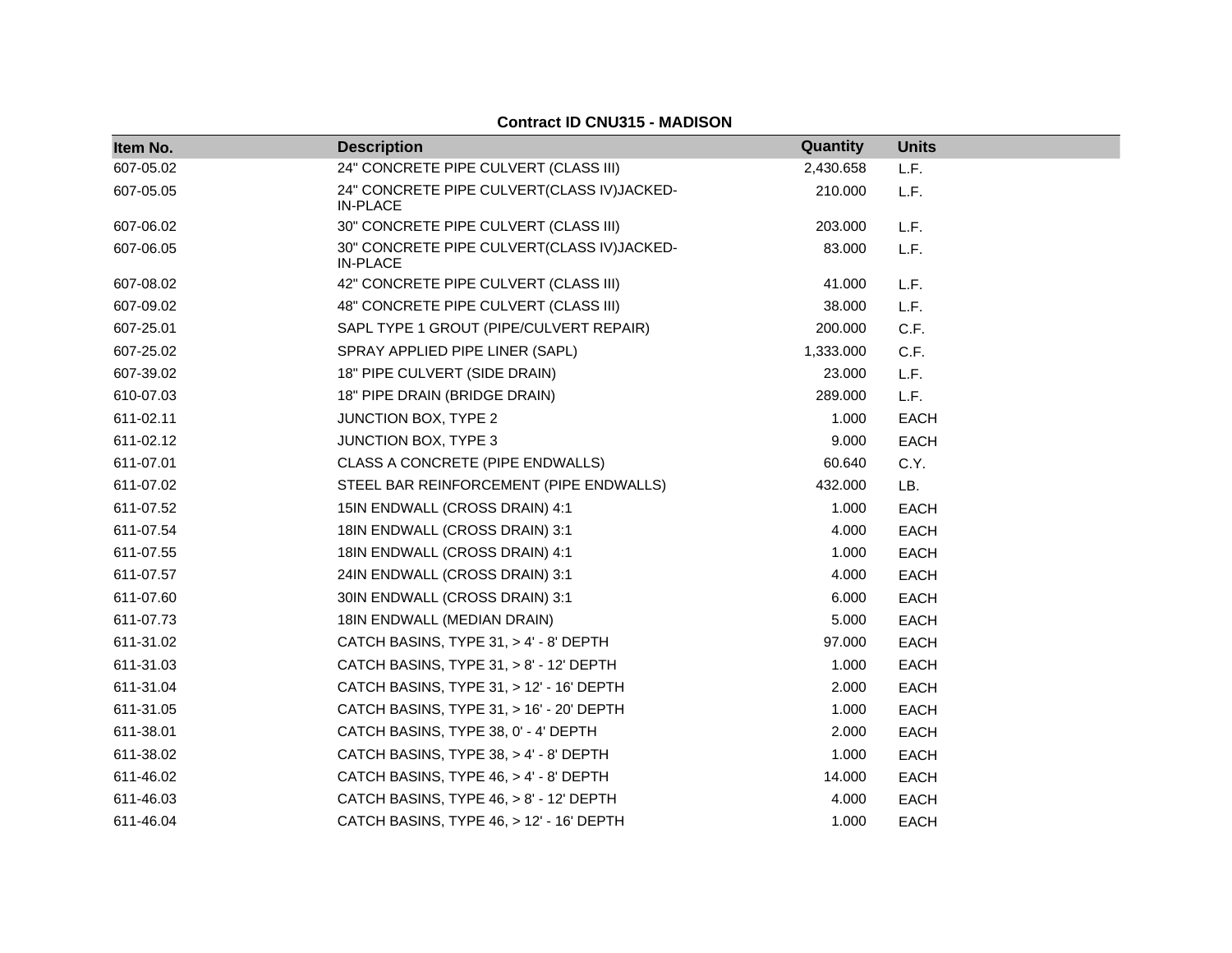| <b>Contract ID CNU315 - MADISON</b> |
|-------------------------------------|
|-------------------------------------|

| Item No.  | <b>Description</b>                                            | <b>Quantity</b> | <b>Units</b> |
|-----------|---------------------------------------------------------------|-----------------|--------------|
| 621-03.02 | <b>18" TEMPORARY DRAINAGE PIPE</b>                            | 4,725.000       | L.F.         |
| 621-03.04 | <b>30" TEMPORARY DRAINAGE PIPE</b>                            | 110.000         | L.F.         |
| 621-03.07 | 48" TEMPORARY DRAINAGE PIPE                                   | 130.000         | L.F.         |
| 621-03.09 | <b>60" TEMPORARY DRAINAGE PIPE</b>                            | 120.000         | L.F.         |
| 701-01.01 | <b>CONCRETE SIDEWALK (4 ")</b>                                | 2,750.000       | S.F.         |
| 702-03    | <b>CONCRETE COMBINED CURB &amp; GUTTER</b>                    | 5.000           | C.Y.         |
| 705-02.10 | <b>GUARDRAIL TRANSITION 27IN TO 31IN</b>                      | 1.000           | <b>EACH</b>  |
| 705-04.50 | PORTABLE BARRIER RAIL DELINEATOR                              | 4,912.000       | <b>EACH</b>  |
| 705-06.01 | W BEAM GR (TYPE 2) MASH TL3                                   | 15,860.000      | L.F.         |
| 705-06.02 | W BEAM GR (TYPE 2) MASH TL3 (LONG POST)                       | 3,584.000       | L.F.         |
| 705-06.10 | GR TERMINALTRAILING END (TYPE 13) MASH TL3                    | 22.000          | <b>EACH</b>  |
| 705-06.20 | TANGENT ENERGY ABSORBING TERM MASH TL-3                       | 29.000          | <b>EACH</b>  |
| 705-06.25 | THRIE BEAM BRIDGE TRANSITION MASH TL-3                        | 10.000          | <b>EACH</b>  |
| 705-06.26 | THRIE BEAM BRIDGE TRANSITION MASH TL-2                        | 8.000           | <b>EACH</b>  |
| 705-06.30 | GR TERMINAL (ENERGY ABSORBING) MASH TL2                       | 8.000           | <b>EACH</b>  |
| 705-08.11 | PORTABLE IMPACT ATTENUATOR NCHRP350 TL-3                      | 107.000         | <b>EACH</b>  |
| 705-80.18 | <b>CABLE BARRIER TERMINAL</b>                                 | 1.000           | <b>EACH</b>  |
| 706-01    | <b>GUARDRAIL REMOVED</b>                                      | 18,057.000      | L.F.         |
| 706-10.80 | MICHIGAN AND MODIFIED MICHIGAN END SHOE                       | 4.000           | <b>EACH</b>  |
| 706-80.18 | CABLE BARRIER TERMINAL (REMOVAL)                              | 16.000          | <b>EACH</b>  |
| 706-80.19 | CABLE BARRIER (REMOVAL)                                       | 29,580.000      | L.F.         |
| 707-01.11 | CHAIN LINK FENCE (6 FOOT)                                     | 70,670.000      | L.F.         |
| 707-01.12 | END & CORNER POST ASSEMBLY(CHAIN-LINK<br>FENCE 6')            | 54.000          | <b>EACH</b>  |
| 707-03.01 | <b>STOCK FENCE</b>                                            | 48,689.000      | L.F.         |
| 707-03.02 | END, BRACED LINE, CORNER POST<br><b>ASSEMBLY(STOCK FENCE)</b> | 215.000         | <b>EACH</b>  |
| 707-03.20 | DRIVE GATE (STOCK FENCE) (DESCRIPTION)                        | 3.000           | <b>EACH</b>  |
| 707-03.21 | WALK GATE (STOCK FENCE) (DESCRIPTION)                         | 3.000           | <b>EACH</b>  |
| 707-06.01 | REMOVAL OF FENCE (DESCRIPTION) (EXISTING CA<br>FENCE)         | 59,057.000      | L.F.         |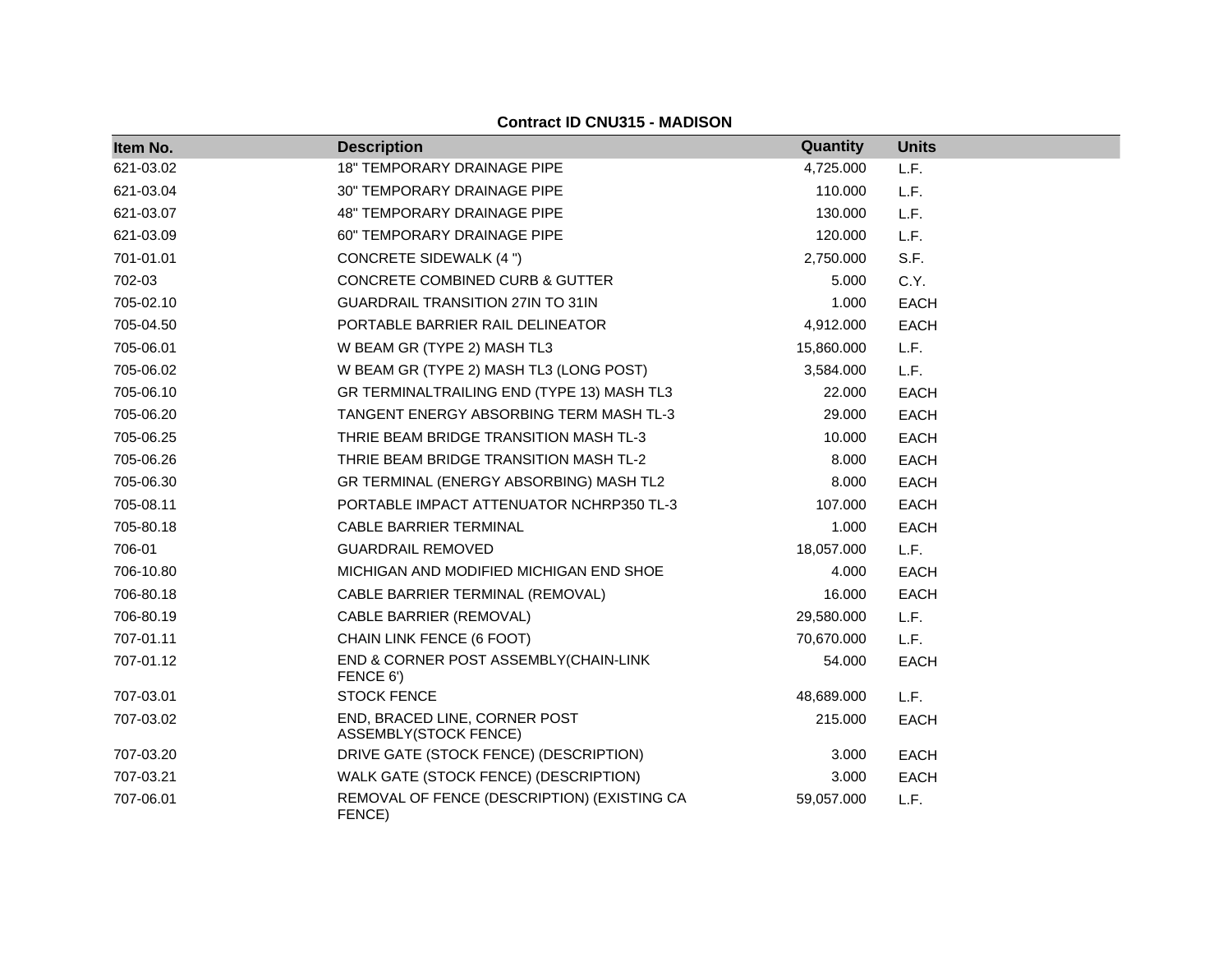| Item No.  | <b>Description</b>                                       | Quantity    | <b>Units</b> |
|-----------|----------------------------------------------------------|-------------|--------------|
| 707-08.11 | HIGH-VISIBILITY CONSTRUCTION FENCE                       | 9,000.000   | L.F.         |
| 709-01.01 | RUBBLE STONE RIP-RAP                                     | 26.000      | C.Y.         |
| 709-04    | REINFORCED CONCRETE SLOPE PAVEMENT                       | 18.000      | C.Y.         |
| 709-05.05 | MACHINED RIP-RAP (CLASS A-3)                             | 3,217.800   | <b>TON</b>   |
| 709-05.06 | MACHINED RIP-RAP (CLASS A-1)                             | 9,664.580   | <b>TON</b>   |
| 709-05.08 | MACHINED RIP-RAP (CLASS B)                               | 1,490.000   | <b>TON</b>   |
| 709-05.09 | MACHINED RIP-RAP (CLASS C)                               | 6,736.320   | <b>TON</b>   |
| 710-02    | AGGREGATE UNDERDRAINS (WITH PIPE)                        | 122,021.000 | L.F.         |
| 710-05    | LATERAL UNDERDRAIN                                       | 22,400.000  | L.F.         |
| 710-06.12 | LATERAL UNDERDRAIN ENDWALL (3:1)                         | 100.000     | EACH         |
| 710-06.13 | LATERAL UNDERDRAIN ENDWALL (4:1)                         | 100.000     | <b>EACH</b>  |
| 710-06.15 | LATERAL UNDERDRAIN ENDWALL (6:1)                         | 100.000     | <b>EACH</b>  |
| 711-05.71 | 51IN SINGLE SLOPE CONCRETE BARRIER WALL                  | 28,032.000  | L.F.         |
| 711-05.72 | SINGLE SLOPE HALF CONCRETE BARRIER WALL                  | 210.000     | L.F.         |
| 711-05.77 | FLARED S/S CONCRETE MEDIAN BARRIER WALL                  | 678.000     | L.F.         |
| 712-01    | TRAFFIC CONTROL                                          | (1)         | LS           |
| 712-02.02 | INTERCONNECTED PORTABLE BARRIER RAIL                     | 98,230.000  | L.F.         |
| 712-04.01 | FLEXIBLE DRUMS (CHANNELIZING)                            | 1,330.000   | <b>EACH</b>  |
| 712-05.01 | <b>WARNING LIGHTS (TYPE A)</b>                           | 250.000     | <b>EACH</b>  |
| 712-06    | SIGNS (CONSTRUCTION)                                     | 2,767.000   | S.F.         |
| 712-07.03 | TEMPORARY BARRICADES (TYPE III)                          | 288.000     | L.F.         |
| 712-08.03 | ARROW BOARD (TYPE C)                                     | 10.000      | <b>EACH</b>  |
| 712-08.09 | DIGITAL SPEED LIMIT SIGN ASSEMBLY                        | 4.000       | <b>EACH</b>  |
| 712-08.10 | MOBILE MESSAGE SIGN UNIT W/ATTENUATOR                    | 5,000.000   | <b>HOUR</b>  |
| 712-10.02 | TEMPORARY TRANSVERSE RUMBLE STRIPS                       | 1,440.000   | L.F.         |
| 713-01.01 | CLASS A CONCRETE (FOUNDATION FOR SIGN<br>SUPPORTS)       | 15.000      | C.Y.         |
| 713-01.02 | STEEL BAR REINFORCEMENT(FOUNDATION FOR<br>SIGN SUPPORTS) | 3,891.000   | LB.          |
| 713-02.04 | DELINEATOR (MILE MARKER) & STEEL POST                    | 10.000      | <b>EACH</b>  |
| 713-02.14 | FLEXIBLE DELINEATOR (WHITE)                              | 280.000     | <b>EACH</b>  |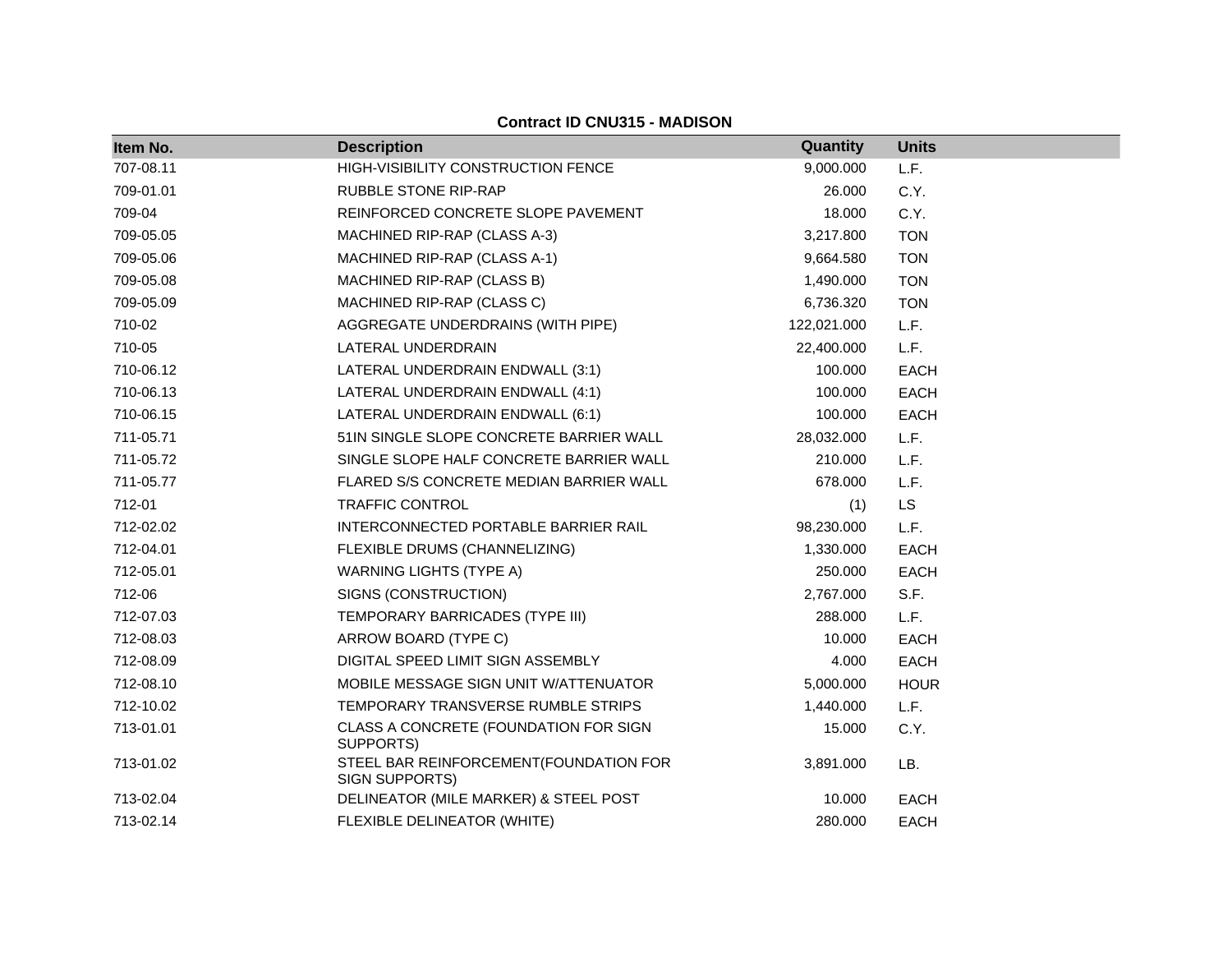| Item No.  | <b>Description</b>                                              | Quantity   | <b>Units</b> |
|-----------|-----------------------------------------------------------------|------------|--------------|
| 713-02.15 | FLEXIBLE DELINEATOR (YELLOW)                                    | 143.000    | <b>EACH</b>  |
| 713-06    | STEEL I-BEAMS & WF-BEAMS(BREAKAWAY) SIGN<br><b>SUPPORT</b>      | 47,014.000 | LB.          |
| 713-09.01 | STEEL OVERHEAD SIGN STRUCTURE (SPAN___)<br>(SPAN 97'-0")        | 1.000      | <b>EACH</b>  |
| 713-11.01 | "U" SECTION STEEL POSTS                                         | 105.000    | LB.          |
| 713-11.02 | PERFORATED/KNOCKOUT SQUARE TUBE POST                            | 720.000    | LB.          |
| 713-13.02 | FLAT SHEET ALUMINUM SIGNS (0.080" THICK)                        | 517.000    | S.F.         |
| 713-13.03 | FLAT SHEET ALUMINUM SIGNS (0.100" THICK)                        | 713.000    | S.F.         |
| 713-14    | EXTRUDED ALUMINUM PANEL SIGNS                                   | 7,091.000  | S.F.         |
| 713-15    | REMOVAL OF SIGNS, POSTS AND FOOTINGS                            | (1)        | LS           |
| 713-15.04 | <b>INSTALLATION OF LETTERS &amp; ARROWS</b>                     | (1)        | <b>LS</b>    |
| 713-15.11 | SIGN SUPPORT ASSEMBLY ON BRIDGES (SIGN<br>NO ) (SIGN NO)        | (1)        | <b>LS</b>    |
| 713-15.12 | SIGN SUPPORT ASSEMBLY ON BRIDGES (SIGN<br>NO ) (SIGN NO)        | (1)        | <b>LS</b>    |
| 713-16.01 | CHANGEABLE MESSAGE SIGN UNIT                                    | 20.000     | <b>EACH</b>  |
| 713-17.02 | INSTALL AUXILIARY SUPPORT FOR EXIT NUMBER<br><b>PANEL</b>       | 18.000     | <b>EACH</b>  |
| 713-17.03 | INSTALL AUXILIARY SUPPORT ON EXISTING SIGN                      | 3.000      | <b>EACH</b>  |
| 713-30.09 | BARRIER MOUNTED SIGN SUPPORT (D10-5, R2-1,<br>W3-5, W9-2, W4-2) | 32.000     | <b>EACH</b>  |
| 716-01.06 | TEMPORARY RAISED PAVEMENT MARKER, WHITE                         | 3,070.000  | <b>EACH</b>  |
| 716-01.07 | TEMPORARY RAISED PAVEMENT MARKER, YELLOW                        | 6,210.000  | <b>EACH</b>  |
| 716-01.23 | SNOWPLOWABLE RAISED PAVEMENT MARKERS<br>(BI-DIR)(2 COLOR)       | 1,655.000  | <b>EACH</b>  |
| 716-01.30 | REMOVAL OF SNOWPLOWABLE REFLECTIVE<br><b>MARKER</b>             | 1,023.000  | <b>EACH</b>  |
| 716-02.04 | PLASTIC PAVEMENT MARKING(CHANNELIZATION<br>STRIPING)            | 6,184.000  | S.Y.         |
| 716-02.05 | PLASTIC PAVEMENT MARKING (STOP LINE)                            | 118.000    | L.F.         |
| 716-02.06 | PLASTIC PAVEMENT MARKING (TURN LANE<br>ARROW)                   | 25.000     | <b>EACH</b>  |
| 716-02.07 | PLASTIC PAVEMENT MARKING (24" BARRIER LINE)                     | 4,062.000  | L.F.         |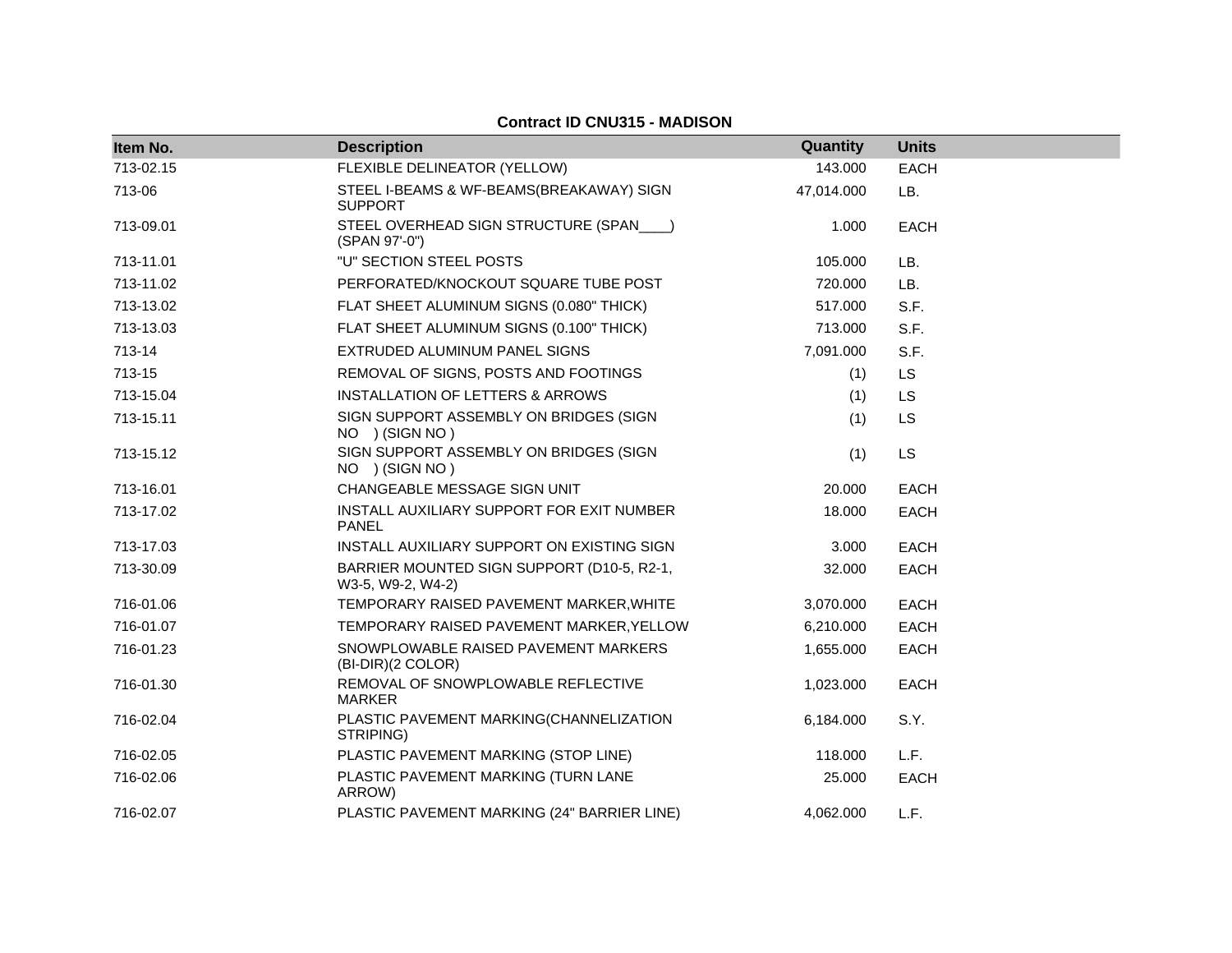| Item No.  | <b>Description</b>                                                             | Quantity    | <b>Units</b> |
|-----------|--------------------------------------------------------------------------------|-------------|--------------|
| 716-04.01 | PLASTIC PAVEMENT MARKING (STRAIGHT-TURN<br>ARROW)                              | 2.000       | <b>EACH</b>  |
| 716-04.07 | PLASTIC PAVEMENT MARKING (EXIT ONLY ARROW)                                     | 4.000       | <b>EACH</b>  |
| 716-04.12 | PLASTIC PAVEMENT MARKING (YIELD LINE)                                          | 15.000      | S.F.         |
| 716-04.14 | PLASTIC PAVEMENT MARKING (LANE REDUCTION<br>ARROW)                             | 13.000      | <b>EACH</b>  |
| 716-05.02 | PAINTED PAVEMENT MARKING (8" BARRIER LINE)                                     | 46,620.000  | L.F.         |
| 716-05.05 | PAINTED PAVEMENT MARKING (STOP LINE)                                           | 200.000     | L.F.         |
| 716-05.49 | PAINTED PAVEMENT MARKINGS(8" LINE)                                             | 56.200      | L.M.         |
| 716-08.01 | REMOVAL OF PAVEMENT MARKING (LINE)                                             | 130,012.000 | L.F.         |
| 716-08.04 | REMOVAL OF PAVEMENT MARKING<br>(CHANNELIZATION STRIPING)                       | 4,240.000   | S.Y.         |
| 716-08.05 | REMOVAL OF PAVEMENT MARKING (STOP LINE)                                        | 124.000     | L.F.         |
| 716-08.06 | REMOVAL OF PAVEMENT MARKING (TURN LANE<br>ARROW)                               | 19.000      | <b>EACH</b>  |
| 716-08.07 | REMOVAL OF PAVEMENT MARKING (STRAIGHT-<br>TURN ARROW)                          | 2.000       | <b>EACH</b>  |
| 716-08.09 | REMOVAL OF PAVEMENT MARKING (DOTTED LINE)                                      | 1,601.000   | L.F.         |
| 716-08.30 | HYDROBLAST REMOVAL OF PAVEMENT MARKING<br>(LINE)                               | 0.600       | L.M.         |
| 716-08.33 | HYDROBLAST REMOVAL OF PAVEMENT MARKING<br>(DESCRIPTION) (LANE REDUCTION ARROW) | 4.000       | <b>EACH</b>  |
| 716-08.34 | HYDROBLAST REMOVAL OF PAVEMENT MARKING<br>(DESCRIPTION) (CHANNELIZATION)       | 3,055.000   | S.Y.         |
| 716-12.02 | ENHANCED FLATLINE THERMO PVMT MRKNG (6IN<br>LINE)                              | 33.200      | L.M.         |
| 716-12.03 | ENHANCED FLATLINE THERMO PVMT MRKNG (8IN<br><b>BARRIER LINE</b> )              | 12,753.000  | L.F.         |
| 716-12.05 | ENHANCED FLATLINE THERMO PVMT MRKNG (6IN<br>DOTTED LINE)                       | 2,547.000   | L.F.         |
| 716-12.08 | ENHANCED FLAT LINE THERMO (12IN BARRIER<br>LINE)                               | 500.000     | L.F.         |
| 716-12.10 | ENHANCED FLAT LINE THERMO (12IN DOTTED)                                        | 872.000     | L.F.         |
| 716-13.01 | SPRAY THERMO PVMT MRKNG (60 mil) (4IN LINE)                                    | 1.100       | L.M.         |
| 716-13.02 | SPRAY THERMO PVMT MRKNG (60 mil) (6IN LINE)                                    | 2.400       | L.M.         |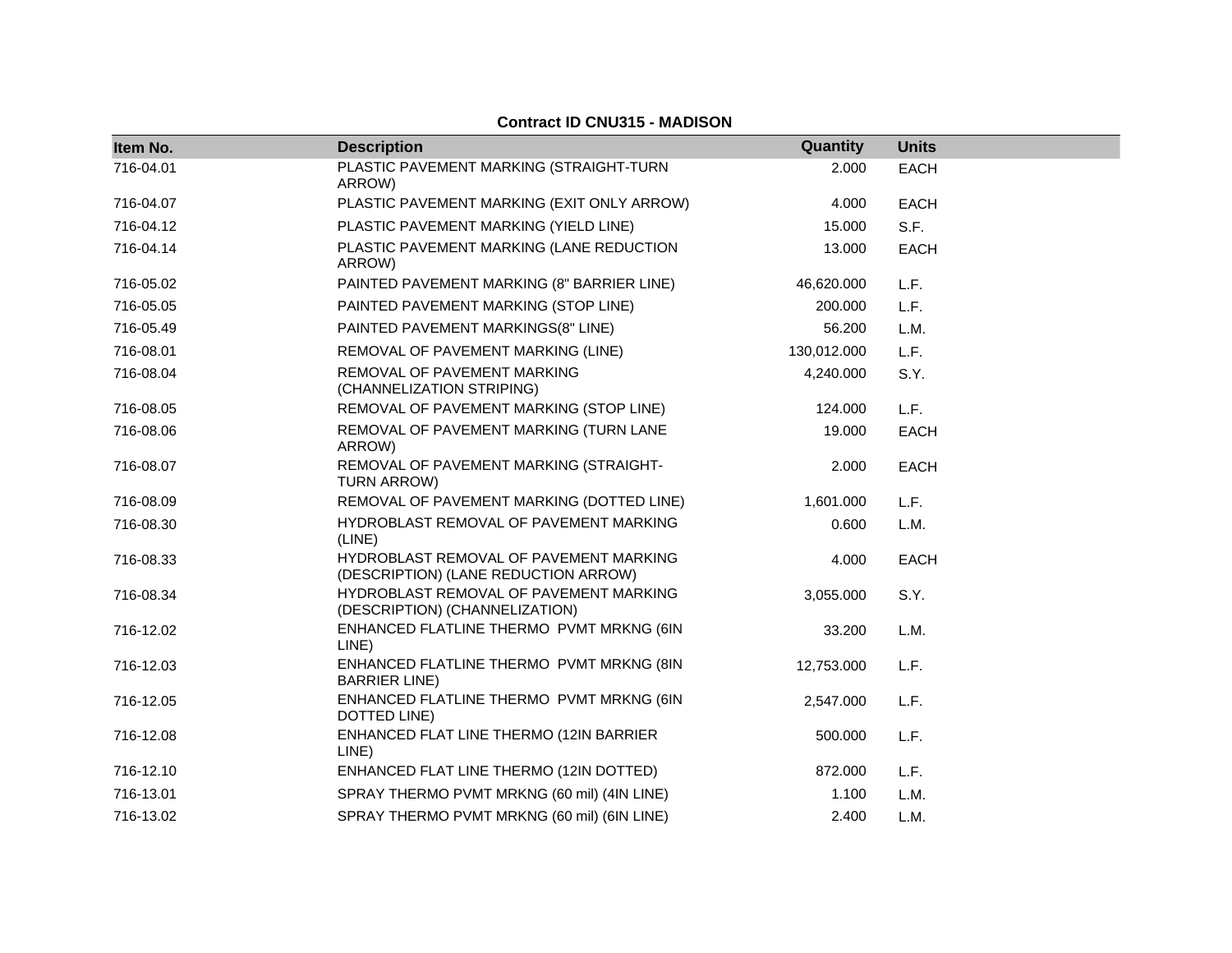| Item No.  | <b>Description</b>                                                         | Quantity   | <b>Units</b> |
|-----------|----------------------------------------------------------------------------|------------|--------------|
| 717-01    | <b>MOBILIZATION</b>                                                        | (1)        | <b>LS</b>    |
| 725-20.01 | CCTV POLE & FOUNDATION (50FT POLE W/LWRNG<br>DVICE)                        | 2.000      | <b>EACH</b>  |
| 725-20.02 | CCTV POLE & FOUNDATION (80FT POLE W/LWRNG<br>DVICE)                        | 1.000      | <b>EACH</b>  |
| 725-20.03 | LOWERING TOOL FOR CAMERA LOWERING DEVICE                                   | 1.000      | <b>EACH</b>  |
| 725-20.22 | STEEL OVERHEAD SIGN STRUCTURE (SPANS 51FT<br>TO 70FT) (SPANS 51FT TO 70FT) | 1.000      | <b>EACH</b>  |
| 725-20.43 | PULL BOX (TYPE C)                                                          | 14.000     | <b>EACH</b>  |
| 725-20.44 | PULL BOX (TYPE D)                                                          | 45.000     | <b>EACH</b>  |
| 725-20.45 | PULL BOX (TYPE E)                                                          | 4.000      | <b>EACH</b>  |
| 725-20.52 | CABLE (1/C #12 AWG.)                                                       | 780.000    | L.F.         |
| 725-20.53 | CABLE (1/C #10 AWG.)                                                       | 1,075.000  | L.F.         |
| 725-20.54 | CABLE (1/C #8 AWG.)                                                        | 2,210.000  | L.F.         |
| 725-20.55 | CABLE (1/C #6 AWG.)                                                        | 400.000    | L.F.         |
| 725-20.56 | CABLE (1/C #4 AWG.)                                                        | 10.000     | L.F.         |
| 725-20.58 | CABLE (1/C #1/0 AWG.)                                                      | 580.000    | L.F.         |
| 725-20.71 | ELECTRICAL CONNECTION                                                      | (1)        | <b>LS</b>    |
| 725-20.91 | CCTV CAMERA SYSTEM (PAN TILT & ZOOM)                                       | 3.000      | <b>EACH</b>  |
| 725-20.92 | <b>CCTV CAMERA SYSTEM (STATIC)</b>                                         | 1.000      | <b>EACH</b>  |
| 725-21.02 | DYNAMIC MESSAGE SIGN (MULTI-COLOR) (MULTI-<br>COLOR)                       | 1.000      | <b>EACH</b>  |
| 725-21.11 | NETWORK SWITCH (TYPE A)                                                    | 4.000      | <b>EACH</b>  |
| 725-21.12 | NETWORK SWITCH (TYPE B)                                                    | 1.000      | <b>EACH</b>  |
| 725-21.43 | DEMARCATION SITE (OVERHEAD POWER)                                          | 4.000      | <b>EACH</b>  |
| 725-21.85 | UNINTERRUPTIBLE POWER SUPPLY                                               | 6.000      | <b>EACH</b>  |
| 725-21.91 | RADAR DETECTION SYSTEM                                                     | 3.000      | <b>EACH</b>  |
| 725-22.22 | <b>CONDUIT BANK (TYPE 2)</b>                                               | 140.000    | L.F.         |
| 725-22.24 | <b>CONDUIT BANK (TYPE 4)</b>                                               | 27,365.000 | L.F.         |
| 725-22.34 | <b>CONDUIT BANK BORED (TYPE 4)</b>                                         | 1,435.000  | L.F.         |
| 725-22.50 | <b>DMS CONDUIT BANK</b>                                                    | 120.000    | L.F.         |
| 725-22.64 | STRUCTURE CONDUIT BANK (TYPE 4)                                            | 480.000    | L.F.         |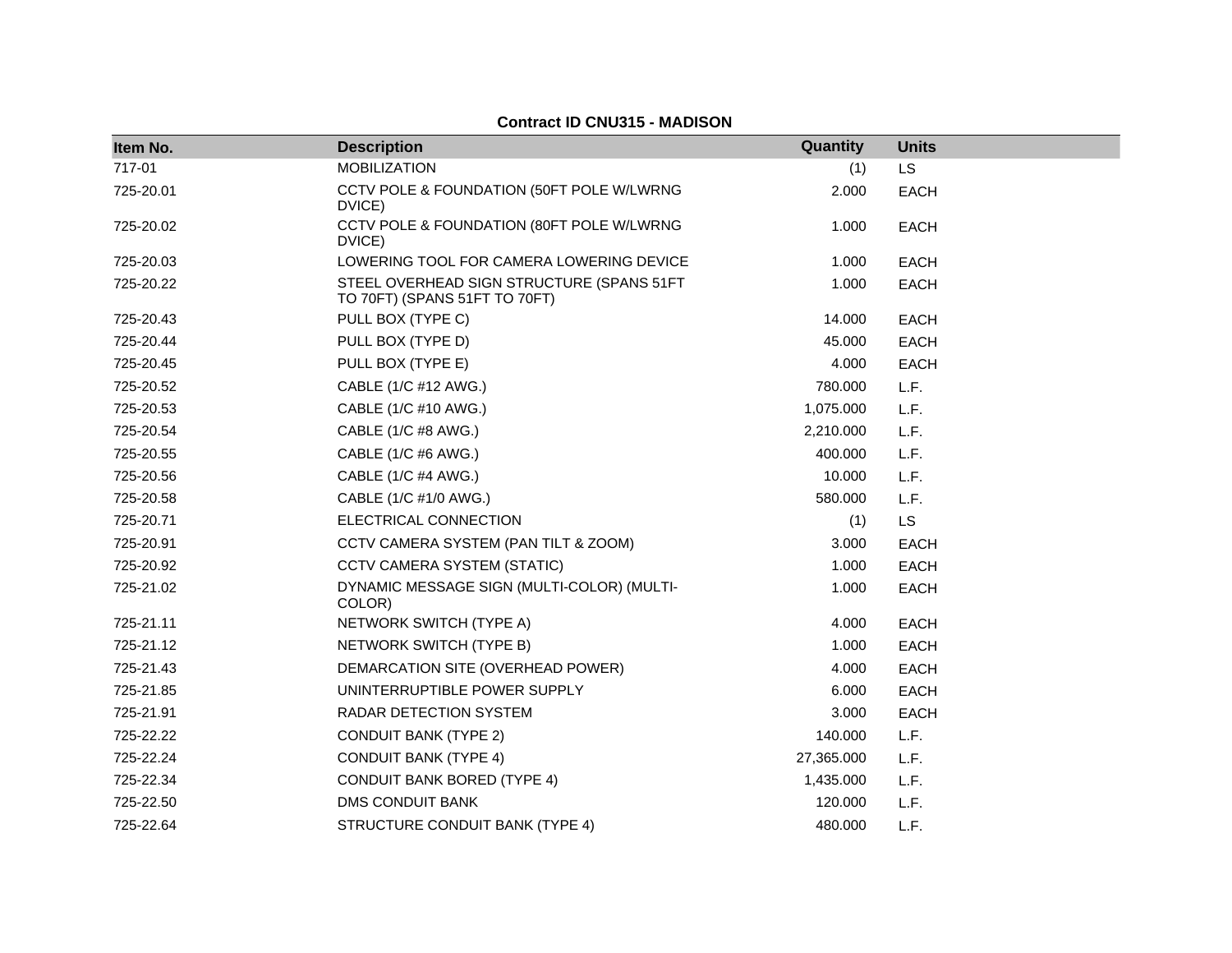| Item No.  | <b>Description</b>                                  | Quantity   | <b>Units</b> |
|-----------|-----------------------------------------------------|------------|--------------|
| 725-22.71 | 2IN CONDUIT                                         | 585.000    | L.F.         |
| 725-22.72 | 2IN CONDUIT BORED                                   | 120.000    | L.F.         |
| 725-22.74 | <b>2IN CONDUIT W/BANK</b>                           | 590.000    | L.F.         |
| 725-23.01 | <b>ITS CABLE MARKER</b>                             | 74.000     | <b>EACH</b>  |
| 725-23.16 | FIBER OPTIC CABLE (144F)                            | 34,135.000 | L.F.         |
| 725-23.21 | FIBER OPTIC DROP CABLE (12 F)                       | 300.000    | L.F.         |
| 725-23.26 | FIBER OPTIC CLOSURE (12 F)                          | 4.000      | <b>EACH</b>  |
| 725-23.28 | FIBER OPTIC SPLICE FUSION                           | 16.000     | <b>EACH</b>  |
| 725-23.31 | FIBER OPTIC DROP PANEL (12 F)                       | 4.000      | <b>EACH</b>  |
| 725-24.02 | CABINET (TYPE B)                                    | 3.000      | <b>EACH</b>  |
| 725-24.03 | CABINET (TYPE C)                                    | 1.000      | <b>EACH</b>  |
| 725-24.12 | ITS COMMUNICATIONS HUB (DESCRIPTION)<br>(BUILDING)  | 1.000      | <b>EACH</b>  |
| 725-24.21 | PREVENTIVE MAINTENANCE FOR SYSTEM                   | (1)        | <b>LS</b>    |
| 725-24.25 | UNSCHEDULED MAINTENANCE LABOR                       | 100.000    | <b>HOUR</b>  |
| 725-24.31 | <b>SPARE PARTS</b>                                  | (1)        | <b>LS</b>    |
| 725-24.41 | <b>BURN-IN PERIOD</b>                               | (1)        | <b>LS</b>    |
| 725-24.51 | <b>SYSTEM INTEGRATION</b>                           | (1)        | LS           |
| 725-24.55 | <b>AS-BUILT PLANS</b>                               | (1)        | <b>LS</b>    |
| 725-24.61 | <b>TRAINING</b>                                     | (1)        | <b>LS</b>    |
| 725-24.73 | DEMARCATION TRANSFORMER (240V TO 480V 1PH<br>15KVA) | 1.000      | <b>EACH</b>  |
| 725-24.88 | CABINET TRANSFORMER (480V TO 120/240V 1PH<br>50KVA) | 1.000      | <b>EACH</b>  |
| 725-24.89 | CABINET TRANSFORMER (240V TO 120V 1PH 3KVA)         | 2.000      | <b>EACH</b>  |
| 725-24.90 | CABINET TRANSFORMER (480V TO 120V 1PH 3KVA)         | 2.000      | <b>EACH</b>  |
| 725-24.91 | CABINET TRANSFORMER (480V TO 120/240V 1PH<br>10KVA) | 1.000      | <b>EACH</b>  |
| 730-03.20 | INSTALL PULL BOX (TYPE A)                           | 4.000      | <b>EACH</b>  |
| 730-12.02 | CONDUIT 2" DIAMETER (PVC)                           | 80.000     | L.F.         |
| 730-14.02 | <b>SAW SLOT</b>                                     | 650.000    | L.F.         |
| 730-14.03 | <b>LOOP WIRE</b>                                    | 3.200.000  | L.F.         |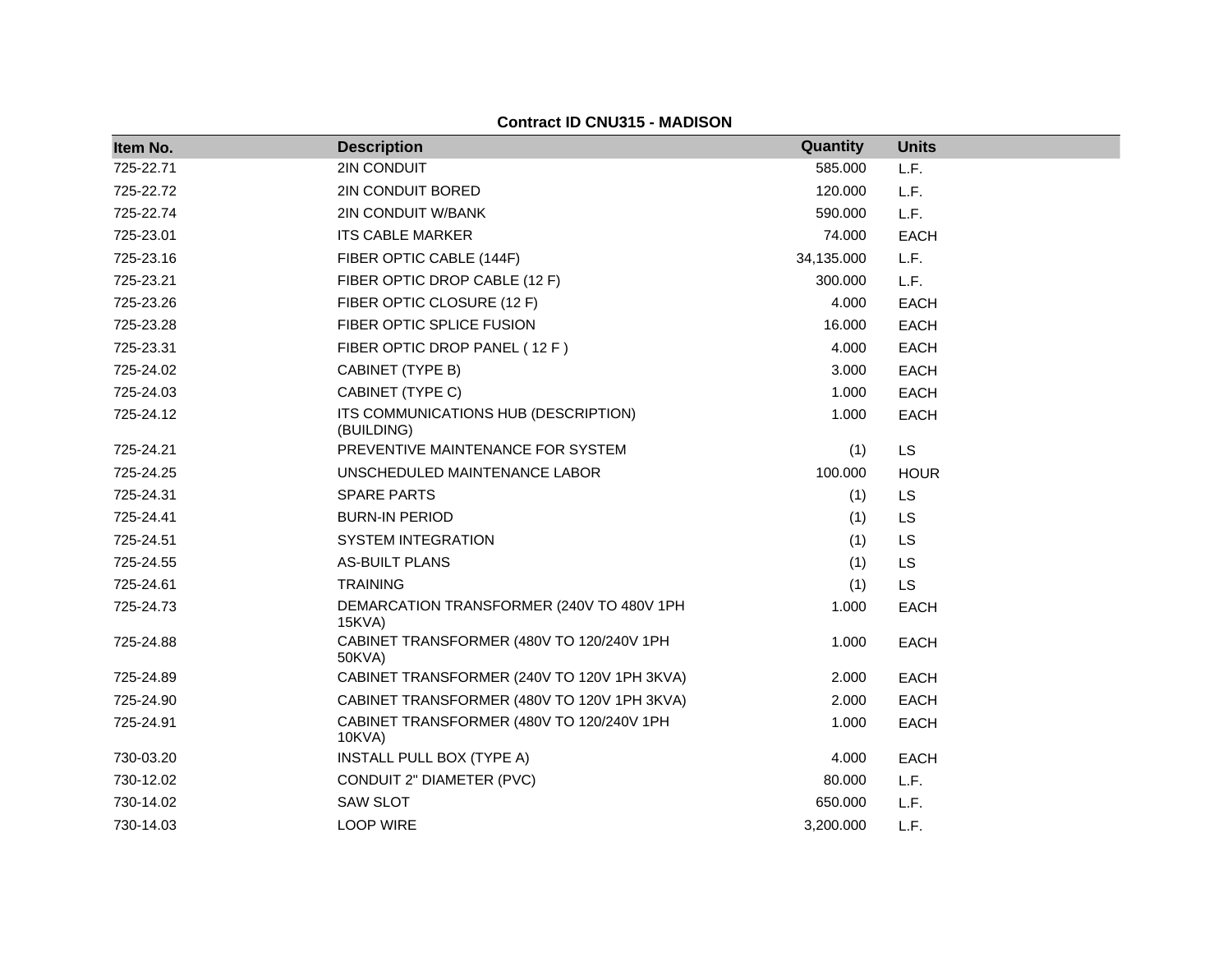| Item No.  | <b>Description</b>                                                           | <b>Quantity</b> | <b>Units</b> |
|-----------|------------------------------------------------------------------------------|-----------------|--------------|
| 740-10.03 | GEOTEXTILE (TYPE III) (EROSION CONTROL)                                      | 5,414.020       | S.Y.         |
| 740-10.04 | GEOTEXTILE (TYPE IV) (STABILIZATION)                                         | 16,890.910      | S.Y.         |
| 740-11.02 | TEMPORARY SEDIMENT TUBE 12IN                                                 | 27,365.000      | L.F.         |
| 740-11.05 | TEMPORARY SEDIMENT TUBE 24IN                                                 | 6,500.000       | L.F.         |
| 797-11.44 | STREAM CROSSING (#)                                                          | (1)             | <b>LS</b>    |
| 801-01    | SEEDING (WITH MULCH)                                                         | 402.000         | <b>UNIT</b>  |
| 801-01.07 | TEMPORARY SEEDING (WITH MULCH)                                               | 13,000.000      | <b>UNIT</b>  |
| 801-02    | SEEDING (WITHOUT MULCH)                                                      | 250.000         | <b>UNIT</b>  |
| 801-03    | WATER (SEEDING & SODDING)                                                    | 2,005.000       | M.G.         |
| 801-07    | SEED (SUPPLEMENTAL APPLICATION)                                              | 1,600.000       | LB.          |
| 801-08    | FERTILIZER (SUPPLEMENTAL APPLICATION)                                        | 15.000          | <b>TON</b>   |
| 803-01    | SODDING (NEW SOD)                                                            | 500,000.000     | S.Y.         |
| 805-12.01 | EROSION CONTROL BLANKET (TYPE I)                                             | 25,000.000      | S.Y.         |
| 806-02.03 | PROJECT MOWING                                                               | 6.000           | <b>CYCL</b>  |
| 202-04.01 | REMOVAL OF STRUCTURES (DESCRIPTION, STA.)<br>(EX. BR. NO. 57-10040-16.01)    | (1)             | <b>LS</b>    |
| 202-04.02 | REMOVAL OF STRUCTURES (DESCRIPTION, STA.)<br>(EX. BR. NO. 57-10040-16.53L&R) | (1)             | <b>LS</b>    |
| 202-04.03 | REMOVAL OF STRUCTURES (DESCRIPTION, STA.)<br>(EX. BR. NO. 57-10040-16.81)    | (1)             | LS           |
| 202-04.04 | REMOVAL OF STRUCTURES (DESCRIPTION, STA.)<br>(EX. BR. NO. 57-10040-17.03L&R) | (1)             | <b>LS</b>    |
| 202-04.05 | REMOVAL OF STRUCTURES (DESCRIPTION, STA.)<br>(EX. BR. NO. 57-10040-16.01)    | (1)             | LS           |
| 204-02.01 | DRY EXCAVATION (BRIDGES)                                                     | 2,604.000       | C.Y.         |
| 204-02.10 | DRILLED CAISSON - EARTH (DESCRIPTION)<br>(EARTH)                             | 1,015.000       | L.F.         |
| 303-01.02 | <b>GRANULAR BACKFILL (BRIDGES)</b>                                           | 343.000         | <b>TON</b>   |
| 602-04.01 | STEEL STRUCTURES (LOCATION & DESCRIPTION)<br>(BRIDGE NO. 1)                  | (1)             | <b>LS</b>    |
| 602-04.02 | STEEL STRUCTURES (LOCATION & DESCRIPTION)<br>(BRIDGE NO. 3)                  | (1)             | <b>LS</b>    |
| 602-04.03 | STEEL STRUCTURES (LOCATION & DESCRIPTION)<br>(BRIDGE NO. 5)                  | (1)             | LS           |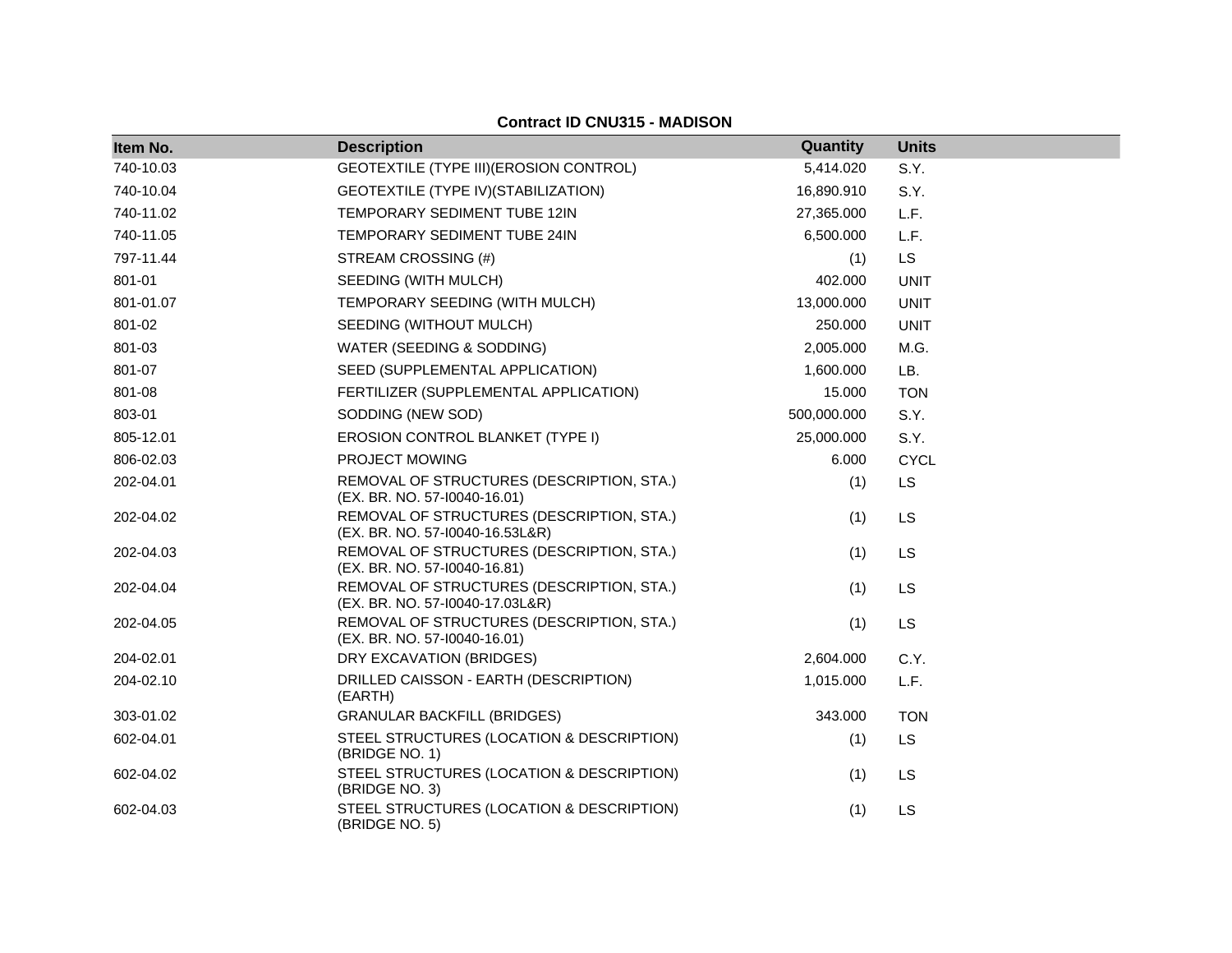| Item No.  | <b>Description</b>                                            | <b>Quantity</b> | <b>Units</b> |
|-----------|---------------------------------------------------------------|-----------------|--------------|
| 604-02.03 | EPOXY COATED REINFORCING STEEL                                | 598,888.000     | LB.          |
| 604-03.01 | <b>CLASS A CONCRETE (BRIDGES)</b>                             | 1,161.000       | C.Y.         |
| 604-03.02 | STEEL BAR REINFORCEMENT (BRIDGES)                             | 280,160.000     | LB.          |
| 604-03.04 | PAVEMENT @ BRIDGE ENDS                                        | 1,909.000       | S.Y.         |
| 604-03.09 | CLASS D CONCRETE (BRIDGE DECK)                                | 509.000         | C.Y.         |
| 604-03.32 | <b>CLASS DS CONCRETE</b>                                      | 2,013.000       | C.Y.         |
| 604-03.74 | <b>CLASS X CONCRETE</b>                                       | 213.000         | C.Y.         |
| 604-04.01 | APPLIED TEXTURE FINISH (NEW STRUCTURES)                       | 5,050.000       | S.Y.         |
| 604-04.41 | THREE STAR STATE EMBLEM                                       | 6.000           | EACH         |
| 604-05.31 | BRIDGE DECK GROOVING (MECHANICAL)                             | 10,523.000      | S.Y.         |
| 606-09.01 | TEST PILES (PRECAST CONCRETE, SIZE 1)                         | 790.000         | L.F.         |
| 606-09.02 | LOADING TEST (PRECAST CONCRETE, SIZE 1)                       | 5.000           | <b>EACH</b>  |
| 606-09.03 | PRECAST CONCRETE PILES (SIZE 1)                               | 14,490.000      | L.F.         |
| 606-12.01 | PILE ANCHORAGE SYSTEM (SEISMIC)                               | 354.000         | <b>EACH</b>  |
| 606-19.01 | TEST PILES (STEEL PIPE PILES, 16-INCH)                        | 160.000         | L.F.         |
| 606-19.02 | LOADING TEST (STEEL PIPE PILES, 16-INCH)                      | 1.000           | EACH         |
| 606-19.03 | STEEL PIPE PILES (16-INCH)                                    | 3,680.000       | L.F.         |
| 610-10.45 | DECK DRAINS (DESCRIPTION) (GRATE TYPE 1)                      | 6.000           | <b>EACH</b>  |
| 615-01.10 | PRESTRESSED CONCRETE BULB TEE BEAM (6"<br>$WEB$ )(BT-54)      | 2,379.000       | L.F.         |
| 615-02.05 | PRESTRESSED CONCRETE BOX BEAM (33" X 36")                     | 1,878.000       | L.F.         |
| 617-02    | <b>BRIDGE DECK CRACK SEALING</b>                              | 1,223.000       | L.F.         |
| 617-05    | SEALANT (DESCRIPTION) (HMWM)                                  | 8.000           | GAL.         |
| 620-05.01 | CONC PARAPET SINGLE SLOPE (STD-1-1SS)                         | 2,563.000       | L.F.         |
| 710-09.01 | 6" PERFORATED PIPE WITH VERTICAL DRAIN<br><b>SYSTEM</b>       | 958.000         | L.F.         |
| 710-09.02 | 6" PIPE UNDERDRAIN                                            | 174.000         | L.F.         |
| 711-05.74 | CONC MEDIAN BARR SING SLOPE (STD-1-3SS)                       | 464.000         | L.F.         |
| 712-02.47 | BRIDGE MOUNTED INTERCONNECTED PORTABLE<br><b>BARRIER RAIL</b> | 2,149.000       | L.F.         |
| 713-15.11 | SIGN SUPPORT ASSEMBLY ON BRIDGES (SIGN<br>NO ) (SIGN NO. 35)  | (1)             | <b>LS</b>    |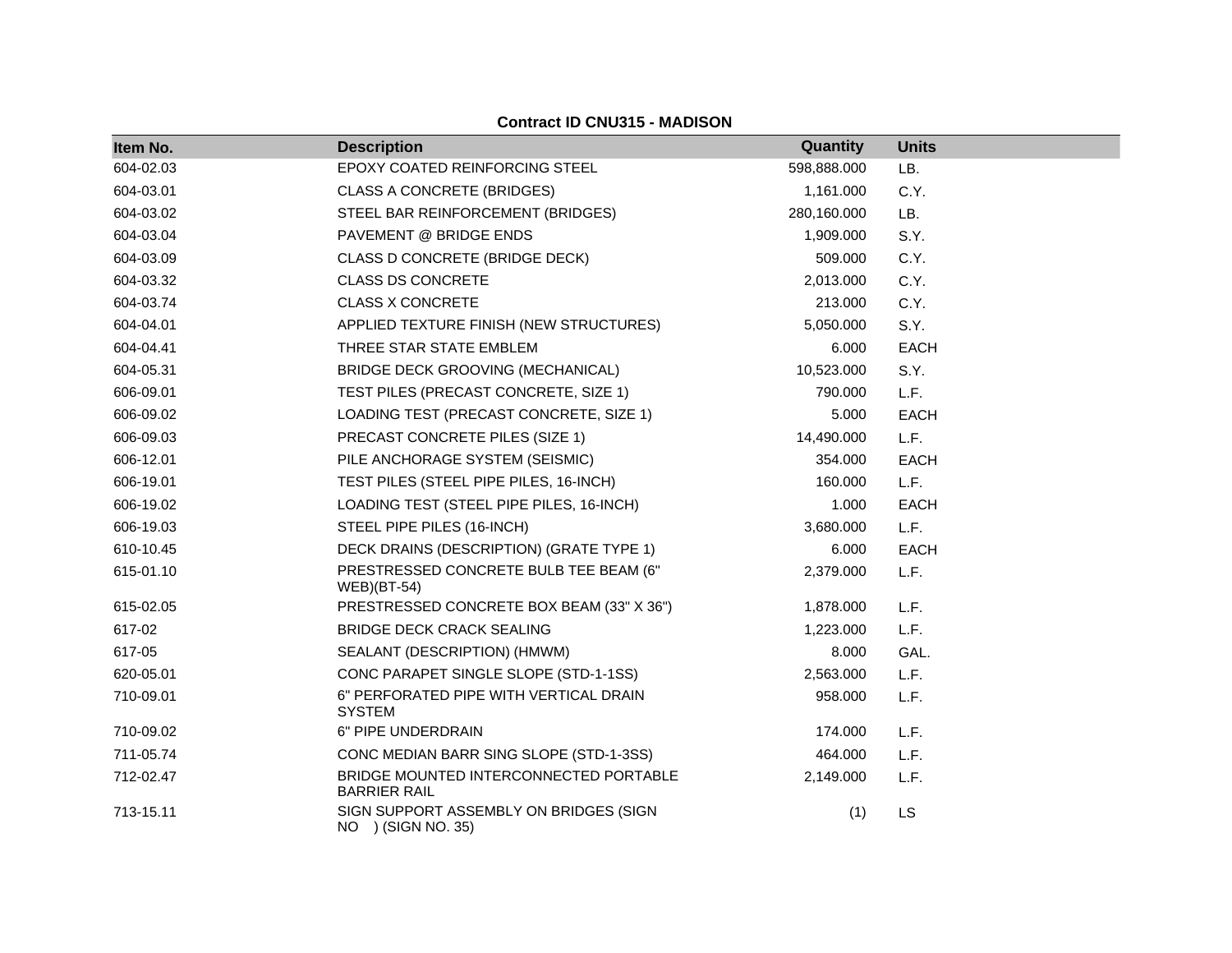| Item No.  | <b>Description</b>                                             | Quantity   | <b>Units</b> |
|-----------|----------------------------------------------------------------|------------|--------------|
| 713-15.12 | SIGN SUPPORT ASSEMBLY ON BRIDGES (SIGN<br>$NO$ ) (SIGN NO. 38) | (1)        | LS           |
| 718-01.01 | NOISE BARRIER (DESCRIPTION) (NOISE WALL NO.                    | 18.205.000 | S.F.         |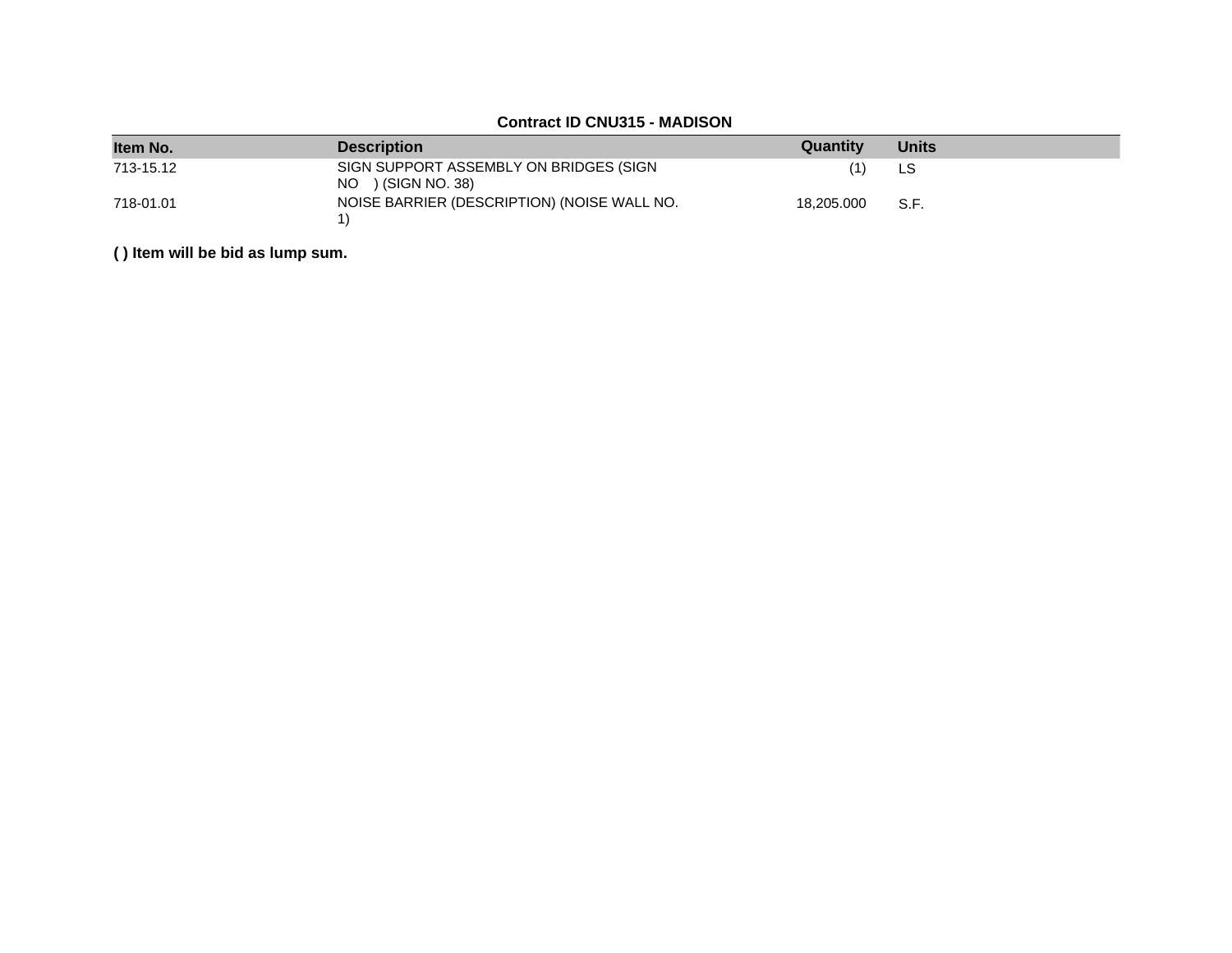**Contract ID:** CNU100 **Letting Date: October 09, 2020 10:00 AM Counties:** MORGAN Projects: 65945-3464-94 HSIP-6500(39)

**District: DBE Goal Percent:**

**Description:** The miscellaneous safety improvements on various local roads.

**Contract Time:** DT - 6/30/2021

| Item No.  | <b>Description</b>                                             | Quantity  | <b>Units</b> |
|-----------|----------------------------------------------------------------|-----------|--------------|
| 705-04.24 | GUARDRAIL END TERMINAL DELINEATION<br><b>SHEETING</b>          | 8.000     | S.F.         |
| 706-10.26 | ROUNDED END ELEMENT                                            | 4.000     | <b>EACH</b>  |
| 712-01    | <b>TRAFFIC CONTROL</b>                                         | (1)       | LS.          |
| 713-02.14 | FLEXIBLE DELINEATOR (WHITE)                                    | 5.000     | <b>EACH</b>  |
| 713-02.20 | ROADSIDE OBSTACLE DELINEATION                                  | 368.000   | S.F.         |
| 713-02.21 | SIGN POST DELINEATION ENHANCEMENT                              | 876,000   | L.F.         |
| 713-11.01 | "U" SECTION STEEL POSTS                                        | 2,041.000 | LB.          |
| 713-11.02 | PERFORATED/KNOCKOUT SQUARE TUBE POST                           | 6,596.000 | LB.          |
| 713-13.02 | FLAT SHEET ALUMINUM SIGNS (0.080" THICK)                       | 769.000   | S.F.         |
| 713-13.03 | FLAT SHEET ALUMINUM SIGNS (0.100" THICK)                       | 1,063.000 | S.F.         |
| 713-15.36 | REMOVE SIGN, SUPPORT & FOOTING                                 | 88,000    | <b>EACH</b>  |
| 716-02.04 | PLASTIC PAVEMENT MARKING(CHANNELIZATION<br>STRIPING)           | 15.000    | S.Y.         |
| 716-02.05 | PLASTIC PAVEMENT MARKING (STOP LINE)                           | 354.000   | L.F.         |
| 716-02.06 | PLASTIC PAVEMENT MARKING (TURN LANE<br>ARROW)                  | 2.000     | EACH         |
| 716-02.09 | PLASTIC PAVEMENT MARKING (LONGITUDINAL<br>CROSS-WALK)          | 18.000    | L.F.         |
| 716-04.05 | PLASTIC PAVEMENT MARKING (STRAIGHT ARROW)                      | 1.000     | <b>EACH</b>  |
| 716-13.01 | SPRAY THERMO PVMT MRKNG (60 mil) (4IN LINE)                    | 70.250    | L.M.         |
| 716-13.03 | SPRAY THERMO PVMT MRKNG (60 mil) (8IN<br><b>BARRIER LINE</b> ) | 180.000   | L.F.         |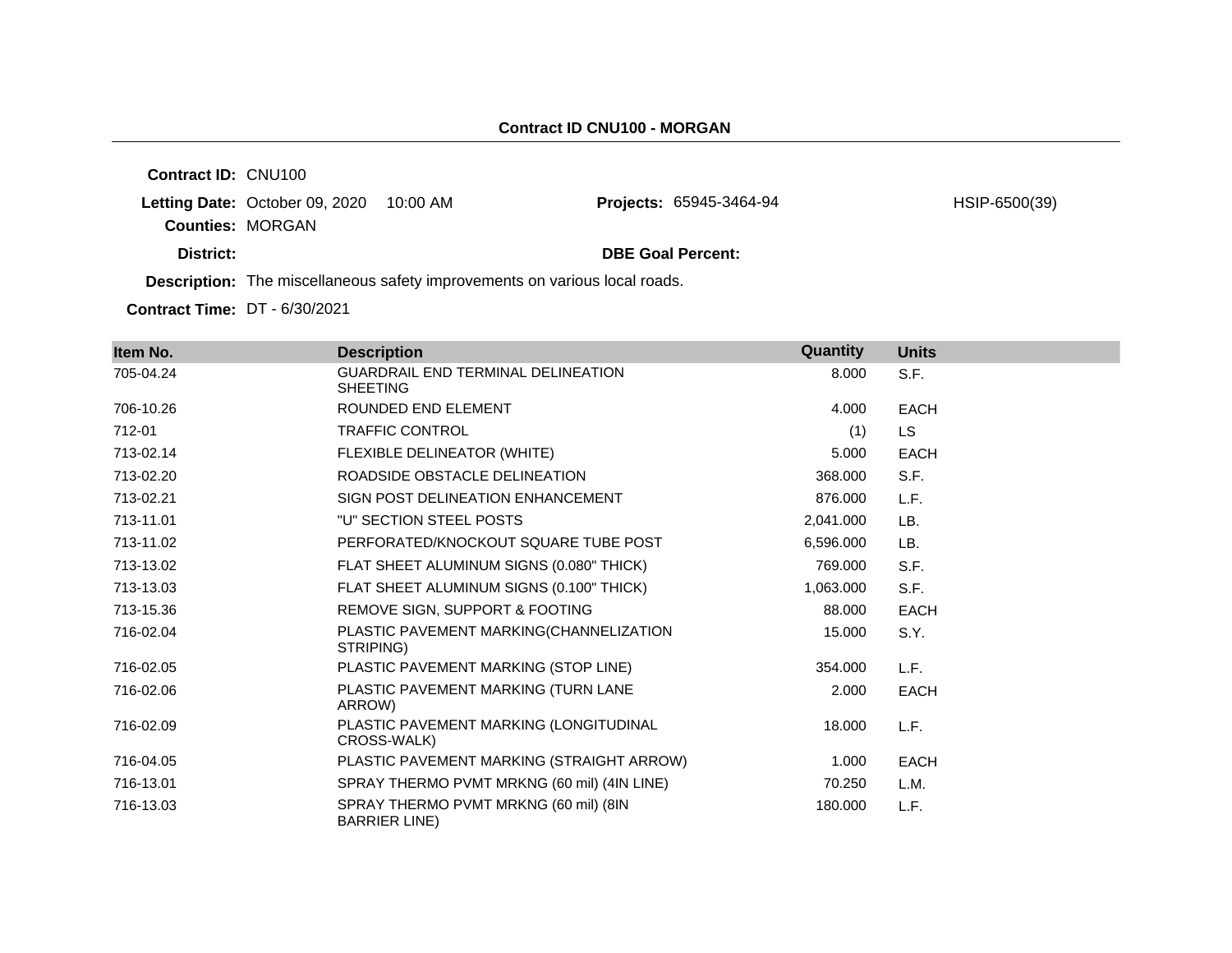# **Contract ID CNU100 - MORGAN**

| Item No.  | <b>Description</b>                                    | Quantity | <b>Units</b> |
|-----------|-------------------------------------------------------|----------|--------------|
| 716-13.04 | SPRAY THERMO PVMT MRKNG (60 mil) (4IN DOTTED<br>LINE) | 605.000  | L.F.         |
| 716-13.05 | SPRAY THERMO PVMT MRKNG (60 mil) (6IN DOTTED<br>LINE) | 605.000  | L.F.         |
| 717-01    | <b>MOBILIZATION</b>                                   | (1)      | LS           |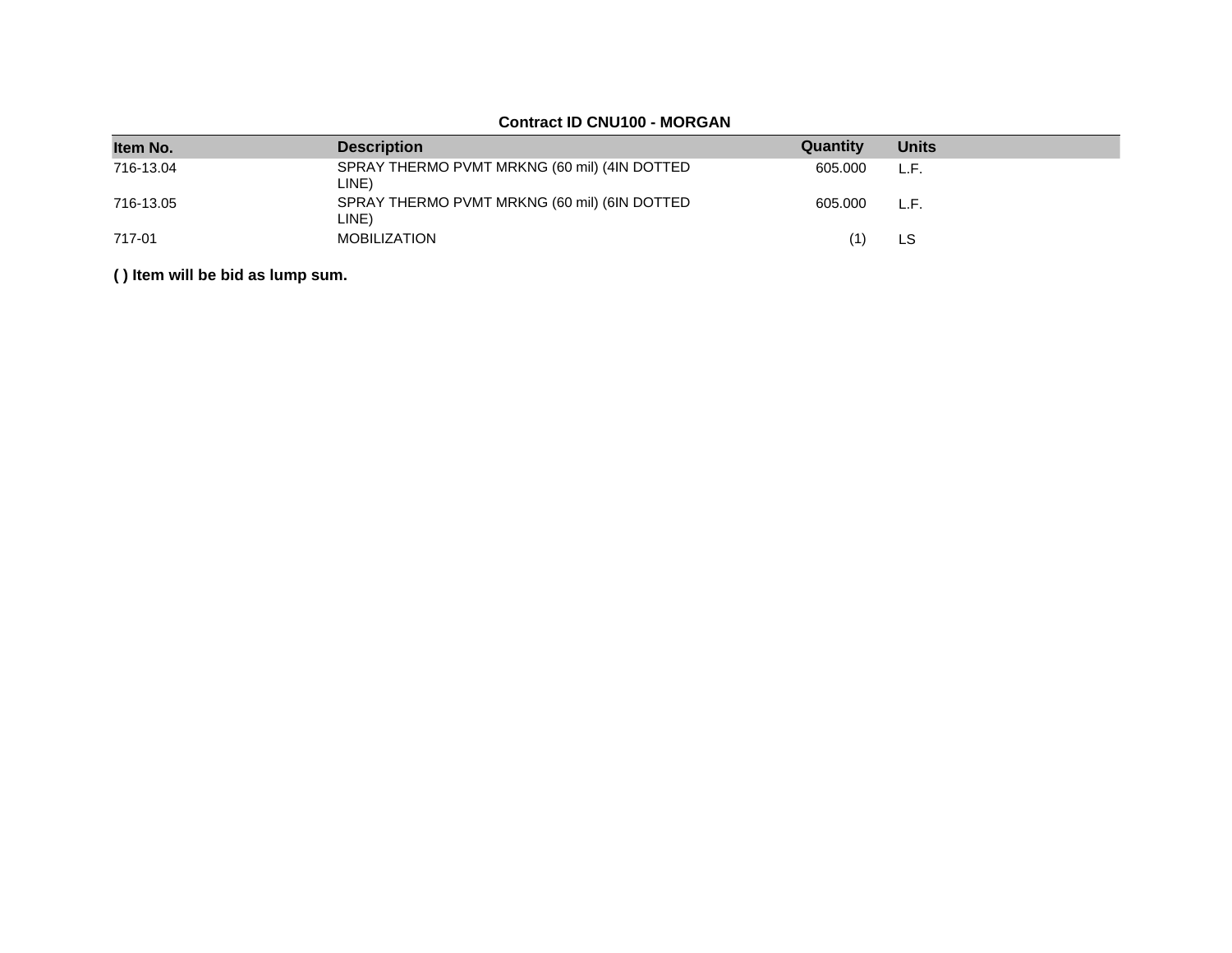**Contract ID:** CNU291 **Letting Date: October 09, 2020 10:00 AM Counties:** PICKETT **District: District: DBE Goal Percent: Description:** The miscellaneous safety improvements on various local roads. Projects: 69945-3435-94 HSIP-6900(9)

**Contract Time:** DT - 6/30/2021

| Item No.  | <b>Description</b>                                          | Quantity  | <b>Units</b> |
|-----------|-------------------------------------------------------------|-----------|--------------|
| 705-02.02 | SINGLE GUARDRAIL (TYPE 2)                                   | 240.000   | L.F.         |
| 705-04.04 | <b>GUARDRAIL TERMINAL (TYPE 21)</b>                         | 5.000     | <b>EACH</b>  |
| 705-04.21 | <b>GUARDRAIL DELINEATION ENHANCEMENT</b>                    | 495.000   | L.F.         |
| 706-01    | <b>GUARDRAIL REMOVED</b>                                    | 55.000    | L.F.         |
| 712-01    | <b>TRAFFIC CONTROL</b>                                      | (1)       | LS.          |
| 713-02.21 | SIGN POST DELINEATION ENHANCEMENT                           | 330.000   | L.F.         |
| 713-11.01 | "U" SECTION STEEL POSTS                                     | 1,508.000 | LB.          |
| 713-11.02 | PERFORATED/KNOCKOUT SQUARE TUBE POST                        | 929.000   | LB.          |
| 713-13.02 | FLAT SHEET ALUMINUM SIGNS (0.080" THICK)                    | 239.000   | S.F.         |
| 713-13.03 | FLAT SHEET ALUMINUM SIGNS (0.100" THICK)                    | 364.500   | S.F.         |
| 713-15.36 | REMOVE SIGN, SUPPORT & FOOTING                              | 25.000    | EACH         |
| 716-01.23 | SNOWPLOWABLE RAISED PAVEMENT MARKERS<br>$(BI-DIR)(2 COLOR)$ | 440.000   | <b>EACH</b>  |
| 716-02.05 | PLASTIC PAVEMENT MARKING (STOP LINE)                        | 203.000   | L.F.         |
| 716-02.09 | PLASTIC PAVEMENT MARKING (LONGITUDINAL<br>CROSS-WALK)       | 36.000    | L.F.         |
| 716-13.01 | SPRAY THERMO PVMT MRKNG (60 mil) (4IN LINE)                 | 25.000    | L.M.         |
| 716-13.04 | SPRAY THERMO PVMT MRKNG (60 mil) (4IN DOTTED<br>LINE)       | 975.000   | L.F.         |
| 717-01    | <b>MOBILIZATION</b>                                         | (1)       | LS           |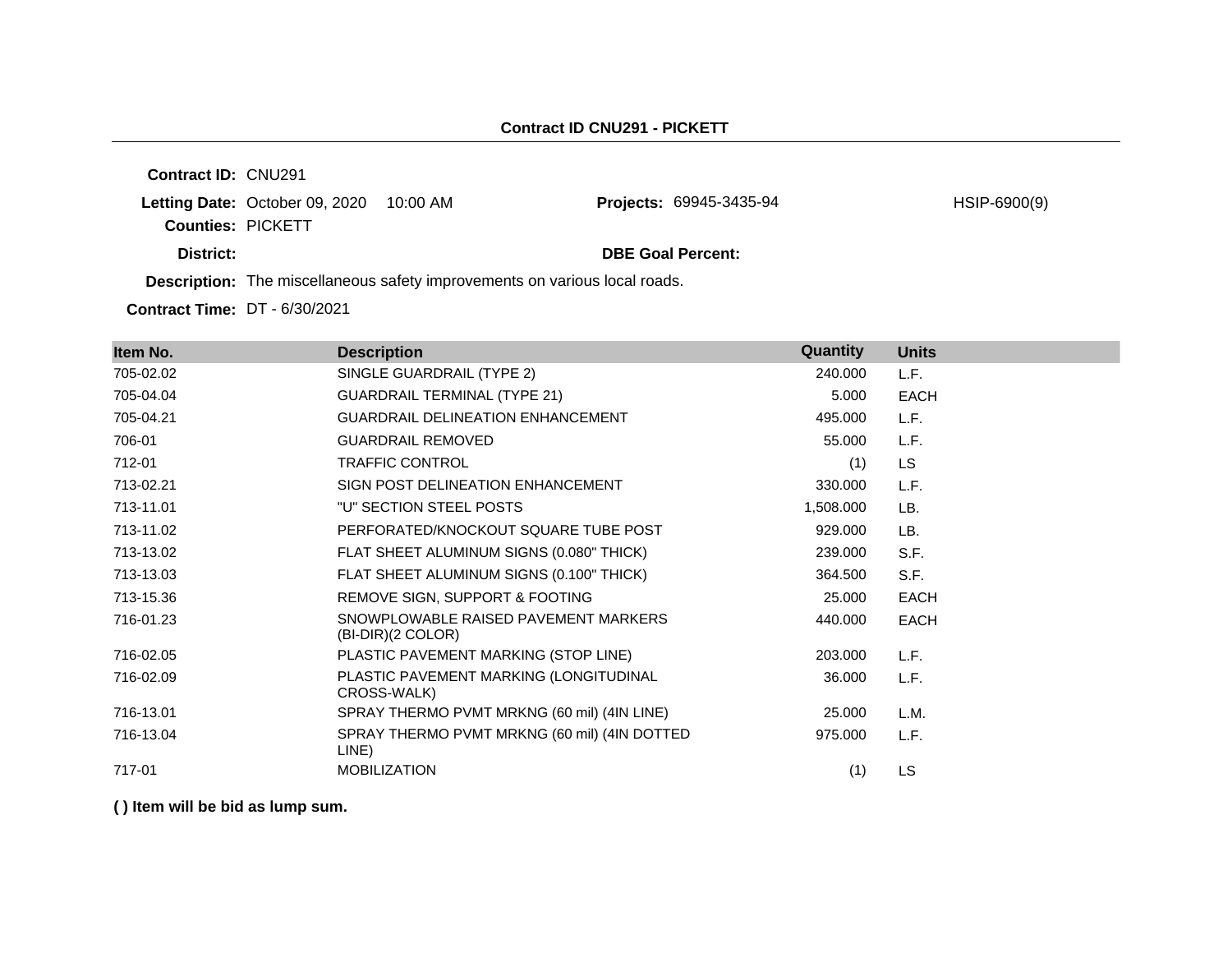|                            |                                       | intersection of West Cemetery Road (L.M. 6.58). | <b>Description:</b> The grading, drainage, signals and paving on S.R. 135 (Burgess Falls Road) at the |                |
|----------------------------|---------------------------------------|-------------------------------------------------|-------------------------------------------------------------------------------------------------------|----------------|
| District:                  |                                       |                                                 | <b>DBE Goal Percent: 13.50</b>                                                                        |                |
| <b>Counties: PUTNAM</b>    | <b>Letting Date: October 09, 2020</b> | 10:00 AM                                        | Projects: 71011-3233-94                                                                               | R-HSIP-135(18) |
| <b>Contract ID: CNU270</b> |                                       |                                                 |                                                                                                       |                |

**Contract Time:** DT - 8/31/2021

| Item No.  | <b>Description</b>                                              | Quantity  | <b>Units</b> |
|-----------|-----------------------------------------------------------------|-----------|--------------|
| 105-01    | CONSTRUCTION STAKES, LINES AND GRADES                           | (1)       | LS.          |
| 201-01    | <b>CLEARING AND GRUBBING</b>                                    | (1)       | LS.          |
| 202-01    | REMOVAL OF STRUCTURES AND OBSTRUCTIONS                          | (1)       | <b>LS</b>    |
| 203-01    | ROAD & DRAINAGE EXCAVATION (UNCLASSIFIED)                       | 2,646.000 | C.Y.         |
| 203-03    | BORROW EXCAVATION (UNCLASSIFIED)                                | 78.000    | C.Y.         |
| 203-06    | <b>WATER</b>                                                    | 42.000    | M.G.         |
| 209-05    | <b>SEDIMENT REMOVAL</b>                                         | 70.000    | C.Y.         |
| 209-08.03 | TEMPORARY SILT FENCE (WITHOUT BACKING)                          | 904.000   | L.F.         |
| 209-08.07 | ROCK CHECK DAM PER                                              | 5.000     | <b>EACH</b>  |
| 209-08.08 | ENHANCED ROCK CHECK DAM                                         | 7.000     | <b>EACH</b>  |
| 209-09.42 | <b>CURB INLET PROTECTION (TYPE 3)</b>                           | 6.000     | <b>EACH</b>  |
| 209-40.42 | CATCH BASIN FILTER ASSEMBLY(TYPE 2)                             | 1.000     | <b>EACH</b>  |
| 209-40.46 | CATCH BASIN FILTER ASSEMBLY(TYPE 6)                             | 3.000     | <b>EACH</b>  |
| 209-40.47 | CATCH BASIN FILTER ASSEMBLY(TYPE 7)                             | 3.000     | <b>EACH</b>  |
| 303-01    | MINERAL AGGREGATE, TYPE A BASE, GRADING D                       | 4,766.000 | <b>TON</b>   |
| 303-01.01 | <b>GRANULAR BACKFILL (ROADWAY)</b>                              | 9.000     | <b>TON</b>   |
| 303-10.01 | MINERAL AGGREGATE (SIZE 57)                                     | 400.000   | <b>TON</b>   |
| 307-01.08 | ASPHALT CONCRETE MIX (PG64-22) (BPMB-HM)<br><b>GRADING B-M2</b> | 473.000   | <b>TON</b>   |
| 307-02.01 | ASPHALT CONCRETE MIX (PG70-22) (BPMB-HM)<br><b>GRADING A</b>    | 634.000   | <b>TON</b>   |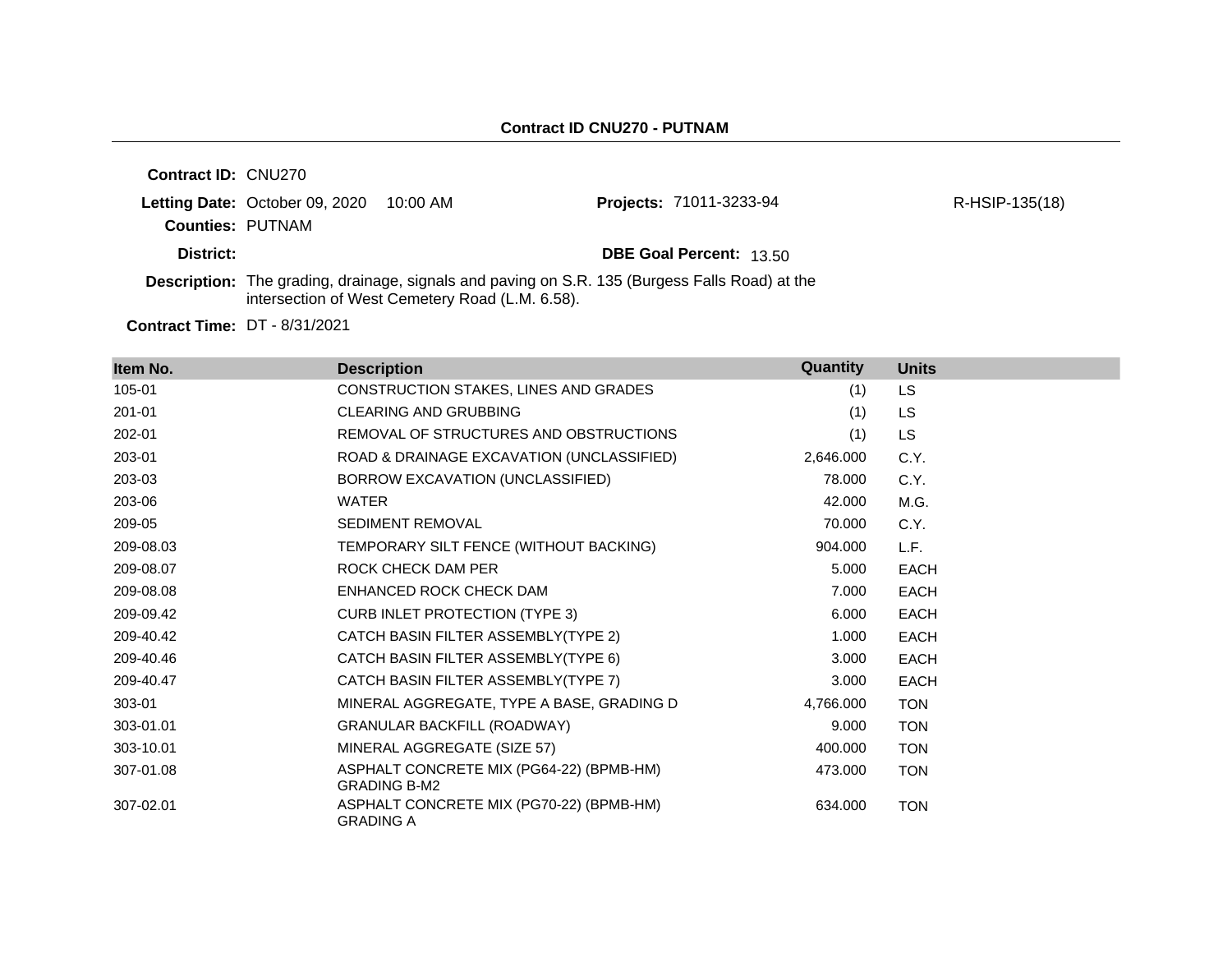| Item No.  | <b>Description</b>                       | Quantity  | <b>Units</b> |
|-----------|------------------------------------------|-----------|--------------|
| 307-02.08 | ASPHALT CONCRETE MIX (PG70-22) (BPMB-HM) | 477.000   | <b>TON</b>   |
|           | <b>GRADING B-M2</b>                      |           |              |
| 402-01    | BITUMINOUS MATERIAL FOR PRIME COAT (PC)  | 13.000    | <b>TON</b>   |
| 402-02    | AGGREGATE FOR COVER MATERIAL (PC)        | 44.000    | <b>TON</b>   |
| 403-01    | BITUMINOUS MATERIAL FOR TACK COAT (TC)   | 6.000     | <b>TON</b>   |
| 407-20.05 | SAW CUTTING ASPHALT PAVEMENT             | 573.000   | L.F.         |
| 411-01.10 | ACS MIX(PG64-22) GRADING D               | 429.000   | <b>TON</b>   |
| 411-02.10 | ACS MIX(PG70-22) GRADING D               | 460.000   | <b>TON</b>   |
| 415-01.02 | COLD PLANING BITUMINOUS PAVEMENT         | 4,150.000 | S.Y.         |
| 607-03.02 | 18" CONCRETE PIPE CULVERT (CLASS III)    | 1,008.000 | L.F.         |
| 607-05.02 | 24" CONCRETE PIPE CULVERT (CLASS III)    | 164.000   | L.F.         |
| 607-06.02 | 30" CONCRETE PIPE CULVERT (CLASS III)    | 40.000    | L.F.         |
| 607-37.03 | 24" CORRUGATED METAL PIPE CULVERT        | 26.000    | L.F.         |
| 611-07.31 | 18IN ENDWALL (SIDE DRAIN)                | 15.000    | <b>EACH</b>  |
| 611-07.32 | 24IN ENDWALL (SIDE DRAIN)                | 4.000     | <b>EACH</b>  |
| 611-07.58 | 24IN ENDWALL (CROSS DRAIN) 4:1           | 1.000     | <b>EACH</b>  |
| 611-07.61 | 30IN ENDWALL (CROSS DRAIN) 4:1           | 2.000     | <b>EACH</b>  |
| 611-25.01 | CATCH BASINS, TYPE 25, 0' - 4' DEPTH     | 3.000     | EACH         |
| 611-26.01 | CATCH BASINS, TYPE 26, 0' - 4' DEPTH     | 1.000     | <b>EACH</b>  |
| 611-26.02 | CATCH BASINS, TYPE 26, > 4' - 8' DEPTH   | 2.000     | <b>EACH</b>  |
| 611-42.01 | CATCH BASINS, TYPE 42, 0' - 4' DEPTH     | 2.000     | <b>EACH</b>  |
| 701-02    | <b>CONCRETE DRIVEWAY</b>                 | 697.000   | S.F.         |
| 702-01    | <b>CONCRETE CURB</b>                     | 17.000    | C.Y.         |
| 702-03    | CONCRETE COMBINED CURB & GUTTER          | 52.000    | C.Y.         |
| 705-06.01 | W BEAM GR (TYPE 2) MASH TL3              | 75.000    | L.F.         |
| 705-06.11 | GR TERMINAL (IN-INLINE) MASH TL3         | 2.000     | <b>EACH</b>  |
| 705-06.20 | TANGENT ENERGY ABSORBING TERM MASH TL-3  | 1.000     | <b>EACH</b>  |
| 705-06.30 | GR TERMINAL (ENERGY ABSORBING) MASH TL2  | 1.000     | <b>EACH</b>  |
| 705-08.11 | PORTABLE IMPACT ATTENUATOR NCHRP350 TL-3 | 2.000     | <b>EACH</b>  |
| 707-01.01 | CHAIN-LINK FENCE (4-FOOT)                | 96.000    | L.F.         |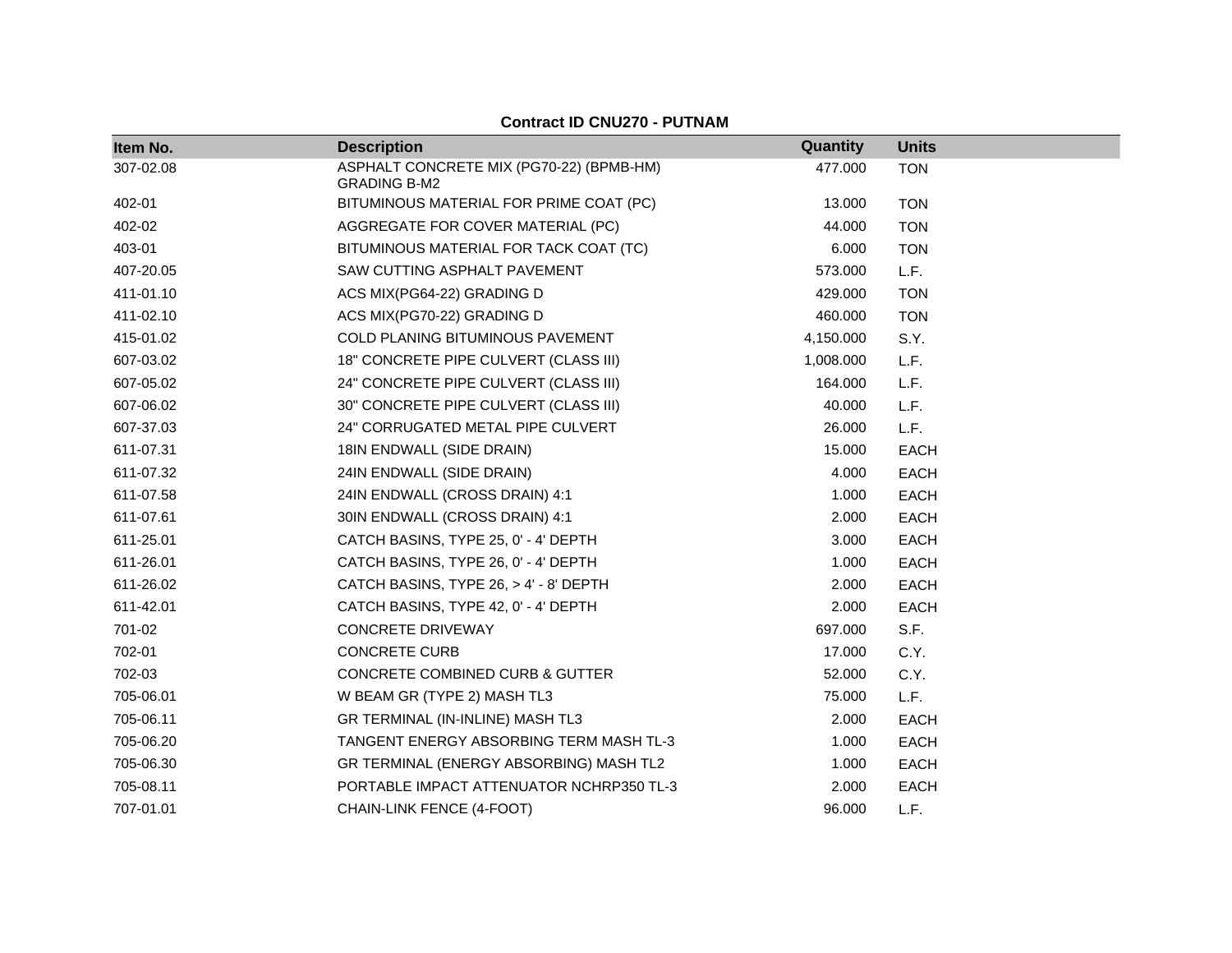| Item No.  | <b>Description</b>                                         | Quantity  | <b>Units</b> |
|-----------|------------------------------------------------------------|-----------|--------------|
| 707-01.02 | END & CORNER POST ASSEMBLY(CHAIN-LINK<br>FENCE 4')         | 3.000     | <b>EACH</b>  |
| 708-02.01 | MARKERS (CONCRETE R.O.W. POSTS)                            | 17.000    | <b>EACH</b>  |
| 709-05.05 | MACHINED RIP-RAP (CLASS A-3)                               | 101.000   | <b>TON</b>   |
| 709-05.06 | MACHINED RIP-RAP (CLASS A-1)                               | 3,113.000 | <b>TON</b>   |
| 712-01    | <b>TRAFFIC CONTROL</b>                                     | (1)       | <b>LS</b>    |
| 712-01.51 | PORTABLE BARRIER RAIL DELINEATOR (DOUBLE)                  | 10.000    | <b>EACH</b>  |
| 712-02.02 | INTERCONNECTED PORTABLE BARRIER RAIL                       | 220.000   | L.F.         |
| 712-04.01 | FLEXIBLE DRUMS (CHANNELIZING)                              | 55.000    | <b>EACH</b>  |
| 712-05.01 | <b>WARNING LIGHTS (TYPE A)</b>                             | 40.000    | <b>EACH</b>  |
| 712-06    | SIGNS (CONSTRUCTION)                                       | 401.000   | S.F.         |
| 712-07.03 | TEMPORARY BARRICADES (TYPE III)                            | 65.000    | L.F.         |
| 713-14.21 | STREET NAME SIGN (RIGID 0.100IN THICK                      | 63.000    | S.F.         |
| 713-15    | REMOVAL OF SIGNS, POSTS AND FOOTINGS                       | (1)       | <b>LS</b>    |
| 713-15.07 | SUSPENDED FLAT SHEET ALUMINUM SIGN (0.080"<br>THICK)       | 4.000     | <b>EACH</b>  |
| 713-16.20 | SIGNS (DESCRIPTION) (R1-1, 36"X36")                        | 2.000     | <b>EACH</b>  |
| 713-16.21 | SIGNS (DESCRIPTION) (W3-3, 36"X36")                        | 6.000     | EACH         |
| 716-01.21 | SNOWPLOWABLE RAISED PAVEMENT MARKERS<br>(BI-DIR) (1 COLOR) | 98.000    | <b>EACH</b>  |
| 716-01.22 | SNOWPLOWABLE RAISED PAVMENT MARKERS<br>(MONO-DIR)(1 COLOR) | 31.000    | <b>EACH</b>  |
| 716-02.04 | PLASTIC PAVEMENT MARKING(CHANNELIZATION<br>STRIPING)       | 330.000   | S.Y.         |
| 716-02.05 | PLASTIC PAVEMENT MARKING (STOP LINE)                       | 133,000   | L.F.         |
| 716-02.06 | PLASTIC PAVEMENT MARKING (TURN LANE<br>ARROW)              | 13.000    | <b>EACH</b>  |
| 716-02.11 | PLASTIC PAVEMENT MARKING (6" DOTTED LINE)                  | 126.000   | L.F.         |
| 716-05.20 | PAINTED PAVEMENT MARKING (6" LINE)                         | 2.000     | L.M.         |
| 716-12.02 | ENHANCED FLATLINE THERMO PVMT MRKNG (6IN<br>LINE)          | 1.900     | L.M.         |
| 717-01    | <b>MOBILIZATION</b>                                        | (1)       | <b>LS</b>    |
| 730-02.09 | SIGNAL HEAD ASSEMBLY (130 WITH BACKPLATE)                  | 4.000     | <b>EACH</b>  |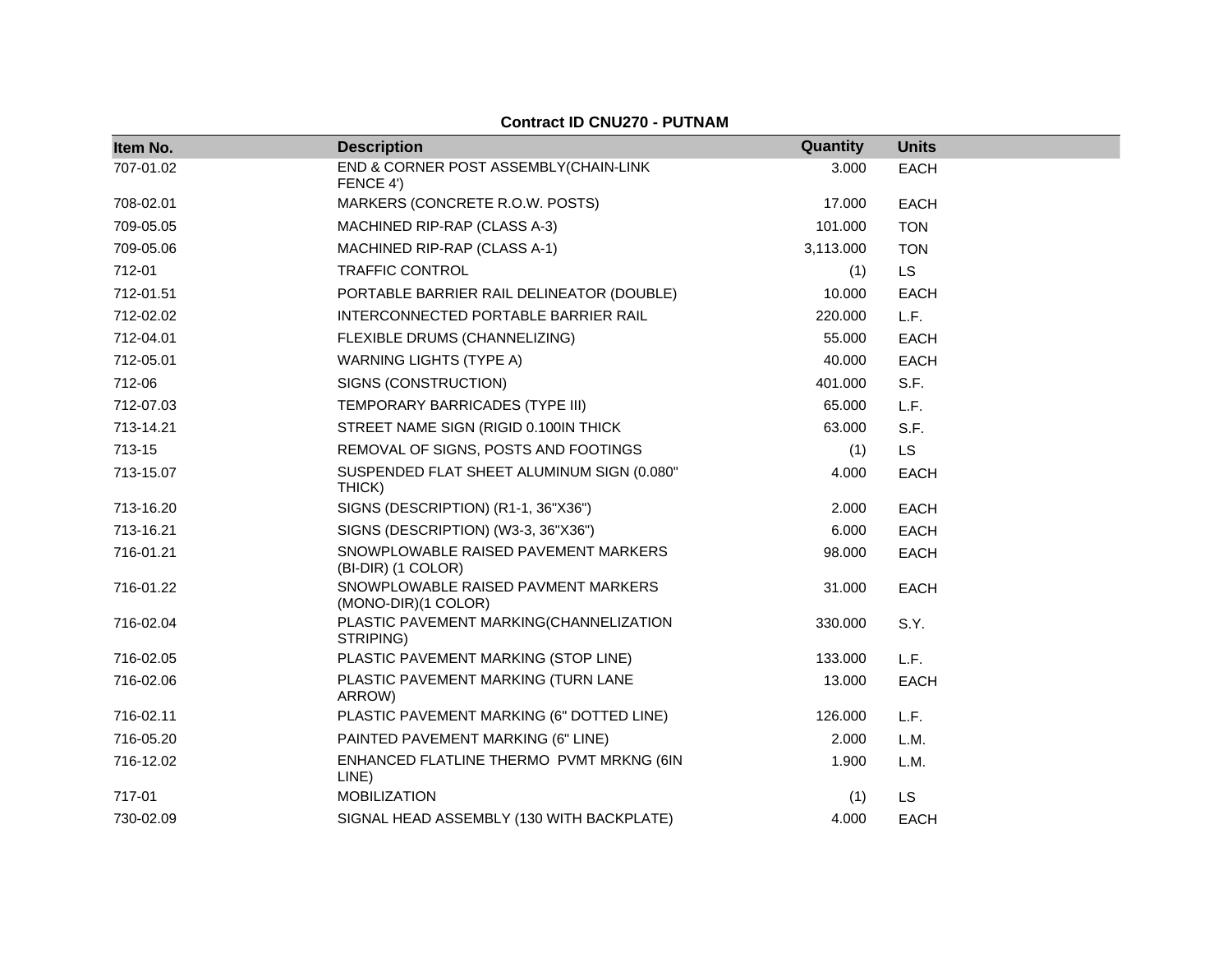| Item No.  | <b>Description</b>                                                   | Quantity  | <b>Units</b> |
|-----------|----------------------------------------------------------------------|-----------|--------------|
| 730-02.17 | SIGNAL HEAD ASSEMBLY (150 A2H WITH<br>BACKPLATE)                     | 2.000     | <b>EACH</b>  |
| 730-02.30 | SIGNAL HEAD ASSEMBLY (DESCRIPTION) (140 A1<br><b>WITH BACKPLATE)</b> | 2.000     | <b>EACH</b>  |
| 730-02.31 | SIGNAL HEAD ASSEMBLY (DESCRIPTION) (150 A2V<br>POLE MOUNTED)         | 1.000     | <b>EACH</b>  |
| 730-03.21 | INSTALL PULL BOX (TYPE B)                                            | 9.000     | <b>EACH</b>  |
| 730-05.01 | ELECTRICAL SERVICE CONNECTION                                        | 1.000     | <b>EACH</b>  |
| 730-08.03 | SIGNAL CABLE - 7 CONDUCTOR                                           | 1,000.000 | L.F.         |
| 730-12.01 | CONDUIT 1" DIAMETER (PVC)                                            | 990.000   | L.F.         |
| 730-12.02 | CONDUIT 2" DIAMETER (PVC)                                            | 135.000   | L.F.         |
| 730-12.13 | CONDUIT 2" DIAMETER (JACK AND BORE)                                  | 305.000   | L.F.         |
| 730-13.05 | VEHICLE DETECTOR (EXT. CALL - DELAY CALL)                            | 7.000     | <b>EACH</b>  |
| 730-13.06 | VEHICLE DETECTOR (OPTICALLY ACTIVATED<br>PRIORITY CONTROL)           | 1.000     | <b>EACH</b>  |
| 730-14.01 | SHIELDED DETECTOR CABLE                                              | 2,185.000 | L.F.         |
| 730-14.02 | <b>SAW SLOT</b>                                                      | 1,640.000 | L.F.         |
| 730-14.03 | <b>LOOP WIRE</b>                                                     | 3,770.000 | L.F.         |
| 730-15.32 | CABINET (EIGHT PHASE BASE MOUNTED)                                   | 1.000     | <b>EACH</b>  |
| 730-16.02 | EIGHT PHASE ACTUATED CONTROLLER                                      | 1.000     | <b>EACH</b>  |
| 730-23.64 | CANTILEVER SIGNAL SUPPORT (1 ARM @ 30')                              | 1.000     | <b>EACH</b>  |
| 730-23.99 | CANTILEVER SIGNAL SUPPORT (DESCRIPTION) (2<br>$@55'$ & 50')          | 1.000     | <b>EACH</b>  |
| 740-06.01 | <b>GEOMEMBRANE</b>                                                   | 67.000    | S.Y.         |
| 740-10.03 | GEOTEXTILE (TYPE III) (EROSION CONTROL)                              | 6,311.000 | S.Y.         |
| 740-11.02 | TEMPORARY SEDIMENT TUBE 12IN                                         | 370.000   | L.F.         |
| 801-01.07 | TEMPORARY SEEDING (WITH MULCH)                                       | 72.000    | <b>UNIT</b>  |
| 801-03    | WATER (SEEDING & SODDING)                                            | 15.000    | M.G.         |
| 803-01    | SODDING (NEW SOD)                                                    | 8,003.000 | S.Y.         |
| 806-02.03 | PROJECT MOWING                                                       | 2.000     | <b>CYCL</b>  |
| 791-01.02 | 2IN STEEL GAS MAIN                                                   | 900.000   | L.F.         |
| 791-01.06 | 8IN STEEL GAS MAIN                                                   | 70.000    | L.F.         |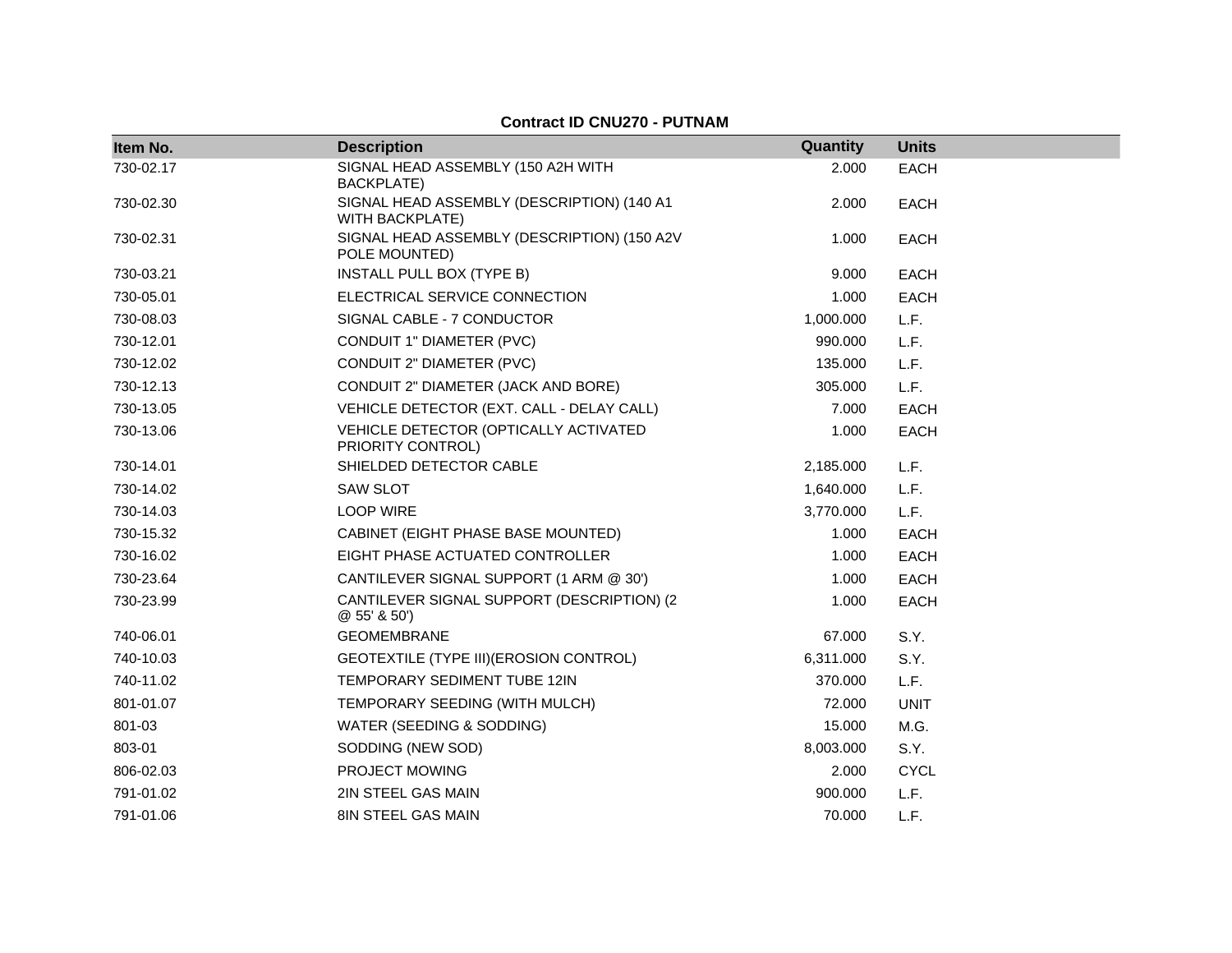| Item No.  | <b>Description</b>                       | Quantity | <b>Units</b> |
|-----------|------------------------------------------|----------|--------------|
| 791-01.24 | 2IN POWERCRETE CTD STL GAS MN- DIR DRILL | 130.000  | L.F.         |
| 791-06.10 | CONNECT TO 2IN EX. STL MAIN              | 2.000    | <b>EACH</b>  |
| 791-06.13 | CONNECT TO 8IN EX. STL MAIN              | 1.000    | <b>EACH</b>  |
| 791-06.31 | CONNECT TO 2IN EX. STL MAIN W/ STOPPLE   | 2.000    | <b>EACH</b>  |
| 791-06.34 | CONNECT TO 8IN EX. STL MAIN W/ STOPPLE   | 1.000    | <b>EACH</b>  |
| 791-07.09 | 2IN STEEL GAS VALVE ASSEMBLY             | 1.000    | <b>EACH</b>  |
| 791-08.02 | 3/4IN SERVICE ASSEMBLY                   | 4.000    | EACH         |
| 791-08.12 | 3/4IN STEEL SERVICE PIPE                 | 50.000   | L.F.         |
| 791-09.04 | REGULATOR STATION                        | 1.000    | <b>EACH</b>  |
| 791-09.08 | REMOVE REGULATOR STATION                 | 1.000    | EACH         |
| 791-10.01 | RETIRE IN PLACE 3/4IN SERV CUT & PLUG    | 4.000    | <b>EACH</b>  |
| 791-10.04 | RETIRE IN PLACE 2IN SERV CUT & PLUG      | 4.000    | <b>EACH</b>  |
| 791-10.06 | RETIRE IN PLACE 6IN SERV CUT & PLUG      | 1.000    | <b>EACH</b>  |
| 791-10.07 | RETIRE IN PLACE 8IN SERV CUT & PLUG      | 2.000    | <b>EACH</b>  |
| 791-10.10 | <b>RETIRE GAS MAIN</b>                   | (1)      | LS           |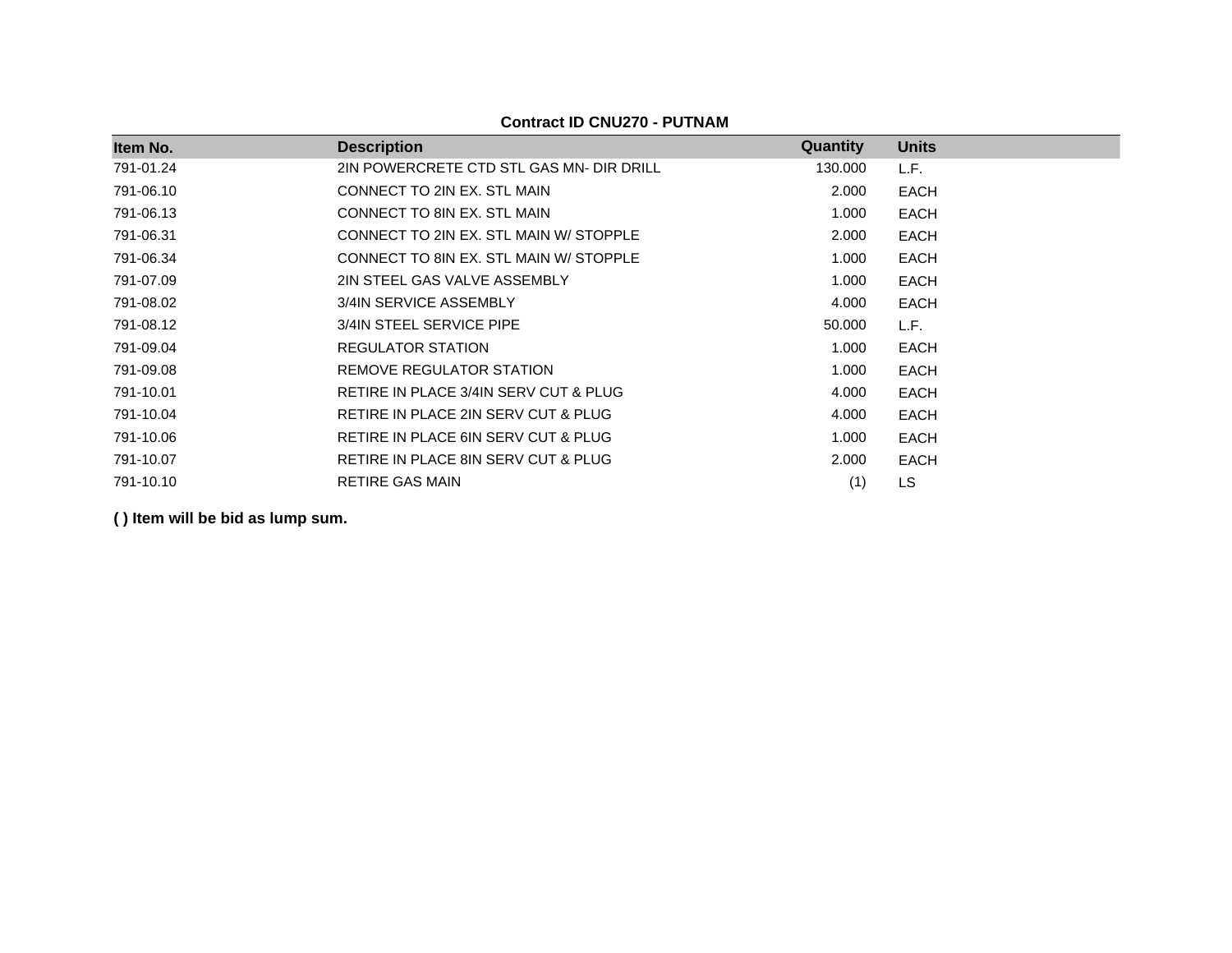| <b>Contract ID: CNU246</b> |                                |          |                                                                                                                |               |
|----------------------------|--------------------------------|----------|----------------------------------------------------------------------------------------------------------------|---------------|
|                            | Letting Date: October 09, 2020 | 10:00 AM | <b>Projects: 74018-3207-94</b>                                                                                 | $HSIP-25(49)$ |
|                            | <b>Counties: ROBERTSON</b>     |          |                                                                                                                |               |
| District:                  |                                |          | <b>DBE Goal Percent: 9.50</b>                                                                                  |               |
|                            | paving (L.M. 7.5 - L.M. 7.8).  |          | <b>Description:</b> The improvement of the intersection on S.R. 25 at S.R. 49, including grading, drainage and |               |
|                            |                                |          |                                                                                                                |               |

**Contract Time:** DT - 6/30/2021

| Item No.  | <b>Description</b>                                              | <b>Quantity</b> | <b>Units</b> |
|-----------|-----------------------------------------------------------------|-----------------|--------------|
| 105-01    | CONSTRUCTION STAKES, LINES AND GRADES                           | (1)             | LS.          |
| 201-01    | <b>CLEARING AND GRUBBING</b>                                    | (1)             | <b>LS</b>    |
| 202-01    | REMOVAL OF STRUCTURES AND OBSTRUCTIONS                          | (1)             | <b>LS</b>    |
| 202-03.01 | REMOVAL OF ASPHALT PAVEMENT                                     | 1,850.000       | S.Y.         |
| 203-01    | ROAD & DRAINAGE EXCAVATION (UNCLASSIFIED)                       | 6,107.000       | C.Y.         |
| 203-04    | PLACING AND SPREADING TOPSOIL                                   | 854.000         | C.Y.         |
| 204-08.01 | BACKFILL MATERIAL (FLOWABLE FILL)                               | 29.600          | C.Y.         |
| 209-05    | <b>SEDIMENT REMOVAL</b>                                         | 58.000          | C.Y.         |
| 209-08.08 | ENHANCED ROCK CHECK DAM                                         | 3.000           | <b>EACH</b>  |
| 209-40.33 | CATCH BASIN PROTECTION (TYPE D)                                 | 1.000           | <b>EACH</b>  |
| 303-01    | MINERAL AGGREGATE, TYPE A BASE, GRADING D                       | 3,180.000       | <b>TON</b>   |
| 303-10.01 | MINERAL AGGREGATE (SIZE 57)                                     | 9.000           | <b>TON</b>   |
| 307-01.01 | ASPHALT CONCRETE MIX (PG64-22) (BPMB-HM)<br><b>GRADING A</b>    | 640.000         | <b>TON</b>   |
| 307-01.08 | ASPHALT CONCRETE MIX (PG64-22) (BPMB-HM)<br><b>GRADING B-M2</b> | 373.000         | <b>TON</b>   |
| 402-01    | BITUMINOUS MATERIAL FOR PRIME COAT (PC)                         | 7.800           | <b>TON</b>   |
| 402-02    | AGGREGATE FOR COVER MATERIAL (PC)                               | 30.900          | <b>TON</b>   |
| 403-01    | BITUMINOUS MATERIAL FOR TACK COAT (TC)                          | 2.400           | <b>TON</b>   |
| 411-01.10 | ACS MIX(PG64-22) GRADING D                                      | 716.000         | <b>TON</b>   |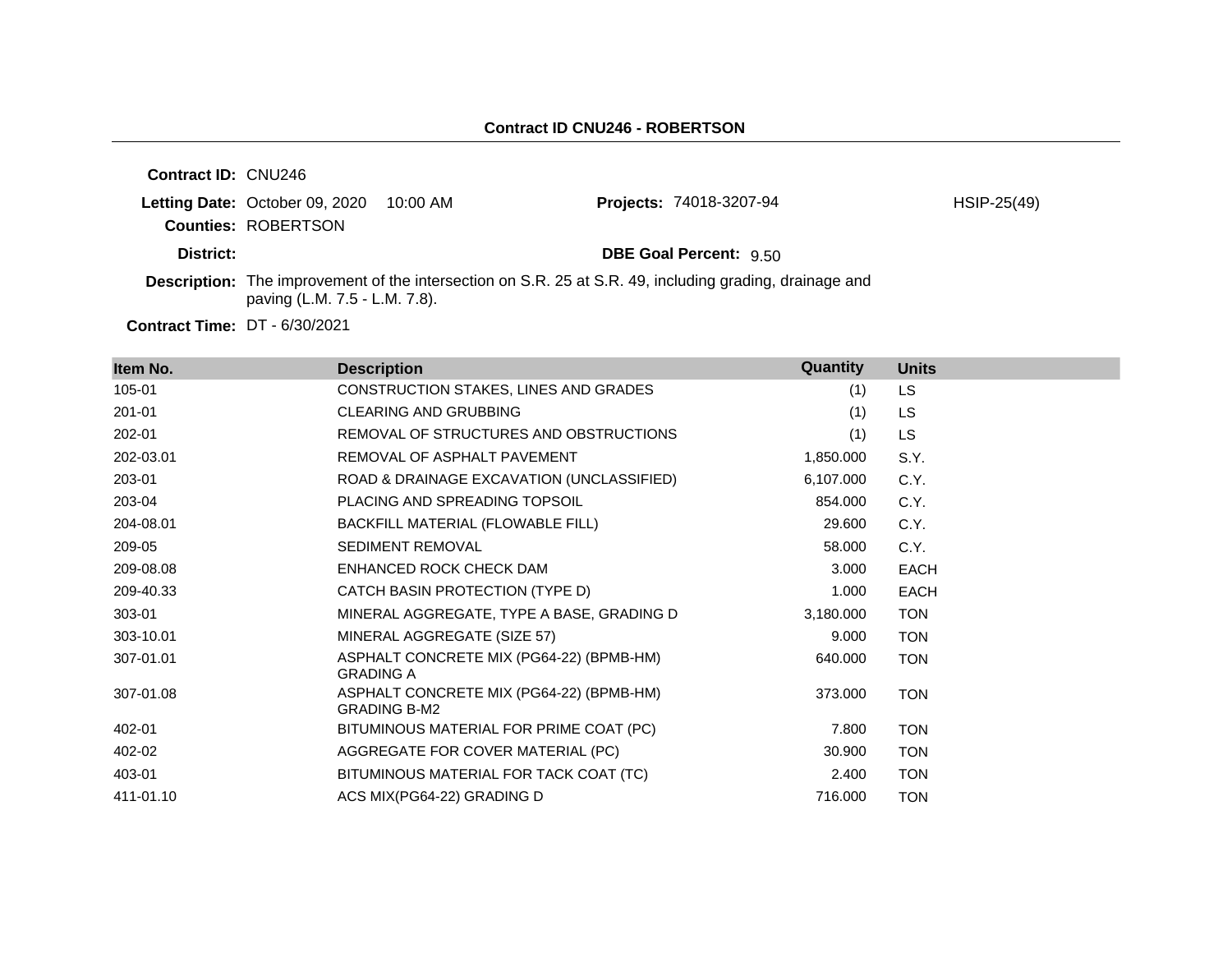**Contract ID CNU246 - ROBERTSON**

| Item No.  | <b>Description</b>                                         | Quantity  | <b>Units</b> |
|-----------|------------------------------------------------------------|-----------|--------------|
| 411-12.03 | SCORING FOR RUMBLE STRIPE (NON-<br>CONTINUOUS) (8IN WIDTH) | 0.600     | L.M.         |
| 415-01.02 | COLD PLANING BITUMINOUS PAVEMENT                           | 8,109.000 | S.Y.         |
| 607-03.30 | 18" PIPE CULVERT                                           | 166.000   | L.F.         |
| 607-39.02 | 18" PIPE CULVERT (SIDE DRAIN)                              | 18.000    | L.F.         |
| 611-07.54 | 18IN ENDWALL (CROSS DRAIN) 3:1                             | 2.000     | <b>EACH</b>  |
| 611-07.55 | 18IN ENDWALL (CROSS DRAIN) 4:1                             | 2.000     | <b>EACH</b>  |
| 705-20.25 | TEMPORARY CRASH CUSHION (MASH TL-3)                        | 2.000     | <b>EACH</b>  |
| 708-02.01 | MARKERS (CONCRETE R.O.W. POSTS)                            | 14.000    | <b>EACH</b>  |
| 709-05.05 | MACHINED RIP-RAP (CLASS A-3)                               | 101.000   | <b>TON</b>   |
| 709-05.06 | MACHINED RIP-RAP (CLASS A-1)                               | 46.000    | <b>TON</b>   |
| 712-01    | <b>TRAFFIC CONTROL</b>                                     | (1)       | LS.          |
| 712-02.02 | INTERCONNECTED PORTABLE BARRIER RAIL                       | 1,600.000 | L.F.         |
| 712-04.01 | FLEXIBLE DRUMS (CHANNELIZING)                              | 60.000    | <b>EACH</b>  |
| 712-04.50 | <b>BARRIER RAIL DELINEATOR</b>                             | 43.000    | <b>EACH</b>  |
| 712-06    | SIGNS (CONSTRUCTION)                                       | 326.000   | S.F.         |
| 712-07.03 | TEMPORARY BARRICADES (TYPE III)                            | 35.000    | L.F.         |
| 713-11.01 | "U" SECTION STEEL POSTS                                    | 12.000    | LB.          |
| 713-11.02 | PERFORATED/KNOCKOUT SQUARE TUBE POST                       | 6.000     | LB.          |
| 713-13.02 | FLAT SHEET ALUMINUM SIGNS (0.080" THICK)                   | 102.000   | S.F.         |
| 713-13.03 | FLAT SHEET ALUMINUM SIGNS (0.100" THICK)                   | 71.000    | S.F.         |
| 713-15    | REMOVAL OF SIGNS, POSTS AND FOOTINGS                       | (1)       | <b>LS</b>    |
| 713-16.01 | CHANGEABLE MESSAGE SIGN UNIT                               | 3.000     | <b>EACH</b>  |
| 716-01.21 | SNOWPLOWABLE RAISED PAVEMENT MARKERS<br>(BI-DIR) (1 COLOR) | 110.000   | <b>EACH</b>  |
| 716-01.30 | REMOVAL OF SNOWPLOWABLE REFLECTIVE<br>MARKER               | 110.000   | <b>EACH</b>  |
| 716-02.04 | PLASTIC PAVEMENT MARKING(CHANNELIZATION<br>STRIPING)       | 211.000   | S.Y.         |
| 716-02.05 | PLASTIC PAVEMENT MARKING (STOP LINE)                       | 58.000    | L.F.         |
| 716-02.06 | PLASTIC PAVEMENT MARKING (TURN LANE<br>ARROW)              | 2.000     | <b>EACH</b>  |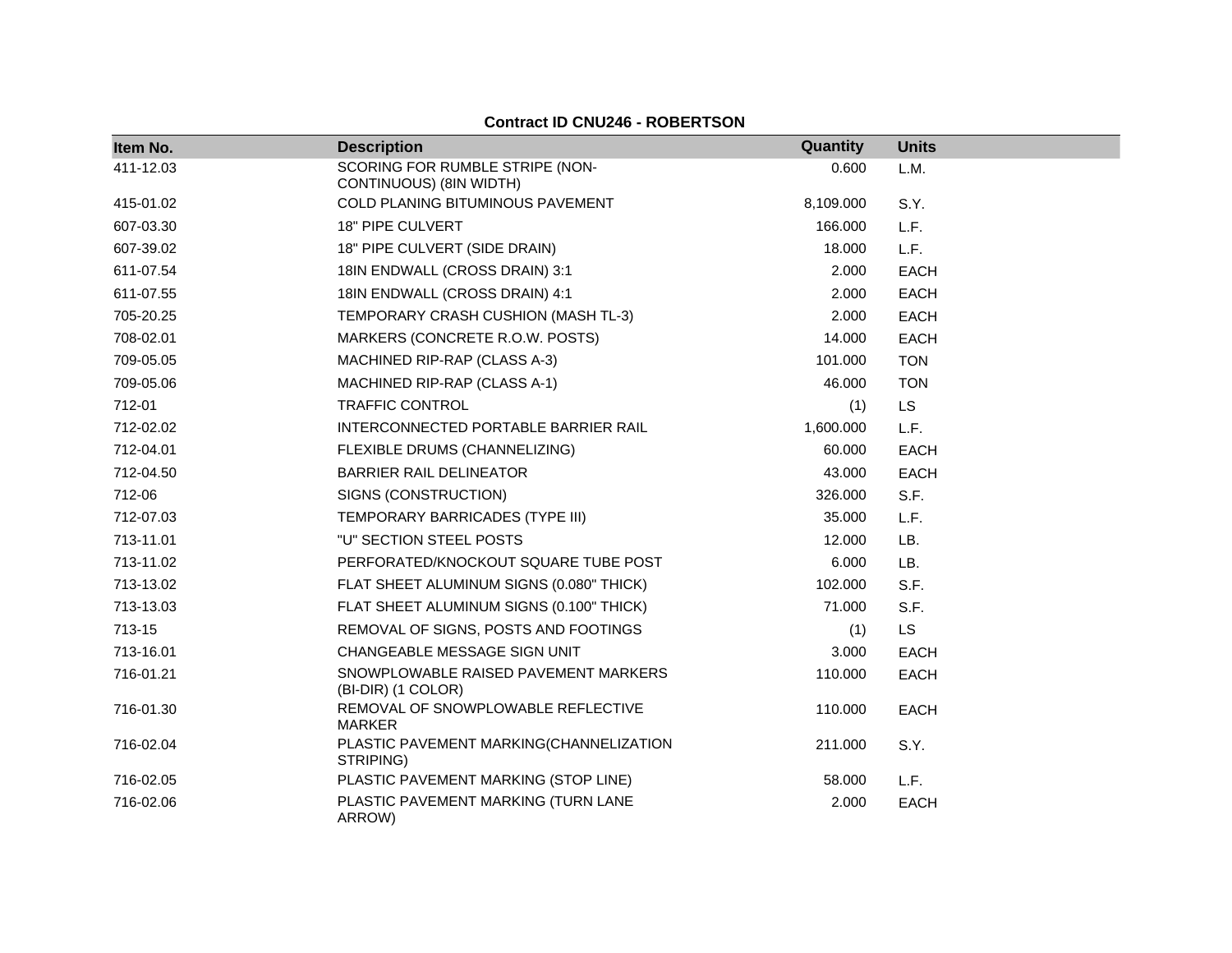| Item No.  | <b>Description</b>                                    | Quantity  | <b>Units</b> |
|-----------|-------------------------------------------------------|-----------|--------------|
| 716-05.20 | PAINTED PAVEMENT MARKING (6" LINE)                    | 0.900     | L.M.         |
| 716-08.20 | REMOVAL OF PAVEMENT MARKING (LINE)                    | 0.900     | L.M.         |
| 716-13.02 | SPRAY THERMO PVMT MRKNG (60 mil) (6IN LINE)           | 1.900     | L.M.         |
| 716-13.05 | SPRAY THERMO PVMT MRKNG (60 mil) (6IN DOTTED<br>LINE) | 720,000   | L.F.         |
| 717-01    | <b>MOBILIZATION</b>                                   | (1)       | LS           |
| 740-10.03 | GEOTEXTILE (TYPE III) (EROSION CONTROL)               | 226.000   | S.Y.         |
| 740-11.02 | TEMPORARY SEDIMENT TUBE 12IN                          | 5,650.000 | L.F.         |
| 801-01    | SEEDING (WITH MULCH)                                  | 2.300     | <b>UNIT</b>  |
| 801-01.07 | TEMPORARY SEEDING (WITH MULCH)                        | 46.000    | <b>UNIT</b>  |
| 801-03    | WATER (SEEDING & SODDING)                             | 57.000    | M.G.         |
| 803-01    | SODDING (NEW SOD)                                     | 5.125.000 | S.Y.         |

# **Contract ID CNU246 - ROBERTSON**

**( ) Item will be bid as lump sum.**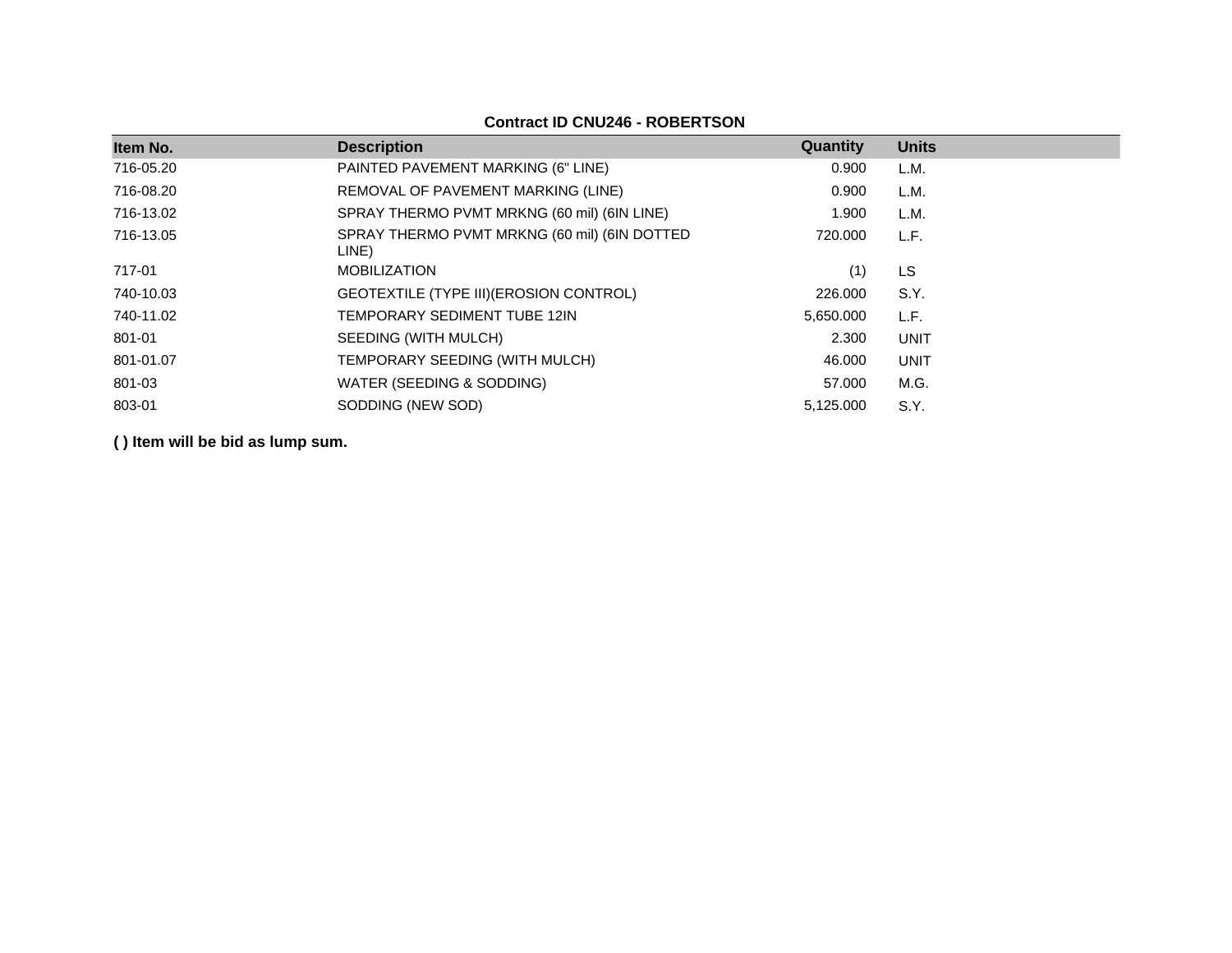| <b>Contract ID: CNU332</b> |                                |          |                                                                                                                                                                                                                 |             |
|----------------------------|--------------------------------|----------|-----------------------------------------------------------------------------------------------------------------------------------------------------------------------------------------------------------------|-------------|
|                            | Letting Date: October 09, 2020 | 10:00 AM | Projects: 75027-3225-14                                                                                                                                                                                         | STP-266(13) |
|                            | <b>Counties: RUTHERFORD</b>    |          |                                                                                                                                                                                                                 |             |
| District:                  |                                |          | <b>DBE Goal Percent: 11.00</b>                                                                                                                                                                                  |             |
|                            | (L.M. 8.82).                   |          | <b>Description:</b> The grading, drainage, construction of two (2) concrete Bulb-Tee beam bridges, signals and<br>paving on S.R. 266 (Jefferson Pike) from S.R. 102 (Nissan Drive) (L.M. 5.01) to east of I-840 |             |

**Contract Time:** DT - 7/31/2024

| Item No.  | <b>Description</b>                                                 | Quantity  | <b>Units</b> |
|-----------|--------------------------------------------------------------------|-----------|--------------|
| 105-01    | CONSTRUCTION STAKES, LINES AND GRADES                              | (1)       | LS.          |
| 109-10.01 | <b>TRAINEE</b>                                                     | 6,740.000 | <b>HOUR</b>  |
| 201-01    | <b>CLEARING AND GRUBBING</b>                                       | (1)       | LS.          |
| 202-01.56 | REMOVAL OF STRUCTURES & OBSTRUCTIONS<br>(DESCRIPTION) (HAUL ROADS) | (1)       | <b>LS</b>    |
| 202-02.21 | REMOVAL OF PIPE (DESCRIPTION) (12" CMP)                            | 300.000   | L.F.         |
| 202-02.22 | REMOVAL OF PIPE (DESCRIPTION) (12" RCP)                            | 285.000   | L.F.         |
| 202-02.23 | REMOVAL OF PIPE (DESCRIPTION) (15" CMP)                            | 186.000   | L.F.         |
| 202-02.24 | REMOVAL OF PIPE (DESCRIPTION) (15" CPP)                            | 29.000    | L.F.         |
| 202-02.25 | REMOVAL OF PIPE (DESCRIPTION) (15" RCP)                            | 247.000   | L.F.         |
| 202-02.26 | REMOVAL OF PIPE (DESCRIPTION) (18" CMP)                            | 104.000   | L.F.         |
| 202-02.27 | REMOVAL OF PIPE (DESCRIPTION) (18" CPP)                            | 51.000    | L.F.         |
| 202-02.28 | REMOVAL OF PIPE (DESCRIPTION) (18" RCP)                            | 490.000   | L.F.         |
| 202-02.29 | REMOVAL OF PIPE (DESCRIPTION) (24" CMP)                            | 92.000    | L.F.         |
| 202-02.30 | REMOVAL OF PIPE (DESCRIPTION) (30" RCP)                            | 125.000   | L.F.         |
| 202-02.31 | REMOVAL OF PIPE (DESCRIPTION) (36" CMP)                            | 57.000    | L.F.         |
| 202-02.32 | REMOVAL OF PIPE (DESCRIPTION) (36" RCP)                            | 599.000   | L.F.         |
| 202-03    | REMOVAL OF RIGID PAVEMENT, SIDEWALK, ETC.                          | 2,670.000 | S.Y.         |
| 202-03.01 | REMOVAL OF ASPHALT PAVEMENT                                        | 4,079.000 | S.Y.         |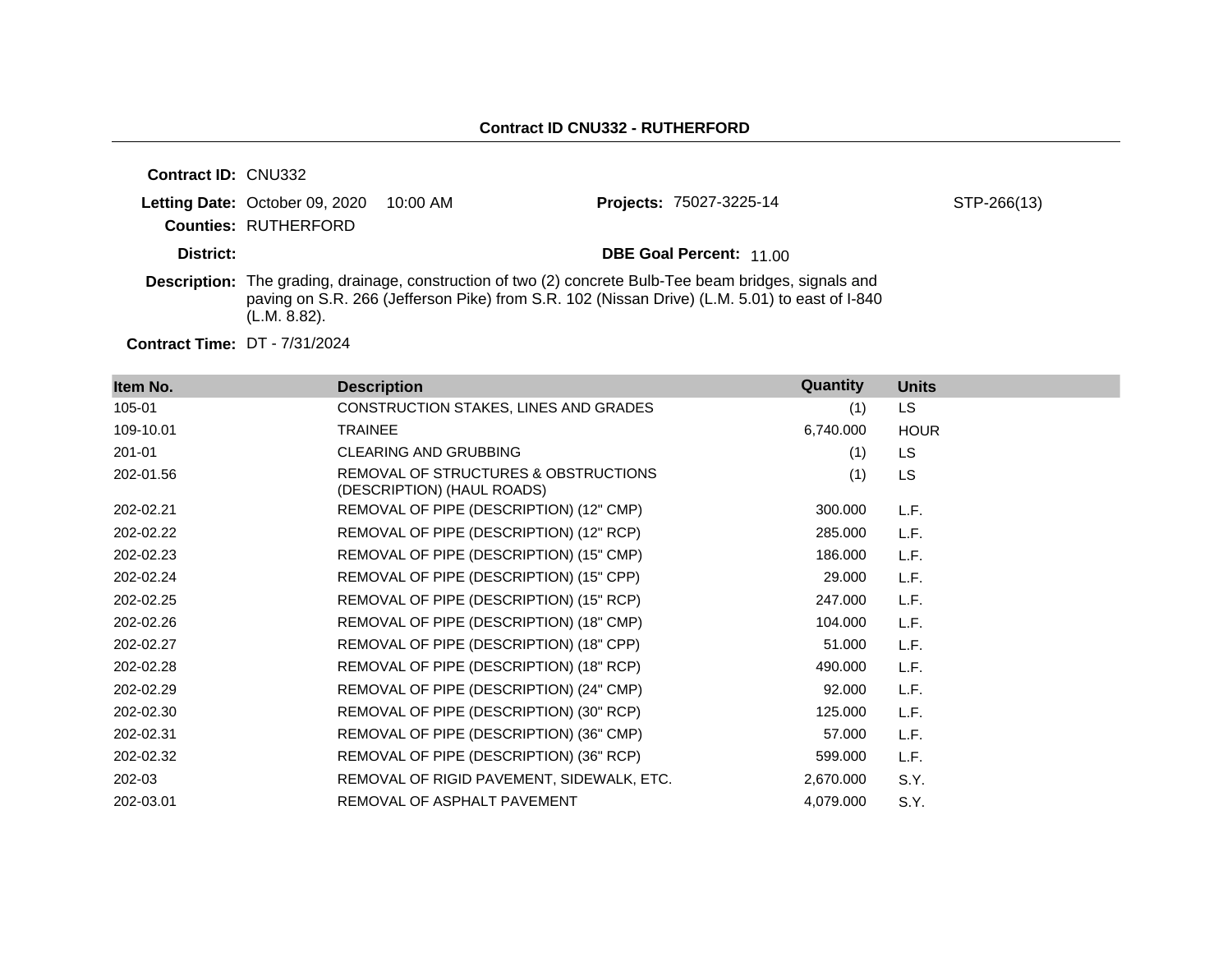| Item No.  | <b>Description</b>                                                            | Quantity    | <b>Units</b> |
|-----------|-------------------------------------------------------------------------------|-------------|--------------|
| 202-04.01 | REMOVAL OF STRUCTURES (DESCRIPTION, STA.)<br>(CATCH BASINS)                   | (1)         | <b>LS</b>    |
| 202-04.02 | REMOVAL OF STRUCTURES (DESCRIPTION, STA.)<br>(ENDWALLS)                       | (1)         | LS           |
| 202-04.03 | REMOVAL OF STRUCTURES (DESCRIPTION, STA.)<br>(MANHOLES)                       | (1)         | <b>LS</b>    |
| 202-04.04 | REMOVAL OF STRUCTURES (DESCRIPTION, STA.)<br>(DECORATIVE LIGHTHOUSE AND WALL) | (1)         | LS           |
| 202-06.03 | REMOVAL OF BUILDINGS (TRACT NO.) (TRACT NO.<br>53)                            | (1)         | <b>LS</b>    |
| 202-06.05 | REMOVAL OF BUILDINGS (TRACT NO.) (TRACT NO.<br>76)                            | (1)         | <b>LS</b>    |
| 202-06.06 | REMOVAL OF BUILDINGS (TRACT NO.) (TRACT NO.<br>78)                            | (1)         | LS           |
| 203-01    | ROAD & DRAINAGE EXCAVATION (UNCLASSIFIED)                                     | 374,492.000 | C.Y.         |
| 203-01.05 | <b>EXCAVATION</b>                                                             | 10,765.000  | C.Y.         |
| 203-01.11 | PRESPLITTING OF ROCK EXCAVATION                                               | 2,268.000   | S.Y.         |
| 203-02.01 | BORROW EXCAVATION (GRADED SOLID ROCK)                                         | 89,072.000  | <b>TON</b>   |
| 203-03    | BORROW EXCAVATION (UNCLASSIFIED)                                              | 192,069.000 | C.Y.         |
| 203-03.15 | <b>BORROW EXCAVATION (CLAY)</b>                                               | 1,725.000   | C.Y.         |
| 203-04    | PLACING AND SPREADING TOPSOIL                                                 | 72,407.000  | C.Y.         |
| 203-05    | <b>UNDERCUTTING</b>                                                           | 6,232.000   | C.Y.         |
| 203-06    | <b>WATER</b>                                                                  | 4,600.000   | M.G.         |
| 203-07    | FURNISHING & SPREADING TOPSOIL                                                | 1,493.000   | C.Y.         |
| 203-10.01 | <b>EMBANKMENT (SOLID ROCK)</b>                                                | 242.000     | C.Y.         |
| 203-70.07 | <b>STANDPIPE</b>                                                              | 9.000       | <b>EACH</b>  |
| 204-06.01 | <b>FLOWABLE FILL (GENERAL)</b>                                                | 457.000     | C.Y.         |
| 209-01.31 | TEMPORARY MULCH FILTER BERM                                                   | 2,029.000   | C.Y.         |
| 209-02.06 | <b>15" TEMPORARY SLOPE DRAIN</b>                                              | 39.000      | L.F.         |
| 209-02.07 | <b>18" TEMPORARY SLOPE DRAIN</b>                                              | 558.000     | L.F.         |
| 209-03.21 | FILTER SOCK (12 INCH)                                                         | 5,904.000   | L.F.         |
| 209-03.43 | STREAM MITIGATION - VEGETATED RIP-RAP<br>(DESCRIP) (AREA UNDER BRIDGE 1)      | 895.000     | C.Y.         |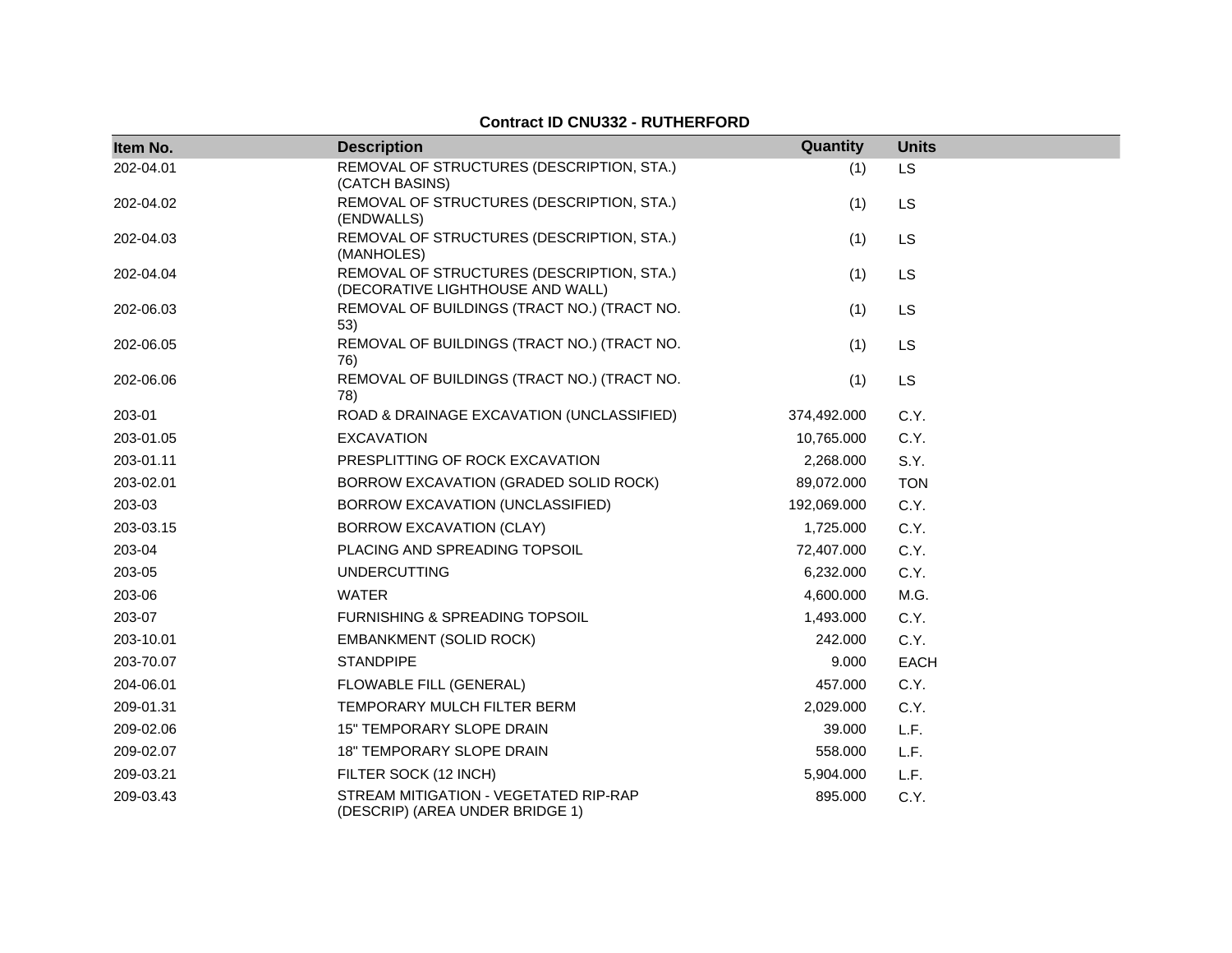| Item No.  | <b>Description</b>                                              | Quantity   | <b>Units</b> |
|-----------|-----------------------------------------------------------------|------------|--------------|
| 209-05    | SEDIMENT REMOVAL                                                | 4,015.000  | C.Y.         |
| 209-08.02 | TEMPORARY SILT FENCE (WITH BACKING)                             | 56,484.000 | L.F.         |
| 209-08.03 | TEMPORARY SILT FENCE (WITHOUT BACKING)                          | 49,987.000 | L.F.         |
| 209-08.07 | ROCK CHECK DAM PER                                              | 221.000    | <b>EACH</b>  |
| 209-08.08 | ENHANCED ROCK CHECK DAM                                         | 155.000    | <b>EACH</b>  |
| 209-09.01 | <b>SANDBAGS</b>                                                 | 13,767.000 | <b>BAG</b>   |
| 209-09.03 | SEDIMENT FILTER BAG (15' X 15')                                 | 5.000      | <b>EACH</b>  |
| 209-09.43 | <b>CURB INLET PROTECTION (TYPE 4)</b>                           | 64.000     | <b>EACH</b>  |
| 209-13.04 | TURBIDITY CURTAIN(DESCRIPTION) (VARIABLE<br>DEPTH)              | 1,546.000  | L.F.         |
| 209-20.03 | POLYETHYLENE SHEETING (6 MIL. MINIMUM)                          | 500.000    | S.Y.         |
| 209-40.33 | CATCH BASIN PROTECTION (TYPE D)                                 | 10.000     | <b>EACH</b>  |
| 209-40.41 | CATCH BASIN FILTER ASSEMBLY(TYPE 1)                             | 3.000      | <b>EACH</b>  |
| 209-40.46 | CATCH BASIN FILTER ASSEMBLY(TYPE 6)                             | 71.000     | <b>EACH</b>  |
| 209-40.47 | CATCH BASIN FILTER ASSEMBLY(TYPE 7)                             | 30.000     | <b>EACH</b>  |
| 209-65.03 | <b>TEMPORARY DIVERSION CHANNEL</b>                              | 2,103.000  | L.F.         |
| 303-01    | MINERAL AGGREGATE, TYPE A BASE, GRADING D                       | 13,033.000 | <b>TON</b>   |
| 303-10.01 | MINERAL AGGREGATE (SIZE 57)                                     | 3,695.000  | <b>TON</b>   |
| 303-20.02 | <b>RIVER GRAVEL</b>                                             | 763.000    | <b>TON</b>   |
| 307-01.01 | ASPHALT CONCRETE MIX (PG64-22) (BPMB-HM)<br><b>GRADING A</b>    | 571.000    | <b>TON</b>   |
| 307-01.08 | ASPHALT CONCRETE MIX (PG64-22) (BPMB-HM)<br><b>GRADING B-M2</b> | 1,161.000  | <b>TON</b>   |
| 307-01.21 | ASP. CONC. MIX(PG70-22) (BPMB-HM) GR. A-S                       | 31,870.000 | <b>TON</b>   |
| 307-02.01 | ASPHALT CONCRETE MIX (PG70-22) (BPMB-HM)<br><b>GRADING A</b>    | 32,398.000 | <b>TON</b>   |
| 307-02.08 | ASPHALT CONCRETE MIX (PG70-22) (BPMB-HM)<br><b>GRADING B-M2</b> | 18,390.000 | <b>TON</b>   |
| 313-03    | <b>TREATED PERMEABLE BASE</b>                                   | 2,192.000  | S.Y.         |
| 402-01    | BITUMINOUS MATERIAL FOR PRIME COAT (PC)                         | 252.000    | <b>TON</b>   |
| 402-02    | AGGREGATE FOR COVER MATERIAL (PC)                               | 900.000    | <b>TON</b>   |
| 403-01    | BITUMINOUS MATERIAL FOR TACK COAT (TC)                          | 116.000    | <b>TON</b>   |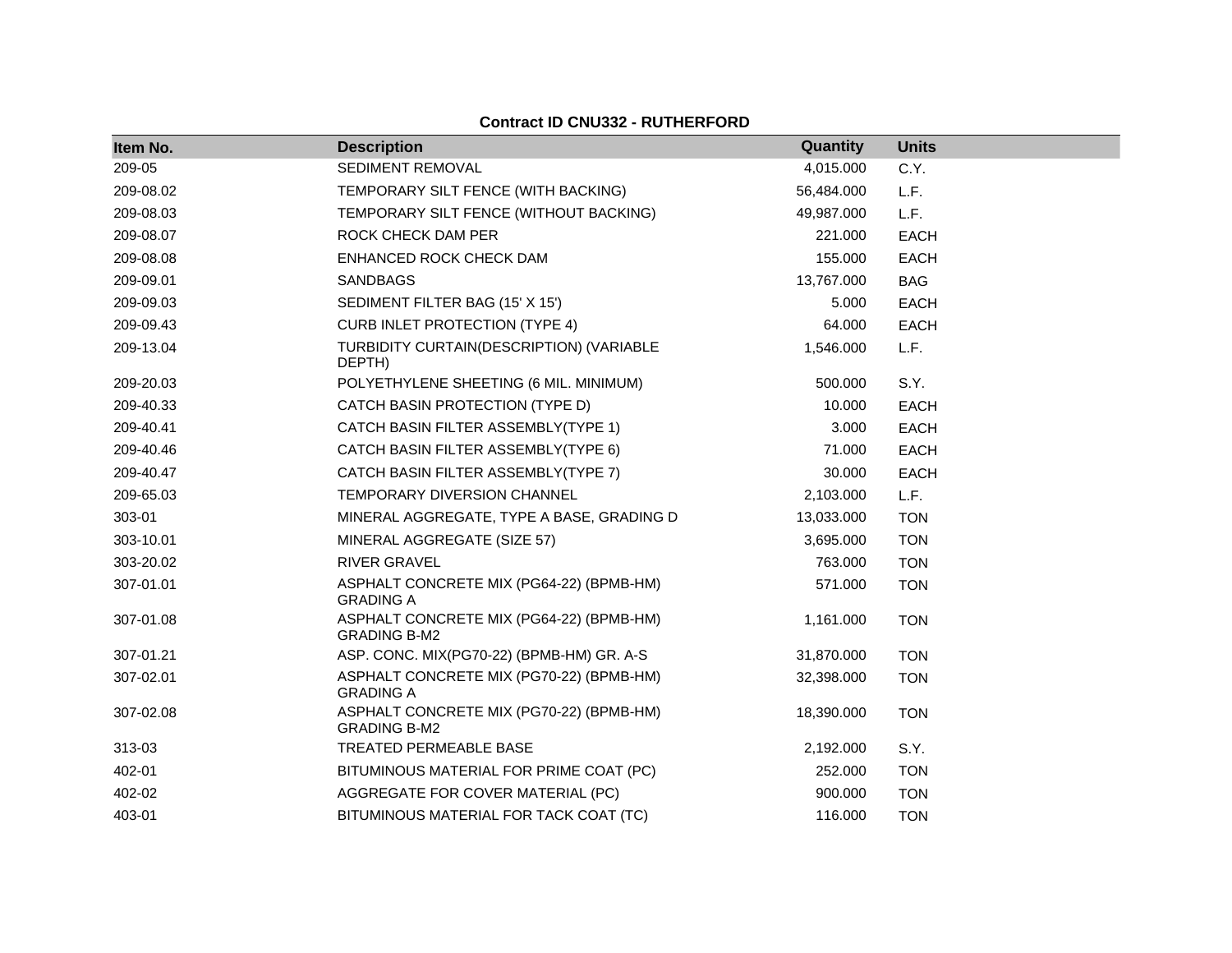| Item No.  | <b>Description</b>                                            | Quantity  | <b>Units</b> |
|-----------|---------------------------------------------------------------|-----------|--------------|
| 407-20.05 | SAW CUTTING ASPHALT PAVEMENT                                  | 2,000.000 | L.F.         |
| 411-01.07 | ACS MIX (PG64-22) GRADING E SHOULDER                          | 1,549.000 | <b>TON</b>   |
| 411-01.10 | ACS MIX(PG64-22) GRADING D                                    | 1,026.000 | <b>TON</b>   |
| 411-02.10 | ACS MIX(PG70-22) GRADING D                                    | 9,624.000 | <b>TON</b>   |
| 411-12.02 | SCORING SHOULDERS (NON-CONTINUOUS) (16IN<br>WIDTH)            | 6.840     | L.M.         |
| 415-01.01 | COLD PLANING BITUMINOUS PAVEMENT                              | 452.000   | <b>TON</b>   |
| 501-01.03 | PORTLAND CEMENT CONCRETE PAVEMENT (PLAIN)<br>10"              | 543.000   | S.Y.         |
| 502-04.01 | SAWING CONCRETE PAVEMENT (FULL DEPTH)                         | 750.000   | L.F.         |
| 607-03.02 | 18" CONCRETE PIPE CULVERT (CLASS III)                         | 8,584.000 | L.F.         |
| 607-05.02 | 24" CONCRETE PIPE CULVERT (CLASS III)                         | 1,255.000 | L.F.         |
| 607-05.05 | 24" CONCRETE PIPE CULVERT(CLASS IV)JACKED-<br><b>IN-PLACE</b> | 82.000    | L.F.         |
| 607-06.02 | 30" CONCRETE PIPE CULVERT (CLASS III)                         | 1,673.000 | L.F.         |
| 607-06.05 | 30" CONCRETE PIPE CULVERT(CLASS IV)JACKED-<br><b>IN-PLACE</b> | 40.000    | L.F.         |
| 607-07.02 | 36" CONCRETE PIPE CULVERT (CLASS III)                         | 1,437.000 | L.F.         |
| 607-07.05 | 36" CONCRETE PIPE CULVERT(CLASS IV)JACKED-<br><b>IN-PLACE</b> | 44.000    | L.F.         |
| 607-08.02 | 42" CONCRETE PIPE CULVERT (CLASS III)                         | 370.000   | L.F.         |
| 607-10.02 | 54" CONCRETE PIPE CULVERT (CLASS III)                         | 174.000   | L.F.         |
| 607-10.05 | 54" CONCRETE PIPE CULVERT(CLASS IV)JACKED-<br><b>IN-PLACE</b> | 106.000   | L.F.         |
| 607-11.03 | 60" CONCRETE PIPE CULVERT (CLASS III)                         | 162.000   | L.F.         |
| 607-13.03 | 72" CONCRETE PIPE CULVERT (CLASS III)                         | 147.000   | L.F.         |
| 607-16.02 | 30"X 19" HORIZONTAL OVAL CONCRETE PIPE<br><b>CULVERT</b>      | 50.000    | L.F.         |
| 607-37.03 | 24" CORRUGATED METAL PIPE CULVERT                             | 67.000    | L.F.         |
| 607-39.02 | 18" PIPE CULVERT (SIDE DRAIN)                                 | 595.000   | L.F.         |
| 607-39.03 | 24" PIPE CULVERT (SIDE DRAIN)                                 | 382.000   | L.F.         |
| 607-39.04 | 30" PIPE CULVERT (SIDE DRAIN)                                 | 79.000    | L.F.         |
| 610-07.01 | 12" PIPE DRAIN (BRIDGE DRAIN)                                 | 212.000   | L.F.         |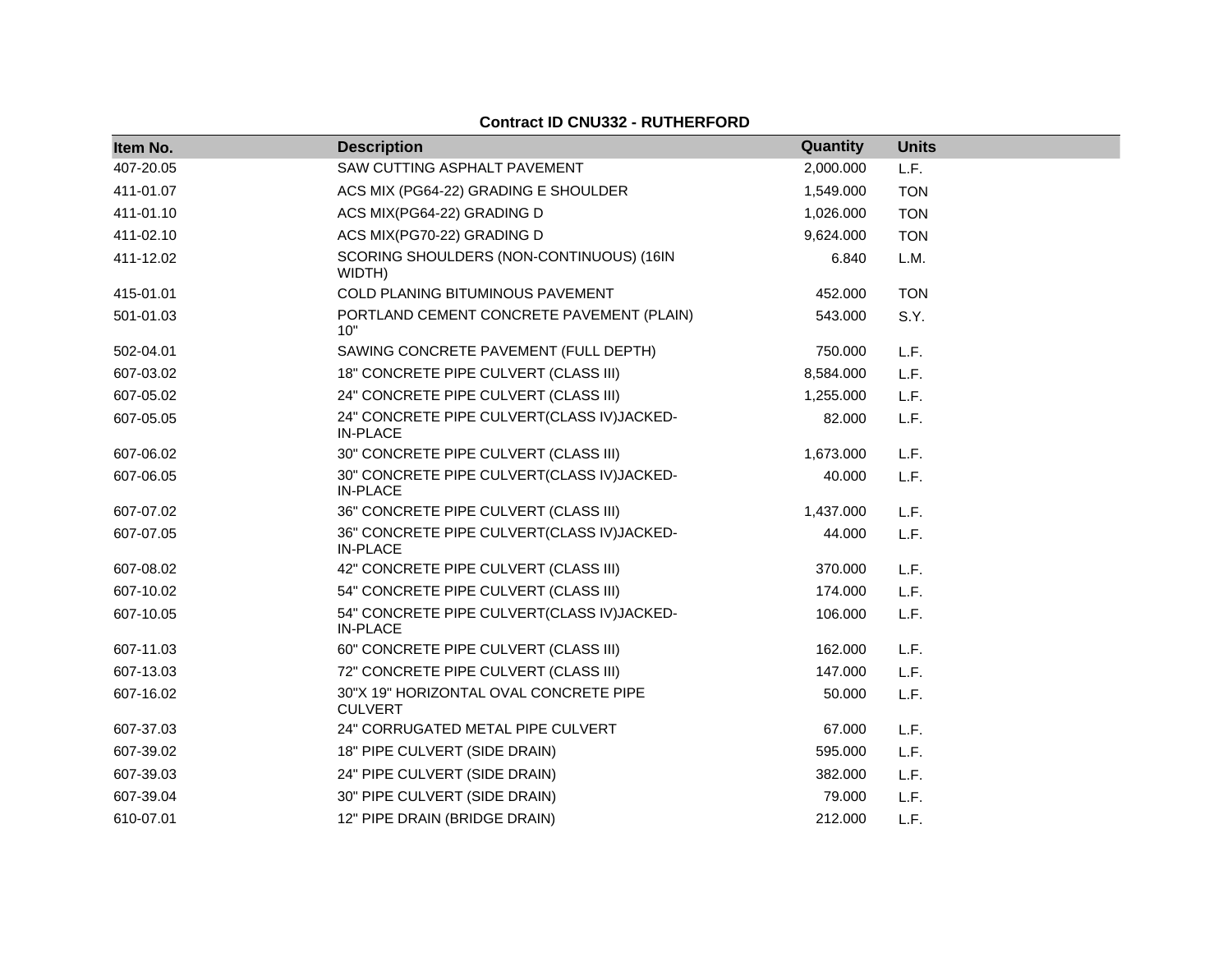| Item No.  | <b>Description</b>                       | Quantity  | <b>Units</b> |
|-----------|------------------------------------------|-----------|--------------|
| 611-01.02 | MANHOLES, > 4' - 8' DEPTH                | 1.000     | <b>EACH</b>  |
| 611-01.04 | MANHOLES, > 12' - 16' DEPTH              | 1.000     | <b>EACH</b>  |
| 611-02.10 | <b>JUNCTION BOX, TYPE 1</b>              | 1.000     | <b>EACH</b>  |
| 611-02.12 | <b>JUNCTION BOX, TYPE 3</b>              | 2.000     | <b>EACH</b>  |
| 611-02.15 | JUNCTION BOX, TYPE 6                     | 1.000     | <b>EACH</b>  |
| 611-07.01 | CLASS A CONCRETE (PIPE ENDWALLS)         | 85.000    | C.Y.         |
| 611-07.02 | STEEL BAR REINFORCEMENT (PIPE ENDWALLS)  | 1,223.000 | LB.          |
| 611-07.31 | 18IN ENDWALL (SIDE DRAIN)                | 16.000    | <b>EACH</b>  |
| 611-07.32 | 24IN ENDWALL (SIDE DRAIN)                | 2.000     | EACH         |
| 611-07.33 | 30IN ENDWALL (SIDE DRAIN)                | 2.000     | <b>EACH</b>  |
| 611-07.54 | 18IN ENDWALL (CROSS DRAIN) 3:1           | 5.000     | EACH         |
| 611-07.55 | 18IN ENDWALL (CROSS DRAIN) 4:1           | 9.000     | <b>EACH</b>  |
| 611-07.56 | 18IN ENDWALL (CROSS DRAIN) 6:1           | 1.000     | <b>EACH</b>  |
| 611-07.57 | 24IN ENDWALL (CROSS DRAIN) 3:1           | 6.000     | EACH         |
| 611-07.59 | 24IN ENDWALL (CROSS DRAIN) 6:1           | 2.000     | <b>EACH</b>  |
| 611-07.60 | 30IN ENDWALL (CROSS DRAIN) 3:1           | 3.000     | EACH         |
| 611-07.63 | 36IN ENDWALL (CROSS DRAIN) 3:1           | 6.000     | <b>EACH</b>  |
| 611-07.65 | 36IN ENDWALL (CROSS DRAIN) 6:1           | 2.000     | <b>EACH</b>  |
| 611-07.69 | 48IN ENDWALL (CROSS DRAIN) 3:1           | 1.000     | EACH         |
| 611-12.01 | CATCH BASINS, TYPE 12, 0' - 4' DEPTH     | 13.000    | <b>EACH</b>  |
| 611-12.02 | CATCH BASINS, TYPE 12, > 4' - 8' DEPTH   | 38.000    | <b>EACH</b>  |
| 611-12.03 | CATCH BASINS, TYPE 12, > 8' - 12' DEPTH  | 8.000     | <b>EACH</b>  |
| 611-14.02 | CATCH BASINS, TYPE 14, > 4' - 8' DEPTH   | 13.000    | <b>EACH</b>  |
| 611-14.03 | CATCH BASINS, TYPE 14, > 8' - 12' DEPTH  | 2.000     | EACH         |
| 611-14.04 | CATCH BASINS, TYPE 14, > 12' - 16' DEPTH | 1.000     | <b>EACH</b>  |
| 611-16.02 | CATCH BASINS, TYPE 16, > 4' - 8' DEPTH   | 1.000     | <b>EACH</b>  |
| 611-25.01 | CATCH BASINS, TYPE 25, 0' - 4' DEPTH     | 2.000     | <b>EACH</b>  |
| 611-25.02 | CATCH BASINS, TYPE 25, > 4' - 8' DEPTH   | 13.000    | <b>EACH</b>  |
| 611-25.03 | CATCH BASINS, TYPE 25, > 8' - 12' DEPTH  | 3.000     | <b>EACH</b>  |
| 611-26.02 | CATCH BASINS, TYPE 26, > 4' - 8' DEPTH   | 2.000     | <b>EACH</b>  |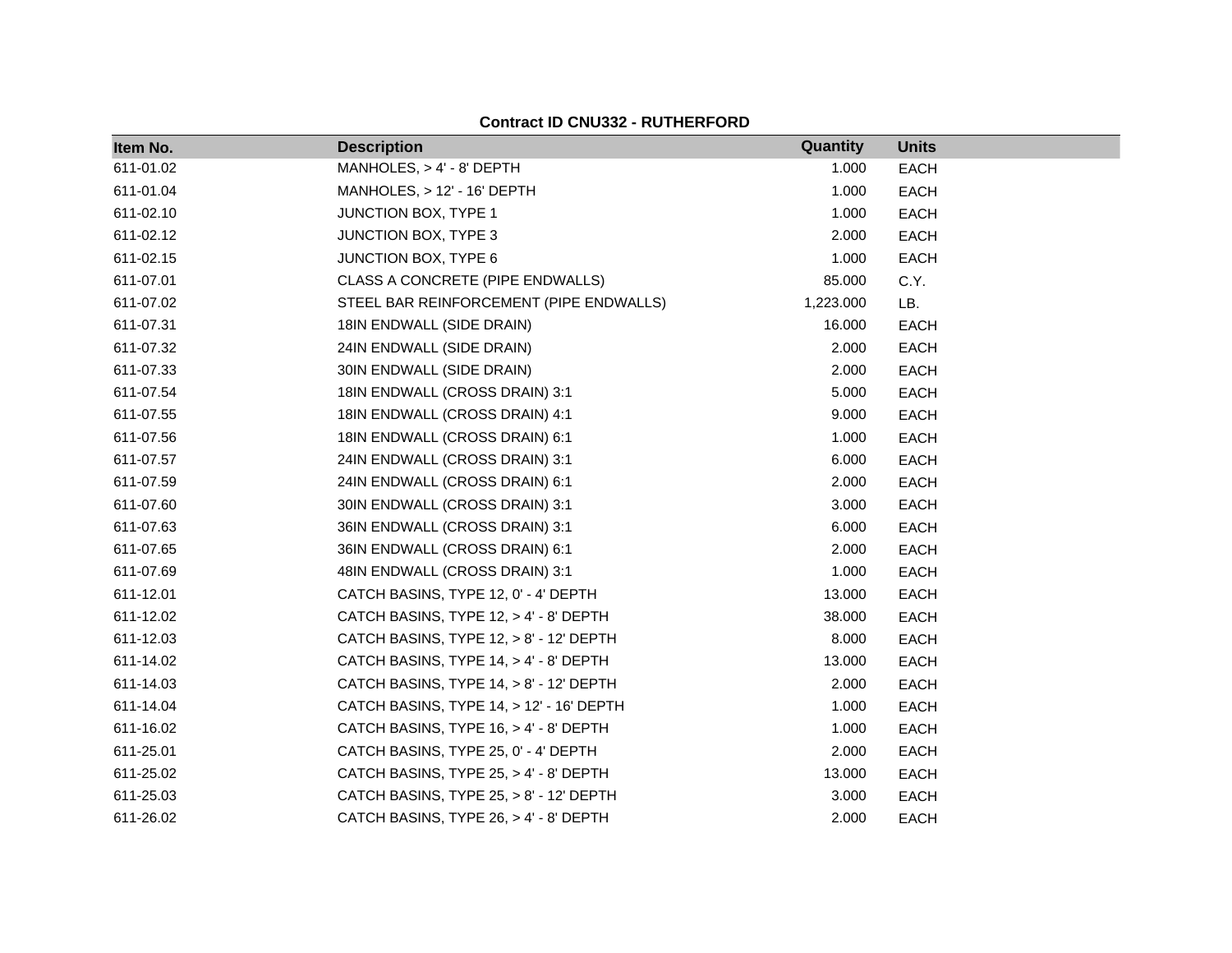| Item No.  | <b>Description</b>                         | Quantity   | <b>Units</b> |
|-----------|--------------------------------------------|------------|--------------|
| 611-26.03 | CATCH BASINS, TYPE 26, > 8' - 12' DEPTH    | 2.000      | <b>EACH</b>  |
| 611-39.01 | CATCH BASINS, TYPE 39, 0' - 4' DEPTH       | 1.000      | <b>EACH</b>  |
| 611-42.01 | CATCH BASINS, TYPE 42, 0' - 4' DEPTH       | 5.000      | <b>EACH</b>  |
| 611-42.02 | CATCH BASINS, TYPE 42, > 4' - 8' DEPTH     | 3.000      | <b>EACH</b>  |
| 611-51.02 | CATCH BASINS, TYPE 51, > 4' - 8' DEPTH     | 5.000      | <b>EACH</b>  |
| 611-51.03 | CATCH BASINS, TYPE 51, > 8' - 12' DEPTH    | 2.000      | <b>EACH</b>  |
| 621-03.01 | <b>15" TEMPORARY DRAINAGE PIPE</b>         | 115.000    | L.F.         |
| 621-03.02 | <b>18" TEMPORARY DRAINAGE PIPE</b>         | 268.000    | L.F.         |
| 621-03.03 | 24" TEMPORARY DRAINAGE PIPE                | 539.000    | L.F.         |
| 621-03.04 | <b>30" TEMPORARY DRAINAGE PIPE</b>         | 121.000    | L.F.         |
| 621-03.05 | 36" TEMPORARY DRAINAGE PIPE                | 400.000    | L.F.         |
| 621-03.06 | 42" TEMPORARY DRAINAGE PIPE                | 162.000    | L.F.         |
| 701-01.01 | <b>CONCRETE SIDEWALK (4 ")</b>             | 87,010.000 | S.F.         |
| 701-02    | <b>CONCRETE DRIVEWAY</b>                   | 10,479.000 | S.F.         |
| 701-02.03 | <b>CONCRETE CURB RAMP</b>                  | 1,921.000  | S.F.         |
| 701-03    | CONCRETE MEDIAN PAVEMENT                   | 121.000    | C.Y.         |
| 702-01    | <b>CONCRETE CURB</b>                       | 1,007.000  | C.Y.         |
| 702-03    | <b>CONCRETE COMBINED CURB &amp; GUTTER</b> | 1,531.000  | C.Y.         |
| 705-02.10 | GUARDRAIL TRANSITION 27IN TO 31IN          | 7.000      | <b>EACH</b>  |
| 705-04.09 | EARTH PAD FOR TYPE 38 GR END TREATMENT     | 2.000      | <b>EACH</b>  |
| 705-04.10 | EARTH PAD FOR GUARD RAIL END TREATMENT     | 2.000      | <b>EACH</b>  |
| 705-06.01 | W BEAM GR (TYPE 2) MASH TL3                | 7,232.000  | L.F.         |
| 705-06.10 | GR TERMINALTRAILING END (TYPE 13) MASH TL3 | 16.000     | <b>EACH</b>  |
| 705-06.11 | GR TERMINAL (IN-INLINE) MASH TL3           | 8.000      | <b>EACH</b>  |
| 705-06.20 | TANGENT ENERGY ABSORBING TERM MASH TL-3    | 15.000     | <b>EACH</b>  |
| 705-06.25 | THRIE BEAM BRIDGE TRANSITION MASH TL-3     | 4.000      | <b>EACH</b>  |
| 705-06.30 | GR TERMINAL (ENERGY ABSORBING) MASH TL2    | 2.000      | <b>EACH</b>  |
| 705-20.25 | TEMPORARY CRASH CUSHION (MASH TL-3)        | 200.000    | <b>EACH</b>  |
| 706-01    | <b>GUARDRAIL REMOVED</b>                   | 7,783.000  | L.F.         |
| 706-10.80 | MICHIGAN AND MODIFIED MICHIGAN END SHOE    | 4.000      | <b>EACH</b>  |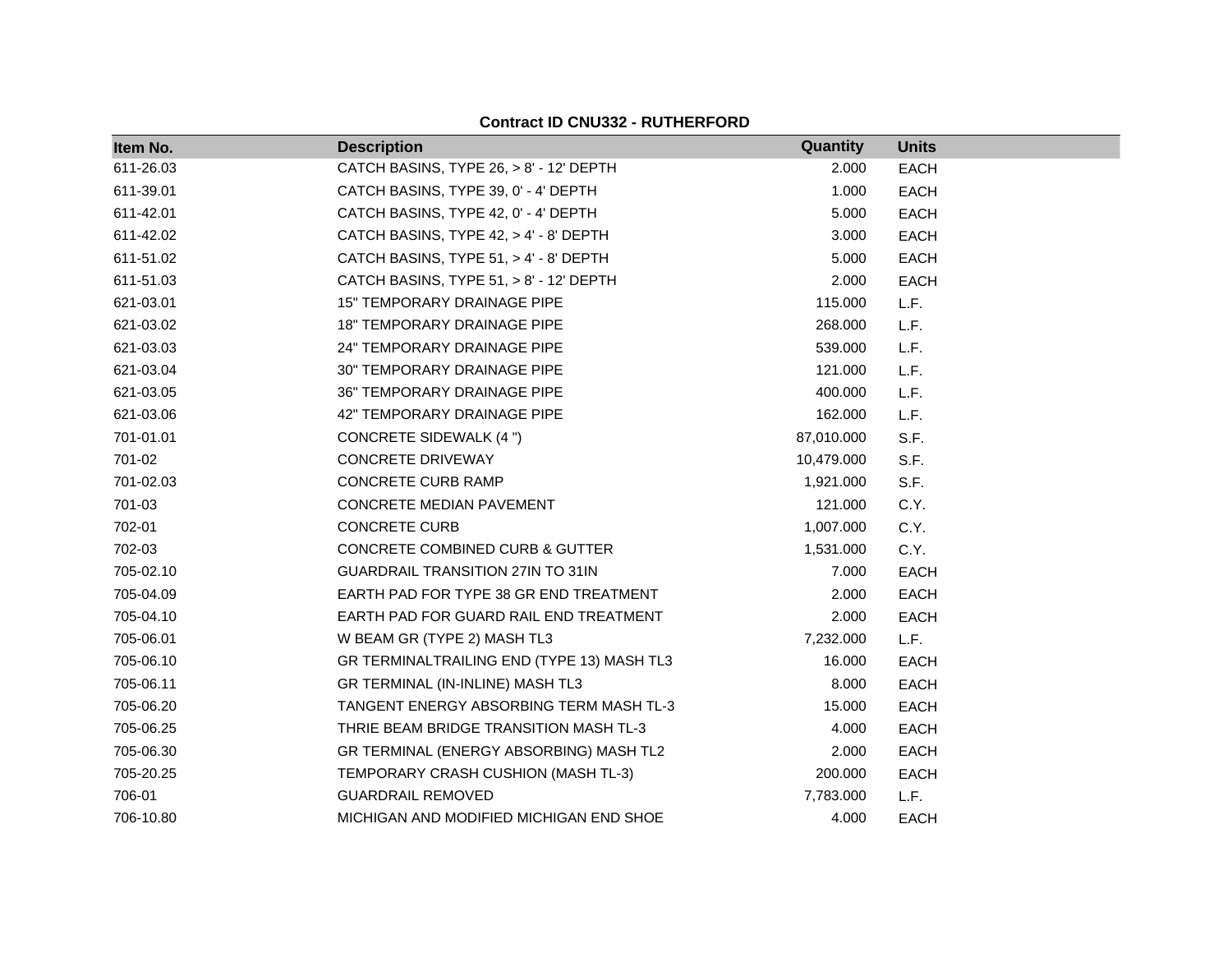| Item No.  | <b>Description</b>                                             | Quantity   | <b>Units</b> |
|-----------|----------------------------------------------------------------|------------|--------------|
| 707-01.11 | CHAIN LINK FENCE (6 FOOT)                                      | 595.000    | L.F.         |
| 707-01.12 | END & CORNER POST ASSEMBLY(CHAIN-LINK<br>FENCE 6')             | 6.000      | <b>EACH</b>  |
| 707-03.01 | <b>STOCK FENCE</b>                                             | 512.000    | L.F.         |
| 707-03.02 | END, BRACED LINE, CORNER POST<br><b>ASSEMBLY(STOCK FENCE)</b>  | 2.000      | <b>EACH</b>  |
| 707-06.01 | REMOVAL OF FENCE (DESCRIPTION) (C.A. FENCE &<br>4' FIELD WIRE) | 1,036.000  | L.F.         |
| 707-06.04 | REMOVAL AND RESET GATE (DESCRIPTION)<br>(USACE ENTRANCE)       | 1.000      | <b>EACH</b>  |
| 707-08.11 | HIGH-VISIBILITY CONSTRUCTION FENCE                             | 16,773.000 | L.F.         |
| 708-01.01 | MONUMENTS (DESCRIPTION) (USACE TYPE G)                         | 76.000     | <b>EACH</b>  |
| 708-02.01 | MARKERS (CONCRETE R.O.W. POSTS)                                | 95.000     | <b>EACH</b>  |
| 709-05.05 | MACHINED RIP-RAP (CLASS A-3)                                   | 1,406.000  | <b>TON</b>   |
| 709-05.06 | MACHINED RIP-RAP (CLASS A-1)                                   | 11,881.000 | <b>TON</b>   |
| 709-05.08 | MACHINED RIP-RAP (CLASS B)                                     | 1,440.000  | <b>TON</b>   |
| 709-05.09 | MACHINED RIP-RAP (CLASS C)                                     | 310.000    | <b>TON</b>   |
| 710-02    | AGGREGATE UNDERDRAINS (WITH PIPE)                              | 33,757.000 | L.F.         |
| 710-05    | LATERAL UNDERDRAIN                                             | 4,104.000  | L.F.         |
| 710-06.11 | LATERAL UNDERDRAIN ENDWALL (2:1)                               | 3.000      | <b>EACH</b>  |
| 710-06.12 | LATERAL UNDERDRAIN ENDWALL (3:1)                               | 16.000     | EACH         |
| 710-06.13 | LATERAL UNDERDRAIN ENDWALL (4:1)                               | 26.000     | <b>EACH</b>  |
| 710-06.14 | LATERAL UNDERDRAIN ENDWALL (5:1)                               | 2.000      | <b>EACH</b>  |
| 710-06.15 | LATERAL UNDERDRAIN ENDWALL (6:1)                               | 68.000     | <b>EACH</b>  |
| 712-01    | <b>TRAFFIC CONTROL</b>                                         | (1)        | <b>LS</b>    |
| 712-02.02 | INTERCONNECTED PORTABLE BARRIER RAIL                           | 21,166.000 | L.F.         |
| 712-04.01 | FLEXIBLE DRUMS (CHANNELIZING)                                  | 1,686.000  | <b>EACH</b>  |
| 712-04.50 | <b>BARRIER RAIL DELINEATOR</b>                                 | 1,030.000  | <b>EACH</b>  |
| 712-05.01 | <b>WARNING LIGHTS (TYPE A)</b>                                 | 4.000      | EACH         |
| 712-05.03 | <b>WARNING LIGHTS (TYPE C)</b>                                 | 100.000    | <b>EACH</b>  |
| 712-06    | SIGNS (CONSTRUCTION)                                           | 2,382.000  | S.F.         |
| 712-07.03 | TEMPORARY BARRICADES (TYPE III)                                | 80,000     | L.F.         |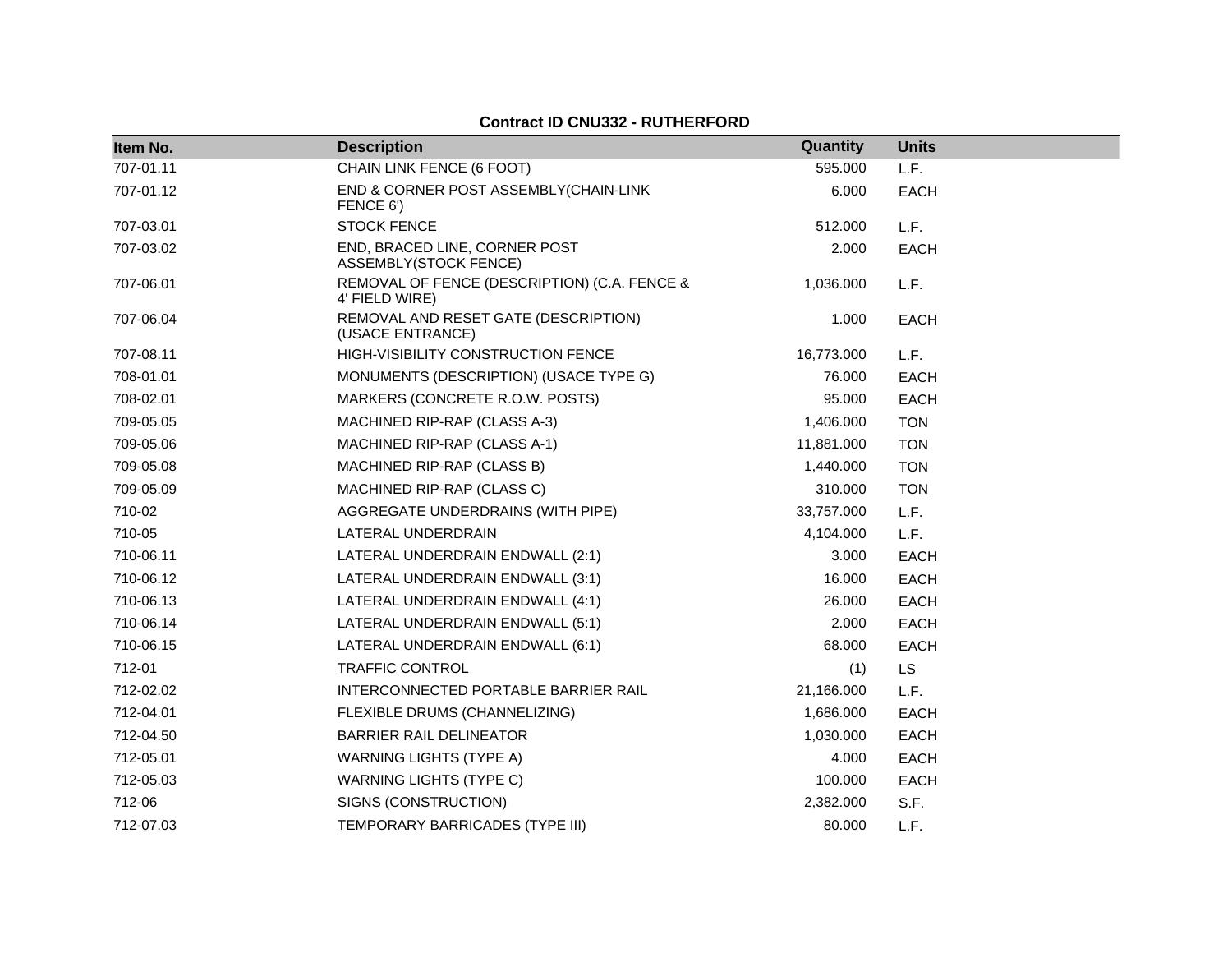| Item No.  | <b>Description</b>                                         | Quantity   | <b>Units</b> |  |
|-----------|------------------------------------------------------------|------------|--------------|--|
| 712-08.03 | ARROW BOARD (TYPE C)                                       | 11.000     | <b>EACH</b>  |  |
| 712-09.01 | REMOVABLE PAVEMENT MARKING LINE                            | 16,600.000 | L.F.         |  |
| 712-09.04 | REMOVABLE PAVEMENT MARKING (STOP LINE)                     | 578.000    | L.F.         |  |
| 713-01.01 | CLASS A CONCRETE (FOUNDATION FOR SIGN<br>SUPPORTS)         | 2.000      | C.Y.         |  |
| 713-01.02 | STEEL BAR REINFORCEMENT (FOUNDATION FOR<br>SIGN SUPPORTS)  | 401.000    | LB.          |  |
| 713-02.15 | FLEXIBLE DELINEATOR (YELLOW)                               | 30.000     | <b>EACH</b>  |  |
| 713-02.21 | SIGN POST DELINEATION ENHANCEMENT                          | 45.000     | L.F.         |  |
| 713-02.30 | FLEXIBLE TUBULAR DELINEATOR                                | 28,000     | <b>EACH</b>  |  |
| 713-06    | STEEL I-BEAMS & WF-BEAMS(BREAKAWAY) SIGN<br><b>SUPPORT</b> | 90.000     | LB.          |  |
| 713-11.02 | PERFORATED/KNOCKOUT SQUARE TUBE POST                       | 6,695.000  | LB.          |  |
| 713-13.02 | FLAT SHEET ALUMINUM SIGNS (0.080" THICK)                   | 850.000    | S.F.         |  |
| 713-13.03 | FLAT SHEET ALUMINUM SIGNS (0.100" THICK)                   | 98.000     | S.F.         |  |
| 713-14    | EXTRUDED ALUMINUM PANEL SIGNS                              | 90.000     | S.F.         |  |
| 713-14.22 | STREET NAME SIGN (SUSPENDED 0.100IN THICK)                 | 151.000    | S.F.         |  |
| 713-15    | REMOVAL OF SIGNS, POSTS AND FOOTINGS                       | (1)        | <b>LS</b>    |  |
| 713-16.01 | CHANGEABLE MESSAGE SIGN UNIT                               | 4.000      | <b>EACH</b>  |  |
| 713-16.06 | DEAD END SIGN AND SUPPORT                                  | 2.000      | <b>EACH</b>  |  |
| 713-16.07 | END OF ROADWAY SIGN AND SUPPORT                            | 2.000      | EACH         |  |
| 713-16.41 | <b>RELOCATE SIGN</b>                                       | (1)        | <b>LS</b>    |  |
| 714-16.05 | TEMPORARY NAVIGATIONAL LIGHTING                            | (1)        | <b>LS</b>    |  |
| 716-01.05 | TEMPORARY RAISED PAVEMENT MARKER                           | 2,250.000  | <b>EACH</b>  |  |
| 716-01.21 | SNOWPLOWABLE RAISED PAVEMENT MARKERS<br>(BI-DIR) (1 COLOR) | 367.000    | <b>EACH</b>  |  |
| 716-01.22 | SNOWPLOWABLE RAISED PAVMENT MARKERS<br>(MONO-DIR)(1 COLOR) | 501.000    | <b>EACH</b>  |  |
| 716-01.23 | SNOWPLOWABLE RAISED PAVEMENT MARKERS<br>(BI-DIR)(2 COLOR)  | 170.000    | <b>EACH</b>  |  |
| 716-01.30 | REMOVAL OF SNOWPLOWABLE REFLECTIVE<br><b>MARKER</b>        | 320,000    | <b>EACH</b>  |  |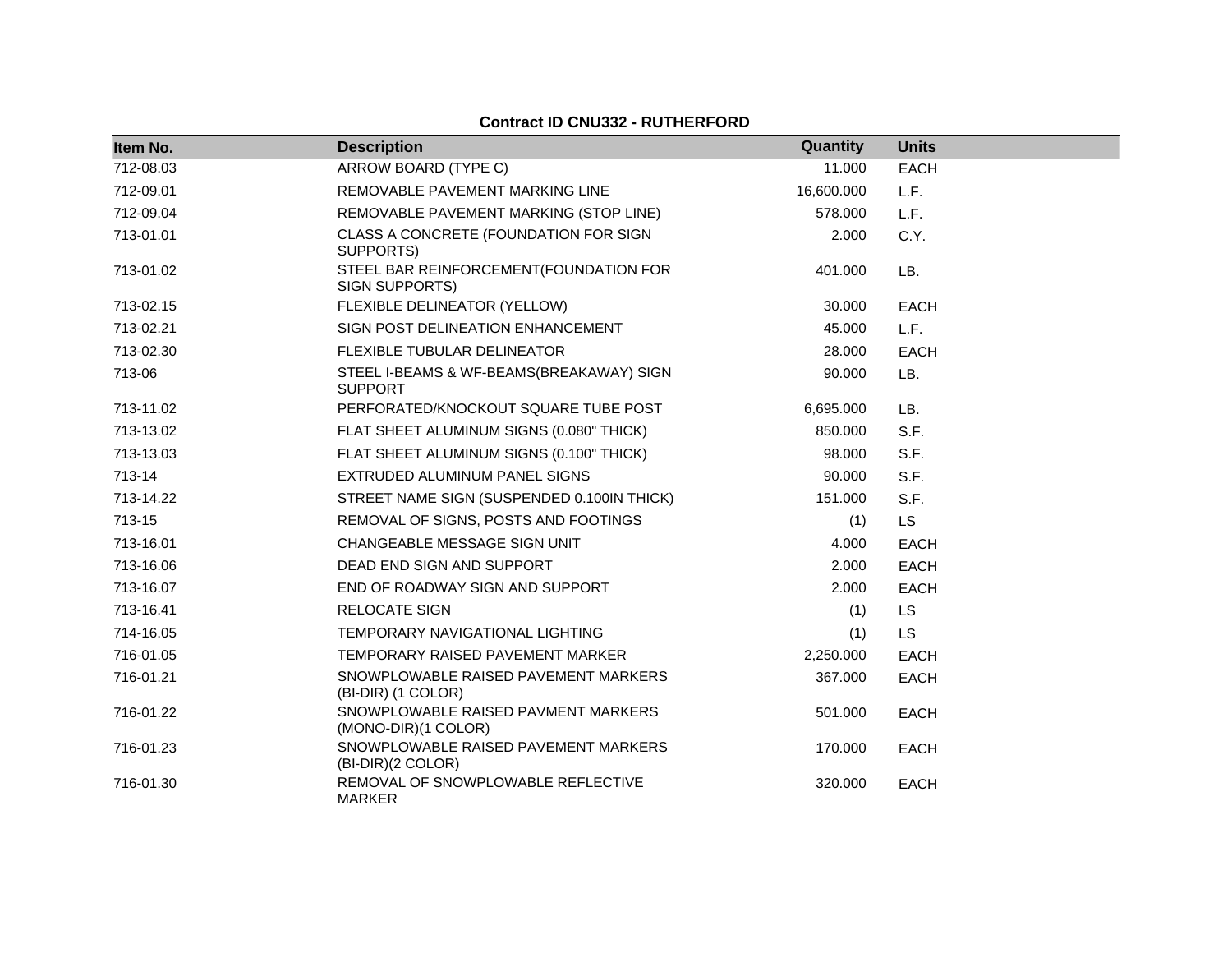| Item No.  | <b>Description</b>                                       | Quantity  | <b>Units</b> |
|-----------|----------------------------------------------------------|-----------|--------------|
| 716-02.04 | PLASTIC PAVEMENT MARKING(CHANNELIZATION<br>STRIPING)     | 250.000   | S.Y.         |
| 716-02.05 | PLASTIC PAVEMENT MARKING (STOP LINE)                     | 1,083.000 | L.F.         |
| 716-02.06 | PLASTIC PAVEMENT MARKING (TURN LANE<br>ARROW)            | 54.000    | <b>EACH</b>  |
| 716-02.08 | PLASTIC PAVEMENT MARKING (8" DOTTED LINE)                | 2,076.000 | L.F.         |
| 716-02.09 | PLASTIC PAVEMENT MARKING (LONGITUDINAL<br>CROSS-WALK)    | 105.000   | L.F.         |
| 716-03.01 | PLASTIC WORD PAVEMENT MARKING (ONLY)                     | 1.000     | <b>EACH</b>  |
| 716-04.04 | PLASTIC PAVEMENT MARKING (TRANSVERSE<br>SHOULDER)        | 100.000   | L.F.         |
| 716-04.13 | PLASTIC PAVEMENT MARKING (BIKELANE SYMBOL<br>& ARROW)    | 41.000    | <b>EACH</b>  |
| 716-04.14 | PLASTIC PAVEMENT MARKING (LANE REDUCTION<br>ARROW)       | 2.000     | <b>EACH</b>  |
| 716-05.02 | PAINTED PAVEMENT MARKING (8" BARRIER LINE)               | 2,900.000 | L.F.         |
| 716-05.04 | PAINTED PAVEMENT MARKING (CHANNELIZATION<br>STRIPING)    | 4,181.000 | S.Y.         |
| 716-05.06 | PAINTED PAVEMENT MARKING (TURN LANE<br>ARROW)            | 10.000    | <b>EACH</b>  |
| 716-05.20 | PAINTED PAVEMENT MARKING (6" LINE)                       | 39.180    | L.M.         |
| 716-08.01 | REMOVAL OF PAVEMENT MARKING (LINE)                       | 4,500.000 | L.F.         |
| 716-09.86 | <b>CONTRAST PAVEMENT MARKING 6"</b>                      | 1.310     | L.M.         |
| 716-12.01 | ENHANCED FLATLINE THERMO PVMT MRKNG (4IN<br>LINE)        | 0.920     | L.M.         |
| 716-12.02 | ENHANCED FLATLINE THERMO PVMT MRKNG (6IN<br>LINE)        | 19.470    | L.M.         |
| 716-12.04 | ENHANCED FLATLINE THERMO PVMT MRKNG (4IN<br>DOTTED LINE) | 39.000    | L.F.         |
| 716-12.06 | ENHANCED FLAT LINE THERMO (8IN LINE)                     | 2,870.000 | L.F.         |
| 717-01    | <b>MOBILIZATION</b>                                      | (1)       | <b>LS</b>    |
| 730-01.02 | REMOVAL OF SIGNAL EQUIPMENT                              | 1.000     | <b>EACH</b>  |
| 730-02.08 | SIGNAL HEAD ASSEMBLY (130 POLE MOUNTED)                  | 1.000     | <b>EACH</b>  |
| 730-02.09 | SIGNAL HEAD ASSEMBLY (130 WITH BACKPLATE)                | 23.000    | <b>EACH</b>  |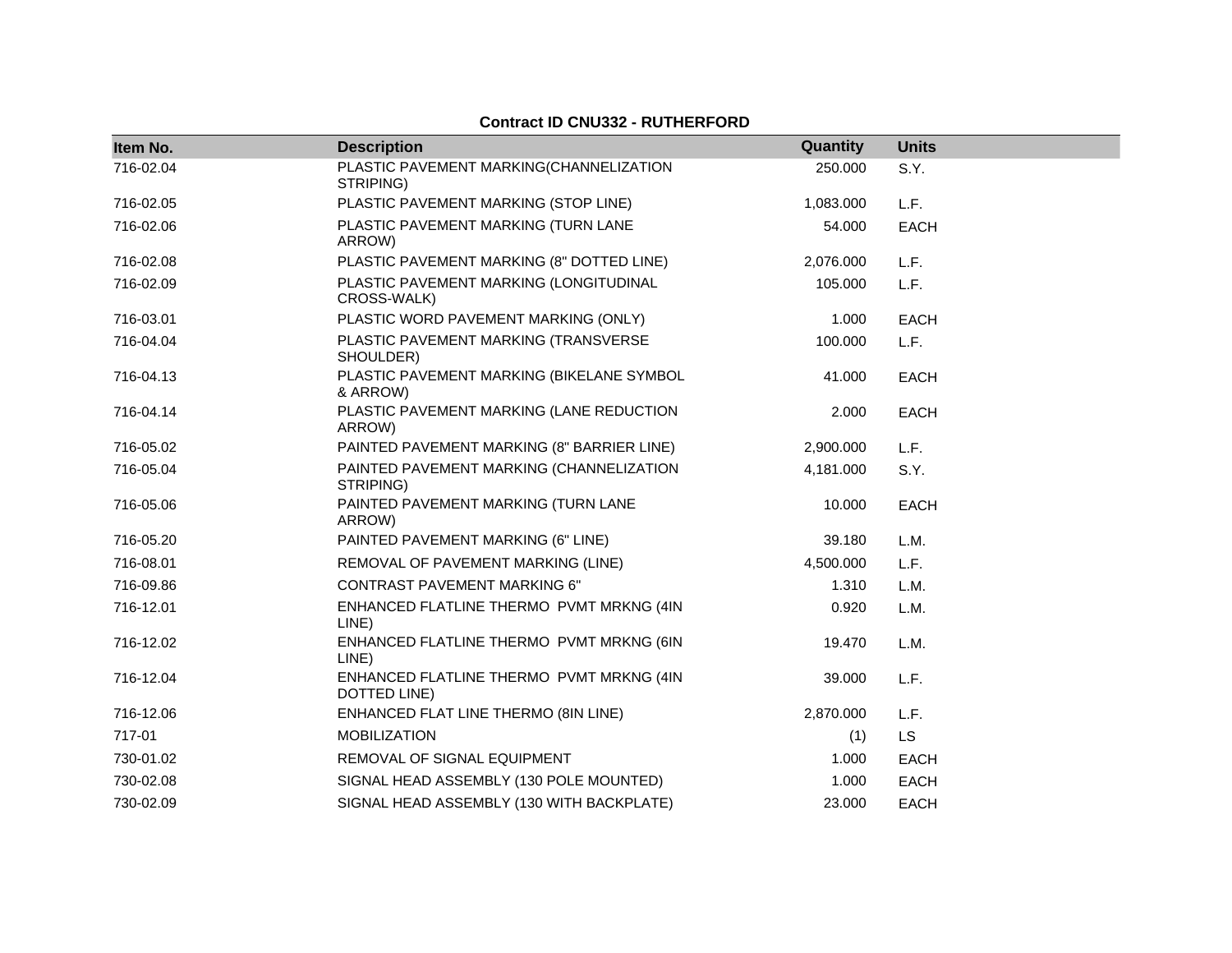| Item No.  | <b>Description</b>                                                              | Quantity  | <b>Units</b> |
|-----------|---------------------------------------------------------------------------------|-----------|--------------|
| 730-02.17 | SIGNAL HEAD ASSEMBLY (150 A2H WITH<br><b>BACKPLATE)</b>                         | 1.000     | <b>EACH</b>  |
| 730-02.30 | SIGNAL HEAD ASSEMBLY (DESCRIPTION) (130A3<br><b>WITH BACKPLATE)</b>             | 3.000     | <b>EACH</b>  |
| 730-03.11 | INSTALL SPLICE BOX (DESCRIPTION) (FIBER<br>SPLICE CLOSURE)                      | 2.000     | <b>EACH</b>  |
| 730-03.23 | INSTALL PULL BOX (FIBER OPTIC-TYPE A)                                           | 3.000     | <b>EACH</b>  |
| 730-03.24 | INSTALL PULL BOX (FIBER OPTIC-TYPE B)                                           | 2.000     | <b>EACH</b>  |
| 730-03.33 | FIBER OPTIC SPLICE FUSION                                                       | 24.000    | <b>EACH</b>  |
| 730-05.01 | ELECTRICAL SERVICE CONNECTION                                                   | 4.000     | <b>EACH</b>  |
| 730-08.02 | SIGNAL CABLE - 5 CONDUCTOR                                                      | 855.000   | L.F.         |
| 730-08.03 | SIGNAL CABLE - 7 CONDUCTOR                                                      | 1,805.000 | L.F.         |
| 730-08.40 | <b>INTERCONNECT CABLE - FIBER OPTIC</b><br>(DESCRIPTION) (48 FIBER SINGLE MODE) | 824.000   | L.F.         |
| 730-08.41 | INTERCONNECT CABLE - FIBER OPTIC<br>(DESCRIPTION) (12 FIBER DROP CABLE)         | 25.000    | L.F.         |
| 730-09.20 | <b>SPAN WIRE ASSEMBLY</b>                                                       | 1,435.000 | L.F.         |
| 730-10.01 | TETHER WIRE ASSEMBLY - 1/4" DIAMETER                                            | 1,227.000 | L.F.         |
| 730-12.02 | CONDUIT 2" DIAMETER (PVC)                                                       | 884.000   | L.F.         |
| 730-12.03 | <b>CONDUIT 3" DIAMETER (PVC)</b>                                                | 30,000    | L.F.         |
| 730-12.13 | CONDUIT 2" DIAMETER (JACK AND BORE)                                             | 78.000    | L.F.         |
| 730-13.08 | VEHICLE DETECTOR (DESCRIPTION) (RADAR-STOP<br>LINE)                             | 11.000    | <b>EACH</b>  |
| 730-13.09 | VEHICLE DETECTOR (DESCRIPTION) (RADAR-<br>ADVANCE)                              | 8.000     | <b>EACH</b>  |
| 730-15.32 | CABINET (EIGHT PHASE BASE MOUNTED)                                              | 4.000     | <b>EACH</b>  |
| 730-16.04 | CONTROLLER (ATC)                                                                | 4.000     | <b>EACH</b>  |
| 730-23.01 | STEEL STRAIN POLE (SIGNAL SUPPORT)                                              | 16.000    | <b>EACH</b>  |
| 730-26.11 | COUNTDOWN PED SGNL HEAD W/AUDIBLE PUSH<br><b>BUTTON &amp; 15IN SIGN</b>         | 2.000     | <b>EACH</b>  |
| 730-40    | TEMPORARY TRAFFIC SIGNAL SYSTEM                                                 | 3.000     | <b>EACH</b>  |
| 740-06.01 | <b>GEOMEMBRANE</b>                                                              | 130.000   | S.Y.         |
| 740-07.01 | <b>GEO GRID REINFORCEMENT</b>                                                   | 929.000   | S.Y.         |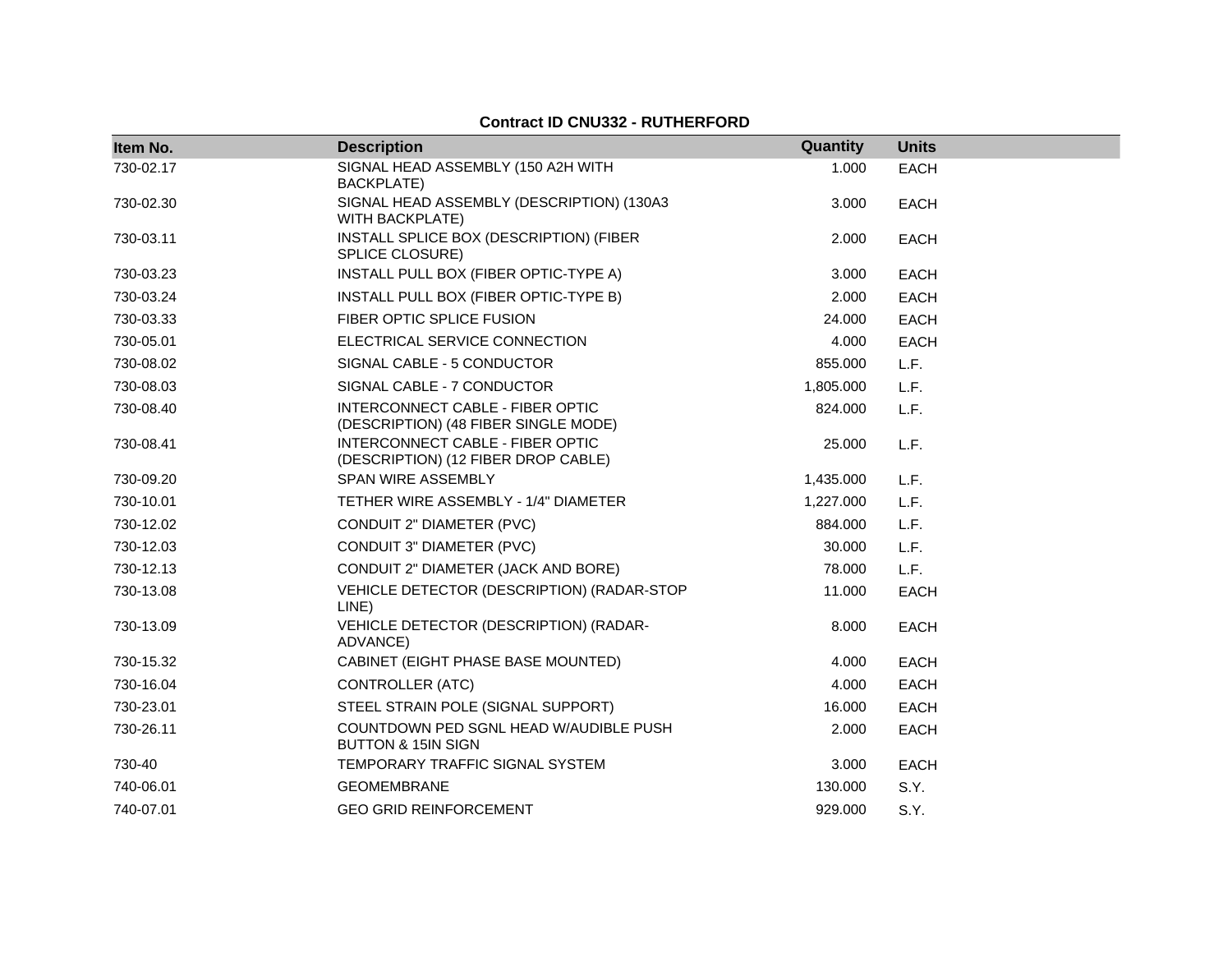| Item No.  | <b>Description</b>                                     | Quantity   | <b>Units</b> |
|-----------|--------------------------------------------------------|------------|--------------|
| 740-07.06 | <b>GEOGRID REINFORCEMENT TYPE 4</b>                    | 254.000    | S.Y.         |
| 740-10.01 | GEOTEXTILE (TYPE I) (SUBSURFACE DRAINAGE)              | 724.000    | S.Y.         |
| 740-10.03 | GEOTEXTILE (TYPE III) (EROSION CONTROL)                | 16,201.000 | S.Y.         |
| 740-10.04 | GEOTEXTILE (TYPE IV) (STABILIZATION)                   | 6,415.000  | S.Y.         |
| 740-11.03 | TEMPORARY SEDIMENT TUBE 18IN                           | 14,426.000 | L.F.         |
| 740-11.05 | TEMPORARY SEDIMENT TUBE 24IN                           | 1,309.000  | L.F.         |
| 801-01    | SEEDING (WITH MULCH)                                   | 2,171.000  | <b>UNIT</b>  |
| 801-01.02 | CROWN VETCH MIXTURE (WITH MULCH)                       | 70.000     | <b>UNIT</b>  |
| 801-01.07 | TEMPORARY SEEDING (WITH MULCH)                         | 351.000    | <b>UNIT</b>  |
| 801-02    | SEEDING (WITHOUT MULCH)                                | 9.000      | <b>UNIT</b>  |
| 801-02.15 | <b>FERTILIZER</b>                                      | 17.000     | <b>TON</b>   |
| 801-03    | WATER (SEEDING & SODDING)                              | 1,868.000  | M.G.         |
| 802-11.02 | ACER RUBRUM (RED MAPLE 2-5FT CNTNR GRWN)               | 20.000     | EACH         |
| 802-11.11 | CERCIS CANADENSIS (REDBUD 2-5FT CNTNR<br>GRWN)         | 19.000     | EACH         |
| 802-11.16 | FRAXINUS PENNSYLVANICA (GREEN ASH 2-5FT<br>CNTNR GRWN) | 18.000     | <b>EACH</b>  |
| 802-11.30 | QUERCUS BICOLOR (SWAMP WHITE OAK 2-5FT<br>CNTNR GRWN)  | 870.000    | <b>EACH</b>  |
| 802-11.40 | SALIX NIGRA (BLACK WILLOW 2-5FT CNTNR GRWN)            | 870.000    | <b>EACH</b>  |
| 802-11.42 | TAXODIUM DISTICHUM (BALD CYPRESS 2-5FT<br>CNTNR GRWN)  | 18.000     | <b>EACH</b>  |
| 802-12.02 | ACER RUBRUM (RED MAPLE SEEDLNG B.R.)                   | 630.000    | <b>EACH</b>  |
| 802-12.03 | ACER SACCHARINUM (SILVER MAPLE SEEDLNG<br>B.R.)        | 610.000    | <b>EACH</b>  |
| 802-12.11 | CERCIS CANADENSIS (REDBUD SEEDLNG B.R.)                | 18.000     | <b>EACH</b>  |
| 802-12.16 | FRAXINUS PENNSYLVANICA (GREEN ASH SEEDLNG<br>B.R.      | 18.000     | <b>EACH</b>  |
| 802-12.26 | PLATANUS OCCIDENTALIS (SYCAMORE SEEDLNG<br>B.R.        | 870.000    | <b>EACH</b>  |
| 802-12.38 | QUERCUS PHELLOS (WILLOW OAK SEEDLNG B.R.)              | 610.000    | EACH         |
| 802-12.42 | TAXODIUM DISTICHUM (BALD CYPRESS SEEDLNG<br>B.R.       | 18.000     | <b>EACH</b>  |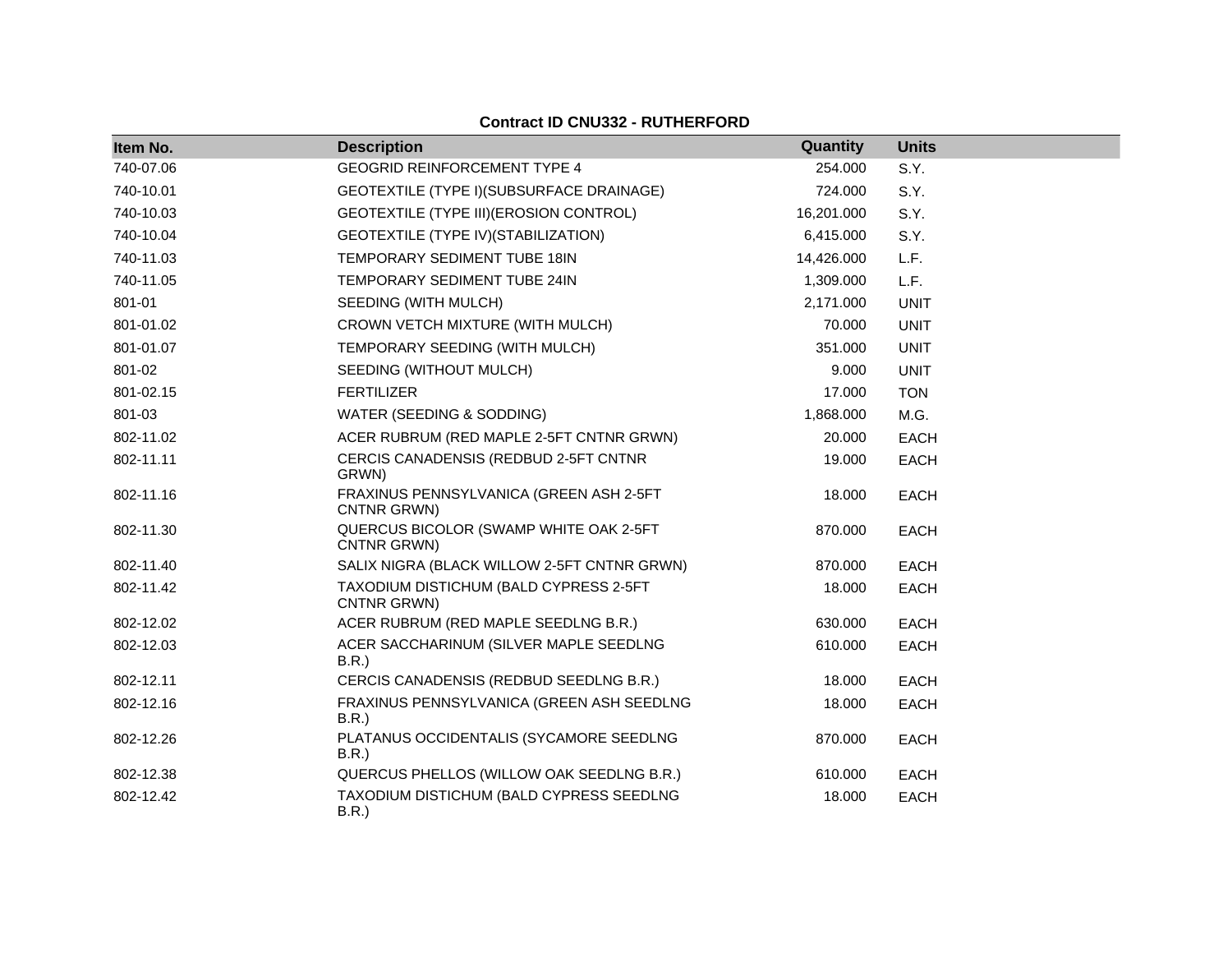#### **Item No. Description Quantity Units** 802-12.46 QUERCUS SHUMARDII (SHUMARD OAK SEEDLING B.R.) 610.000 EACH 803-01 SODDING (NEW SOD) 8.Y. 805-12.01 **EROSION CONTROL BLANKET (TYPE I)** 500.000 S.Y. 805-12.02 EROSION CONTROL BLANKET (TYPE II) 500.000 S.Y. 806-02.03 PROJECT MOWING 8.000 CYCL 920-10.05 (DESCRIPTION) (FOR AREA NOT UNDER BRIDGE) (1) LS 202-01.02 REMOVAL OF ASBESTOS (1) LS 202-04.01 REMOVAL OF STRUCTURES (DESCRIPTION, STA.) (EXIST. BR. NO. 75-SR266-6.30) (1) LS 202-04.02 REMOVAL OF STRUCTURES (DESCRIPTION, STA.) (EXIST. BR. NO. 75-SR266-8.71) (1) LS 204-02.01 DRY EXCAVATION (BRIDGES) 530.000 C.Y. 204-04.01 ROCK EXCAVATION (BRIDGES) 207.000 C.Y. 204-05 ROCK DRILLING (BRIDGES) 78.000 L.F. 204-05.01 CORE DRILLING AND SAMPLING 41 COREPT 12.000 L.F. 204-14 CORE DRILLING FOR PILES(ROCK) 25.000 L.F. 204-15 CORE DRILLING FOR PILES(SOIL) 25.000 L.F. 303-01.02 GRANULAR BACKFILL (BRIDGES) 78.000 TON 604-01.32 CLASS A CONCRETE (LEVELING) 31.000 C.Y. 604-02.03 EPOXY COATED REINFORCING STEEL 487,187.000 LB. 604-03.01 CLASS A CONCRETE (BRIDGES) 1,054.000 C.Y. 604-03.02 STEEL BAR REINFORCEMENT (BRIDGES) 176,833.000 LB. 604-03.04 PAVEMENT @ BRIDGE ENDS 981.000 S.Y. 604-03.09 CLASS D CONCRETE (BRIDGE DECK) 294.000 C.Y. 604-03.32 CLASS DS CONCRETE 1,699.000 C.Y. 604-04.01 APPLIED TEXTURE FINISH (NEW STRUCTURES) 6,546.000 S.Y. 604-04.41 THREE STAR STATE EMBLEM 8.000 EACH 604-05.31 BRIDGE DECK GROOVING (MECHANICAL) 6,736.000 S.Y. 604-10.50 BRIDGE DECK REPAIRS (PARTIAL DEPTH OF SLAB) 10.000 S.Y. 606-02.03 STEEL PILES (10 INCH) 650.000 L.F.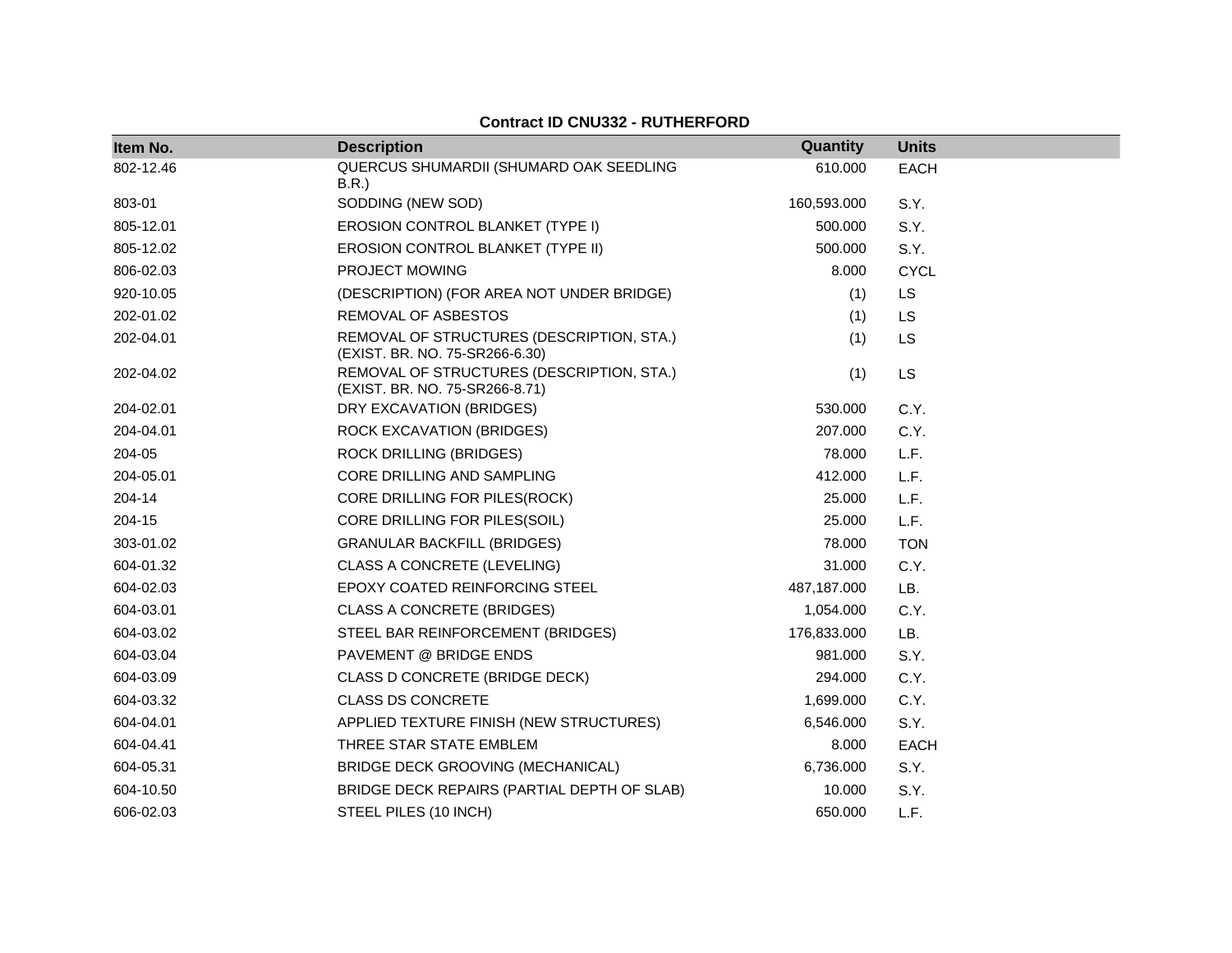| Item No.  | <b>Description</b>                                                      | Quantity   | <b>Units</b> |
|-----------|-------------------------------------------------------------------------|------------|--------------|
| 606-02.06 | PILE TIPS (STEEL PILES, 10 INCH)                                        | 42.000     | <b>EACH</b>  |
| 606-03.03 | STEEL PILES (12 INCH)                                                   | 682.000    | L.F.         |
| 606-03.06 | PILE TIPS (STEEL PILES, 12 INCH)                                        | 24.000     | <b>EACH</b>  |
| 610-10.45 | DECK DRAINS (DESCRIPTION) (GRATE TYPE 2)                                | 12.000     | <b>EACH</b>  |
| 610-10.46 | DECK DRAINS (DESCRIPTION) (GRATE TYPE 1)                                | 9.000      | <b>EACH</b>  |
| 615-01.11 | PRESTRESSED CONCRETE BULB TEE BEAM (6"<br>$WEB$ )(BT-63)                | 1,086.000  | L.F.         |
| 615-01.12 | PRESTRESSED CONCRETE BULB TEE BEAM (6"<br><b>WEB</b> )(BT-72)           | 6,864.000  | L.F.         |
| 617-02    | <b>BRIDGE DECK CRACK SEALING</b>                                        | 1,959.000  | L.F.         |
| 617-04.01 | TYPE 1 THIN EPOXY OVERLAY (EPOXY-URETHANE)                              | 3,233.000  | S.Y.         |
| 617-05    | SEALANT (DESCRIPTION) (HMWM)                                            | 12.000     | GAL.         |
| 620-05    | CONCRETE PARAPET WITH STRUCTURAL TUBING                                 | 1,234.000  | L.F.         |
| 620-05.01 | CONC PARAPET SINGLE SLOPE (STD-1-1SS)                                   | 633.000    | L.F.         |
| 625-02.01 | DRILLED SHAFT-SOIL (DIA.) (5'-0" DIA.)                                  | 120.000    | V.F.         |
| 625-02.13 | DRILLED SHAFT-ROCK (DIA.) (5'-0" DIA.)                                  | 172.000    | V.F.         |
| 625-02.25 | DRILLED SHAFT CASING-PERMANENT (DIA.) (5'-6"<br><b>INSIDE DIAMETER)</b> | 476.000    | V.F.         |
| 625-02.40 | DRILLED SHAFT (SH-SCC) CONCRETE                                         | 506.000    | C.Y.         |
| 625-02.43 | <b>CONCRETE CORING</b>                                                  | 1,216.000  | V.F.         |
| 625-02.44 | DRILLED SHAFT REINFORCING STEEL                                         | 81,212.000 | LB.          |
| 625-02.46 | SONIC LOGGING TESTING                                                   | 12.000     | <b>EACH</b>  |
| 710-09.01 | 6" PERFORATED PIPE WITH VERTICAL DRAIN<br><b>SYSTEM</b>                 | 357.000    | L.F.         |
| 710-09.02 | 6" PIPE UNDERDRAIN                                                      | 76.000     | L.F.         |
| 714-01.01 | STRUCTURAL LIGHTING (BRIDGE NO.) (BRIDGE NO.<br>1)                      | (1)        | LS           |
| 714-01.02 | STRUCTURAL LIGHTING (BRIDGE NO.) (BRIDGE NO.<br>2)                      | (1)        | <b>LS</b>    |
| 790-03.03 | POLE 40FT CLASS 4 WOOD                                                  | 1.000      | <b>EACH</b>  |
| 790-03.08 | POLE 40FT CLASS H2 METAL                                                | 2.000      | <b>EACH</b>  |
| 790-04.09 | POLE 45FT CLASS H2 METAL                                                | 11.000     | <b>EACH</b>  |
| 790-05.01 | POLE 50FT CLASS 1 WOOD                                                  | 3.000      | <b>EACH</b>  |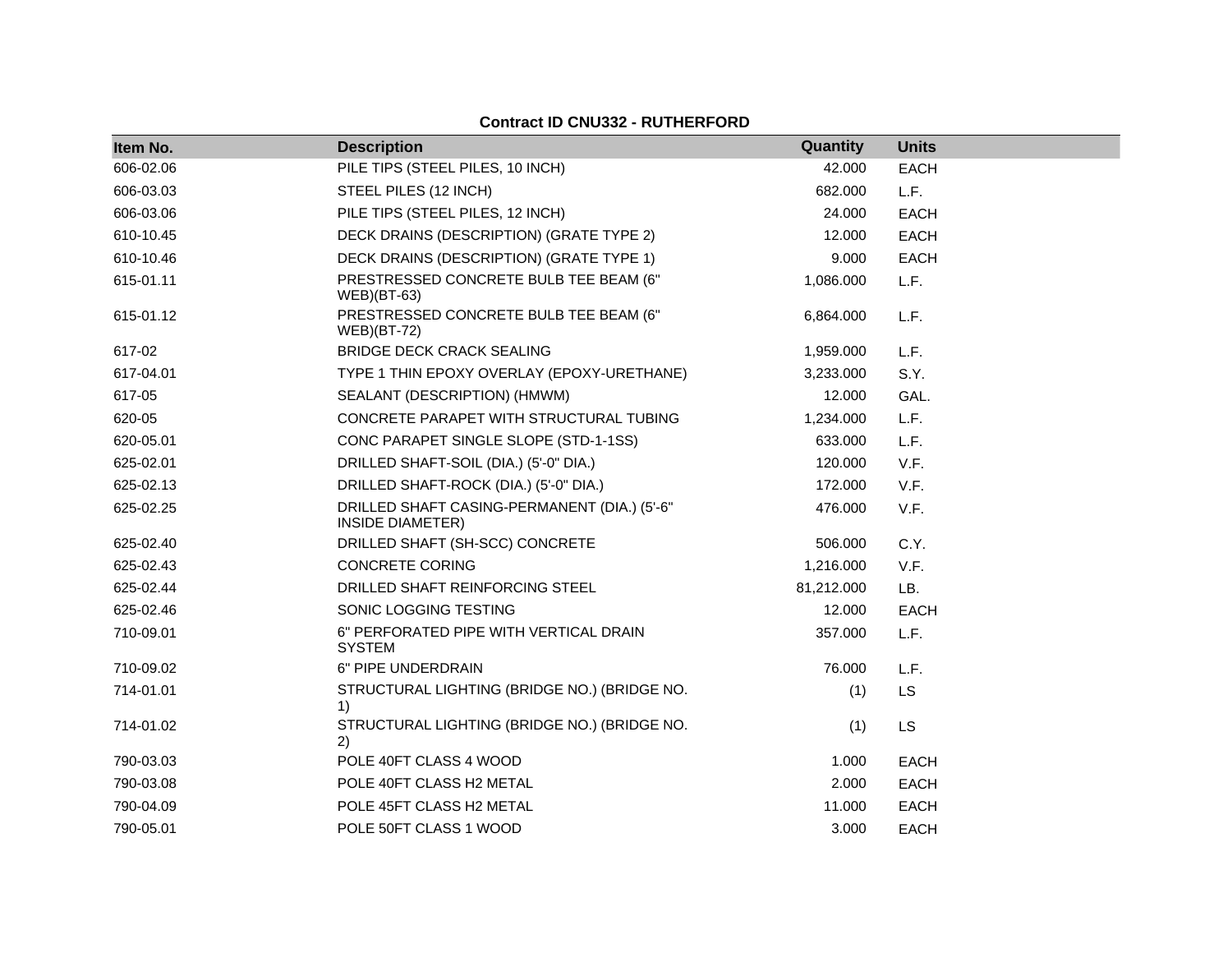| Item No.  | <b>Description</b>                        | Quantity | <b>Units</b> |
|-----------|-------------------------------------------|----------|--------------|
| 790-05.08 | POLE 50FT CLASS H2 METAL                  | 45.000   | <b>EACH</b>  |
| 790-06.01 | POLE 55FT CLASS 1 WOOD                    | 1.000    | <b>EACH</b>  |
| 790-06.08 | POLE 55FT CLASS H2 METAL                  | 32.000   | <b>EACH</b>  |
| 790-07.01 | POLE 60FT CLASS 1 WOOD                    | 3.000    | <b>EACH</b>  |
| 790-07.08 | POLE 60FT CLASS H2 METAL                  | 12.000   | <b>EACH</b>  |
| 790-08.04 | POLE 65FT CLASS H2 METAL                  | 5.000    | <b>EACH</b>  |
| 790-09.05 | POLE 70FT CLASS H2 METAL                  | 2.000    | <b>EACH</b>  |
| 790-10.06 | POLE 75FT CLASS H3 METAL                  | 1.000    | <b>EACH</b>  |
| 790-13.06 | POLE 90FT CLASS H3 METAL                  | 1.000    | <b>EACH</b>  |
| 790-22.01 | 1PH SGL PRIMARY SUPPORT 25KV              | 1.000    | <b>EACH</b>  |
| 790-22.13 | 1PH DEAD END 25KV                         | 4.000    | <b>EACH</b>  |
| 790-22.15 | 1PH DEAD END TAP W/ EXTENSION 25KV        | 12.000   | <b>EACH</b>  |
| 790-22.16 | 1PH DDE TANGENT 25KV                      | 2.000    | <b>EACH</b>  |
| 790-26.01 | 3PH CROSSARM 25KV                         | 2.000    | <b>EACH</b>  |
| 790-26.03 | 3PH CROSSARM SGL LRG COND 25KV            | 55.000   | <b>EACH</b>  |
| 790-26.06 | 3PH CROSSARM SGL FBRGLS DBL PRIM SUP 25KV | 2.000    | <b>EACH</b>  |
| 790-26.10 | 3PH VERTICAL TANGENT 25KV                 | 11.000   | <b>EACH</b>  |
| 790-26.16 | 3PH XARM FBRGLS LRG COND MED ANGLE 25KV   | 14.000   | <b>EACH</b>  |
| 790-26.20 | 3PH VERTICAL ANGLE LRG COND 25KV          | 10.000   | <b>EACH</b>  |
| 790-26.22 | 3PH VERTICAL DDE ANGLE LRG COND 25KV      | 9.000    | <b>EACH</b>  |
| 790-26.24 | 3PH VERTICAL DEAD END LRG COND 25KV       | 9.000    | <b>EACH</b>  |
| 790-26.26 | 3PH CROSSARM DEAD END 25KV                | 7.000    | <b>EACH</b>  |
| 790-26.27 | 3PH CROSSARM DBL DDE 25KV                 | 1.000    | <b>EACH</b>  |
| 790-26.32 | 3PH CROSSARM 10FT FBRGLS X-ARM DDE 25KV   | 1.000    | <b>EACH</b>  |
| 790-26.37 | 3PH XARM DBL 10FT LG COND NOX SM ANG 25KV | 1.000    | <b>EACH</b>  |
| 790-26.45 | 3PH CROSSARM FBRGLS DDE 25KV              | 4.000    | <b>EACH</b>  |
| 790-26.46 | 3PH DDE CROSSARM CONST NOX 25KV           | 2.000    | <b>EACH</b>  |
| 790-26.47 | 3PH SPECIAL CONST CROSSARM DDE 25KV       | 2.000    | <b>EACH</b>  |
| 790-30.01 | SECONDARY ASSEMBLIES SMALL ANGLE          | 1.000    | <b>EACH</b>  |
| 790-30.03 | SECONDARY ASSEMBLIES DEADEND              | 32.000   | <b>EACH</b>  |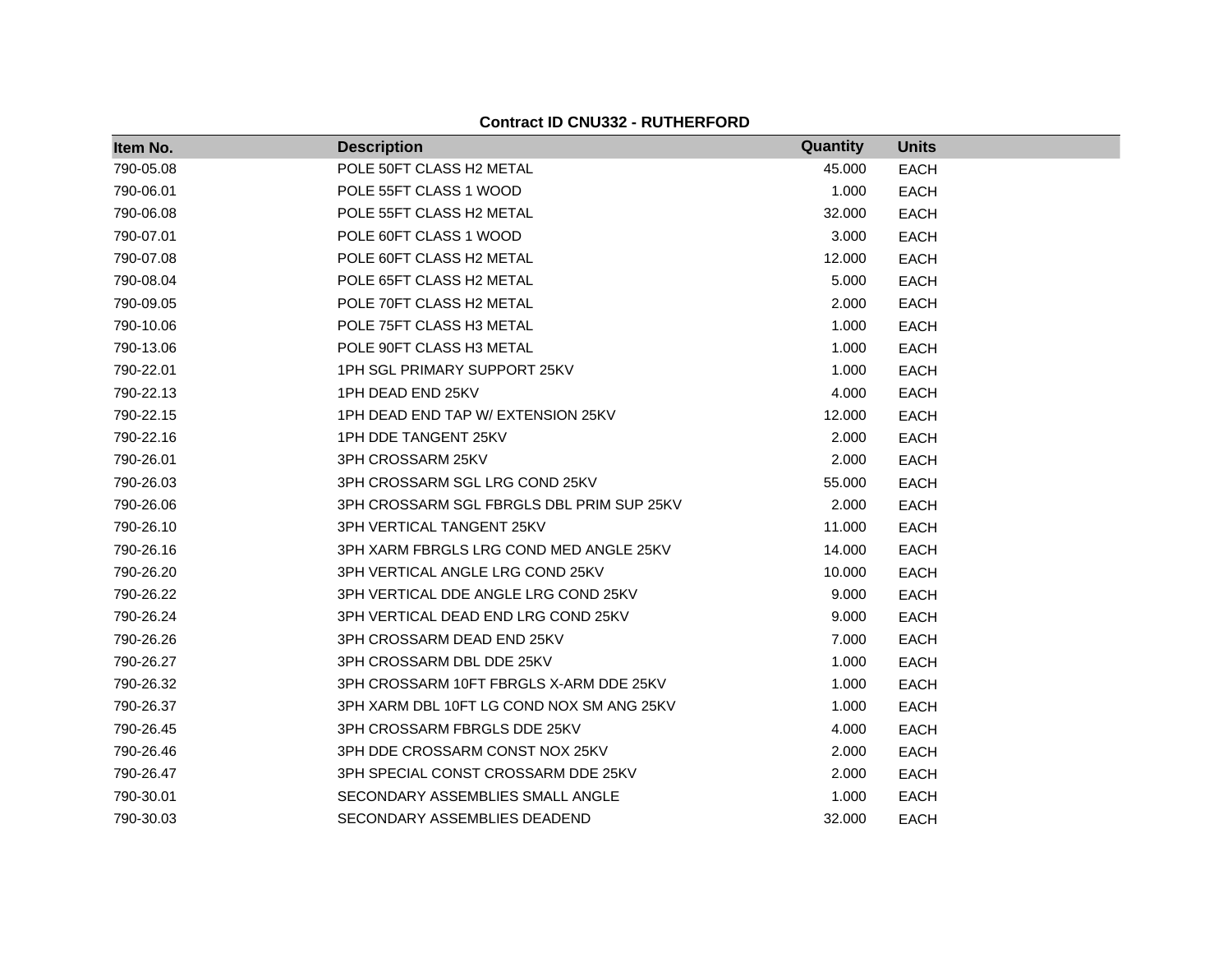| Item No.  | <b>Description</b>                      | Quantity   | <b>Units</b> |
|-----------|-----------------------------------------|------------|--------------|
| 790-30.04 | SECONDARY ASSEMBLIES MISC               | 41.000     | <b>EACH</b>  |
| 790-30.13 | SECONDARY CONDUCTOR 2 AL TRIPLEX        | 10,978.000 | L.F.         |
| 790-31.02 | SERVICE ASSEMBLY-POLE TYPE              | 11.000     | <b>EACH</b>  |
| 790-32.01 | DOWN GUY - THROUGH BOLT TYPE            | 265.000    | <b>EACH</b>  |
| 790-32.22 | OH GUY HVY CONST-COMB WRAP/THRU BLT     | 6.000      | <b>EACH</b>  |
| 790-33.20 | ANCHOR TRIPLE EYE POWER INSTALLED       | 3.000      | <b>EACH</b>  |
| 790-33.21 | ANCHOR TWIN EYE POWER INSTALLED         | 142.000    | <b>EACH</b>  |
| 790-36.01 | SWITCH-900A-UNDERSLUNG                  | 2.000      | <b>EACH</b>  |
| 790-40.01 | OH COND 4 7/1 ACSR SWANATE              | 1,626.000  | L.F.         |
| 790-40.02 | OH COND 2 7/1 ACSR SPARATE              | 5,318.000  | L.F.         |
| 790-40.03 | OH COND 1/0 6/1 ACSR RAVEN              | 522.000    | L.F.         |
| 790-40.05 | OH COND 3/0 6/1 ACSR PIGEON             | 21,760.000 | L.F.         |
| 790-40.49 | OH COND 795 37 AAC ARBUTUS              | 65,280.000 | L.F.         |
| 790-41.12 | UG PRI COND 1 AL 25KV                   | 200.000    | L.F.         |
| 790-41.46 | UG SEC COND 1/0 AL TPLX                 | 7,780.000  | L.F.         |
| 790-42.08 | 2IN DIA PVC PIPE                        | 636.000    | L.F.         |
| 790-42.13 | CONDUIT - POLE MTD - 3IN SCH 80 PVC     | 7.000      | L.F.         |
| 790-42.26 | __ DUCT BANK @ __IN-__IN DEPTH (1)      | 6,744.000  | L.F.         |
| 790-43.46 | SECONDARY PULLBOX LARGE                 | 5.000      | <b>EACH</b>  |
| 790-43.50 | SECONDARY RISER W/ 2IN CONDUIT          | 23,000     | <b>EACH</b>  |
| 790-43.65 | PRIMARY UNDERGROUND TERM 25KV           | 1.000      | <b>EACH</b>  |
| 790-49.02 | 3PH XFMR BNK POLE MTD W/ FUSE/ARRESTERS | 2.000      | <b>EACH</b>  |
| 790-59.03 | CUTOUT KNIFE SWITCH-SNGL LOADBREAK 25KV | 11.000     | <b>EACH</b>  |
| 790-59.05 | <b>GOLB SWITCH 25KV</b>                 | 1.000      | <b>EACH</b>  |
| 790-61.01 | 1PH FUSE CUTOUT XARM MOUNT 25KV         | 46.000     | <b>EACH</b>  |
| 790-61.11 | 3PH SECTLR OR RECL W/BYP SW ELECTC 25KV | 1.000      | <b>EACH</b>  |
| 790-65.06 | LIGHTNING ARRESTER POLE MTD 18 KV       | 2.000      | <b>EACH</b>  |
| 790-65.07 | LIGHTNING ARRESTOR 18KV INTERMEDIATE    | 19.000     | <b>EACH</b>  |
| 790-65.17 | 3PH CAPACITOR ASSEMBLY 25KV             | 1.000      | <b>EACH</b>  |
| 790-68.13 | SGL PHASE MOUNTING BRACKET - FIBERGLASS | 7.000      | <b>EACH</b>  |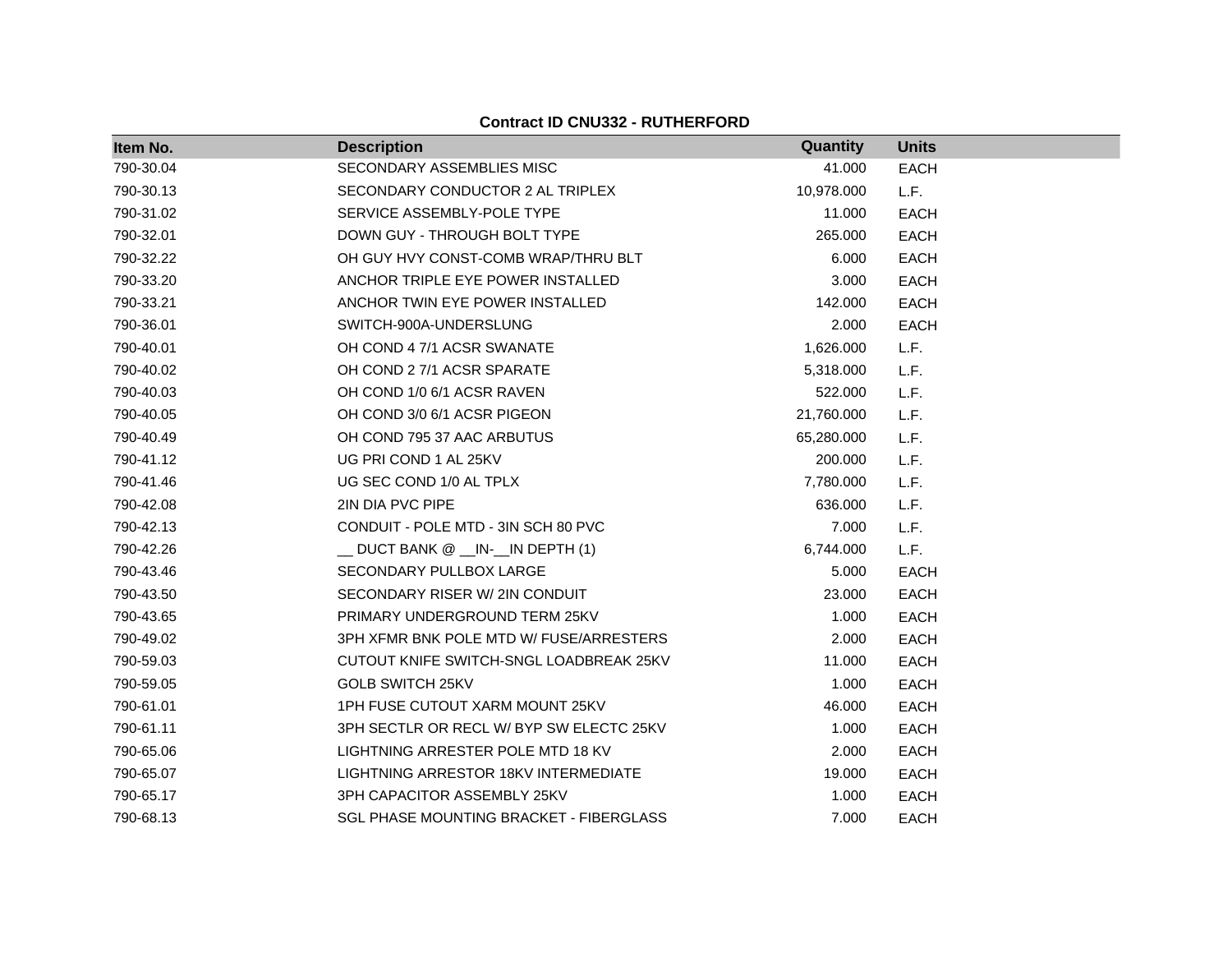|           |                                                              | Quantity   |              |
|-----------|--------------------------------------------------------------|------------|--------------|
| Item No.  | <b>Description</b>                                           |            | <b>Units</b> |
| 790-68.14 | 3 MOUNTING BRACKET - FIBERGLASS                              | 1.000      | <b>EACH</b>  |
| 790-69.04 | FIBERGLASS CROSSARM ASSEMBLY                                 | 2.000      | <b>EACH</b>  |
| 790-69.06 | HARDWARE FOR SGL PH CONV TRANS                               | 19.000     | <b>EACH</b>  |
| 790-69.07 | HARDWARE FOR SGL PH CONV TRANS DE                            | 4.000      | <b>EACH</b>  |
| 790-69.08 | <b>GROUND-GROUND ROD</b>                                     | 8.000      | <b>EACH</b>  |
| 790-69.12 | <b>GROUND ASSEMBLY GROUND PLATE TYPE</b>                     | 109.000    | <b>EACH</b>  |
| 790-69.18 | GND ASSY GOLB ON ST POLE                                     | 1.000      | <b>EACH</b>  |
| 790-69.22 | POLE TOP PIN                                                 | 5.000      | <b>EACH</b>  |
| 790-69.26 | EXTENSION LINK - EPOXY -1FT                                  | 4.000      | <b>EACH</b>  |
| 790-69.27 | EXTENSION LINK - EPOXY -4FT                                  | 166.000    | <b>EACH</b>  |
| 790-69.32 | <b>ARM PIN</b>                                               | 13.000     | <b>EACH</b>  |
| 790-69.43 | <b>1PH SENSOR MOUNT</b>                                      | 1.000      | <b>EACH</b>  |
| 790-69.44 | 3PH SENSOR MOUNT                                             | 1.000      | <b>EACH</b>  |
| 790-70.07 | STREET LIGHT CONCRETE FOOTING                                | 45.000     | <b>EACH</b>  |
| 790-70.10 | <b>FLOOD LIGHT</b>                                           | 4.000      | <b>EACH</b>  |
| 790-70.20 | STREET LIGHT (DESCRIPTION) (45' ALUM POLE -<br>225 WATT LED) | 45.000     | <b>EACH</b>  |
| 790-70.21 | STREET LIGHT (DESCRIPTION) (225 WATT LED)                    | 48.000     | <b>EACH</b>  |
| 790-98.01 | <b>REMOVE WIRE</b>                                           | 98,506.000 | L.F.         |
| 790-98.02 | REMOVE POLES                                                 | 143.000    | <b>EACH</b>  |
| 790-98.03 | REMOVE FRAMING/ASSOCIATED APPARATUS                          | 539.000    | <b>EACH</b>  |
| 791-01.04 | 4IN STEEL GAS MAIN                                           | 20.000     | L.F.         |
| 791-01.06 | 8IN STEEL GAS MAIN                                           | 17,750.000 | L.F.         |
| 791-01.08 | 12IN STEEL GAS MAIN                                          | 655.000    | L.F.         |
| 791-03.01 | <2IN HDPE GAS MAIN                                           | 245.000    | L.F.         |
| 791-03.02 | 2IN HDPE GAS MAIN                                            | 2,745.000  | L.F.         |
| 791-03.04 | 4IN HDPE GAS MAIN                                            | 1,400.000  | L.F.         |
| 791-04.01 | HDD <2IN PE PIPE - UNCONSOLIDATED                            | 100.000    | L.F.         |
| 791-04.02 | HDD 2IN PE PIPE - UNCONSOLIDATED                             | 155.000    | L.F.         |
| 791-04.04 | HDD 4IN PE PIPE - UNCONSOLIDATED                             | 350.000    | L.F.         |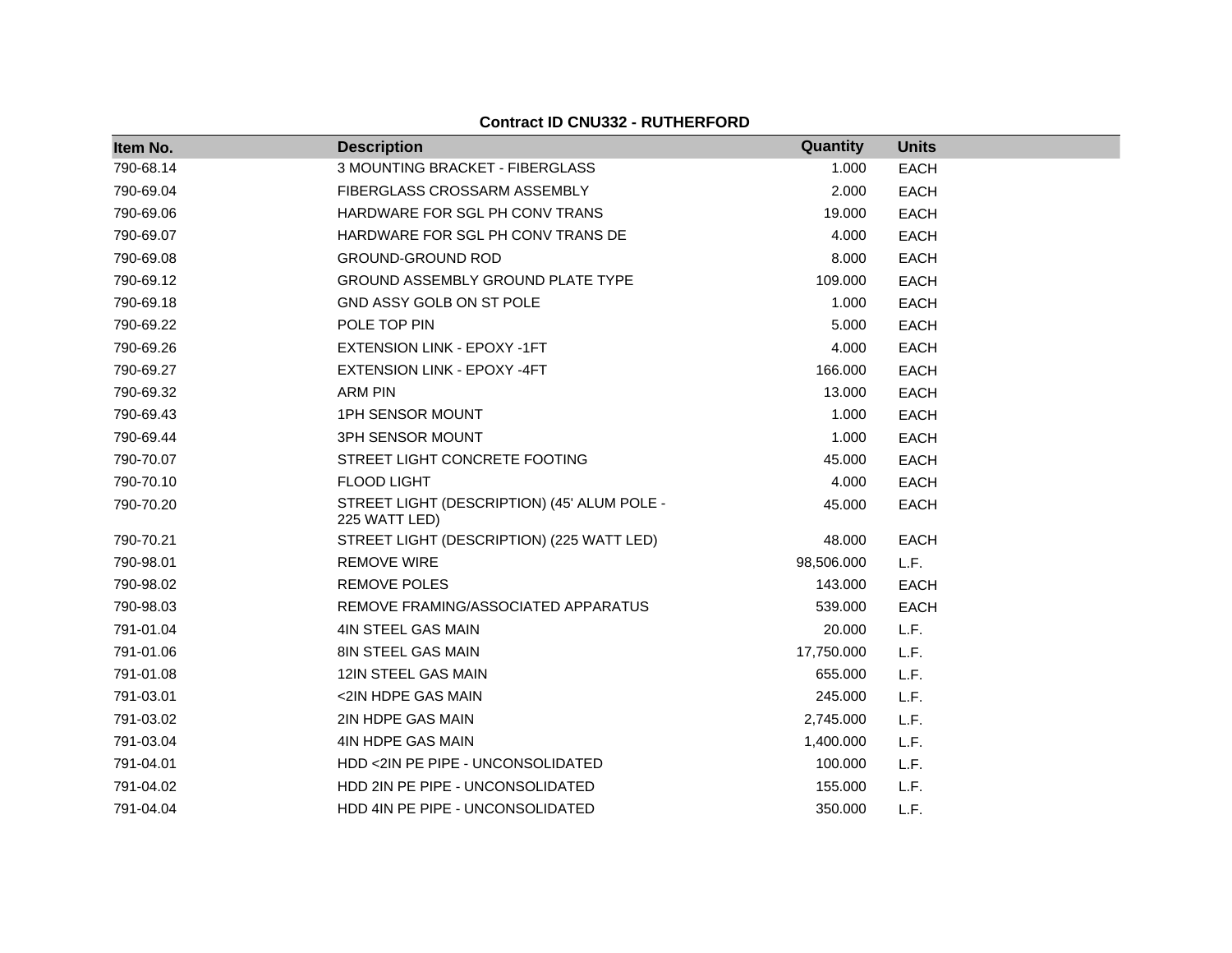| Item No.  | <b>Description</b>                             | <b>Quantity</b> | <b>Units</b> |
|-----------|------------------------------------------------|-----------------|--------------|
| 791-04.05 | HDD 6IN PE PIPE - UNCONSOLIDATED               | 1,105.000       | L.F.         |
| 791-04.09 | HDD __ IN PE PIPE - UNCONSOLIDATED (1)         | 100.000         | L.F.         |
| 791-04.24 | HDD 8IN STEEL PIPE - UNCONSOLIDATED            | 225.000         | L.F.         |
| 791-04.25 | HDD 12IN STEEL PIPE - UNCONSOLIDATED           | 120.000         | L.F.         |
| 791-06.01 | CONNECT TO 1-1/4IN EX. PE MAIN                 | 1.000           | <b>EACH</b>  |
| 791-06.02 | CONNECT TO 2IN EX. PE MAIN                     | 1.000           | <b>EACH</b>  |
| 791-06.03 | CONNECT TO 4IN EX. PE MAIN                     | 3.000           | <b>EACH</b>  |
| 791-06.09 | CONNECT TO __IN EX. PE MAIN (3)                | 1.000           | <b>EACH</b>  |
| 791-06.30 | CONNECT TO __ IN EX. PE MAIN (3/4)             | 5.000           | <b>EACH</b>  |
| 791-06.35 | CONNECT TO 12IN EX. STL MAIN W/ STOPPLE        | 2.000           | <b>EACH</b>  |
| 791-06.38 | CONNECT TO __ IN EX. STL MAIN W/ STOPPLE (3/4) | 1.000           | <b>EACH</b>  |
| 791-07.01 | 2IN PE GAS VALVE ASSEMBLY                      | 2.000           | <b>EACH</b>  |
| 791-07.02 | 4IN PE GAS VALVE ASSEMBLY                      | 3.000           | <b>EACH</b>  |
| 791-07.08 | (_)IN PE GAS VALVE ASSEMBLY (1)                | 1.000           | <b>EACH</b>  |
| 791-07.10 | 4IN STEEL GAS VALVE ASSEMBLY                   | 1.000           | <b>EACH</b>  |
| 791-07.12 | 8IN STEEL GAS VALVE ASSEMBLY                   | 5.000           | <b>EACH</b>  |
| 791-07.13 | 12IN STEEL GAS VALVE ASSEMBLY                  | 2.000           | <b>EACH</b>  |
| 791-08.02 | 3/4IN SERVICE ASSEMBLY                         | 6.000           | <b>EACH</b>  |
| 791-08.03 | <b>1IN SERVICE ASSEMBLY</b>                    | 4.000           | <b>EACH</b>  |
| 791-08.07 | 3/4IN PE SERVICE PIPE                          | 225.000         | L.F.         |
| 791-08.08 | 1IN PE SERVICE PIPE                            | 295.000         | L.F.         |
| 791-08.18 | HDD 1IN PE SERVICE PIPE                        | 80.000          | L.F.         |
| 791-09.01 | BRIDGE HANGER SYSTEM AND PIPE                  | (1)             | LS.          |
| 791-09.02 | 3-WIRE CATHODIC PROTECTION STATION             | 20.000          | <b>EACH</b>  |
| 791-09.03 | 17LB MAGNESIUM ANODES                          | 70.000          | <b>EACH</b>  |
| 791-10.04 | RETIRE IN PLACE 2IN SERV CUT & PLUG            | 2.000           | <b>EACH</b>  |
| 791-10.05 | RETIRE IN PLACE 4IN SERV CUT & PLUG            | 2.000           | <b>EACH</b>  |
| 791-10.08 | RETIRE IN PLACE 12IN SERV CUT & PLUG           | 1.000           | <b>EACH</b>  |
| 793-01.08 | POLE 35FT CLASS 5 WOOD                         | 5.000           | <b>EACH</b>  |
| 793-01.41 | <b>ANCHOR 1IN</b>                              | 55.000          | <b>EACH</b>  |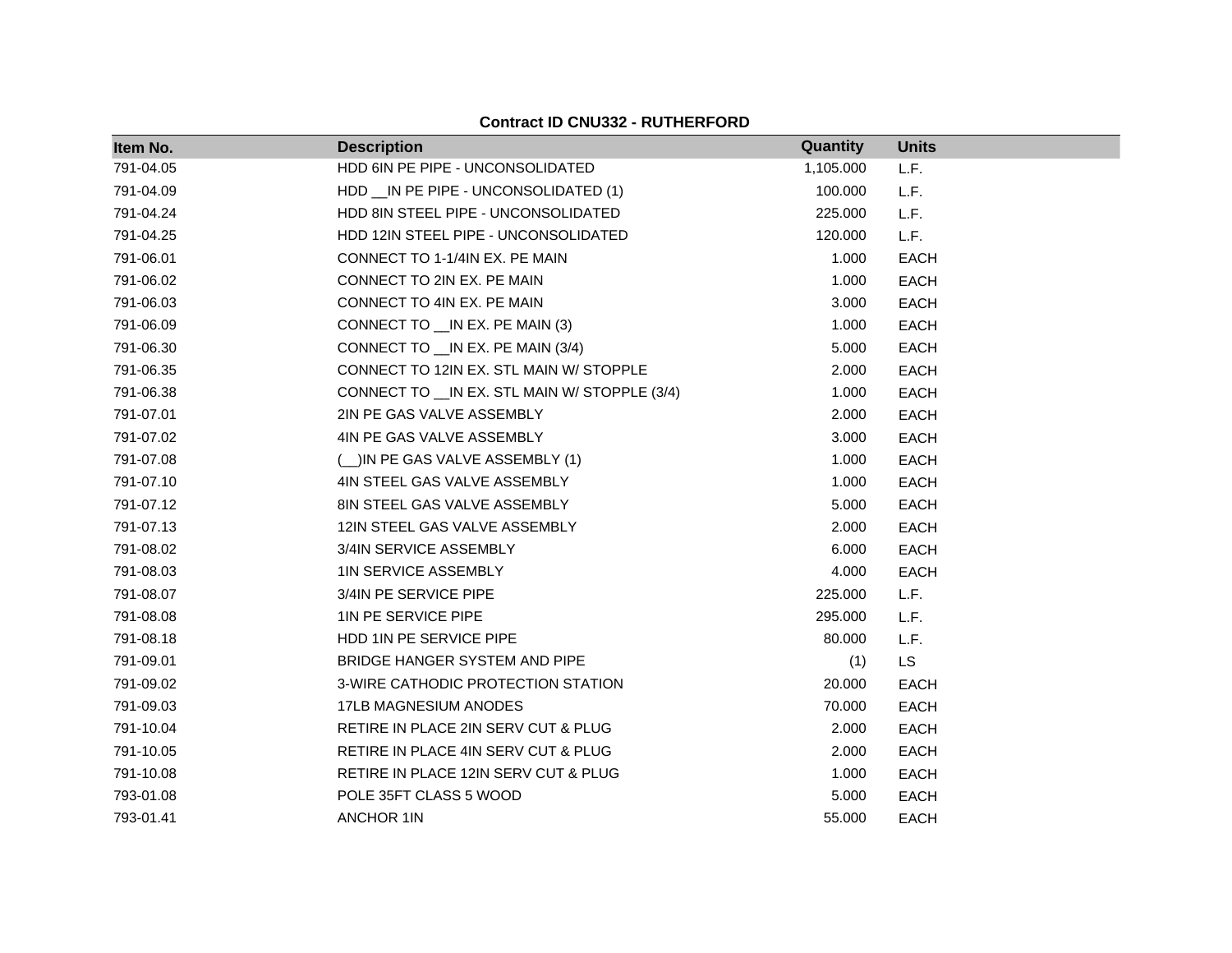| Item No.  | <b>Description</b>                           | Quantity  | <b>Units</b> |
|-----------|----------------------------------------------|-----------|--------------|
| 793-13.07 | 4IN SCHEDULE 40 PVC                          | 135.000   | L.F.         |
| 793-13.11 | 1 DUCT FORMATION @ 24IN DEPTH                | 135.000   | L.F.         |
| 793-98.04 | REMOVE POLES ALL SIZES                       | 8.000     | <b>EACH</b>  |
| 795-01.10 | 12IN DIP SLIP JOINT WATER LINE               | 8,751.000 | L.F.         |
| 795-01.14 | 16IN DIP SLIP JOINT WATER LINE               | 4,675.000 | L.F.         |
| 795-01.20 | 24IN DIP SLIP JOINT WATER LINE               | 166.000   | L.F.         |
| 795-01.22 | 30IN DIP SLIP JOINT WATER LINE               | 747.000   | L.F.         |
| 795-01.24 | 36IN DIP SLIP JOINT WATER LINE               | 4,063.000 | L.F.         |
| 795-03.02 | 2IN PVC WATER LINE                           | 136.000   | L.F.         |
| 795-03.04 | <b>4IN PVC WATER LINE</b>                    | 55.000    | L.F.         |
| 795-03.35 | 8IN C900 PVC WATER LINE                      | 3,323.000 | L.F.         |
| 795-03.36 | 10IN C900 PVC WATER LINE                     | 25.000    | L.F.         |
| 795-05.02 | HDD 4IN HDPE CASING PIPE-UNCON               | 550.000   | L.F.         |
| 795-05.03 | HDD 6IN HDPE CASING PIPE-UNCON               | 400.000   | L.F.         |
| 795-05.67 | BORE/JACK 20IN STEEL CASING PIPE-UNCON.      | 227.000   | L.F.         |
| 795-05.68 | BORE/JACK 24IN STEEL CASING PIPE-UNCON.      | 293.000   | L.F.         |
| 795-05.69 | BORE/JACK 30IN STEEL CASING PIPE-UNCON.      | 70.000    | L.F.         |
| 795-05.71 | BORE/JACK __ IN STEEL CASING PIPE-UNCON (48) | 118.000   | L.F.         |
| 795-05.72 | BORE/JACK __ IN STEEL CASING PIPE-UNCON (54) | 83.000    | L.F.         |
| 795-06.01 | CONNECT TO 2IN WATER LINE                    | 1.000     | <b>EACH</b>  |
| 795-06.03 | <b>CONNECT TO 4IN WATER LINE</b>             | 1.000     | <b>EACH</b>  |
| 795-06.05 | <b>CONNECT TO 8IN WATER LINE</b>             | 9.000     | <b>EACH</b>  |
| 795-06.06 | CONNECT TO 10IN WATER LINE                   | 1.000     | <b>EACH</b>  |
| 795-06.07 | <b>CONNECT TO 12IN WATER LINE</b>            | 27.000    | <b>EACH</b>  |
| 795-06.09 | CONNECT TO 16IN WATER LINE                   | 16.000    | <b>EACH</b>  |
| 795-06.12 | CONNECT TO 24IN WATER LINE                   | 2.000     | <b>EACH</b>  |
| 795-06.14 | <b>CONNECT TO 36IN WATER LINE</b>            | 2.000     | <b>EACH</b>  |
| 795-08.01 | 2IN GATE VALVE ASSEMBLY                      | 1.000     | <b>EACH</b>  |
| 795-08.03 | 4IN GATE VALVE ASSEMBLY                      | 1.000     | <b>EACH</b>  |
| 795-08.04 | 6IN GATE VALVE ASSEMBLY                      | 1.000     | <b>EACH</b>  |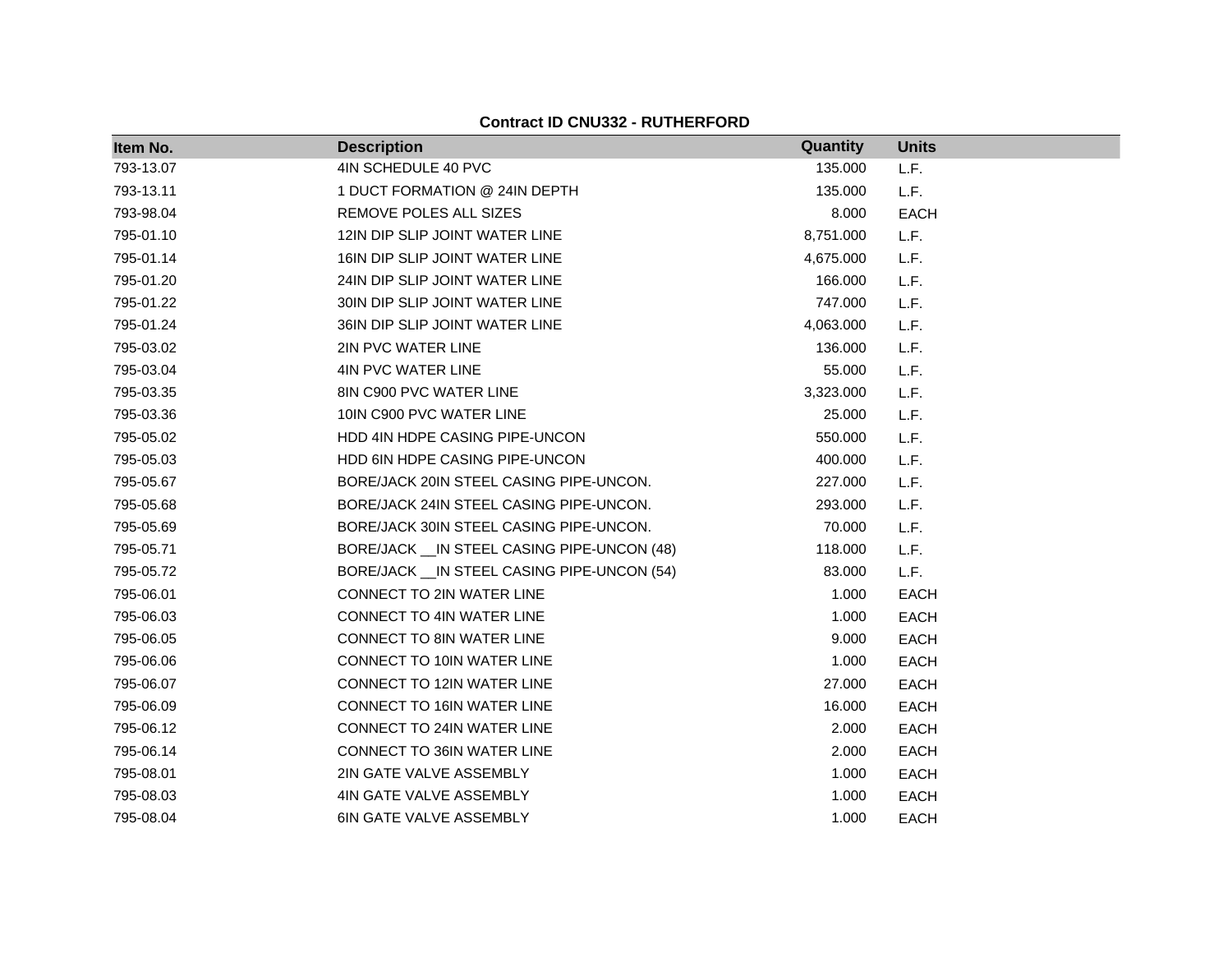| Item No.  | <b>Description</b>                     | Quantity    | <b>Units</b> |
|-----------|----------------------------------------|-------------|--------------|
| 795-08.05 | 8IN GATE VALVE ASSEMBLY                | 13.000      | <b>EACH</b>  |
| 795-08.09 | 12IN GATE VALVE ASSEMBLY               | 16.000      | <b>EACH</b>  |
| 795-08.13 | 16IN BUTTERFLY VALVE ASSEMBLY          | 7.000       | <b>EACH</b>  |
| 795-08.19 | 24IN BUTTERFLY VALVE ASSEMBLY          | 7.000       | <b>EACH</b>  |
| 795-08.22 | 36IN BUTTERFLY VALVE ASSEMBLY          | 9.000       | <b>EACH</b>  |
| 795-09.01 | 3/4IN WATER SERVICE METER ASSEMBLY     | 25.000      | <b>EACH</b>  |
| 795-09.02 | 1IN WATER SERVICE METER ASSEMBLY       | 2.000       | <b>EACH</b>  |
| 795-09.03 | 1-1/2IN WATER SERVICE METER ASSEMBLY   | 1.000       | <b>EACH</b>  |
| 795-09.04 | 2IN WATER SERVICE METER ASSEMBLY       | 2.000       | <b>EACH</b>  |
| 795-09.51 | RECONNECT SERVICE ASSEMBLY             | 6.000       | <b>EACH</b>  |
| 795-09.60 | 3/4IN PEXa SERVICE PIPE                | 360.000     | L.F.         |
| 795-09.62 | <b>1IN PEX SERVICE PIPE</b>            | 815.000     | L.F.         |
| 795-09.63 | 1 1/4 IN PEXa SERVICE PIPE             | 626.000     | L.F.         |
| 795-09.64 | 2IN PEXA SERVICE PIPE                  | 355.000     | L.F.         |
| 795-10.20 | 2IN PRV ASSEMBLY                       | 1.000       | <b>EACH</b>  |
| 795-11.02 | FIRE HYDRANT ASSEMBLY                  | 20.000      | <b>EACH</b>  |
| 795-11.12 | RETIRE IN PLACE EXISTING WATER MAIN    | 1.000       | L.F.         |
| 795-12.01 | REMOVE FIRE HYDRANT                    | 5.000       | <b>EACH</b>  |
| 795-12.05 | REMOVE BLOW-OFF ASSEMBLY               | 1.000       | <b>EACH</b>  |
| 795-13.01 | <b>DI FITTINGS</b>                     | 152,000.000 | LB.          |
| 795-13.04 | <b>BRIDGE HANGER SYSTEM</b>            | (1)         | <b>LS</b>    |
| 795-14.05 | <b>CONCRETE ENCASEMENT</b>             | 365.000     | L.F.         |
| 795-14.08 | RESTORE ASPHALT                        | 43.000      | S.Y.         |
| 795-14.10 | <b>RESTORE GRAVEL</b>                  | 10.000      | S.Y.         |
| 795-15.05 | 20IN STEEL CASING PIPE OPEN CUT METHOD | 553.000     | L.F.         |
| 795-15.07 | 24IN STEEL CASING PIPE OPEN CUT METHOD | 480.000     | L.F.         |
| 795-15.10 | 30IN STEEL CASING PIPE OPEN CUT METHOD | 25.000      | L.F.         |
| 795-15.13 | 48IN STEEL CASING PIPE OPEN CUT METHOD | 119.000     | L.F.         |
| 795-15.14 | 54IN STEEL CASING PIPE OPEN CUT METHOD | 102.000     | L.F.         |
| 797-01.05 | 12IN DIP FORCE MAIN                    | 373.000     | L.F.         |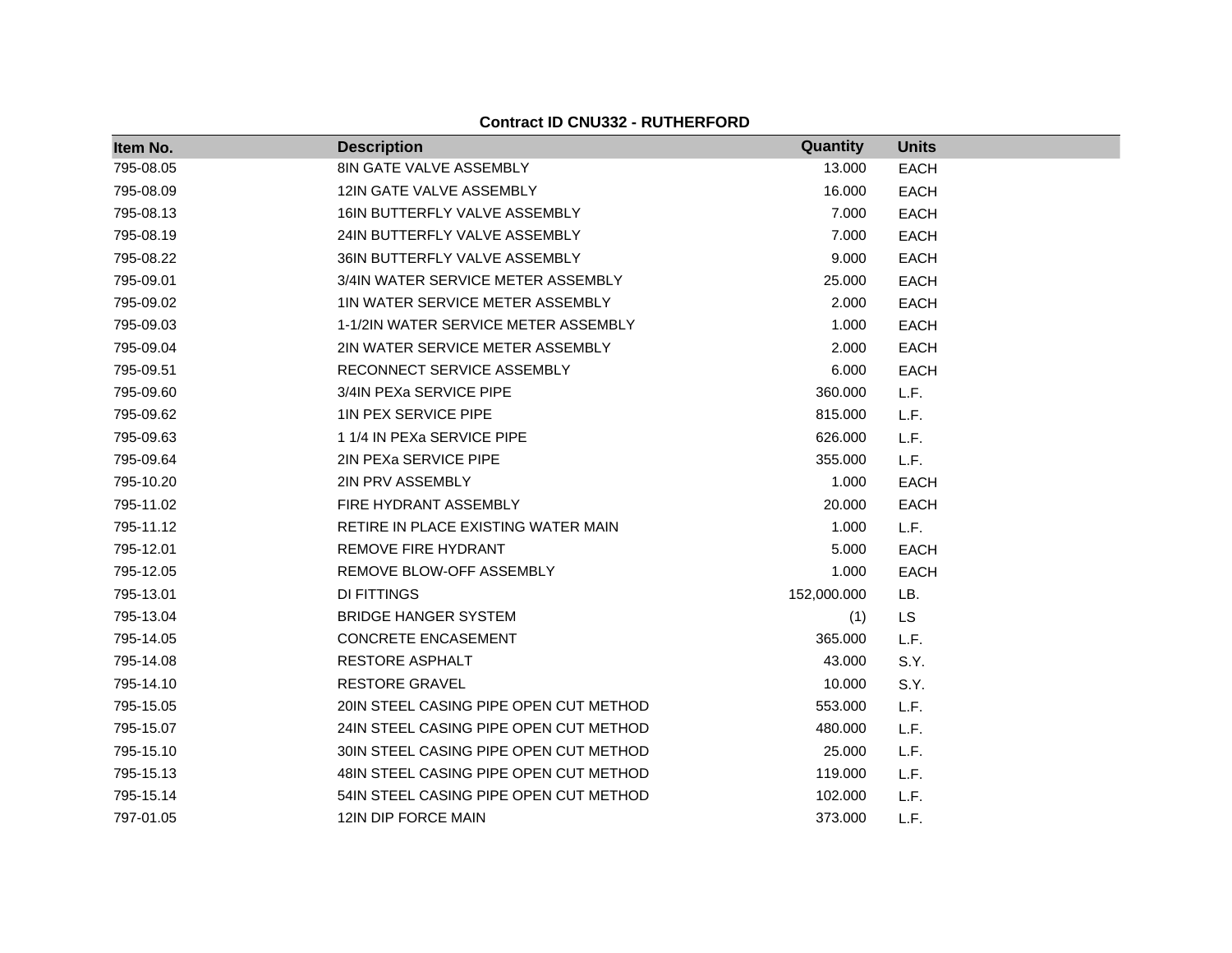| Item No.  | <b>Description</b>                      | Quantity   | <b>Units</b> |
|-----------|-----------------------------------------|------------|--------------|
| 797-03.07 | <b>8IN PVC FORCE MAIN</b>               | 11,619.000 | L.F.         |
| 797-04.09 | 20IN FPVC FORCE MAIN                    | 763.000    | L.F.         |
| 797-05.13 | 16IN DIP GRAVITY SEWER 0FT-6FT DEPTH    | 464.000    | L.F.         |
| 797-05.14 | 16IN DIP GRAVITY SEWER 6FT-12FT DEPTH   | 2,615.000  | L.F.         |
| 797-05.15 | 16IN DIP GRAVITY SEWER 12FT-18FT DEPTH  | 217.000    | L.F.         |
| 797-05.16 | 16IN DIP GRAVITY SEWER > 18FT DEPTH     | 230.000    | L.F.         |
| 797-05.51 | 8IN PVC GRAVITY SEWER 0FT-6FT DEPTH     | 43.000     | L.F.         |
| 797-05.52 | 8IN PVC GRAVITY SEWER 6FT-12FT DEPTH    | 898.000    | L.F.         |
| 797-06.02 | HDD 4IN HDPE CARRIER PIPE-UNCON         | 920.000    | L.F.         |
| 797-06.66 | BORE/JACK 20IN STEEL CASING PIPE-UNCON. | 177.000    | L.F.         |
| 797-06.67 | BORE/JACK 24IN STEEL CASING PIPE-UNCON. | 109.000    | L.F.         |
| 797-06.69 | BORE/JACK 36IN STEEL CASING PIPE-UNCON. | 63.000     | L.F.         |
| 797-06.92 | OPEN CUT 20IN STEEL CASING PIPE         | 445.000    | L.F.         |
| 797-06.93 | OPEN CUT 24IN STEEL CASING PIPE         | 326.000    | L.F.         |
| 797-06.95 | OPEN CUT 36IN STEEL CASING PIPE         | 25,000     | L.F.         |
| 797-07.02 | 48IN MANHOLE 4FT-6FT DEPTH              | 3.000      | <b>EACH</b>  |
| 797-07.03 | 48IN MANHOLE 6FT-8FT DEPTH              | 8.000      | <b>EACH</b>  |
| 797-07.04 | 48IN MANHOLE 8FT-10FT DEPTH             | 6.000      | <b>EACH</b>  |
| 797-07.05 | 48IN MANHOLE 10FT-12FT DEPTH            | 10.000     | <b>EACH</b>  |
| 797-07.08 | 48IN MANHOLE 16FT-20FT DEPTH            | 1.000      | <b>EACH</b>  |
| 797-07.80 | REMOVE SEWER MANHOLE                    | 5.000      | <b>EACH</b>  |
| 797-08.01 | DI FITTINGS                             | 20,000.000 | LB.          |
| 797-08.05 | 6IN PVC PIPE FOR SERVICE LATERAL        | 185.000    | L.F.         |
| 797-08.08 | <b>6IN CLEAN OUT ASSEMBLY</b>           | 5.000      | <b>EACH</b>  |
| 797-09.08 | 8IN PLUG VALVE ASSEMBLY                 | 5.000      | <b>EACH</b>  |
| 797-09.10 | 12IN PLUG VALVE ASSEMBLY                | 2.000      | <b>EACH</b>  |
| 797-09.13 | 20IN PLUG VALVE ASSEMBLY                | 2.000      | <b>EACH</b>  |
| 797-09.19 | 1IN COMBO AIR RELEASE VALVE ASSEMBLY    | 9.000      | <b>EACH</b>  |
| 797-09.25 | 1IN AIR/VAC VALVE ASSEMBLY              | 3.000      | <b>EACH</b>  |
| 797-10.02 | CONNECT 8IN SEWER TO EXIST. MANHOLE     | 1.000      | <b>EACH</b>  |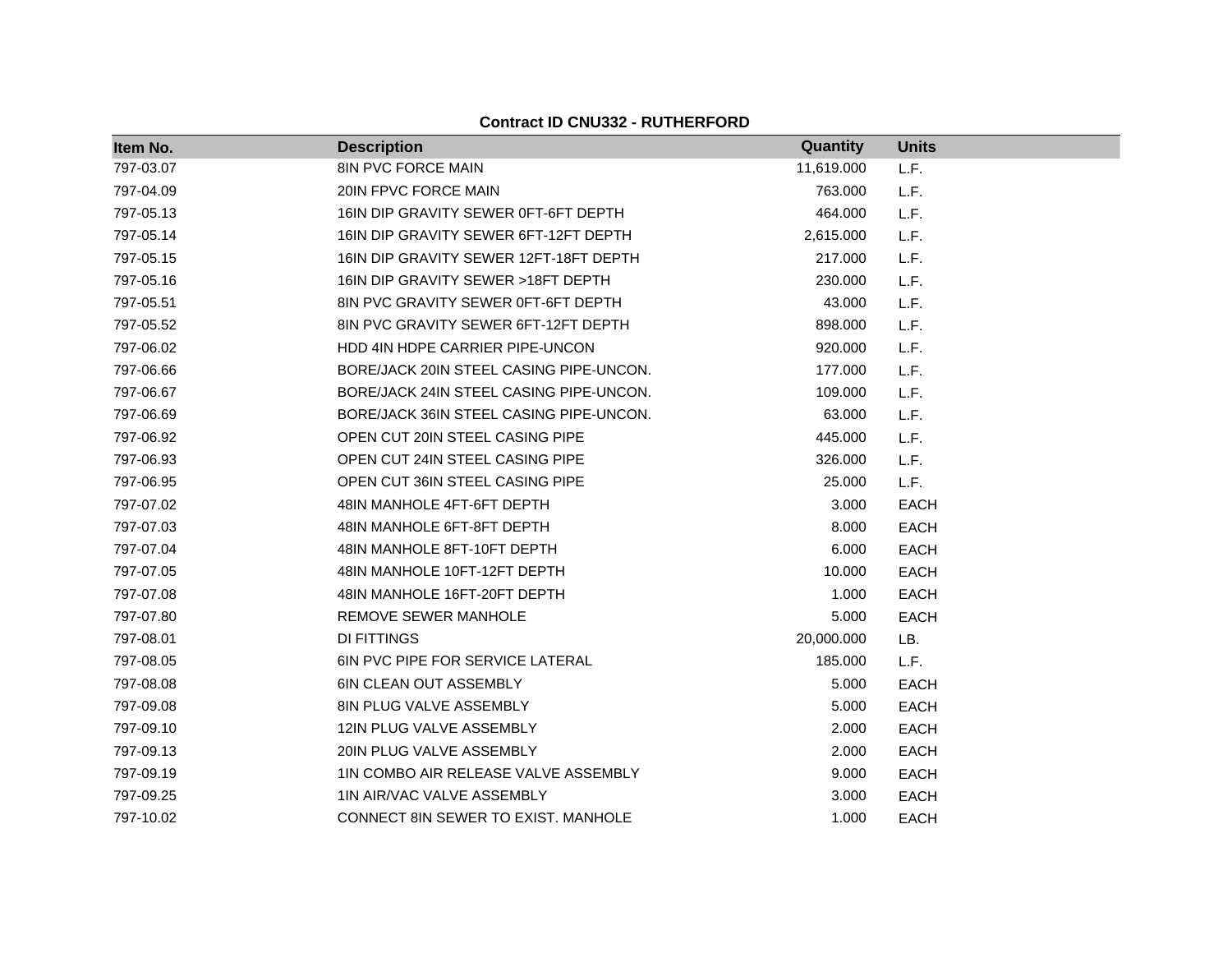| Item No.  | <b>Description</b>                             | Quantity    | <b>Units</b> |
|-----------|------------------------------------------------|-------------|--------------|
| 797-10.03 | CONNECT 10-18IN SEWER TO EXIST. MANHOLE        | 1.000       | <b>EACH</b>  |
| 797-10.07 | CONNECT 8IN LATERAL TO SEWER LINE              | 1.000       | <b>EACH</b>  |
| 797-10.09 | CONNECT EX. 8IN SEWER TO NEW MANHOLE           | 5.000       | <b>EACH</b>  |
| 797-10.22 | CONNECT TO 20IN FORCE MAIN                     | 2.000       | <b>EACH</b>  |
| 797-10.32 | PUMP STATION                                   | (1)         | <b>LS</b>    |
| 797-10.33 | PUMP STATION #2                                | (1)         | <b>LS</b>    |
| 797-11.15 | 48IN MH ADJUSTMENT INCREASE HEIGHT             | 1.000       | V.F.         |
| 797-11.20 | 48IN MH ADJUSTMENT DECREASE HEIGHT             | 1.000       | V.F.         |
| 797-11.25 | RETIREIN PLACE 48IN MANHOLE                    | 3.000       | EACH         |
| 797-11.31 | RETIREIN PLACE EXISTING SEWER 8IN-14IN         | 735.000     | L.F.         |
| 797-11.32 | <b>RETIREIN PLACE EXISTING SEWER 15IN-24IN</b> | 684.000     | L.F.         |
| 797-11.39 | <b>TV INSPECTION</b>                           | 4,468.000   | L.F.         |
| 797-11.40 | <b>RESTORE ASPHALT</b>                         | 172.000     | S.Y.         |
| 797-11.43 | <b>BRIDGE HANGER SYSTEM</b>                    | (1)         | <b>LS</b>    |
| 797-13.01 | 12IN DIP SLIP JOINT RECLAIMED WATER LINE       | 1,095.000   | L.F.         |
| 797-13.02 | 12IN BUTTERFLY VALVE ASSEMBLY                  | 1.000       | <b>EACH</b>  |
| 797-13.03 | FIRE HYDRANT ASSEMBLY                          | 1.000       | <b>EACH</b>  |
| 797-13.50 | CONNECT TO 12IN RECLAIMED WATER LINE           | 1.000       | EACH         |
| 797-40.01 | CONCRETE ENCASEMENT                            | 150.000     | L.F.         |
| 203-06    | <b>WATER</b>                                   | 3,904.000   | M.G.         |
| 303-01    | MINERAL AGGREGATE, TYPE A BASE, GRADING D      | 130,733.000 | <b>TON</b>   |
| 203-06    | <b>WATER</b>                                   | 3,536.000   | M.G.         |
| 303-01    | MINERAL AGGREGATE, TYPE A BASE, GRADING D      | 79,382.000  | <b>TON</b>   |
| 309-01.01 | MINERAL AGGREGATE (A-CBC)                      | 37,450.000  | <b>TON</b>   |
| 309-01.02 | PORTLAND CEMENT (A-CBC)                        | 1,446.000   | <b>TON</b>   |
| 309-02    | BITUMINOUS MATERIAL (A-CBC)                    | 600.000     | <b>TON</b>   |

**( ) Item will be bid as lump sum.**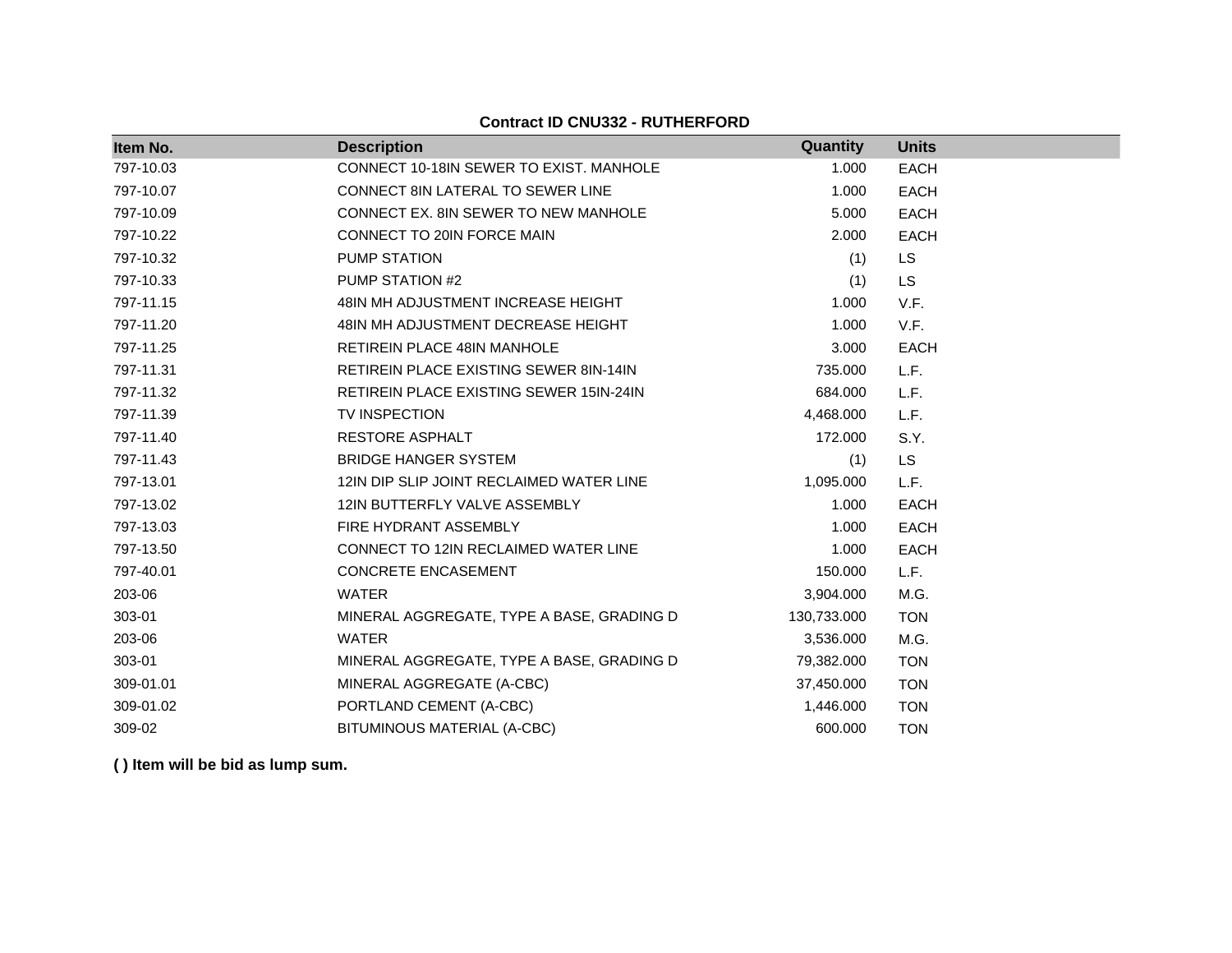**Contract ID:** CNU125 **Letting Date: October 09, 2020 10:00 AM Counties:** SMITH **District: District: DBE Goal Percent:**  $4.00$ **Description:** The rockfall mitigation on S.R. 25 at L.M. 6.6. Projects: 80003-3262-14 STP-25(58)

**Contract Time:** DT - 5/31/2021

| Item No.  | <b>Description</b>                                         | Quantity   | <b>Units</b> |
|-----------|------------------------------------------------------------|------------|--------------|
| 105-01    | CONSTRUCTION STAKES, LINES AND GRADES                      | (1)        | LS.          |
| 201-01    | <b>CLEARING AND GRUBBING</b>                               | (1)        | <b>LS</b>    |
| 203-01    | ROAD & DRAINAGE EXCAVATION (UNCLASSIFIED)                  | 20,833.000 | C.Y.         |
| 203-11    | <b>SCALING AND TRIMMING</b>                                | 14,356.000 | S.Y.         |
| 209-08.08 | ENHANCED ROCK CHECK DAM                                    | 9.000      | <b>EACH</b>  |
| 209-40.30 | CATCH BASIN PROTECTION (TYPE A)                            | 3.000      | <b>EACH</b>  |
| 403-01    | BITUMINOUS MATERIAL FOR TACK COAT (TC)                     | 3.200      | <b>TON</b>   |
| 411-01.10 | ACS MIX(PG64-22) GRADING D                                 | 490.000    | <b>TON</b>   |
| 411-12.03 | SCORING FOR RUMBLE STRIPE (NON-<br>CONTINUOUS) (8IN WIDTH) | 0.600      | L.M.         |
| 415-01.02 | <b>COLD PLANING BITUMINOUS PAVEMENT</b>                    | 7,380.000  | S.Y.         |
| 610-12.02 | <b>HORIZONTAL DRAINS</b>                                   | 1,500.000  | L.F.         |
| 705-20.25 | TEMPORARY CRASH CUSHION (MASH TL-3)                        | 2.000      | <b>EACH</b>  |
| 707-02.43 | ROCK ANCHOR, TYPE I                                        | 3,040.000  | L.F.         |
| 707-10.07 | ROCKFALL DRAPE (TYPE III)                                  | 19,163.000 | S.Y.         |
| 708-02.01 | MARKERS (CONCRETE R.O.W. POSTS)                            | 15.000     | <b>EACH</b>  |
| 709-05.05 | MACHINED RIP-RAP (CLASS A-3)                               | 50.000     | <b>TON</b>   |
| 712-01    | <b>TRAFFIC CONTROL</b>                                     | (1)        | LS.          |
| 712-01.51 | PORTABLE BARRIER RAIL DELINEATOR (DOUBLE)                  | 90.000     | <b>EACH</b>  |
| 712-02.02 | INTERCONNECTED PORTABLE BARRIER RAIL                       | 1,800.000  | L.F.         |
| 712-04.01 | FLEXIBLE DRUMS (CHANNELIZING)                              | 33.000     | <b>EACH</b>  |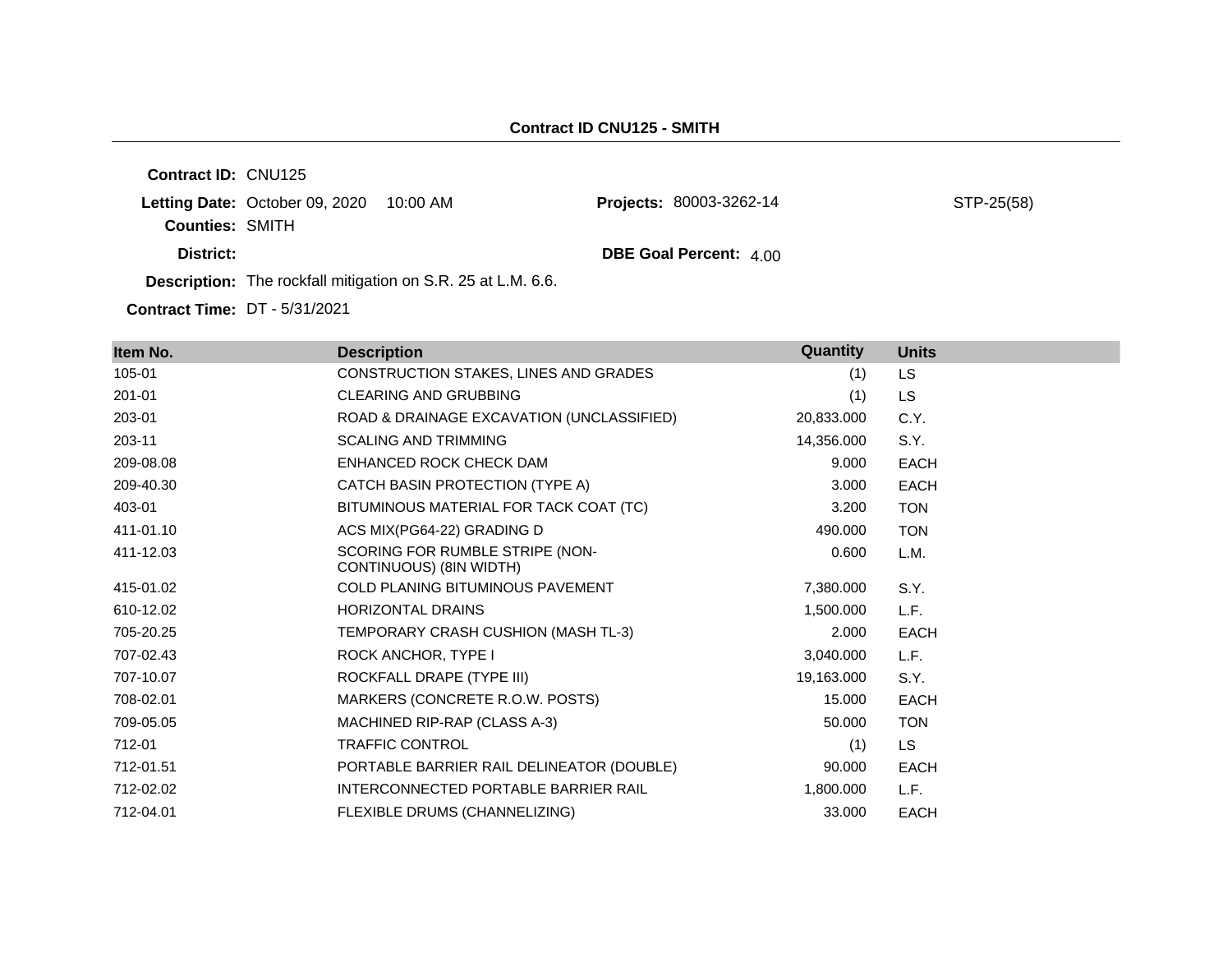**Contract ID CNU125 - SMITH**

| Item No.  | <b>Description</b>                                         | <b>Quantity</b> | <b>Units</b> |
|-----------|------------------------------------------------------------|-----------------|--------------|
| 712-05.01 | <b>WARNING LIGHTS (TYPE A)</b>                             | 4.000           | <b>EACH</b>  |
| 712-06    | SIGNS (CONSTRUCTION)                                       | 751.000         | S.F.         |
| 712-07.03 | TEMPORARY BARRICADES (TYPE III)                            | 48.000          | L.F.         |
| 712-09.01 | REMOVABLE PAVEMENT MARKING LINE                            | 2,050.000       | L.F.         |
| 712-09.04 | REMOVABLE PAVEMENT MARKING (STOP LINE)                     | 24.000          | L.F.         |
| 713-11.01 | "U" SECTION STEEL POSTS                                    | 74.000          | LB.          |
| 713-13.02 | FLAT SHEET ALUMINUM SIGNS (0.080" THICK)                   | 13.000          | S.F.         |
| 713-16.01 | CHANGEABLE MESSAGE SIGN UNIT                               | 7.000           | <b>EACH</b>  |
| 716-01.21 | SNOWPLOWABLE RAISED PAVEMENT MARKERS<br>(BI-DIR) (1 COLOR) | 27,000          | <b>EACH</b>  |
| 716-01.30 | REMOVAL OF SNOWPLOWABLE REFLECTIVE<br><b>MARKER</b>        | 27.000          | <b>EACH</b>  |
| 716-08.20 | REMOVAL OF PAVEMENT MARKING (LINE)                         | 0.210           | L.M.         |
| 716-13.02 | SPRAY THERMO PVMT MRKNG (60 mil) (6IN LINE)                | 1.250           | L.M.         |
| 717-01    | <b>MOBILIZATION</b>                                        | (1)             | <b>LS</b>    |
| 730-40    | TEMPORARY TRAFFIC SIGNAL SYSTEM                            | 1.000           | <b>EACH</b>  |
| 740-10.03 | GEOTEXTILE (TYPE III) (EROSION CONTROL)                    | 90.000          | S.Y.         |
| 801-01    | SEEDING (WITH MULCH)                                       | 2.000           | <b>UNIT</b>  |
| 801-03    | WATER (SEEDING & SODDING)                                  | 1.000           | M.G.         |

**( ) Item will be bid as lump sum.**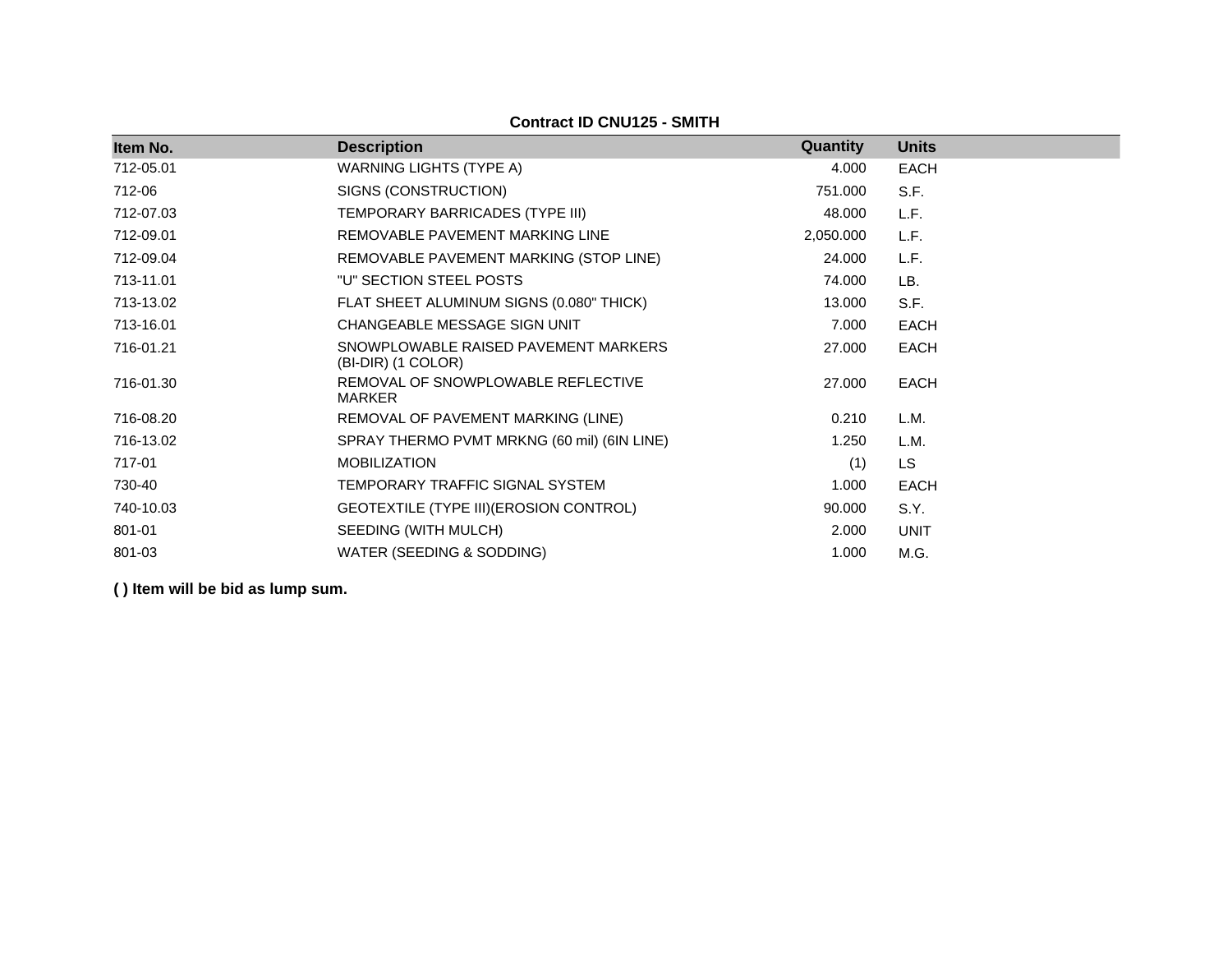**Contract ID:** CNU175

**Letting Date: October 09, 2020 10:00 AM Counties:** WASHINGTON

**Projects:** 90945-3459-94 HSIP-9000(49)

**District: District: DBE Goal Percent:** 

**Description:** The miscellaneous safety improvements on various local roads.

**Contract Time:** DT - 6/30/2021

| Item No.  | <b>Description</b>                                           | Quantity  | <b>Units</b> |
|-----------|--------------------------------------------------------------|-----------|--------------|
| 705-04.21 | <b>GUARDRAIL DELINEATION ENHANCEMENT</b>                     | 425.000   | L.F.         |
| 705-04.24 | <b>GUARDRAIL END TERMINAL DELINEATION</b><br><b>SHEETING</b> | 28,000    | S.F.         |
| 705-06.01 | W BEAM GR (TYPE 2) MASH TL3                                  | 75,000    | L.F.         |
| 706-01    | <b>GUARDRAIL REMOVED</b>                                     | 75.000    | L.F.         |
| 706-10.26 | ROUNDED END ELEMENT                                          | 14.000    | <b>EACH</b>  |
| 712-01    | <b>TRAFFIC CONTROL</b>                                       | (1)       | LS.          |
| 713-02.21 | SIGN POST DELINEATION ENHANCEMENT                            | 840.000   | L.F.         |
| 713-11.01 | "U" SECTION STEEL POSTS                                      | 3,757.000 | LB.          |
| 713-11.02 | PERFORATED/KNOCKOUT SQUARE TUBE POST                         | 6,356.000 | LB.          |
| 713-13.02 | FLAT SHEET ALUMINUM SIGNS (0.080" THICK)                     | 598.000   | S.F.         |
| 713-13.03 | FLAT SHEET ALUMINUM SIGNS (0.100" THICK)                     | 1,416.000 | S.F.         |
| 713-15.36 | REMOVE SIGN, SUPPORT & FOOTING                               | 185,000   | <b>EACH</b>  |
| 713-16.09 | RAILROAD ADVANCE WARNING SIGN AND<br><b>SUPPORT</b>          | 2.000     | EACH         |
| 716-02.05 | PLASTIC PAVEMENT MARKING (STOP LINE)                         | 1,064.000 | L.F.         |
| 716-02.07 | PLASTIC PAVEMENT MARKING (24" BARRIER LINE)                  | 60.000    | L.F.         |
| 716-03.02 | PLASTIC WORD PAVEMENT MARKING (RXR)                          | 4.000     | EACH         |
| 716-13.01 | SPRAY THERMO PVMT MRKNG (60 mil) (4IN LINE)                  | 69.000    | L.M.         |
| 716-13.04 | SPRAY THERMO PVMT MRKNG (60 mil) (4IN DOTTED<br>LINE)        | 915,000   | L.F.         |
| 716-13.05 | SPRAY THERMO PVMT MRKNG (60 mil) (6IN DOTTED<br>LINE)        | 915.000   | L.F.         |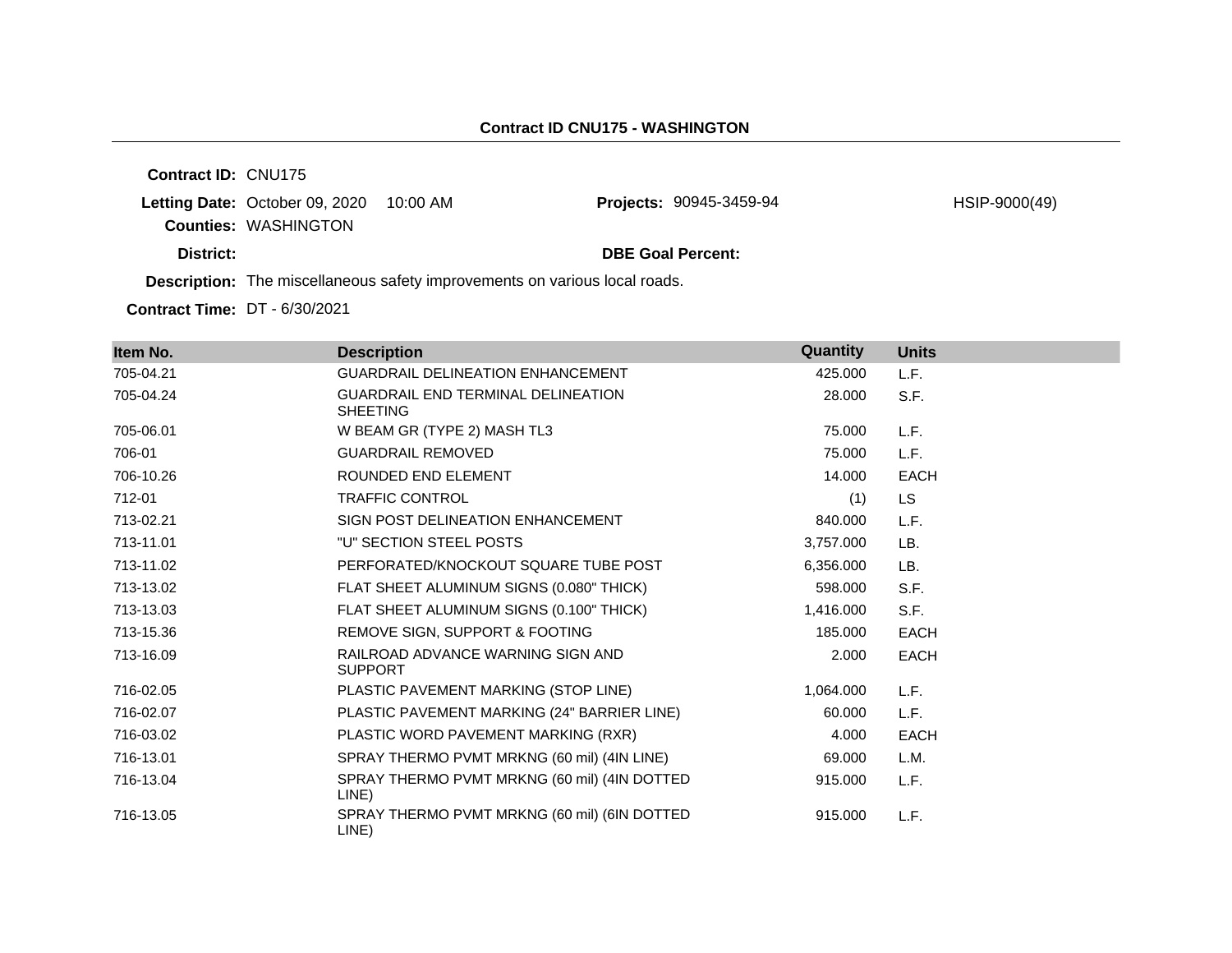# **Contract ID CNU175 - WASHINGTON**

| Item No. | <b>Description</b>  | <b>Quantity</b> | <b>Units</b> |
|----------|---------------------|-----------------|--------------|
| 717-01   | <b>MOBILIZATION</b> | (1)             | LS           |

**( ) Item will be bid as lump sum.**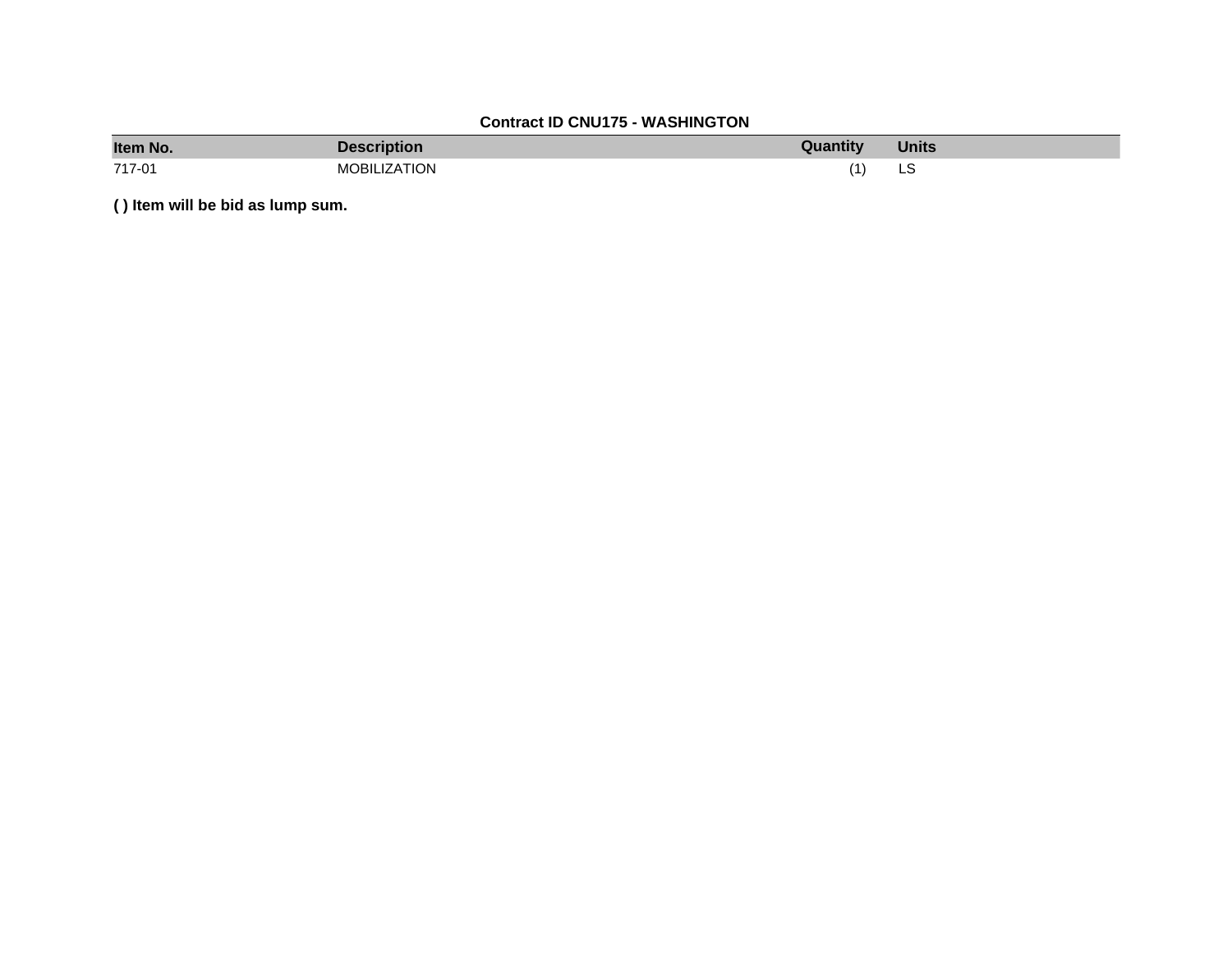| <b>Contract ID: CNU264</b> |                                         |                                                                                    |                                                                                                                    |                  |
|----------------------------|-----------------------------------------|------------------------------------------------------------------------------------|--------------------------------------------------------------------------------------------------------------------|------------------|
| <b>Counties: WILSON</b>    | Letting Date: October 09, 2020 10:00 AM |                                                                                    | <b>Projects: 95063-3225-14</b>                                                                                     | NH/STP-M-171(31) |
| District:                  |                                         |                                                                                    | <b>DBE Goal Percent: 12.00</b>                                                                                     |                  |
|                            |                                         | paving on S.R. 171 (Mt. Juliet Road) at the I-40 overpass (L.M. 4.57 - L.M. 5.29). | <b>Description:</b> The grading, drainage, construction of a concrete box beam bridge, retaining wall, signals and |                  |

**Contract Time:** DT - 5/31/2022

| Item No.  | <b>Description</b>                                              | Quantity  | <b>Units</b> |
|-----------|-----------------------------------------------------------------|-----------|--------------|
| 105-01    | CONSTRUCTION STAKES, LINES AND GRADES                           | (1)       | LS.          |
| 109-10.01 | <b>TRAINEE</b>                                                  | 1,180.000 | <b>HOUR</b>  |
| 201-07.01 | REMOVAL AND DISPOSAL OF BRUSH & TREES                           | (1)       | LS.          |
| 202-01    | REMOVAL OF STRUCTURES AND OBSTRUCTIONS                          | (1)       | <b>LS</b>    |
| 202-01.13 | REMOVAL OF PIPE (SIZE, STA.) (18" STORM DRAIN)                  | 173.000   | L.F.         |
| 202-01.50 | REMOVAL OF STRUCTURES AND OBSTRUCTIONS                          | 4.000     | <b>EACH</b>  |
| 202-03    | REMOVAL OF RIGID PAVEMENT, SIDEWALK, ETC.                       | 947.000   | S.Y.         |
| 202-08.15 | REMOVAL OF CURB AND GUTTER (DESCRIPTION)<br>(IN WIDENING AREAS) | 710.000   | L.F.         |
| 202-08.28 | REMOVAL OF MEDIAN BARRIER (DESCRIPTION) (I-<br>40)              | 220.000   | L.F.         |
| 203-01    | ROAD & DRAINAGE EXCAVATION (UNCLASSIFIED)                       | 5,631.000 | C.Y.         |
| 203-03    | BORROW EXCAVATION (UNCLASSIFIED)                                | 1,759.000 | C.Y.         |
| 203-06    | <b>WATER</b>                                                    | 10.000    | M.G.         |
| 203-07    | <b>FURNISHING &amp; SPREADING TOPSOIL</b>                       | 375,000   | C.Y.         |
| 204-08.01 | BACKFILL MATERIAL (FLOWABLE FILL)                               | 21,000    | C.Y.         |
| 209-03.20 | FILTER SOCK (8 INCH)                                            | 156.000   | L.F.         |
| 209-05    | SEDIMENT REMOVAL                                                | 102.000   | C.Y.         |
| 209-08.02 | TEMPORARY SILT FENCE (WITH BACKING)                             | 250,000   | L.F.         |
| 209-08.03 | TEMPORARY SILT FENCE (WITHOUT BACKING)                          | 3,274.000 | L.F.         |
| 209-08.05 | ENHANCED SILT FENCE CHECK (V-DITCH)                             | 3.000     | <b>EACH</b>  |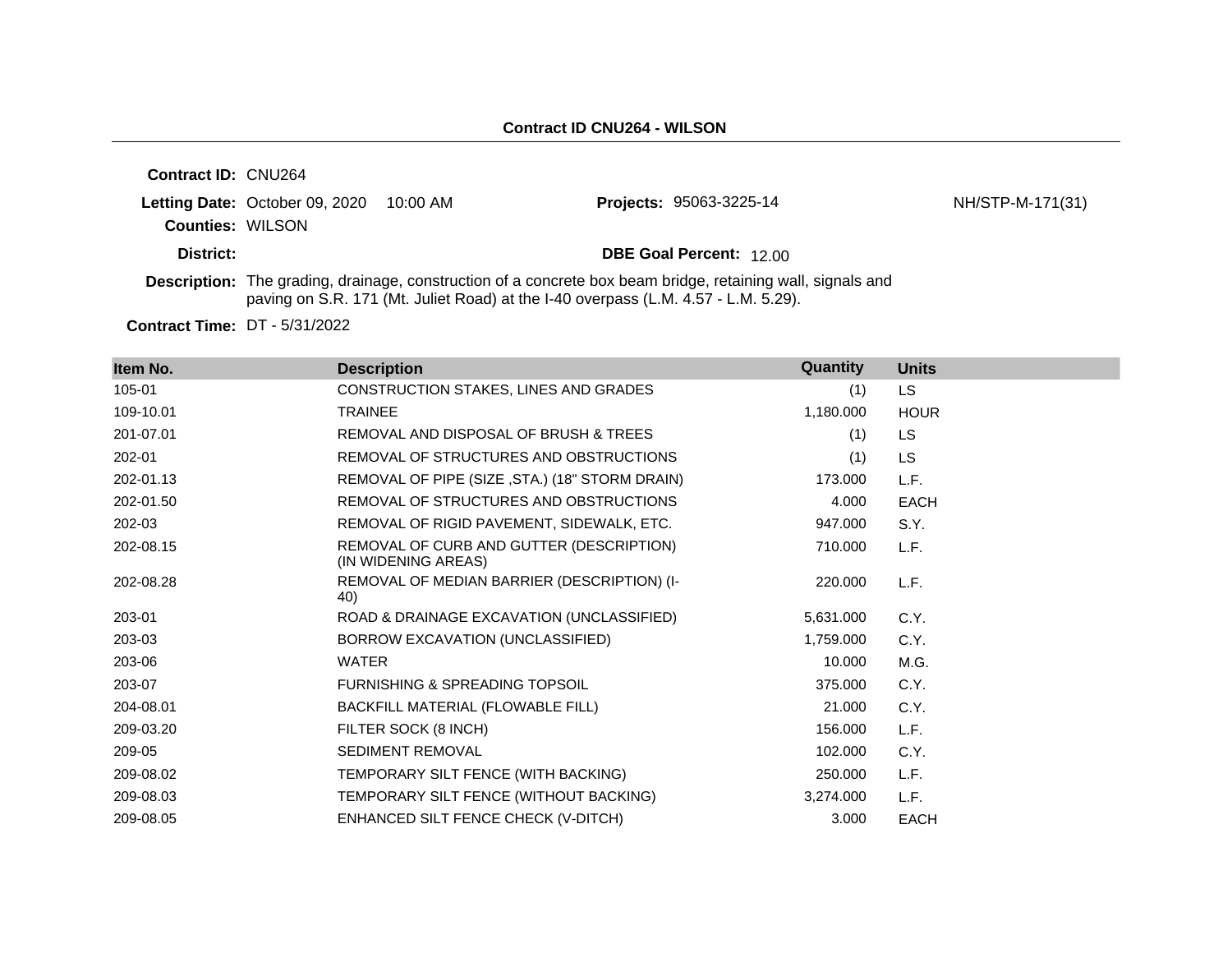| Item No.  | <b>Description</b>                                              | Quantity  | <b>Units</b> |
|-----------|-----------------------------------------------------------------|-----------|--------------|
| 209-08.07 | ROCK CHECK DAM PER                                              | 2.000     | <b>EACH</b>  |
| 209-08.08 | ENHANCED ROCK CHECK DAM                                         | 9.000     | <b>EACH</b>  |
| 209-08.09 | FILTER SOCK CHECK DAM                                           | 2.000     | <b>EACH</b>  |
| 209-09.43 | <b>CURB INLET PROTECTION (TYPE 4)</b>                           | 27.000    | <b>EACH</b>  |
| 209-20.03 | POLYETHYLENE SHEETING (6 MIL. MINIMUM)                          | 500.000   | S.Y.         |
| 209-40.30 | CATCH BASIN PROTECTION (TYPE A)                                 | 1.000     | <b>EACH</b>  |
| 209-40.41 | CATCH BASIN FILTER ASSEMBLY(TYPE 1)                             | 5.000     | <b>EACH</b>  |
| 209-40.44 | CATCH BASIN FILTER ASSEMBLY(TYPE 4)                             | 24.000    | <b>EACH</b>  |
| 303-01    | MINERAL AGGREGATE, TYPE A BASE, GRADING D                       | 7,226.000 | <b>TON</b>   |
| 307-01.01 | ASPHALT CONCRETE MIX (PG64-22) (BPMB-HM)<br><b>GRADING A</b>    | 49.000    | <b>TON</b>   |
| 307-01.08 | ASPHALT CONCRETE MIX (PG64-22) (BPMB-HM)<br><b>GRADING B-M2</b> | 125.000   | <b>TON</b>   |
| 307-01.21 | ASP. CONC. MIX(PG70-22) (BPMB-HM) GR. A-S                       | 607.000   | <b>TON</b>   |
| 307-02.01 | ASPHALT CONCRETE MIX (PG70-22) (BPMB-HM)<br><b>GRADING A</b>    | 1,622.000 | <b>TON</b>   |
| 307-02.08 | ASPHALT CONCRETE MIX (PG70-22) (BPMB-HM)<br><b>GRADING B-M2</b> | 720.000   | <b>TON</b>   |
| 307-03.08 | ASPHALT CONCRETE MIX (PG76-22) (BPMB-HM)<br><b>GRADING B-M2</b> | 12.000    | <b>TON</b>   |
| 313-03    | TREATED PERMEABLE BASE                                          | 4,804.000 | S.Y.         |
| 402-01    | BITUMINOUS MATERIAL FOR PRIME COAT (PC)                         | 12.000    | <b>TON</b>   |
| 402-02    | AGGREGATE FOR COVER MATERIAL (PC)                               | 45.000    | <b>TON</b>   |
| 403-01    | BITUMINOUS MATERIAL FOR TACK COAT (TC)                          | 41.000    | <b>TON</b>   |
| 407-20.05 | SAW CUTTING ASPHALT PAVEMENT                                    | 5,102.000 | L.F.         |
| 411-01.10 | ACS MIX(PG64-22) GRADING D                                      | 62.000    | <b>TON</b>   |
| 411-02.10 | ACS MIX(PG70-22) GRADING D                                      | 2,492.000 | <b>TON</b>   |
| 411-03.10 | ACS MIX(PG76-22) GRADING D                                      | 2,143.000 | <b>TON</b>   |
| 411-12.01 | SCORING SHOULDERS (CONTINUOUS) (16IN<br>WIDTH)                  | 1.110     | L.M.         |
| 415-01.01 | <b>COLD PLANING BITUMINOUS PAVEMENT</b>                         | 4,167.000 | <b>TON</b>   |
| 501-01.03 | PORTLAND CEMENT CONCRETE PAVEMENT (PLAIN)<br>10"                | 1,198.000 | S.Y.         |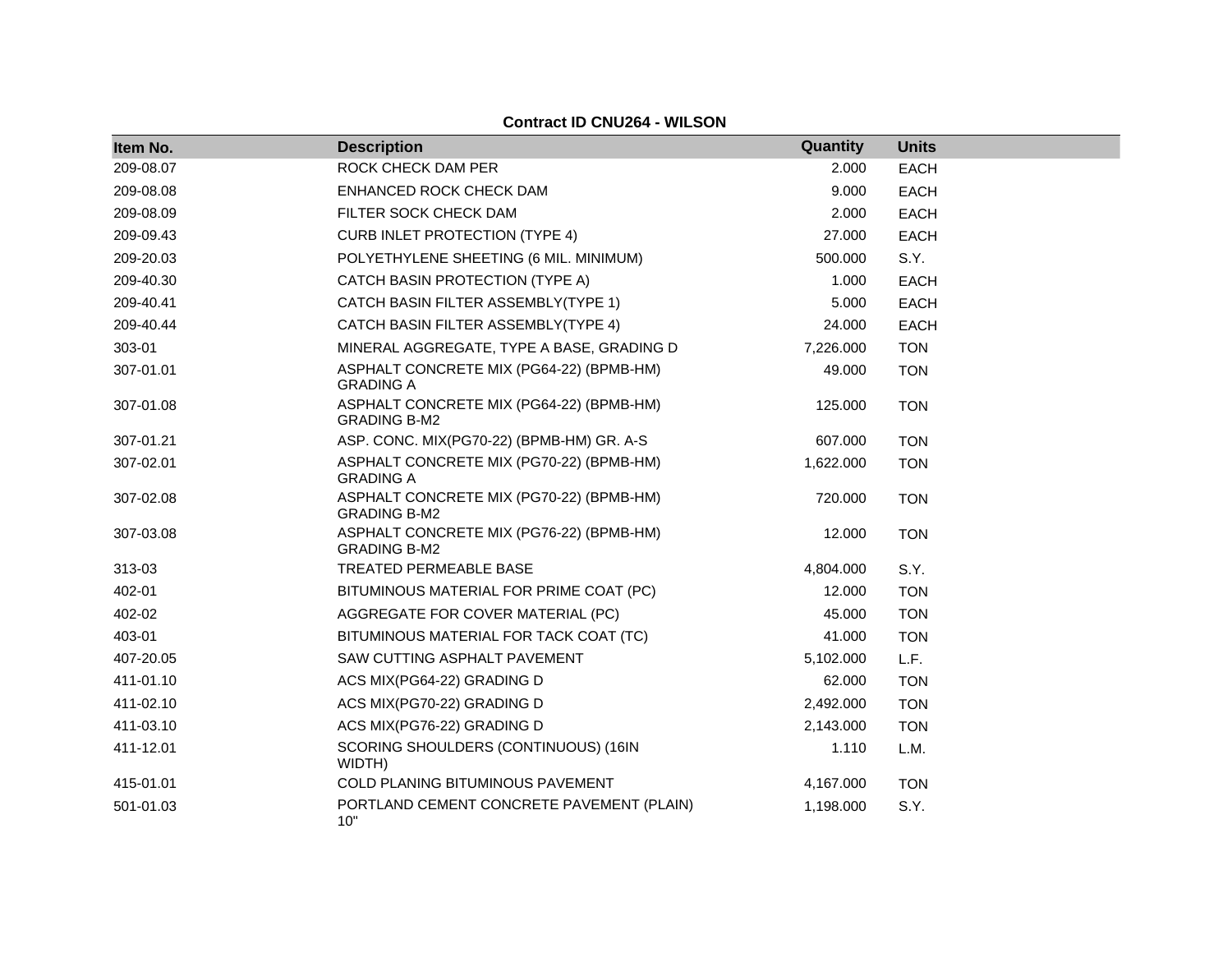| Item No.  | <b>Description</b>                             | Quantity   | <b>Units</b> |
|-----------|------------------------------------------------|------------|--------------|
| 502-04.01 | SAWING CONCRETE PAVEMENT (FULL DEPTH)          | 1,255.000  | L.F.         |
| 604-07.01 | RETAINING WALL (DESCRIPTION) (WALL NO.1)       | 471.000    | S.F.         |
| 607-03.02 | 18" CONCRETE PIPE CULVERT (CLASS III)          | 1,629.000  | L.F.         |
| 611-07.55 | 18IN ENDWALL (CROSS DRAIN) 4:1                 | 2.000      | <b>EACH</b>  |
| 611-07.56 | 18IN ENDWALL (CROSS DRAIN) 6:1                 | 2.000      | <b>EACH</b>  |
| 611-09.01 | ADJUSTMENT OF EXISTING CATCHBASIN              | 5.000      | <b>EACH</b>  |
| 611-12.01 | CATCH BASINS, TYPE 12, 0' - 4' DEPTH           | 3.000      | <b>EACH</b>  |
| 611-12.02 | CATCH BASINS, TYPE 12, > 4' - 8' DEPTH         | 11.000     | <b>EACH</b>  |
| 611-12.03 | CATCH BASINS, TYPE 12, > 8' - 12' DEPTH        | 2.000      | EACH         |
| 611-12.04 | CATCH BASINS, TYPE 12, > 12' - 16' DEPTH       | 1.000      | <b>EACH</b>  |
| 611-14.02 | CATCH BASINS, TYPE 14, > 4' - 8' DEPTH         | 3.000      | EACH         |
| 611-25.02 | CATCH BASINS, TYPE 25, > 4' - 8' DEPTH         | 1.000      | <b>EACH</b>  |
| 611-25.03 | CATCH BASINS, TYPE $25, > 8'$ - 12' DEPTH      | 1.000      | <b>EACH</b>  |
| 611-41.02 | CATCH BASINS, TYPE 41, > 4' - 8' DEPTH         | 1.000      | <b>EACH</b>  |
| 611-42.02 | CATCH BASINS, TYPE 42, > 4' - 8' DEPTH         | 2.000      | <b>EACH</b>  |
| 701-01.01 | CONCRETE SIDEWALK (4 ")                        | 21,305.000 | S.F.         |
| 701-02    | <b>CONCRETE DRIVEWAY</b>                       | 3,869.000  | S.F.         |
| 701-02.01 | CONCRETE CURB RAMP (RETROFIT)                  | 1,124.000  | S.F.         |
| 701-02.03 | <b>CONCRETE CURB RAMP</b>                      | 3,343.000  | S.F.         |
| 701-02.06 | DETECTABLE WARNING SURFACE<br>(REHABILITATION) | 50.000     | S.F.         |
| 701-03    | CONCRETE MEDIAN PAVEMENT                       | 48.000     | C.Y.         |
| 702-01    | <b>CONCRETE CURB</b>                           | 47.000     | C.Y.         |
| 702-01.01 | <b>EXTRUDED SLOPING CURB</b>                   | 250.000    | L.F.         |
| 702-03    | CONCRETE COMBINED CURB & GUTTER                | 421.000    | C.Y.         |
| 702-10.02 | <b>WHEEL STOP</b>                              | 15.000     | <b>EACH</b>  |
| 703-01    | PORTLAND CEMENT CONCRETE DITCH PAVING          | 5.000      | C.Y.         |
| 705-04.50 | PORTABLE BARRIER RAIL DELINEATOR               | 153.000    | <b>EACH</b>  |
| 705-06.01 | W BEAM GR (TYPE 2) MASH TL3                    | 275.000    | L.F.         |
| 705-06.11 | GR TERMINAL (IN-INLINE) MASH TL3               | 1.000      | <b>EACH</b>  |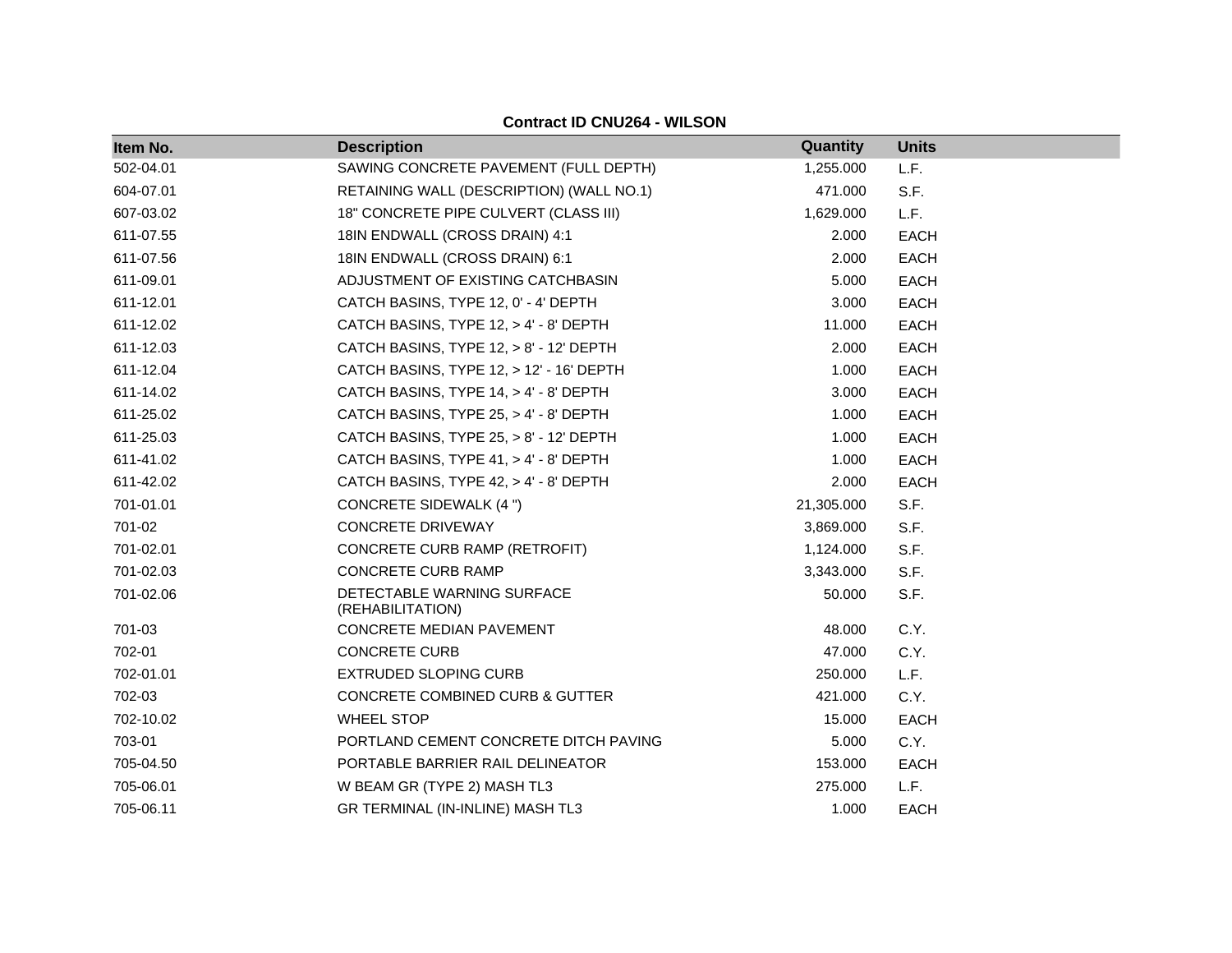| Item No.  | <b>Description</b>                                               | Quantity  | <b>Units</b> |
|-----------|------------------------------------------------------------------|-----------|--------------|
| 705-06.20 | TANGENT ENERGY ABSORBING TERM MASH TL-3                          | 2.000     | <b>EACH</b>  |
| 705-06.25 | THRIE BEAM BRIDGE TRANSITION MASH TL-3                           | 4.000     | <b>EACH</b>  |
| 705-06.30 | GR TERMINAL (ENERGY ABSORBING) MASH TL2                          | 2.000     | <b>EACH</b>  |
| 705-08.51 | PORTABLE IMPACT ATTENUATOR NCHRP350 TL-3                         | 8.000     | <b>EACH</b>  |
| 706-01    | <b>GUARDRAIL REMOVED</b>                                         | 75.000    | L.F.         |
| 706-10.26 | ROUNDED END ELEMENT                                              | 1.000     | <b>EACH</b>  |
| 707-08.11 | HIGH-VISIBILITY CONSTRUCTION FENCE                               | 1,000.000 | L.F.         |
| 707-11.01 | PEDESTRIAN CONSTRUCTION BARRIER FENCE                            | 500.000   | L.F.         |
| 709-05.05 | MACHINED RIP-RAP (CLASS A-3)                                     | 100.000   | <b>TON</b>   |
| 709-05.06 | MACHINED RIP-RAP (CLASS A-1)                                     | 39.000    | <b>TON</b>   |
| 709-05.08 | MACHINED RIP-RAP (CLASS B)                                       | 10.000    | <b>TON</b>   |
| 710-02    | AGGREGATE UNDERDRAINS (WITH PIPE)                                | 3,145.000 | L.F.         |
| 711-05.71 | 51IN SINGLE SLOPE CONCRETE BARRIER WALL                          | 40.000    | L.F.         |
| 711-05.72 | SINGLE SLOPE HALF CONCRETE BARRIER WALL                          | 50.000    | L.F.         |
| 711-05.77 | FLARED S/S CONCRETE MEDIAN BARRIER WALL                          | 106.000   | L.F.         |
| 712-01    | <b>TRAFFIC CONTROL</b>                                           | (1)       | <b>LS</b>    |
| 712-02.02 | INTERCONNECTED PORTABLE BARRIER RAIL                             | 3,050.000 | L.F.         |
| 712-04.01 | FLEXIBLE DRUMS (CHANNELIZING)                                    | 560.000   | <b>EACH</b>  |
| 712-04.50 | <b>BARRIER RAIL DELINEATOR</b>                                   | 10.000    | <b>EACH</b>  |
| 712-05.01 | <b>WARNING LIGHTS (TYPE A)</b>                                   | 280.000   | <b>EACH</b>  |
| 712-06    | SIGNS (CONSTRUCTION)                                             | 1,415.000 | S.F.         |
| 712-08.03 | ARROW BOARD (TYPE C)                                             | 8.000     | <b>EACH</b>  |
| 712-08.10 | MOBILE MESSAGE SIGN UNIT W/ATTENUATOR                            | 320.000   | <b>HOUR</b>  |
| 712-09.02 | REMOVABLE PAVEMENT MARKING (8" BARRIER<br>LINE)                  | 2,000.000 | L.F.         |
| 713-01.01 | CLASS A CONCRETE (FOUNDATION FOR SIGN<br>SUPPORTS)               | 2.000     | C.Y.         |
| 713-01.02 | STEEL BAR REINFORCEMENT (FOUNDATION FOR<br><b>SIGN SUPPORTS)</b> | 401.000   | LB.          |
| 713-02.21 | SIGN POST DELINEATION ENHANCEMENT                                | 240.000   | L.F.         |
| 713-06    | STEEL I-BEAMS & WF-BEAMS(BREAKAWAY) SIGN<br><b>SUPPORT</b>       | 418.000   | LB.          |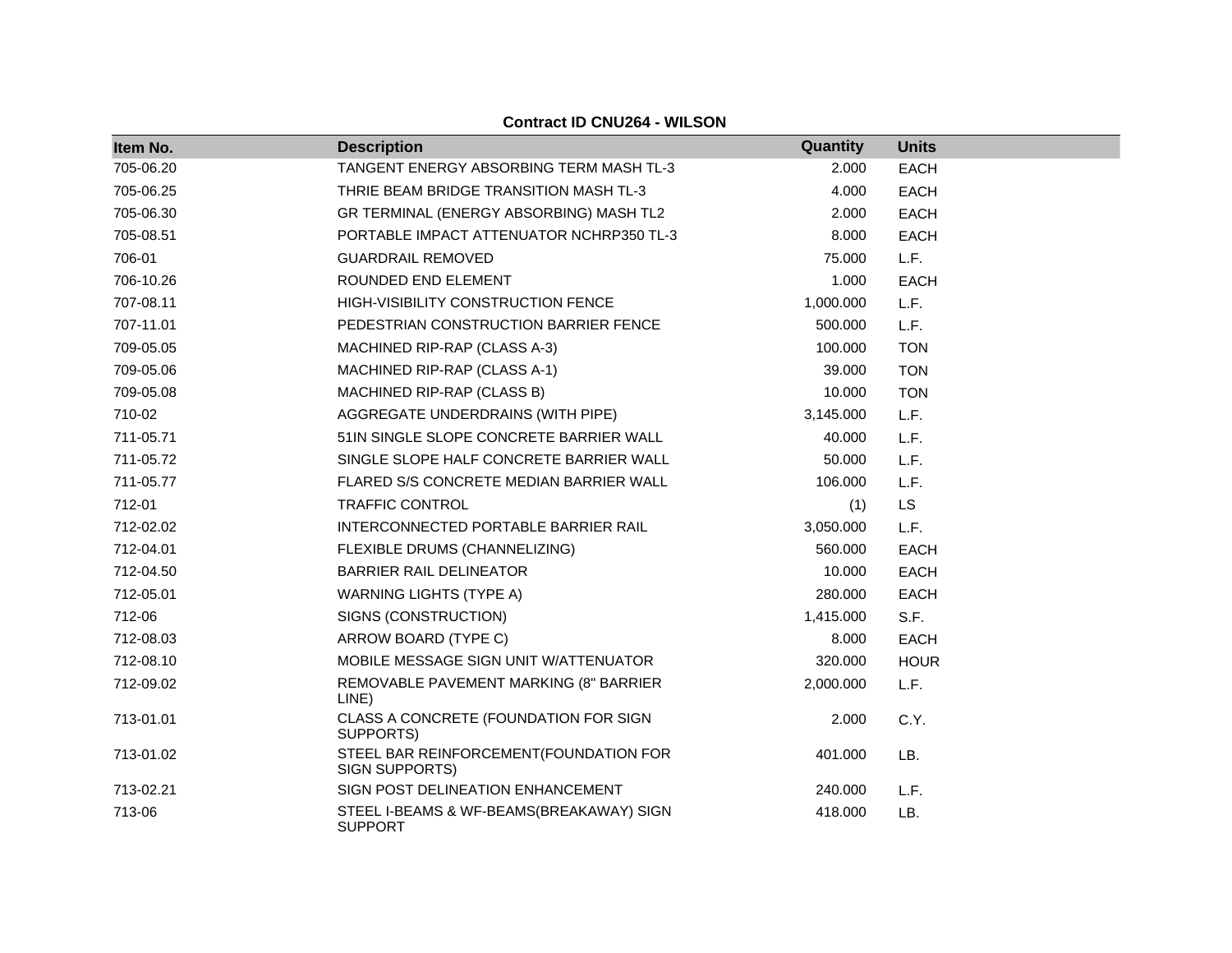| Item No.  | <b>Description</b>                                             | Quantity  | <b>Units</b> |
|-----------|----------------------------------------------------------------|-----------|--------------|
| 713-11.01 | "U" SECTION STEEL POSTS                                        | 275.000   | LB.          |
| 713-11.02 | PERFORATED/KNOCKOUT SQUARE TUBE POST                           | 2,206.000 | LB.          |
| 713-11.21 | P POST SLIP BASE                                               | 4.000     | <b>EACH</b>  |
| 713-13.02 | FLAT SHEET ALUMINUM SIGNS (0.080" THICK)                       | 140.000   | S.F.         |
| 713-13.03 | FLAT SHEET ALUMINUM SIGNS (0.100" THICK)                       | 302.000   | S.F.         |
| 713-14    | EXTRUDED ALUMINUM PANEL SIGNS                                  | 102.000   | S.F.         |
| 713-15    | REMOVAL OF SIGNS, POSTS AND FOOTINGS                           | (1)       | <b>LS</b>    |
| 713-15.08 | SUSPENDED FLAT SHEET ALUMINUM SIGN (0.100"<br>THICK)           | 5.000     | <b>EACH</b>  |
| 713-15.09 | STEEL CABLE OVERHEAD SIGN SUPPORT                              | 1.000     | <b>EACH</b>  |
| 713-16.01 | CHANGEABLE MESSAGE SIGN UNIT                                   | 10.000    | <b>EACH</b>  |
| 713-16.20 | SIGNS (DESCRIPTION) (TN-69A)                                   | 1.000     | <b>EACH</b>  |
| 713-16.41 | <b>RELOCATE SIGN</b>                                           | (1)       | <b>LS</b>    |
| 713-16.50 | REMOVE AND REPLACE SIGN (DESCRIPTION)<br>(STREET NAME SIGN)    | 1.000     | <b>EACH</b>  |
| 713-20.30 | <b>SIGN ADJUSTMENTS</b>                                        | 23.000    | <b>EACH</b>  |
| 714-02.02 | ENCASED CONDUIT (2" PVC, SCHEDULE 40)                          | 958.000   | L.F.         |
| 714-02.03 | ENCASED CONDUIT (3" PVC, SCHEDULE 40)                          | 476.000   | L.F.         |
| 714-03.02 | DIRECT BURIAL CONDUIT (3" PVC, SCHEDULE 40)                    | 12.000    | L.F.         |
| 714-05.05 | PULL BOXES (DESCRIPTION) (SIDEWALK - 8" X 8" X<br>6")          | 6.000     | <b>EACH</b>  |
| 714-06.03 | CABLE (1/C # 10 AWG)                                           | 1,428.000 | L.F.         |
| 714-06.04 | CABLE (1/C # 8 AWG)                                            | 3,832.000 | L.F.         |
| 714-08.09 | LIGHT STANDARDS (DESCRIPTION) (25' SQUARE<br>STEEL-BLACK)      | 6.000     | <b>EACH</b>  |
| 714-09.09 | LUMINAIRES (DESCRIPTION) (97W LED)                             | 8.000     | <b>EACH</b>  |
| 714-09.10 | LUMINAIRES (DESCRIPTION) (GROUND MOUNTED<br>WALL WASH 23W LED) | 3.000     | <b>EACH</b>  |
| 714-12.01 | CONTROL CENTER (NO. 1)                                         | (1)       | <b>LS</b>    |
| 714-25.02 | ELECTRICAL CONNECTION (DESCRIPTION)<br>(MTEMC UG SEVICE)       | (1)       | <b>LS</b>    |
| 716-01.05 | TEMPORARY RAISED PAVEMENT MARKER                               | 900.000   | <b>EACH</b>  |

**Contract ID CNU264 - WILSON**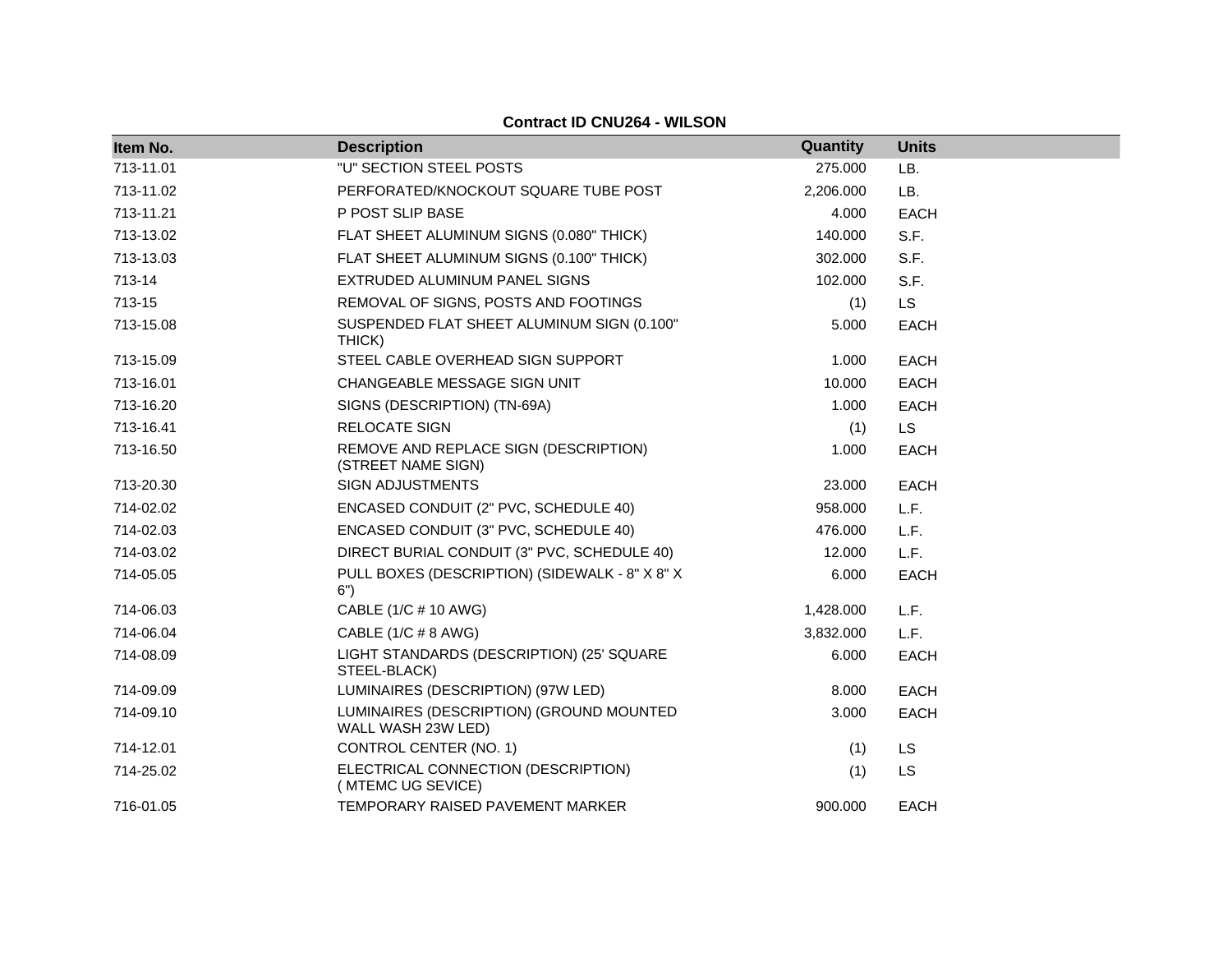| Item No.  | <b>Description</b>                                         | Quantity    | <b>Units</b> |
|-----------|------------------------------------------------------------|-------------|--------------|
| 716-01.21 | SNOWPLOWABLE RAISED PAVEMENT MARKERS<br>(BI-DIR) (1 COLOR) | 200.000     | <b>EACH</b>  |
| 716-01.22 | SNOWPLOWABLE RAISED PAVMENT MARKERS<br>(MONO-DIR)(1 COLOR) | 250,000     | <b>EACH</b>  |
| 716-01.23 | SNOWPLOWABLE RAISED PAVEMENT MARKERS<br>(BI-DIR)(2 COLOR)  | 150.000     | <b>EACH</b>  |
| 716-01.30 | REMOVAL OF SNOWPLOWABLE REFLECTIVE<br><b>MARKER</b>        | 600.000     | <b>EACH</b>  |
| 716-02.03 | PLASTIC PAVEMENT MARKING (CROSS-WALK)                      | 460.000     | L.F.         |
| 716-02.04 | PLASTIC PAVEMENT MARKING(CHANNELIZATION<br>STRIPING)       | 195.000     | S.Y.         |
| 716-02.05 | PLASTIC PAVEMENT MARKING (STOP LINE)                       | 465.000     | L.F.         |
| 716-02.06 | PLASTIC PAVEMENT MARKING (TURN LANE<br>ARROW)              | 29,000      | <b>EACH</b>  |
| 716-02.08 | PLASTIC PAVEMENT MARKING (8" DOTTED LINE)                  | 2,192.000   | L.F.         |
| 716-02.09 | PLASTIC PAVEMENT MARKING (LONGITUDINAL<br>CROSS-WALK)      | 270.000     | L.F.         |
| 716-04.05 | PLASTIC PAVEMENT MARKING (STRAIGHT ARROW)                  | 9.000       | <b>EACH</b>  |
| 716-04.09 | PLASTIC PAVEMENT MARKING (H.O.V. DIAMOND)                  | 2.000       | <b>EACH</b>  |
| 716-04.13 | PLASTIC PAVEMENT MARKING (BIKELANE SYMBOL<br>& ARROW)      | 16.000      | <b>EACH</b>  |
| 716-04.15 | PLASTIC PAVEMENT MARKING-BIKE<br>SYMBOL/ARROW SHARED       | 1.000       | <b>EACH</b>  |
| 716-05.02 | PAINTED PAVEMENT MARKING (8" BARRIER LINE)                 | 42,790.000  | L.F.         |
| 716-05.04 | PAINTED PAVEMENT MARKING (CHANNELIZATION<br>STRIPING)      | 251.000     | S.Y.         |
| 716-05.05 | PAINTED PAVEMENT MARKING (STOP LINE)                       | 570.000     | L.F.         |
| 716-05.06 | PAINTED PAVEMENT MARKING (TURN LANE<br>ARROW)              | 38.000      | <b>EACH</b>  |
| 716-05.11 | PAINTED PAVEMENT MARKING(STRAIGHT ARROW)                   | 2.000       | <b>EACH</b>  |
| 716-05.20 | PAINTED PAVEMENT MARKING (6" LINE)                         | 9.000       | L.M.         |
| 716-08.01 | REMOVAL OF PAVEMENT MARKING (LINE)                         | 144,465.000 | L.F.         |
| 716-12.02 | ENHANCED FLATLINE THERMO PVMT MRKNG (6IN<br>LINE)          | 8.440       | L.M.         |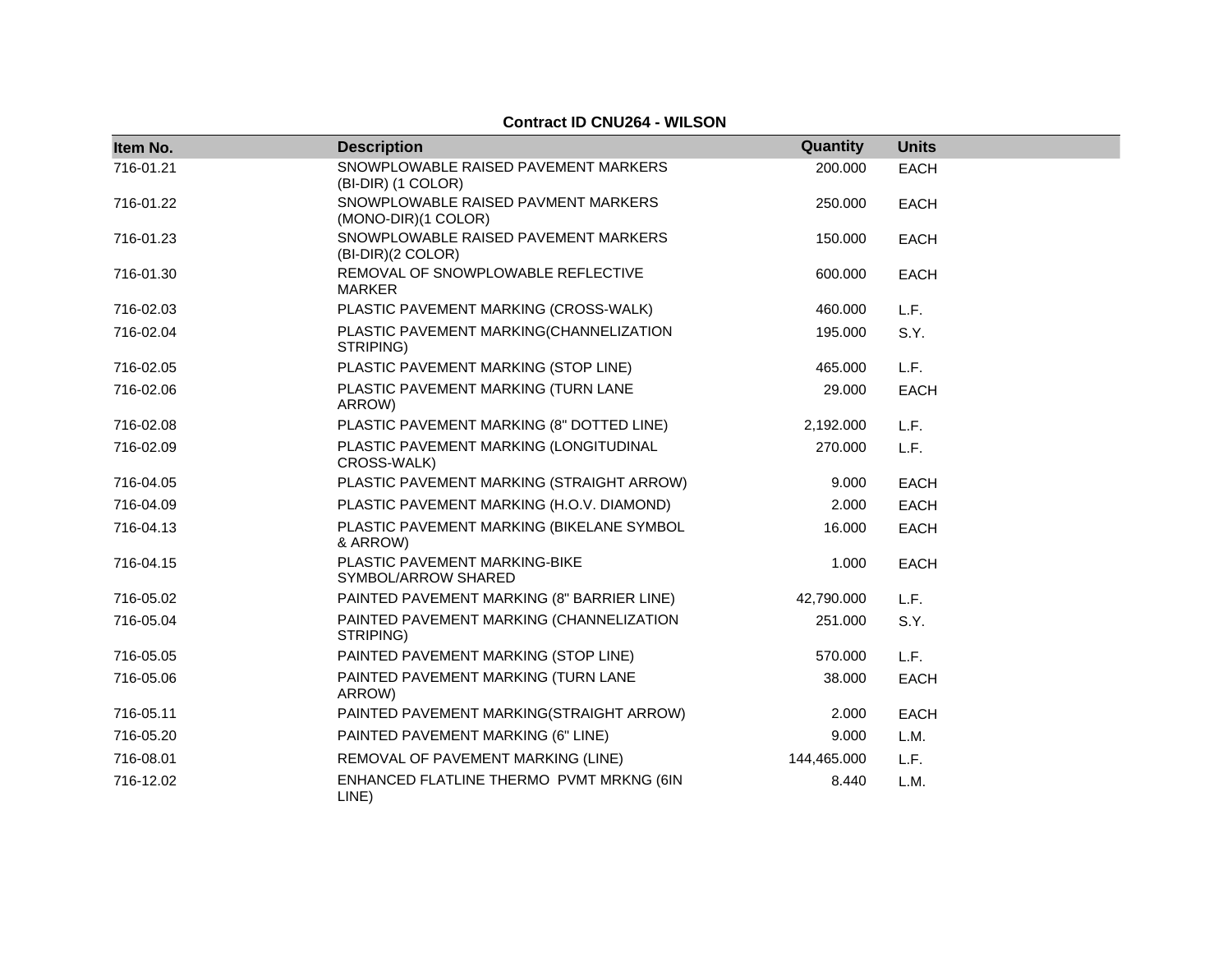| Item No.  | <b>Description</b>                                                         | Quantity  | <b>Units</b> |
|-----------|----------------------------------------------------------------------------|-----------|--------------|
| 716-12.03 | ENHANCED FLATLINE THERMO PVMT MRKNG (8IN<br><b>BARRIER LINE</b> )          | 1,131.000 | L.F.         |
| 716-12.09 | ENHANCED FLAT LINE THERMO (12IN LINE)                                      | 981.000   | L.F.         |
| 717-01    | <b>MOBILIZATION</b>                                                        | (1)       | LS           |
| 721-01.03 | <b>IRRIGATION SYSTEM</b>                                                   | (1)       | <b>LS</b>    |
| 725-20.85 | RADIO & ANTENNA (DESCRIPTION) (REMOVE &<br>RELOCATE)                       | 1.000     | <b>EACH</b>  |
| 725-21.94 | RADAR DETECTION SYSTEM REMOVE & RELOCATE                                   | 5.000     | <b>EACH</b>  |
| 730-01.01 | REMOVE & RELOCATE EXISTING TRAFFIC SIGNAL<br><b>EQUIPMENT</b>              | 1.000     | <b>EACH</b>  |
| 730-01.02 | REMOVAL OF SIGNAL EQUIPMENT                                                | 2.000     | <b>EACH</b>  |
| 730-02.01 | SIGNAL HEAD ASSEMBLY (110)                                                 | 2.000     | <b>EACH</b>  |
| 730-02.09 | SIGNAL HEAD ASSEMBLY (130 WITH BACKPLATE)                                  | 7.000     | <b>EACH</b>  |
| 730-02.30 | SIGNAL HEAD ASSEMBLY (DESCRIPTION) (130A3<br><b>WITH BACKPLATE)</b>        | 5.000     | <b>EACH</b>  |
| 730-02.31 | SIGNAL HEAD ASSEMBLY (DESCRIPTION) (140A4F<br><b>WITH BACKPLATE)</b>       | 1.000     | <b>EACH</b>  |
| 730-03.21 | INSTALL PULL BOX (TYPE B)                                                  | 8.000     | EACH         |
| 730-08.01 | SIGNAL CABLE - 3 CONDUCTOR                                                 | 120.000   | L.F.         |
| 730-08.02 | SIGNAL CABLE - 5 CONDUCTOR                                                 | 2,290.000 | L.F.         |
| 730-08.04 | SIGNAL CABLE - 9 CONDUCTOR                                                 | 2,105.000 | L.F.         |
| 730-08.05 | SIGNAL CABLE - 12 CONDUCTOR                                                | 120.000   | L.F.         |
| 730-12.02 | CONDUIT 2" DIAMETER (PVC)                                                  | 210,000   | L.F.         |
| 730-12.03 | CONDUIT 3" DIAMETER (PVC)                                                  | 55.000    | L.F.         |
| 730-12.14 | CONDUIT 3" DIAMETER (JACK AND BORE)                                        | 920.000   | L.F.         |
| 730-13.12 | VEHICLE DETECTOR (DESCRIPTION) (ADAPTIVE,<br><b>REMOVE &amp; RELOCATE)</b> | 7.000     | <b>EACH</b>  |
| 730-15.32 | CABINET (EIGHT PHASE BASE MOUNTED)                                         | 1.000     | <b>EACH</b>  |
| 730-23.20 | CANTILEVER SIGNAL SUPPORT (DESCRIPTION) (1<br>ARM @ 80')                   | 1.000     | <b>EACH</b>  |
| 730-23.30 | PEDESTAL POLE (DESCRIPTION) (10')                                          | 5.000     | EACH         |
| 730-23.36 | CANTILEVER SIGNAL SUPPORT (DESCRIPTION) (1<br>ARM @ 75')                   | 1.000     | <b>EACH</b>  |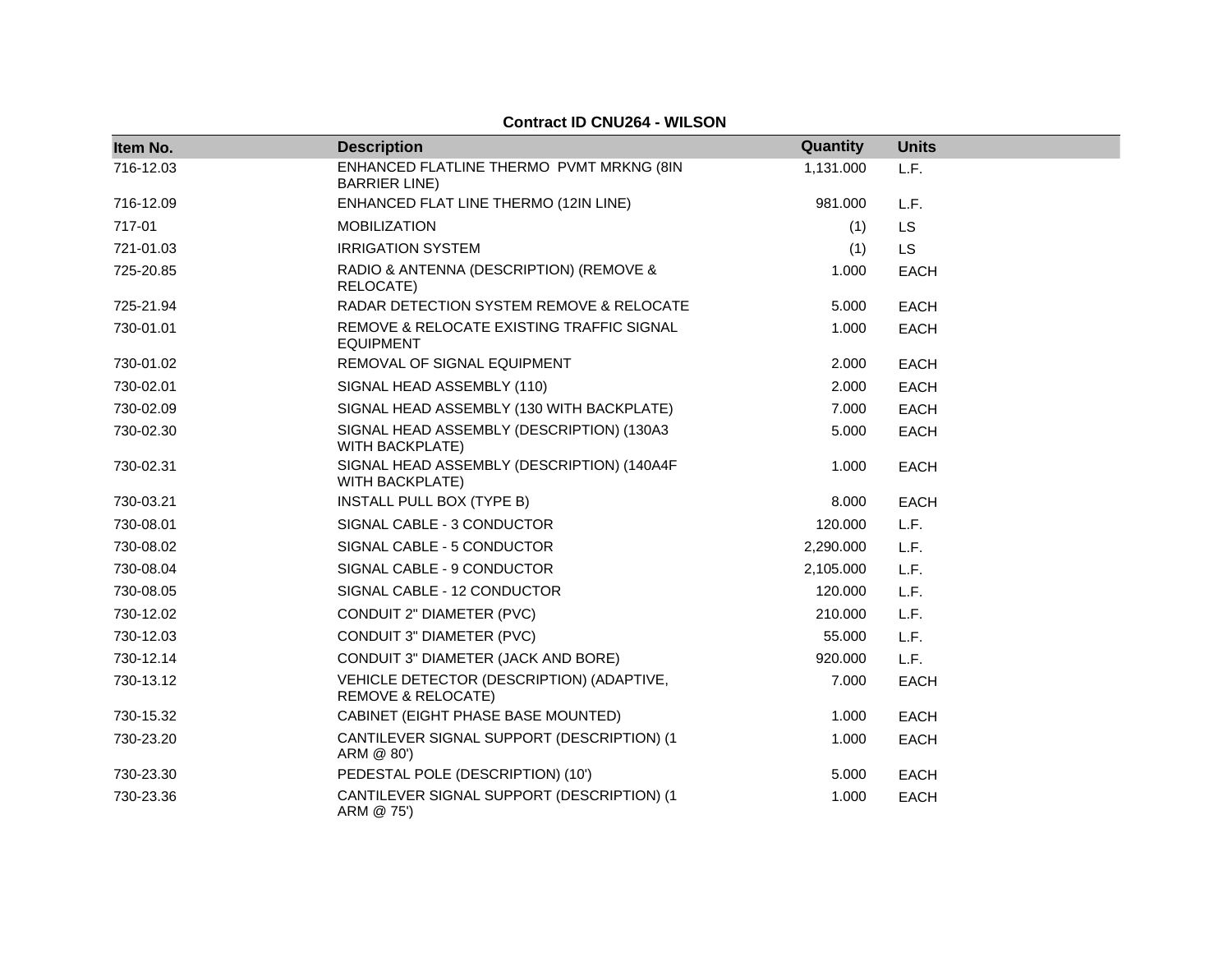| Item No.  | <b>Description</b>                                                      | Quantity   | <b>Units</b> |
|-----------|-------------------------------------------------------------------------|------------|--------------|
| 730-23.88 | CANTILEVER SIGNAL SUPPORT (1 ARM @ 45')                                 | 2.000      | <b>EACH</b>  |
| 730-24.08 | FOUNDATION (DESCRIPTION) (10' PEDESTAL POLE)                            | 5.000      | <b>EACH</b>  |
| 730-24.09 | FOUNDATION (DESCRIPTION) (PUSHBUTTON POST)                              | 1.000      | EACH         |
| 730-26.06 | PEDESTRIAN PUSHBUTTON POST                                              | 1.000      | <b>EACH</b>  |
| 730-26.08 | FLASHING WARNING BEACON (DESCRIPTION)<br>(PEDESTRIAN WARNING)           | 2.000      | <b>EACH</b>  |
| 730-26.11 | COUNTDOWN PED SGNL HEAD W/AUDIBLE PUSH<br><b>BUTTON &amp; 15IN SIGN</b> | 8.000      | <b>EACH</b>  |
| 740-10.03 | GEOTEXTILE (TYPE III) (EROSION CONTROL)                                 | 172.000    | S.Y.         |
| 740-11.01 | TEMPORARY SEDIMENT TUBE 8IN                                             | 130.000    | L.F.         |
| 795-51.01 | <b>BOLLARD</b>                                                          | 50.000     | EACH         |
| 801-01    | SEEDING (WITH MULCH)                                                    | 25,000     | <b>UNIT</b>  |
| 801-01.07 | TEMPORARY SEEDING (WITH MULCH)                                          | 10.000     | <b>UNIT</b>  |
| 801-02.08 | TEMPORARY SEEDING (WITHOUT MULCH)                                       | 10.000     | <b>UNIT</b>  |
| 801-03    | WATER (SEEDING & SODDING)                                               | 162.000    | M.G.         |
| 802-01.10 | TREES (DESCRIPTION) (B&B SERVICEBERRY)                                  | 17.000     | EACH         |
| 802-01.11 | TREES (DESCRIPTION) (B&B RED CEDAR)                                     | 30.000     | EACH         |
| 802-03.01 | SHRUBS (DESCRIPTION) (#5 FORSYTHIA)                                     | 60.000     | <b>EACH</b>  |
| 802-03.02 | SHRUBS (DESCRIPTION) (#5 NICKS COMPACT<br>JUNIPER)                      | 58,000     | <b>EACH</b>  |
| 802-03.03 | SHRUBS (DESCRIPTION) (#5 BLUE PFITZER<br>JUNIPER)                       | 50.000     | <b>EACH</b>  |
| 802-03.04 | SHRUBS (DESCRIPTION) (#5 DWARF CRAPE<br>MYRTLE)                         | 78.000     | <b>EACH</b>  |
| 802-04.01 | GROUND COVER (DESCRIPTION) (#1 LITTLE<br>BLUESTEM)                      | 75.000     | S.Y.         |
| 802-04.02 | GROUND COVER (DESCRIPTION) (#2<br>SWITCHGRASS)                          | 41.000     | S.Y.         |
| 803-01    | SODDING (NEW SOD)                                                       | 15,877.000 | S.Y.         |
| 805-12.01 | <b>EROSION CONTROL BLANKET (TYPE I)</b>                                 | 500.000    | S.Y.         |
| 806-02.03 | PROJECT MOWING                                                          | 3.000      | <b>CYCL</b>  |
| 920-10.05 | (DESCRIPTION) (MASONRY SIGN/WALLS)                                      | (1)        | <b>LS</b>    |